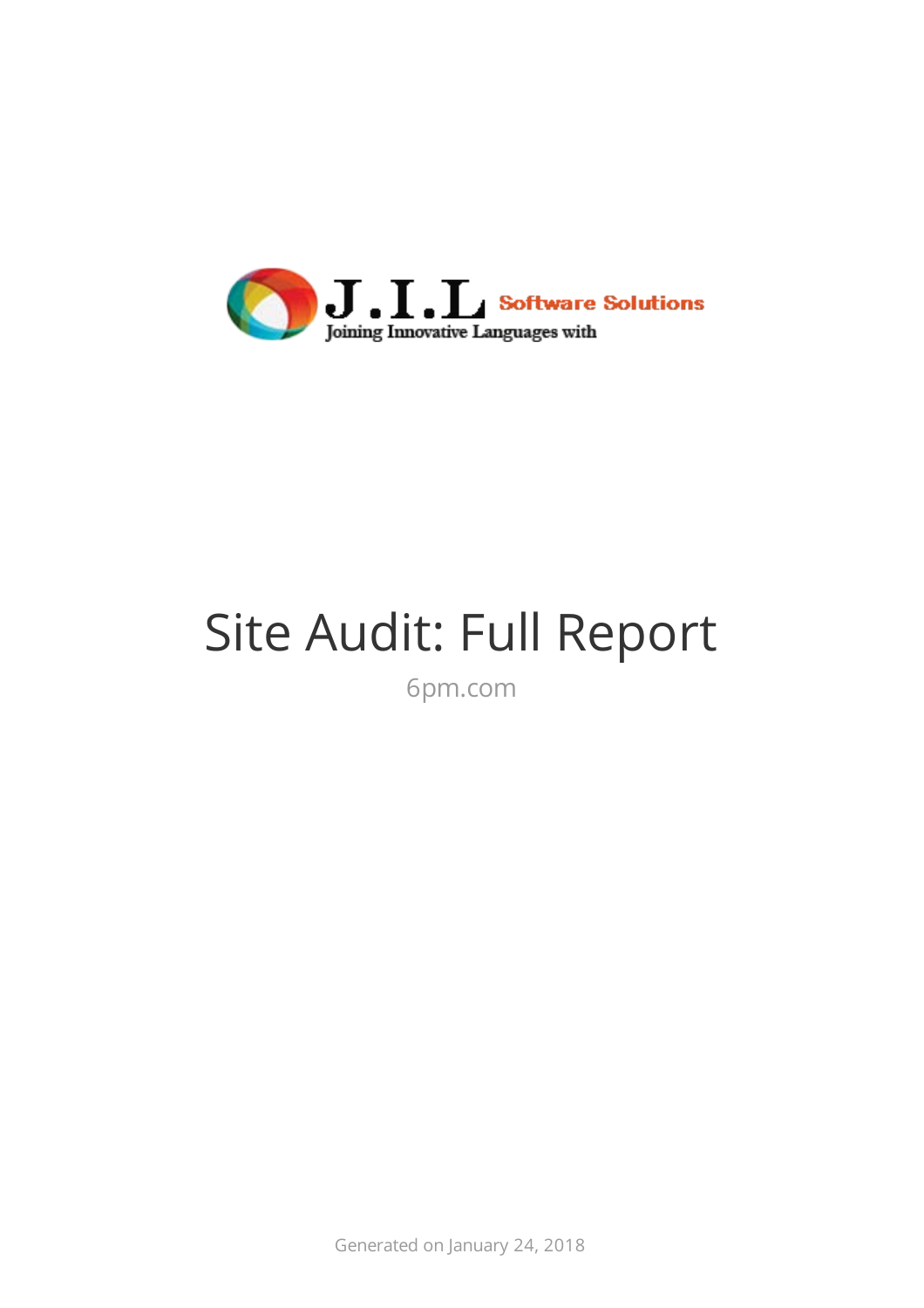

## **Site Audit: Full Report**

**Subdomain:** 6pm.com **User Agent:** SEMrushBot-Desktop **Last Update:** January 20, 2018 **Crawled Pages:** 1002

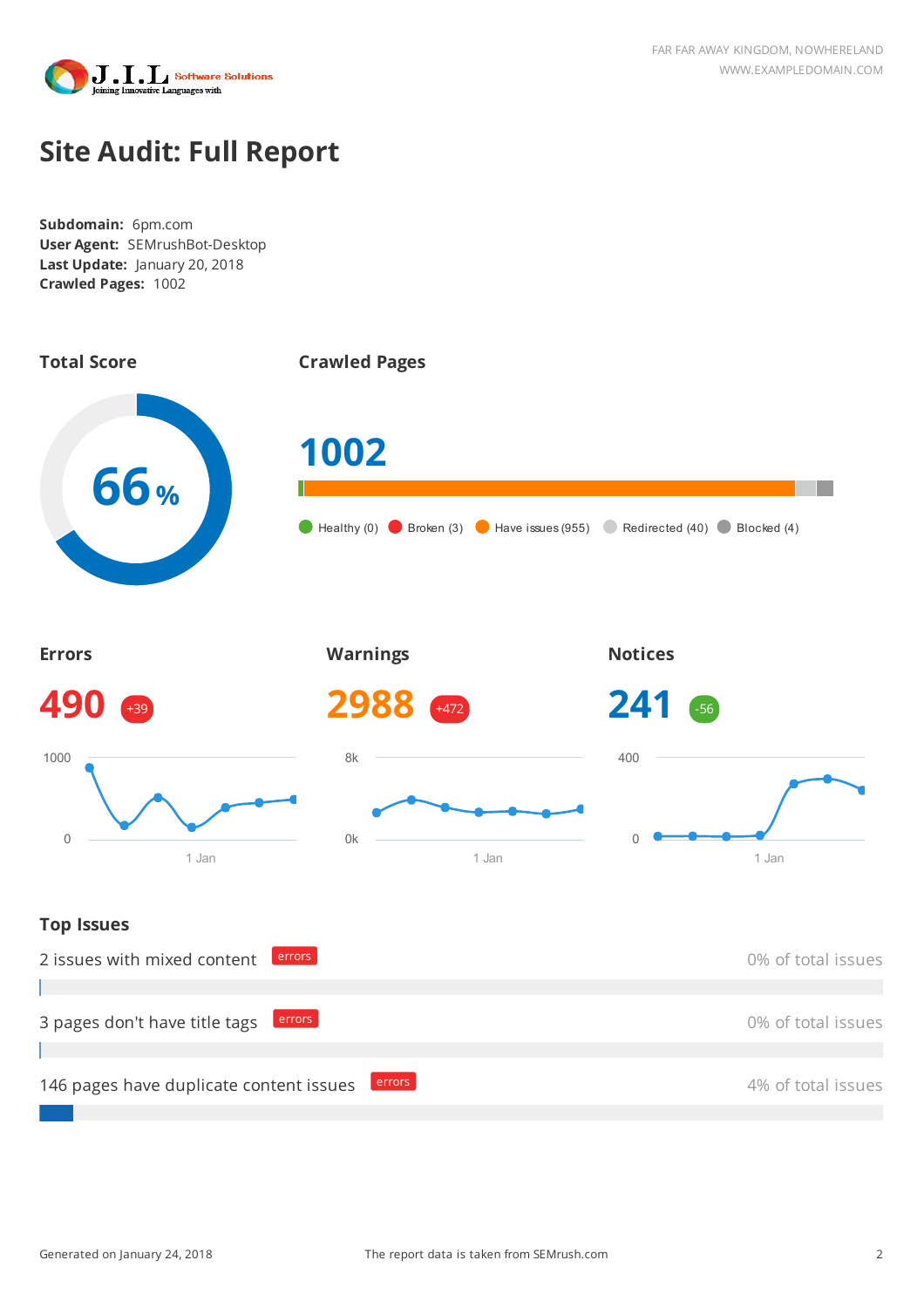

6pm.com | SEMrushBot-Desktop



**180** +12

#### **180 pages have duplicate meta descriptions**

About this issue: crawler reports pages that have duplicate meta descriptions only if they are exact matches. A <meta description> tag is a short summary of a webpage's content that helps search engines understand what the page is about and can be shown to users in search results. Duplicate meta descriptions on different pages mean a lost opportunity to use more relevant keywords. Also, duplicate meta descriptions make it difficult for search engines and users to differentiate between different webpages. It is better to have no meta description at all than to have a duplicate one. How to fix: Provide a unique, relevant meta description for each of your webpages.

#### **156 issues with duplicate title tags**

About this issue: crawler reports pages that have duplicate title tags only if they are exact matches. Duplicate <title> tags make it difficult for search engines to determine which of a website's pages is relevant for a specific search query, and which one should be prioritized in search results. Pages with duplicate titles have a lower chance of ranking well and are at risk of being banned. Moreover, identical <title> tags confuse users as to which webpage they should follow. How to fix: Provide a unique and concise title for each of your pages that contains your most important keywords.

#### **146 pages have duplicate content issues**

About this issue: Webpages are considered duplicate if they contain identical or nearly identical content. Excessive duplicate content may confuse search engines as to which page to index and which one to prioritize in search results. Using duplicated content across multiple pages may lead to traffic loss and poor placement in search results, and it may even provoke search engines to ban your page. Please note that crawler may flag your webpages as duplicates if there is too much text in your website's navigation compared to the amount of unique text on your page. How to fix: Here are a few ways to fix duplicate content: 1. Provide some unique content on the webpage. 2. Remove duplicate content. 3. Add a rel="canonical" link to one of your duplicate pages to inform search engines which page to show in search results.

#### **3 pages don't have title tags**

About this issue: A <title> tag is a key on-page SEO element. It appears in browsers and search results, and helps both search engines and users understand what your page is about. How to fix: If you don't want to miss the opportunity to rank high in search results and gain a higher click-through rate, you should ensure that each of your website's pages has a unique and concise title containing your most important keywords.

#### **3 pages couldn't be crawled**

About this issue: This issue indicates that crawler couldn't access the webpage because the server either timed out or refused/closed the connection before our crawler could receive a response. How to fix: Please contact your web hosting technical support team and ask them to fix the issue.

**156** +13

**146** +14

**3** <sup>0</sup>

**3** <sup>0</sup>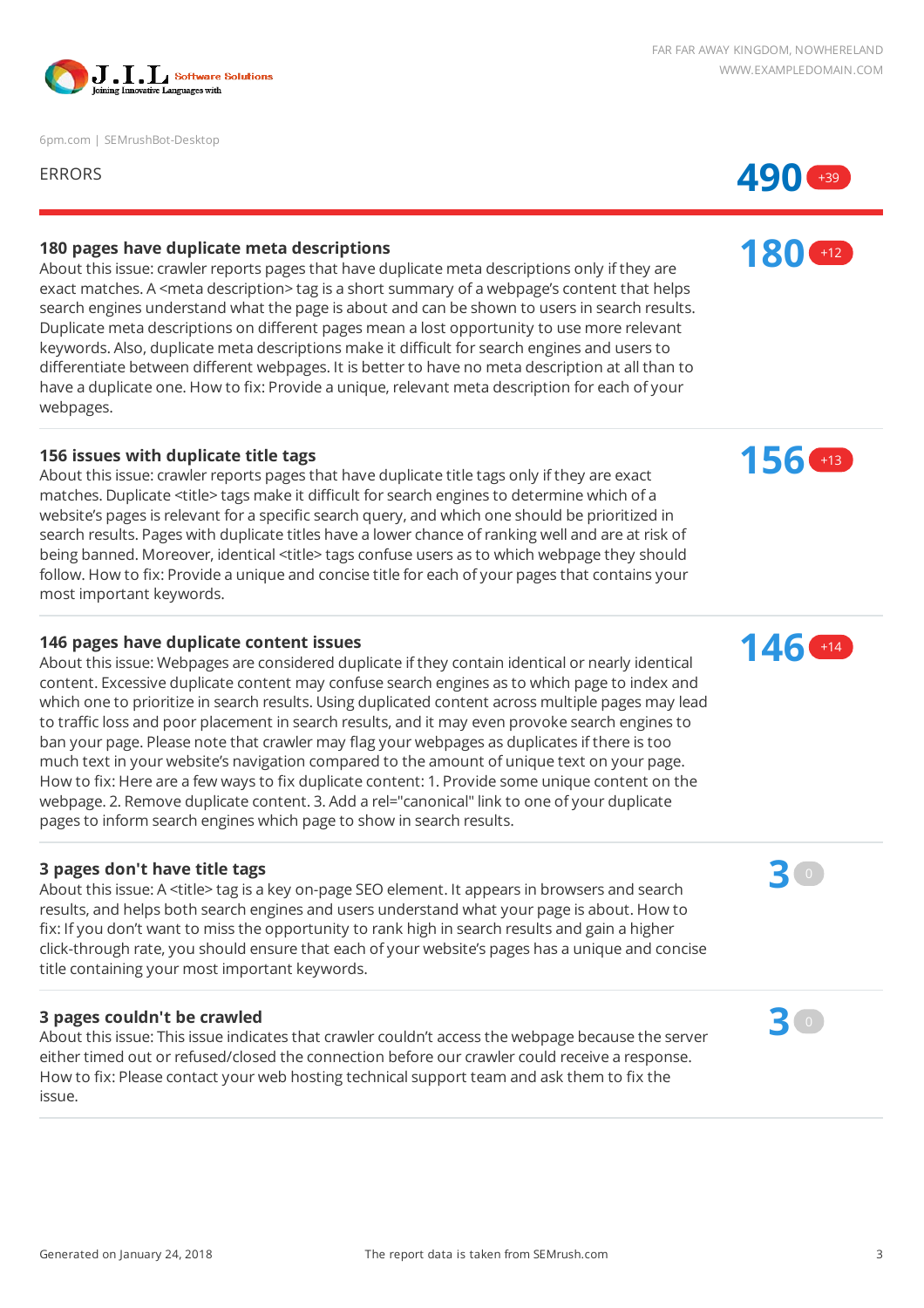

**2** <sup>0</sup>

#### **2 issues with mixed content**

About this issue: If your website contains any elements that are not secured with HTTPS, this may lead to security issues. Moreover, browsers will warn users about loading unsecure content, and this may negatively affect user experience and reduce their confidence in your website. How to fix: Only embed HTTPS content on HTTPS pages.

| 0 pages returned 5XX status code                    |                                                   |
|-----------------------------------------------------|---------------------------------------------------|
| 0 pages returned 4XX status code                    | $\begin{pmatrix} 0 \end{pmatrix}$                 |
| 0 internal links are broken                         | $\bullet$                                         |
| 0 pages couldn't be crawled (DNS resolution issues) | $\bullet$                                         |
| 0 pages couldn't be crawled (incorrect URL formats) | $\begin{pmatrix} 0 \end{pmatrix}$                 |
| 0 internal images are broken                        | $\begin{bmatrix} 0 \end{bmatrix}$                 |
| Robots.txt file has format errors                   | $\begin{pmatrix} 0 \end{pmatrix}$                 |
| 0 sitemap.xml files have format errors              | $\bullet$                                         |
| 0 incorrect pages found in sitemap.xml              | $\overline{0}$                                    |
| 0 pages have a WWW resolve issue                    |                                                   |
| This page has no viewport tag                       | $\bullet$                                         |
| 0 pages have too large HTML size                    | $\begin{array}{c} \bullet \\ \bullet \end{array}$ |
| 0 AMP pages have no canonical tag                   | $\mathbf{0}$ $\circ$                              |
| 0 issues with hreflang values                       | $\mathbf{0}$ $\bullet$                            |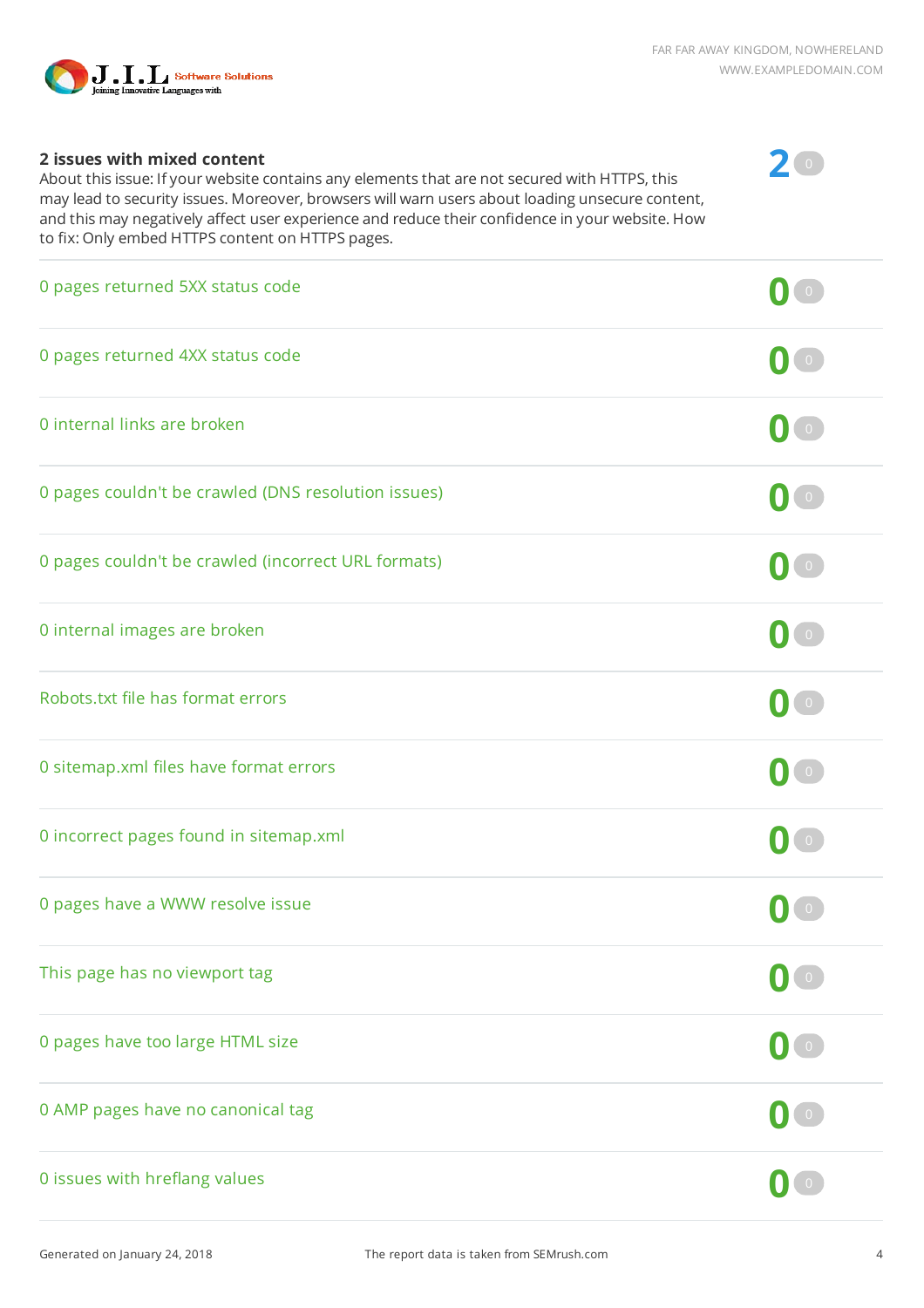



| 0 hreflang conflicts within page source code                 |                                                                              |
|--------------------------------------------------------------|------------------------------------------------------------------------------|
| 0 issues with incorrect hreflang links                       | $\overline{0}$                                                               |
| 0 non-secure pages                                           | $\bullet$                                                                    |
| 0 issues with expiring or expired certificate                | $\overline{0}$                                                               |
| 0 issues with old security protocol                          | $\begin{pmatrix} 0 \end{pmatrix}$                                            |
| 0 issues with incorrect certificate name                     | $\begin{bmatrix} 0 \end{bmatrix}$                                            |
| No redirect or canonical to HTTPS homepage from HTTP version |                                                                              |
| 0 redirect chains and loops                                  | $\begin{array}{ c c } \hline \hline \hline \hline \hline \hline \end{array}$ |
| 0 AMP pages have HTML issues                                 | $\overline{0}$                                                               |
| 0 AMP pages have style and layout issues                     |                                                                              |
| 0 AMP pages have templating issues                           | $\bullet$ $\bullet$                                                          |
| 0 pages with a broken canonical link                         |                                                                              |
| 0 pages have multiple canonical URLs                         | $\begin{pmatrix} 0 \end{pmatrix}$                                            |
| 0 pages have a meta refresh tag                              | $\begin{pmatrix} 0 \end{pmatrix}$                                            |
| 0 pages have slow load speed                                 |                                                                              |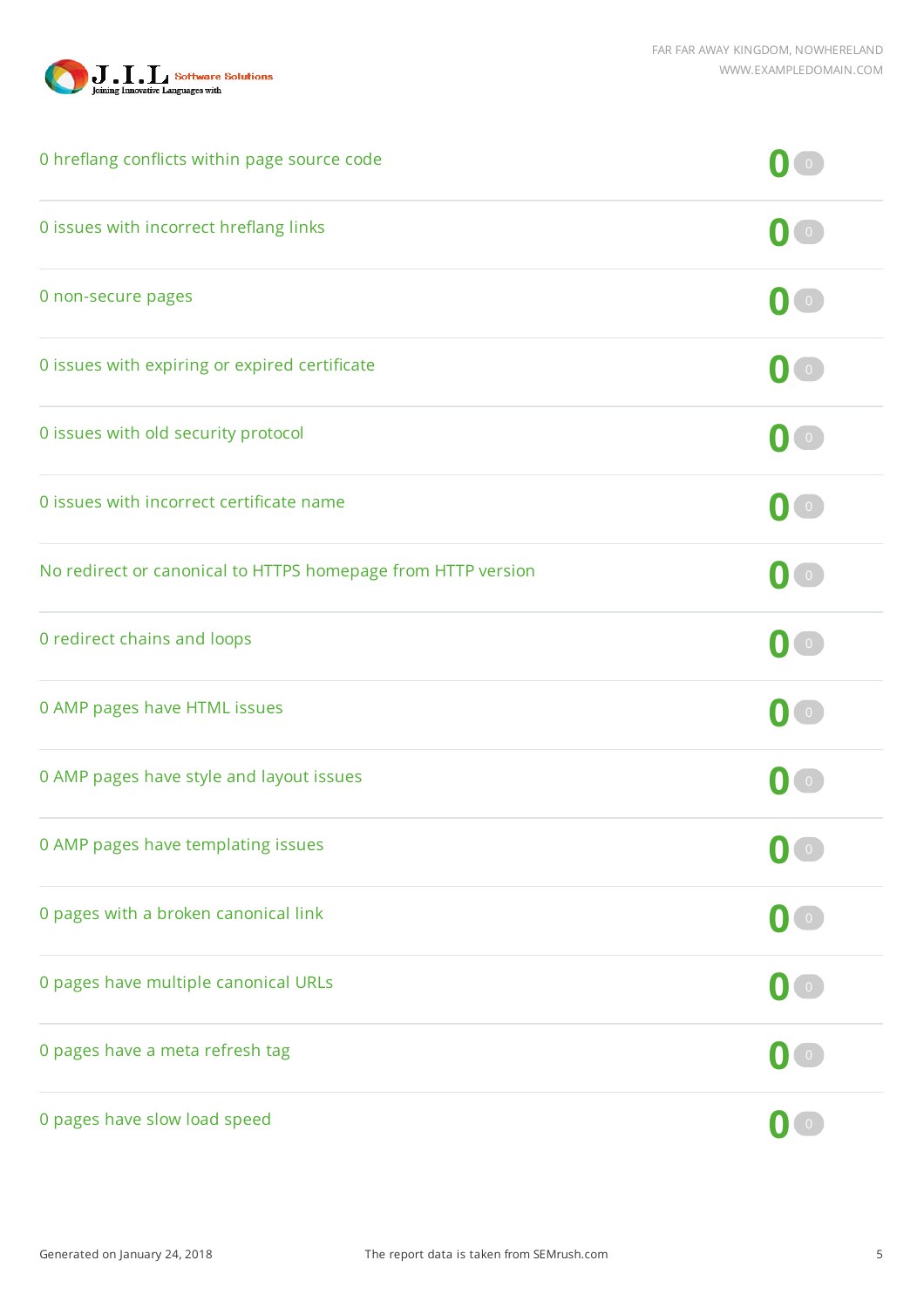

6pm.com | SEMrushBot-Desktop



**950** +2

#### **950 pages have low text-HTML ratio**

About this issue: Your text to HTML ratio indicates the amount of actual text you have on your webpage compared to the amount of code. This warning is triggered when your text to HTML is 10% or less. Search engines have begun focusing on pages that contain more content. That's why a higher text to HTML ratio means your page has a better chance of getting a good position in search results. Less code increases your page's load speed and also helps your rankings. It also helps search engine robots crawl your website faster. How to fix: Split your webpage's text content and code into separate files and compare their size. If the size of your code file exceeds the size of the text file, review your page's HTML code and consider optimizing its structure and removing embedded scripts and styles.

#### **690 pages don't have an h1 heading**

About this issue: While less important than <title> tags, h1 headings still help define your page's topic for search engines and users. If an <h1> tag is empty or missing, search engines may place your page lower than they would otherwise. Besides, a lack of an <h1> tag breaks your page's heading hierarchy, which is not SEO friendly. How to fix: Provide a concise, relevant h1 heading for each of your page.

#### **578 pages have no hreflang and lang attributes**

About this issue: This issue is reported if your page has neither lang nor hreflang attribute. When running a multilingual website, you should make sure that you're doing it correctly. First, you should use a hreflang attribute to indicate to Google which pages should be shown to visitors based on their location. That way, you can rest assured that your users will always land on the correct language version of your website. You should also declare a language for your webpage's content (i.e., lang attribute). Otherwise, your web text might not be recognized by search engines. It also may not appear in search results, or may be displayed incorrectly. How to fix: Perform the following: 1. Add a lang attribute to the <html> tag, e.g., "<html lang="en">". 2. Add a hreflang attribute to your page's <head> tag, e.g., <link rel="alternate" href="http://example.com/" hreflang="en"/>

#### **361 images don't have alt attributes**

About this issue: Alt attributes within <img> tags are used by search engines to understand the contents of your images. If you neglect alt attributes, you may miss the chance to get a better placement in search results because alt attributes allow you to rank in image search results. Not using alt attributes also negatively affects the experience of visually impaired users and those who have disabled images in their browsers. How to fix: Specify a relevant alternative attribute inside an <img> tag for each image on your website, e.g., "<img src="mylogo.png" alt="This is my company logo">".

#### **184 pages have underscores in the URL**

About this issue: When it comes to URL structure, using underscores as word separators is not recommended because search engines may not interpret them correctly and may consider them to be a part of a word. Using hyphens instead of underscores makes it easier for search engines to understand what your page is about. Although using underscores doesn't have a huge impact on webpage visibility, it decreases your page's chances of appearing in search results, as opposed to when hyphens are used. How to fix: Replace underscores with hyphens. However, if your page ranks well, we do not recommend that you do this.



**690** +116



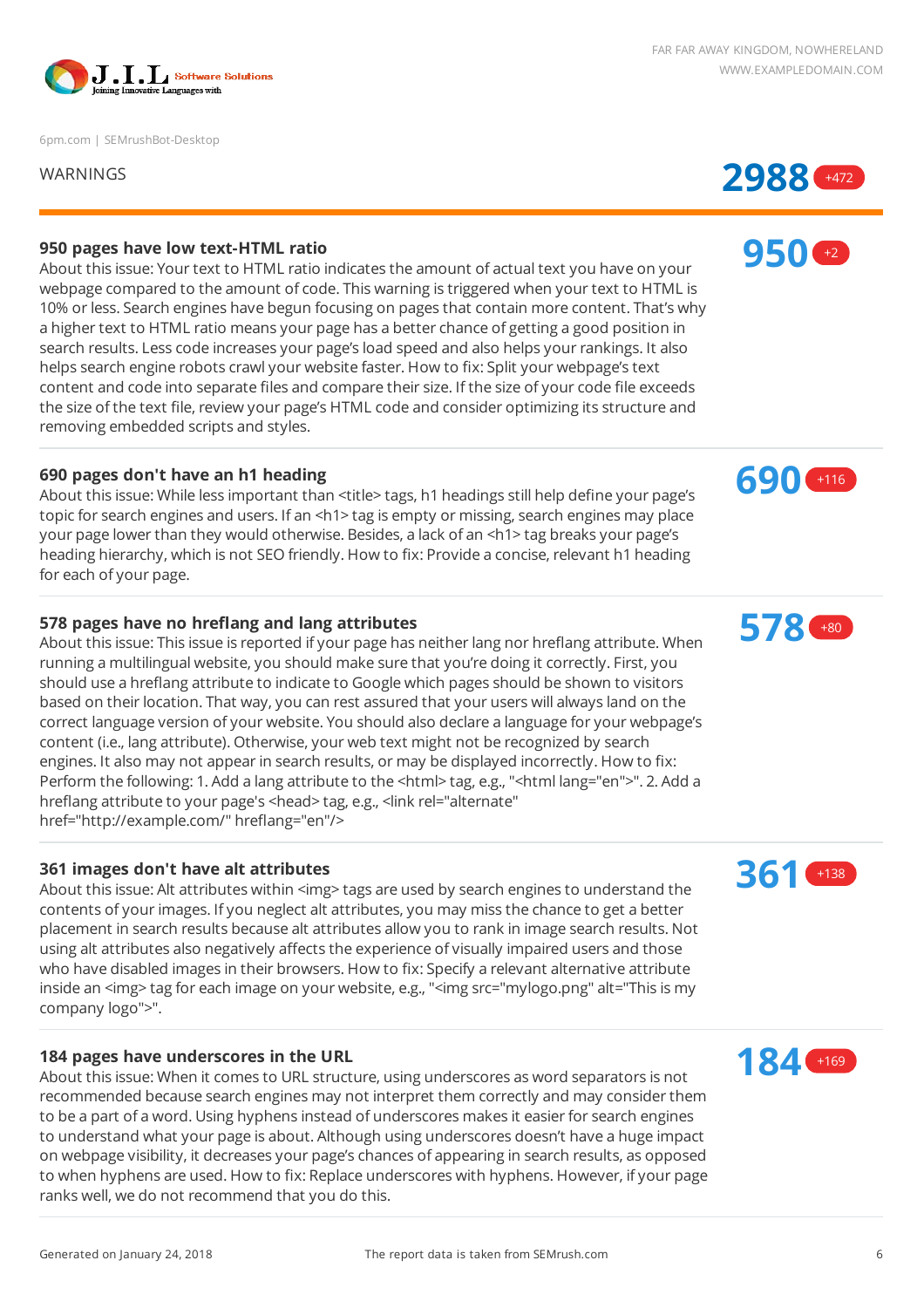### **98 links on HTTPS pages leads to HTTP page**

About this issue: If any link on website points to the old HTTP version of website, search engines can become confused as to which version of the page they should rank. How to fix: Replace all HTTP links with the new HTTPS versions.

#### **79 pages have a low word count**

About this issue: This issue is triggered if the number of words on your webpage is less than 200. The amount of text placed on your webpage is a quality signal to search engines. Search engines prefer to provide as much information to users as possible, so pages with longer content tend to be placed higher in search results, as opposed to those with lower word counts. How to fix: Improve your on-page content and be sure to include more than 200 meaningful words.

#### **16 pages have duplicate H1 and title tags**

About this issue: It is a bad idea to duplicate your title tag content in your first-level header. If your page's <title> and <h1> tags match, the latter may appear over-optimized to search engines. Also, using the same content in titles and headers means a lost opportunity to incorporate other relevant keywords for your page. How to fix: Try to create different content for your <title> and <h1> tags.

### **11 pages don't have enough text within the title tags**

About this issue: Generally, using short titles on webpages is a recommended practice. However, keep in mind that titles containing 10 characters or less do not provide enough information about what your webpage is about and limit your page's potential to show up in search results for different keywords. How to fix: Add more descriptive text inside your page's <title> tag.

#### **6 internal links contain nofollow attribute**

About this issue: The rel="nofollow" attribute is an element in an <a> tag that tells crawlers not to follow the link (e.g., "<a href="http://example.com/link" rel="nofollow">Nofollow link example</a>")."Nofollow" links don't pass any link juice to referred webpages. That's why it is not recommended that you use nofollow attributes in internal links. You should let link juice flow freely throughout your website. Moreover, unintentional use of nofollow attributes may result in your webpage being ignored by search engine crawlers even if it contains a valuable content. How to fix: Make sure not to use nofollow attributes by mistake. Remove them from <a> tags, if necessary.

### **5 pages have too many parameters in their URLs**

About this issue: Using too many URL parameters is not an SEO-friendly approach. Multiple parameters make URLs less enticing for users to click and may cause search engines to fail to index some of your most important pages. How to fix: Try to use no more than four parameters in your URLs.

### **4 pages don't have meta descriptions**

About this issue: Though meta descriptions don't have a direct influence on rankings, they are used by search engines to display your page's description in search results. A good description helps users know what your page is about and encourages them to click on it. If your page's meta description tag is missing, search engines will usually display its first sentence, which may be irrelevant and unappealing to users. How to fix: In order to gain a higher click-through rate, you should ensure that all of your webpages have meta descriptions that contain relevant keywords.



**79** -4

**16** <sup>0</sup>



**11** -3





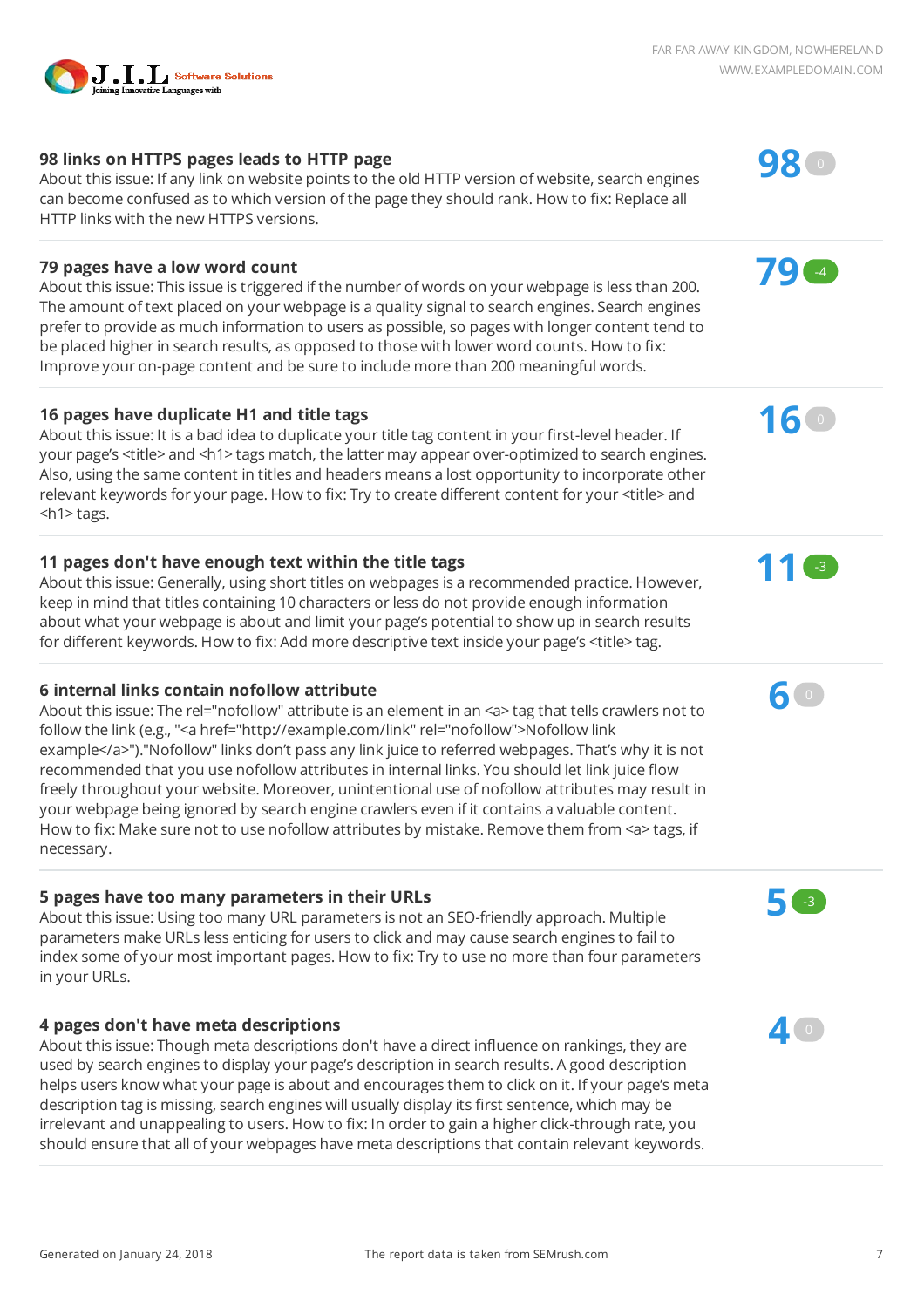

**3** -3

**2** -19

**1** <sup>0</sup>

#### **3 pages have temporary redirects**

About this issue: Temporary redirects (i.e., a 302 and a 307 redirect) mean that a page has been temporarily moved to a new location. Search engines will continue to index the redirected page, and no link juice or traffic is passed to the new page, which is why temporary redirects can damage your search rankings if used by mistake. How to fix: Review all pages to make sure the use of 302 and 307 redirects is justified. If so, don't forget to remove them when they are no longer needed. However, if you permanently move any page, replace a 302/307 redirect with a 301/308 one.

#### **2 pages have too much text within the title tags**

About this issue: Most search engines truncate titles containing more than 75 characters. Incomplete and shortened titles look unappealing to users and won't entice them to click on your page. How to fix: Try to rewrite your page titles to be 75 characters or less.

#### **Sitemap.xml not found**

About this issue: A sitemap.xml file is used to list all URLs available for crawling. It can also include additional data about each URL. Using a sitemap.xml file is quite beneficial. Not only does it provide easier navigation and better visibility to search engines, it also quickly informs search engines about any new or updated content on your website. Therefore, your website will be crawled faster and more intelligently. How to fix: Consider generating a sitemap.xml file if you don't already have one.

| 0 external links are broken                    | $\circ$                                             |
|------------------------------------------------|-----------------------------------------------------|
| 0 external images are broken                   | $\begin{pmatrix} 0 \end{pmatrix}$                   |
| 0 pages have too many on-page links            | $\left( \begin{matrix} 0 \\ 0 \end{matrix} \right)$ |
| 0 pages don't have character encoding declared | $\begin{pmatrix} 0 \end{pmatrix}$                   |
| 0 pages don't have doctype declared            | $\mathbf{0}$ $\circ$                                |
| 0 pages use Flash                              | $\mathbf{O}(\mathbf{0})$                            |
| 0 pages contain frames                         | $\begin{pmatrix} 0 \end{pmatrix}$                   |
| Sitemap.xml not indicated in robots.txt        | $\begin{pmatrix} 0 \end{pmatrix}$                   |
| Homepage does not use HTTPS encryption         |                                                     |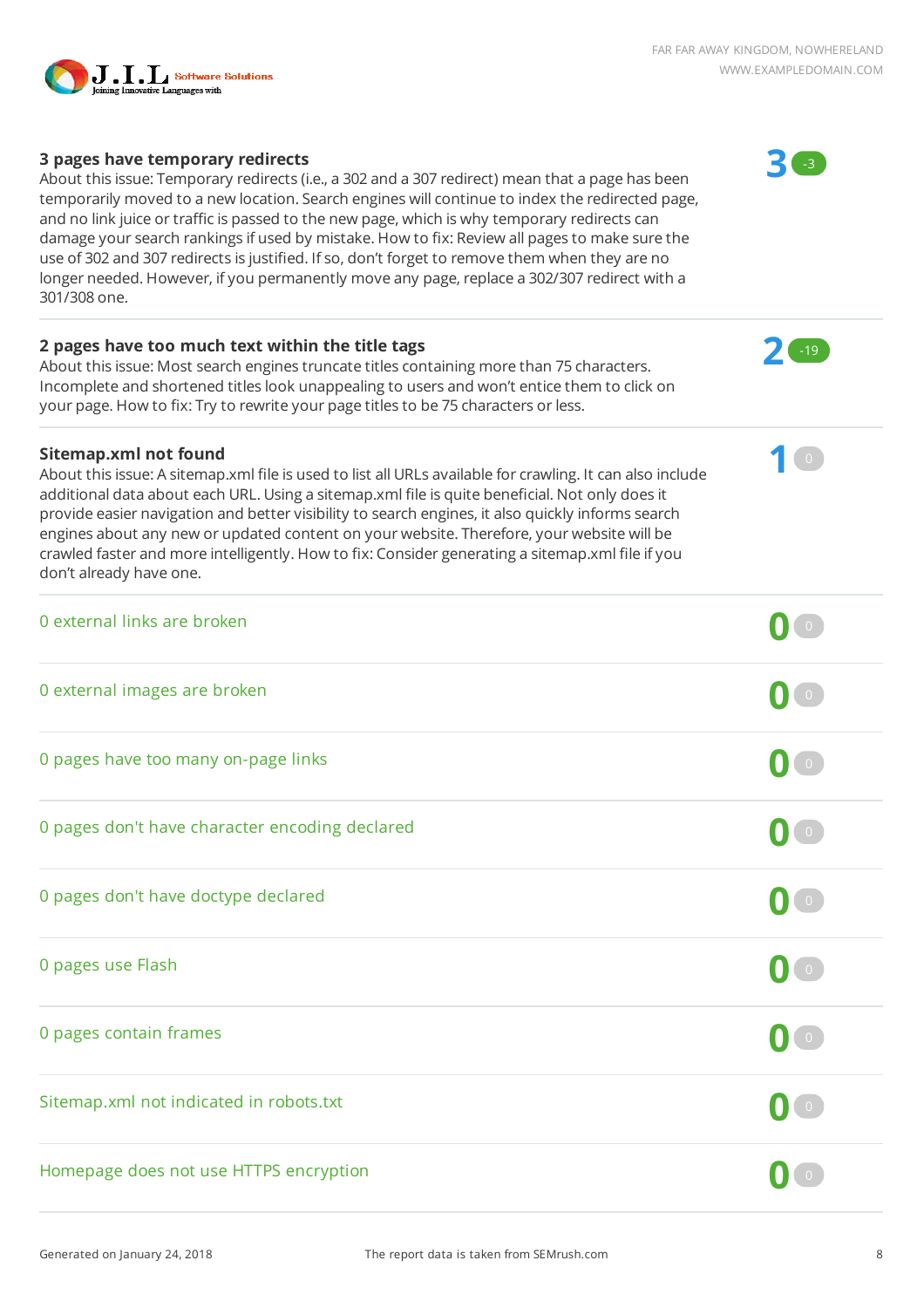

| 0 subdomains don't support SNI            | $\mathbf{U}$ $\mathbf{U}$   |
|-------------------------------------------|-----------------------------|
| 0 HTTP URLs in sitemap.xml for HTTPS site | $\left( 0$ ( $\circ$ )      |
| 0 uncompressed pages                      | $\left( 0$ (-1)             |
| 0 blocked resources in robots.txt         | $\mathbf{0}$ $\mathbf{I}$ o |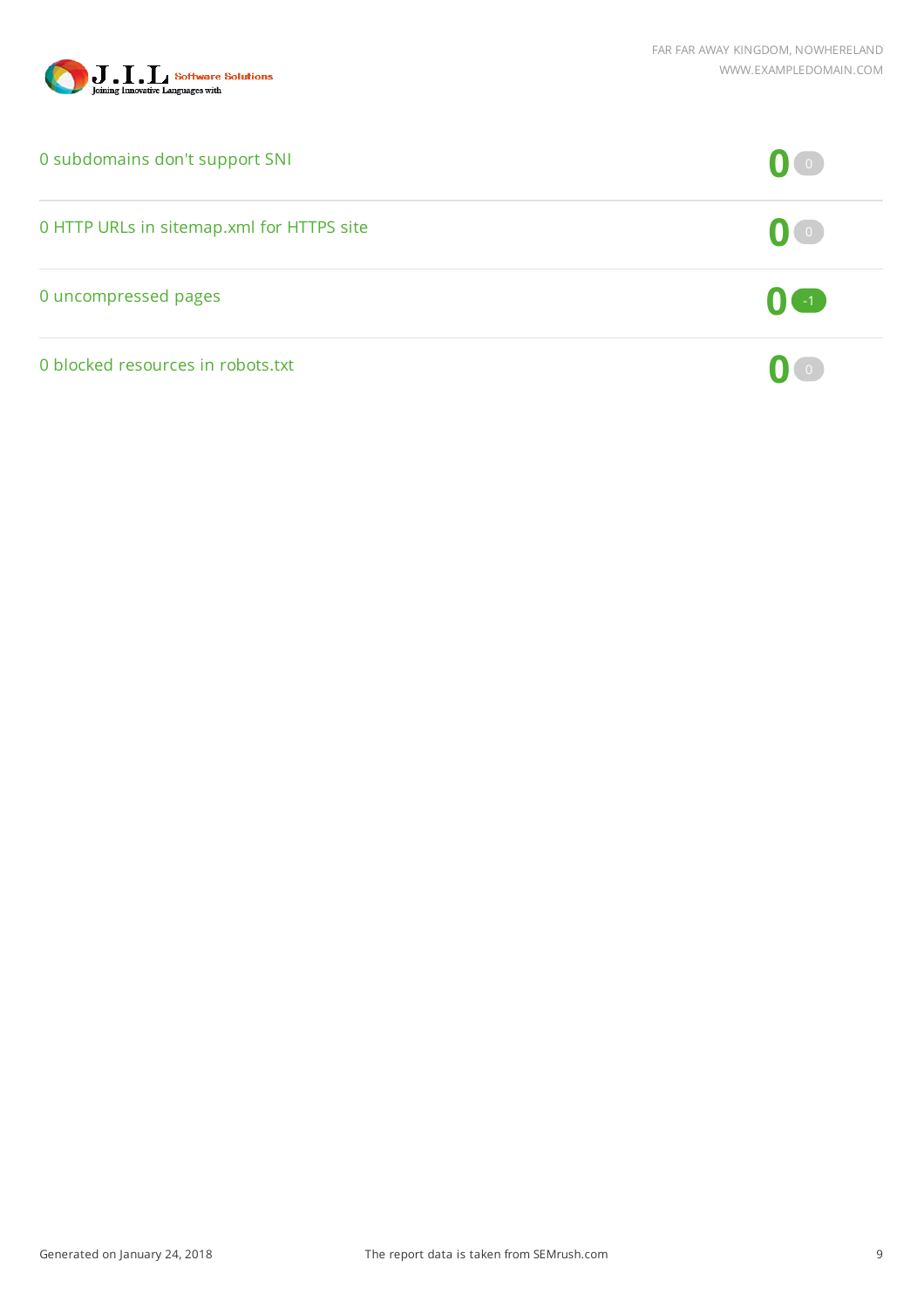

6pm.com | SEMrushBot-Desktop

| <b>NOTICES</b>                                                                                                                                                                                                                                                                                                                                                                                                                                                                                          |     |
|---------------------------------------------------------------------------------------------------------------------------------------------------------------------------------------------------------------------------------------------------------------------------------------------------------------------------------------------------------------------------------------------------------------------------------------------------------------------------------------------------------|-----|
| 227 pages have more than one H1 tag<br>About this issue: Although multiple <h1> tags are allowed in HTML5, we still do not recommend<br/>that you use more than one <h1> tag per page. Including multiple <h1> tags may confuse users.<br/>How to fix: Use multiple <h2>-<h6> tags instead of an <h1>.</h1></h6></h2></h1></h1></h1>                                                                                                                                                                    | 227 |
| 6 external links contain nofollow attributes<br>About this issue: A nofollow attribute is an element in an <a> tag that tells crawlers not to follow<br/>the link. "Nofollow" links don't pass any link juice or anchor texts to referred webpages. The<br/>unintentional use of nofollow attributes may have a negative impact on the crawling process and<br/>your rankings. How to fix: Make sure you haven't used nofollow attributes by mistake. Remove<br/>them from <a> tags, if needed.</a></a> | 60  |
| 4 pages are blocked from crawling<br>About this issue: If a page cannot be accessed by search engines, it will never appear in search<br>results. A page can be blocked from crawling either by a robots.txt file or a noindex meta tag.<br>How to fix: Make sure that pages with valuable content are not blocked from crawling by<br>mistake.                                                                                                                                                         |     |
| 3 subdomains don't support HSTS<br>About this issue: HTTP Strict Transport Security (HSTS) informs web browsers that they can<br>communicate with servers only through HTTPS connections. So, to ensure that you don't serve<br>unsecured content to your audience, we recommend that you implement HSTS support. How to<br>fix: Use a server that supports HSTS.                                                                                                                                       |     |
| Robots.txt not found<br>About this issue: A robots.txt file has an important impact on your overall SEO website's<br>performance. This file helps search engines determine what content on your website they should<br>crawl. Utilizing a robots.txt file can cut the time search engine robots spend crawling and<br>indexing your website. How to fix: If you don't want specific content on your website to be<br>crawled, creating a robots.txt file is recommended.                                |     |
| URLs on 0 pages are too long                                                                                                                                                                                                                                                                                                                                                                                                                                                                            |     |
| 0 pages have hreflang language mismatch issues                                                                                                                                                                                                                                                                                                                                                                                                                                                          |     |
| 0 orphaned pages in Google Analytics                                                                                                                                                                                                                                                                                                                                                                                                                                                                    |     |
| 0 orphaned pages in sitemaps                                                                                                                                                                                                                                                                                                                                                                                                                                                                            |     |
| 0 pages take more than 1 second to become interactive                                                                                                                                                                                                                                                                                                                                                                                                                                                   |     |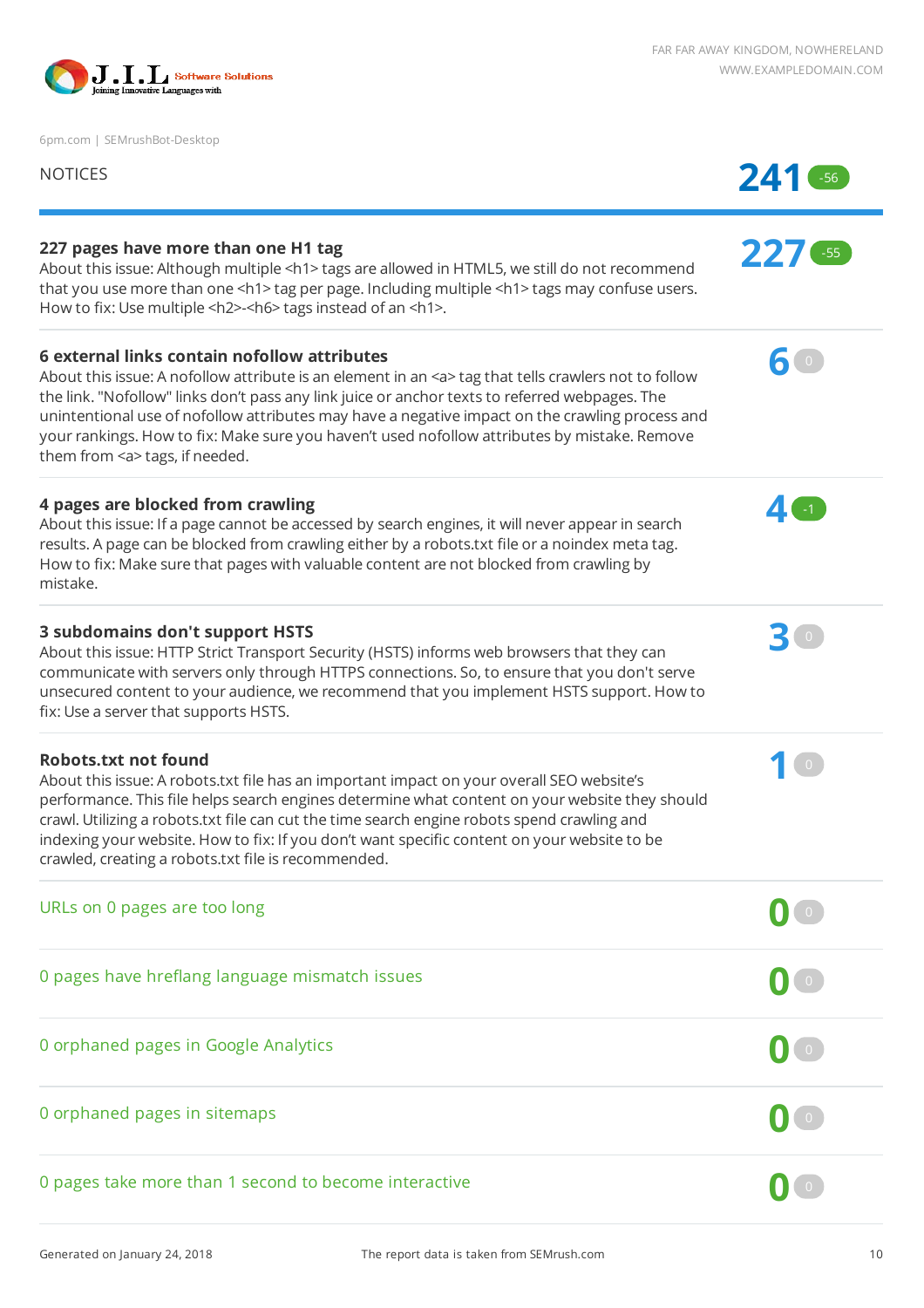

### 0 pages blocked by X-Robots-Tag: noindex HTTP header **0** <sup>0</sup>

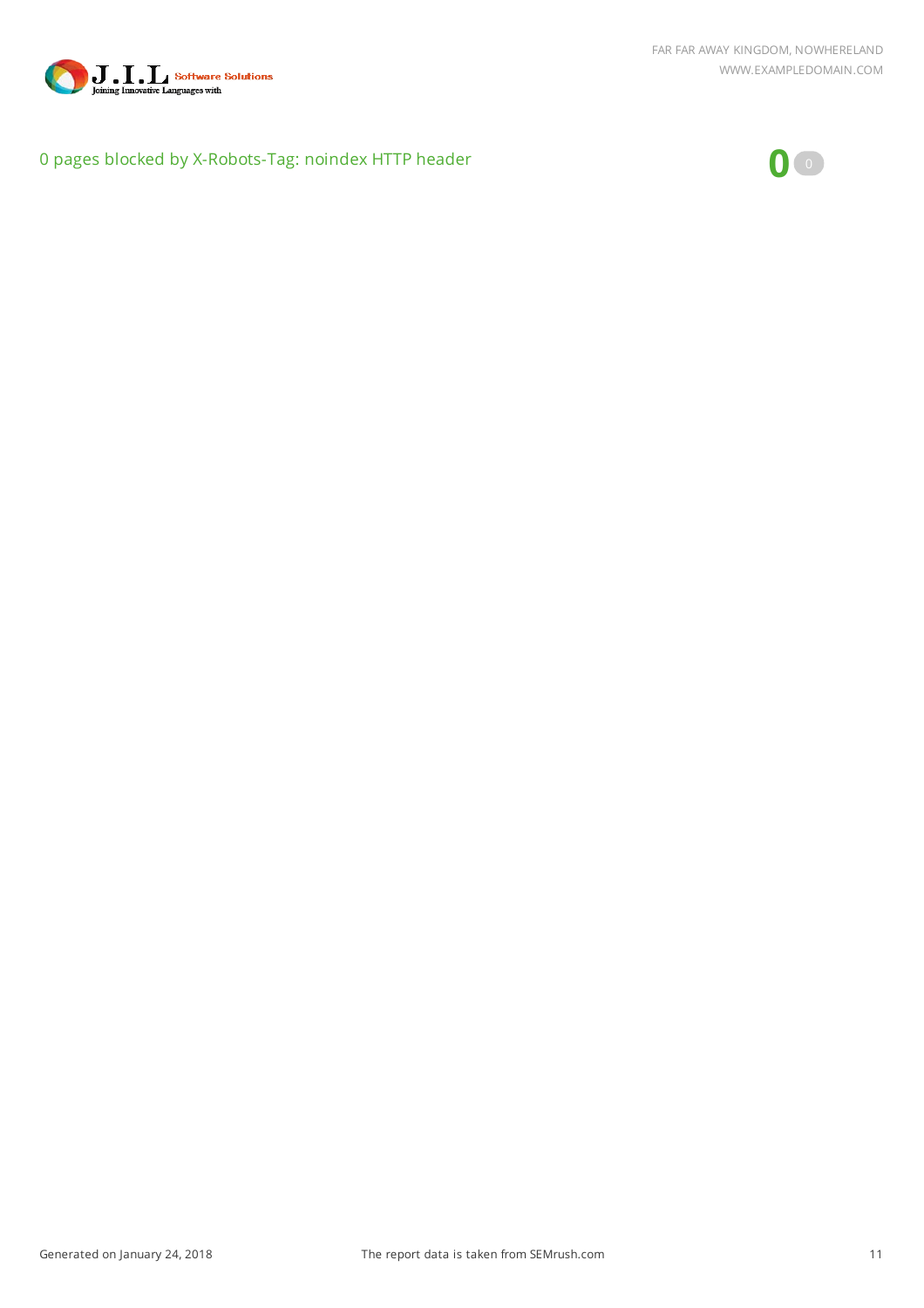

#### **Duplicate meta descriptions**

About this issue: crawler reports pages that have duplicate meta descriptions only if they are exact matches. A <meta description> tag is a short summary of a webpage's content that helps search engines understand what the page is about and can be shown to users in search results. Duplicate meta descriptions on different pages mean a lost opportunity to use more relevant keywords. Also, duplicate meta descriptions make it difficult for search engines and users to differentiate between different webpages. It is better to have no meta description at all than to have a duplicate one. How to fix: Provide a unique, relevant meta description for each of your webpages.

**Historical chart for audits** Period: December 9, 2017 (01:19) - January 20, 2018 (01:15)



#### **Duplicate meta descriptions 100**

6pm.com, SEMrushBot-Desktop

| Page URL                                                         | Pages with Duplicate Meta<br>Description | Discovered                        |
|------------------------------------------------------------------|------------------------------------------|-----------------------------------|
| Discount Shoes, Clothing & Accessories<br>https://www.6pm.com    | 24                                       | January 20, 2018 (01:15)<br>[new] |
| About 6pm.com<br>https://www.6pm.com/about-us                    | 24                                       | January 20, 2018 (01:15)<br>[new] |
| Accessories<br>https://www.6pm.com/accessories                   | 24                                       | January 20, 2018 (01:15)<br>[new] |
| 6PM Associates Program<br>https://www.6pm.com/associates-program | 24                                       | January 20, 2018 (01:15)<br>[new] |
| Brands at 6pm.com<br>https://www.6pm.com/brands-a                | 26                                       | January 20, 2018 (01:15)<br>[new] |
| Brands at 6pm.com<br>https://www.6pm.com/brands-b                | 26                                       | January 20, 2018 (01:15)<br>[new] |
| Brands at 6pm.com<br>https://www.6pm.com/brands-c                | 26                                       | January 20, 2018 (01:15)<br>[new] |
| Brands at 6pm.com<br>https://www.6pm.com/brands-d                | 26                                       | January 20, 2018 (01:15)<br>[new] |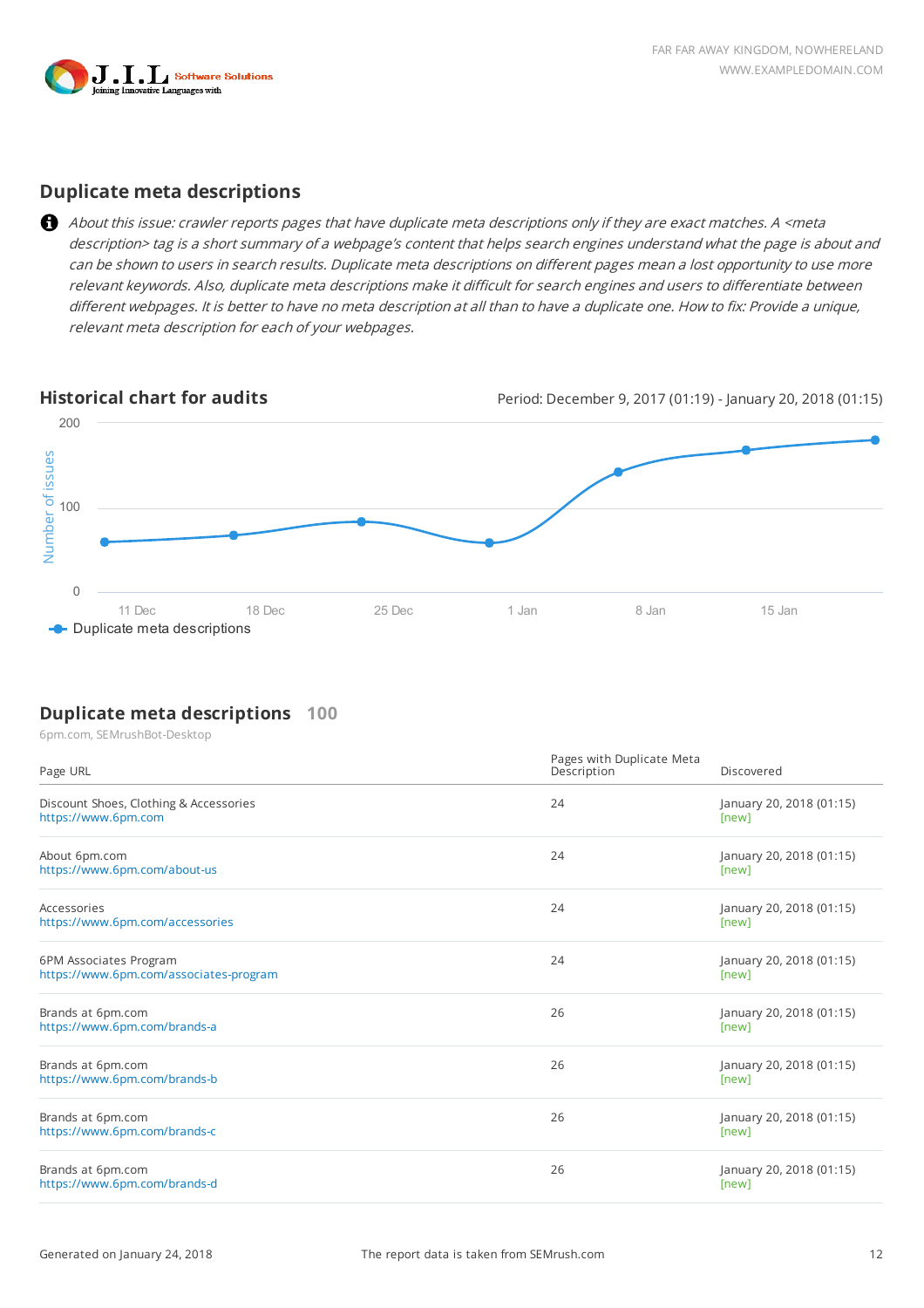

| Page URL                                            | Pages with Duplicate Meta<br>Description | Discovered                        |
|-----------------------------------------------------|------------------------------------------|-----------------------------------|
| Brands at 6pm.com<br>https://www.6pm.com/brands-e   | 26                                       | January 20, 2018 (01:15)<br>[new] |
| Brands at 6pm.com<br>https://www.6pm.com/brands-f   | 26                                       | January 20, 2018 (01:15)<br>[new] |
| Brands at 6pm.com<br>https://www.6pm.com/brands-g   | 26                                       | January 20, 2018 (01:15)<br>[new] |
| Brands at 6pm.com<br>https://www.6pm.com/brands-h   | 26                                       | January 20, 2018 (01:15)<br>[new] |
| Brands at 6pm.com<br>https://www.6pm.com/brands-i   | 26                                       | January 20, 2018 (01:15)<br>[new] |
| Brands at 6pm.com<br>https://www.6pm.com/brands-j   | 26                                       | January 20, 2018 (01:15)<br>[new] |
| Brands at 6pm.com<br>https://www.6pm.com/brands-k   | 26                                       | January 20, 2018 (01:15)<br>[new] |
| Brands at 6pm.com<br>https://www.6pm.com/brands-l   | 26                                       | January 20, 2018 (01:15)          |
| Brands at 6pm.com<br>https://www.6pm.com/brands-m   | 26                                       | January 20, 2018 (01:15)<br>[new] |
| Brands at 6pm.com<br>https://www.6pm.com/brands-n   | 26                                       | January 20, 2018 (01:15)<br>[new] |
| Brands at 6pm.com<br>https://www.6pm.com/brands-num | 26                                       | January 20, 2018 (01:15)<br>[new] |
| Brands at 6pm.com<br>https://www.6pm.com/brands-o   | 26                                       | January 20, 2018 (01:15)          |
| Brands at 6pm.com<br>https://www.6pm.com/brands-p   | 26                                       | January 20, 2018 (01:15)<br>[new] |
| Brands at 6pm.com<br>https://www.6pm.com/brands-q   | 26                                       | January 20, 2018 (01:15)<br>[new] |
| Brands at 6pm.com<br>https://www.6pm.com/brands-r   | 26                                       | January 20, 2018 (01:15)<br>[new] |
| Brands at 6pm.com<br>https://www.6pm.com/brands-s   | 26                                       | January 20, 2018 (01:15)<br>[new] |
| Brands at 6pm.com<br>https://www.6pm.com/brands-t   | 26                                       | January 20, 2018 (01:15)<br>[new] |
| Brands at 6pm.com<br>https://www.6pm.com/brands-u   | 26                                       | January 20, 2018 (01:15)<br>[new] |
| Brands at 6pm.com<br>https://www.6pm.com/brands-v   | 26                                       | January 20, 2018 (01:15)<br>[new] |
| Brands at 6pm.com<br>https://www.6pm.com/brands-w   | 26                                       | January 20, 2018 (01:15)<br>[new] |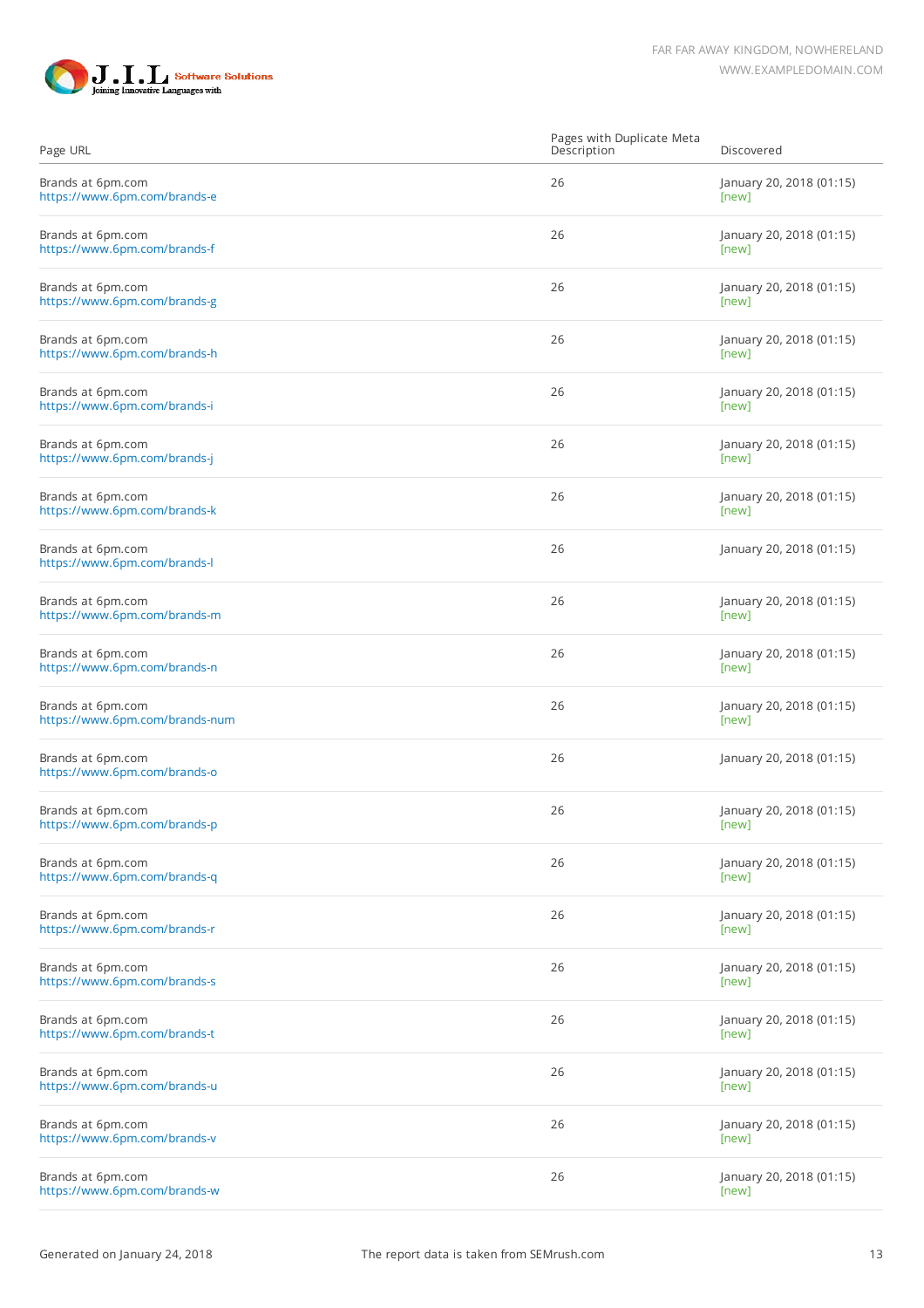

| Page URL                                                                                                                                                  | Pages with Duplicate Meta<br>Description | Discovered                        |
|-----------------------------------------------------------------------------------------------------------------------------------------------------------|------------------------------------------|-----------------------------------|
| Brands at 6pm.com<br>https://www.6pm.com/brands-x                                                                                                         | 26                                       | January 20, 2018 (01:15)<br>[new] |
| Brands at 6pm.com<br>https://www.6pm.com/brands-y                                                                                                         | 26                                       | January 20, 2018 (01:15)<br>[new] |
| Brands at 6pm.com<br>https://www.6pm.com/brands-z                                                                                                         | 26                                       | January 20, 2018 (01:15)<br>[new] |
| Brooks at 6pm.com<br>https://www.6pm.com/brooks/UgEa4gIBCg.zso                                                                                            | 24                                       | January 20, 2018 (01:15)<br>[new] |
| Discount Bags, Backpacks, Purses<br>https://www.6pm.com/c/bags                                                                                            | 24                                       | January 20, 2018 (01:15)<br>[new] |
| <b>Designer Collections</b><br>https://www.6pm.com/c/designer-collections                                                                                 | 24                                       | January 20, 2018 (01:15)<br>[new] |
| Resolution Ready<br>https://www.6pm.com/c/resolution-ready                                                                                                | 24                                       | January 20, 2018 (01:15)<br>[new] |
| Contact Information<br>https://www.6pm.com/contact-us                                                                                                     | 24                                       | January 20, 2018 (01:15)<br>[new] |
| Looking for a 6pm.com coupon?<br>https://www.6pm.com/coupons                                                                                              | 24                                       | January 20, 2018 (01:15)<br>[new] |
| <b>Customer Service Center</b><br>https://www.6pm.com/customer-service-center                                                                             | 24                                       | January 20, 2018 (01:15)<br>[new] |
| <b>General Questions</b><br>https://www.6pm.com/general-questions                                                                                         | 24                                       | January 20, 2018 (01:15)<br>[new] |
| Jackets and Coats<br>https://www.6pm.com/jackets-and-coats                                                                                                | 24                                       | January 20, 2018 (01:15)<br>[new] |
| Jeans on Sale<br>https://www.6pm.com/jeans                                                                                                                | 24                                       | January 20, 2018 (01:15)<br>[new] |
| Kids' Discount Clothing, Shoes, Accessories<br>https://www.6pm.com/kids                                                                                   | 24                                       | January 20, 2018 (01:15)<br>[new] |
| Shoes, Men, 01MF19 at 6pm.com<br>https://www.6pm.com/men-shoes/CK_XAcABAuICAzABGIIDA7q9AQ.zso                                                             | 24                                       | January 20, 2018 (01:15)<br>[new] |
| Men's Discount Shoes, Clothing, Accessories<br>https://www.6pm.com/mens                                                                                   | 24                                       | January 20, 2018 (01:15)<br>[new] |
| [70 TO 100] at 6pm.com<br>https://www.6pm.com/null/4glBMpIDC1s3MCBUTyAxMDBd.zso                                                                           | 24                                       | January 20, 2018 (01:15)<br>[new] |
| ALDO Andren at 6pm<br>https://www.6pm.com/p/aldo-andren-black/product/9005146/color/3                                                                     | 1                                        | January 20, 2018 (01:15)<br>[new] |
| ALDO Andren at 6pm<br>https://www.6pm.com/p/aldo-andren-light-brown/product/9005146/color/432                                                             | 1                                        | January 20, 2018 (01:15)<br>[new] |
| Brooks Adrenaline GTS 17 at 6pm<br>https://www.6pm.com/p/brooks-adrenaline-gts-17-anthracite-electric-brooks-blue-silver/p<br>roduct/8770336/color/620295 | 19                                       | January 20, 2018 (01:15)<br>[new] |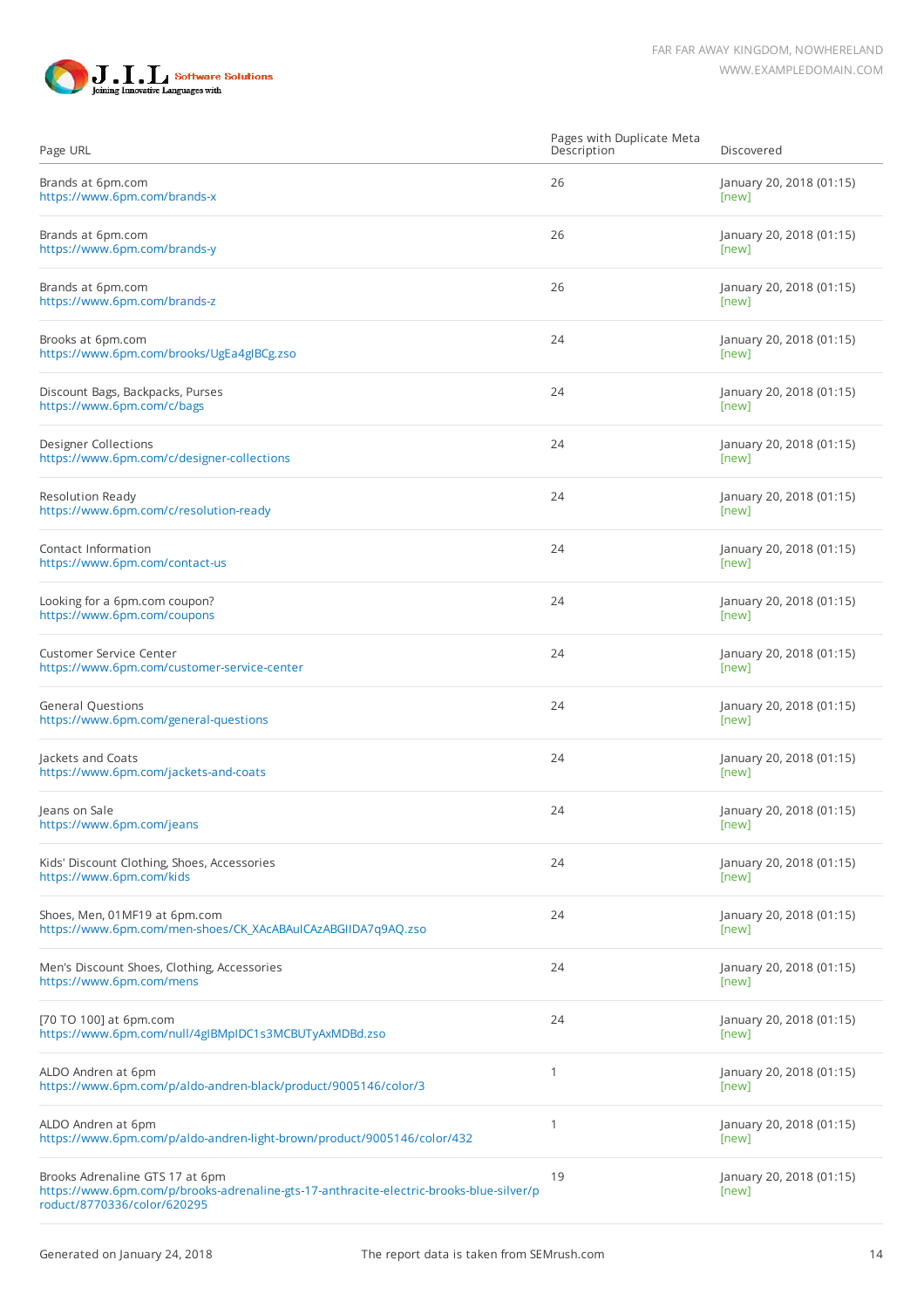

| Page URL                                                                                                                                                   | Pages with Duplicate Meta<br>Description | Discovered                        |
|------------------------------------------------------------------------------------------------------------------------------------------------------------|------------------------------------------|-----------------------------------|
| Brooks Adrenaline GTS 17 at 6pm<br>https://www.6pm.com/p/brooks-adrenaline-gts-17-anthracite-festival-fuchsia-bittersweet<br>/product/8770337/color/655577 | 19                                       | January 20, 2018 (01:15)<br>[new] |
| Brooks Adrenaline GTS 17 at 6pm<br>https://www.6pm.com/p/brooks-adrenaline-gts-17-azure-blue-palace-blue-lime-punch/pro<br>duct/8770337/color/655578       | 19                                       | January 20, 2018 (01:15)<br>[new] |
| Brooks Adrenaline GTS 17 at 6pm<br>https://www.6pm.com/p/brooks-adrenaline-gts-17-black-anthracite-gold/product/877033<br>6/color/659983                   | 19                                       | January 20, 2018 (01:15)<br>[new] |
| Brooks Adrenaline GTS 17 at 6pm<br>https://www.6pm.com/p/brooks-adrenaline-gts-17-black-anthracite-red-orange/product/8<br>770336/color/685752             | 19                                       | January 20, 2018 (01:15)<br>[new] |
| Brooks Adrenaline GTS 17 at 6pm<br>https://www.6pm.com/p/brooks-adrenaline-gts-17-black-anthracite/product/8770336/col<br>or/3897                          | 19                                       | January 20, 2018 (01:15)<br>[new] |
| Brooks Adrenaline GTS 17 at 6pm<br>https://www.6pm.com/p/brooks-adrenaline-gts-17-black-anthracite/product/8770337/col<br>or/3897                          | 19                                       | January 20, 2018 (01:15)<br>[new] |
| Brooks Adrenaline GTS 17 at 6pm<br>https://www.6pm.com/p/brooks-adrenaline-gts-17-black-heliotrope-fiery-coral/product/87<br>70337/color/690316            | 19                                       | January 20, 2018 (01:15)<br>[new] |
| Brooks Adrenaline GTS 17 at 6pm<br>https://www.6pm.com/p/brooks-adrenaline-gts-17-electric-brooks-blue-black-nightlife/pro<br>duct/8770336/color/655561    | 19                                       | January 20, 2018 (01:15)<br>[new] |
| Brooks Adrenaline GTS 17 at 6pm<br>https://www.6pm.com/p/brooks-adrenaline-gts-17-gray-black-silver/product/8770336/col<br>or/670610                       | 19                                       | January 20, 2018 (01:15)<br>[new] |
| Brooks Adrenaline GTS 17 at 6pm<br>https://www.6pm.com/p/brooks-adrenaline-gts-17-heather-anthracite-primer-grey/produc<br>t/8770336/color/674419          | 19                                       | January 20, 2018 (01:15)<br>[new] |
| Brooks Adrenaline GTS 17 at 6pm<br>https://www.6pm.com/p/brooks-adrenaline-gts-17-heather-gray-pinstripe-iris-orchid/prod<br>uct/8770337/color/674424      | 19                                       | January 20, 2018 (01:15)<br>[new] |
| Brooks Adrenaline GTS 17 at 6pm<br>https://www.6pm.com/p/brooks-adrenaline-gts-17-heather-primer-grey-passat-grey/produ<br>ct/8770337/color/674425         | 19                                       | January 20, 2018 (01:15)<br>[new] |
| Brooks Adrenaline GTS 17 at 6pm<br>https://www.6pm.com/p/brooks-adrenaline-gts-17-iceland-blue-hollyhock-black/product/8<br>770337/color/685756            | 19                                       | January 20, 2018 (01:15)<br>[new] |
| Brooks Adrenaline GTS 17 at 6pm<br>https://www.6pm.com/p/brooks-adrenaline-gts-17-metallic-charcoal-black-rose-gold/prod<br>uct/8770337/color/685755       | 19                                       | January 20, 2018 (01:15)<br>[new] |
| Brooks Adrenaline GTS 17 at 6pm<br>https://www.6pm.com/p/brooks-adrenaline-gts-17-metallic-charcoal-black-tawny-port/pro<br>duct/8770336/color/685753      | 19                                       | January 20, 2018 (01:15)<br>[new] |
| Brooks Adrenaline GTS 17 at 6pm<br>https://www.6pm.com/p/brooks-adrenaline-gts-17-navy-blue-pink/product/8770337/color<br>/558795                          | 19                                       | January 20, 2018 (01:15)<br>[new] |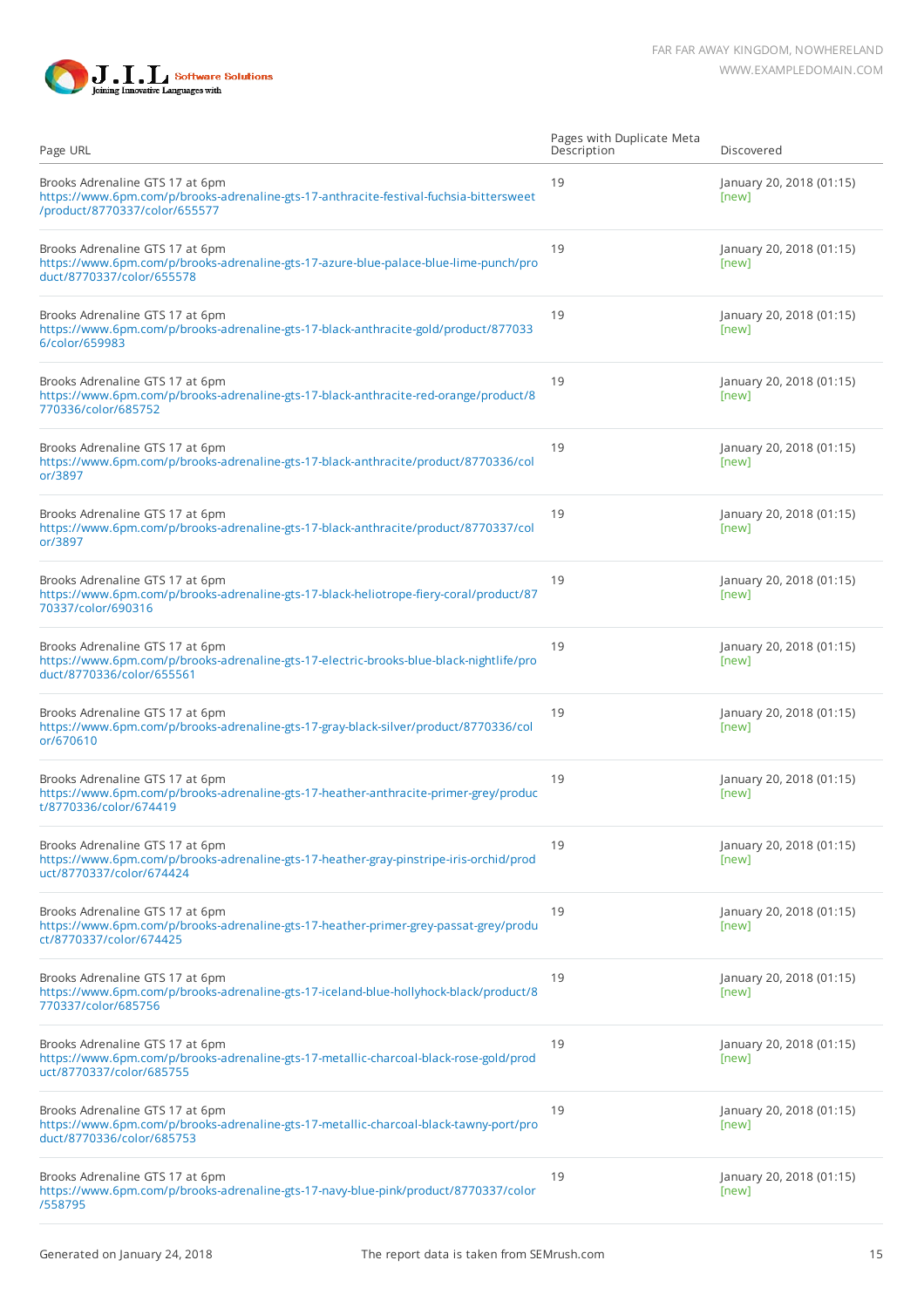



| Page URL                                                                                                                                                | Pages with Duplicate Meta<br>Description | Discovered                        |
|---------------------------------------------------------------------------------------------------------------------------------------------------------|------------------------------------------|-----------------------------------|
| Brooks Adrenaline GTS 17 at 6pm<br>https://www.6pm.com/p/brooks-adrenaline-gts-17-silver-black-anthracite/product/87703<br>36/color/655562              | 19                                       | January 20, 2018 (01:15)<br>[new] |
| Brooks Adrenaline GTS 17 at 6pm<br>https://www.6pm.com/p/brooks-adrenaline-gts-17-silver-purple-cactus-flower-bluebird/pr<br>oduct/8770337/color/655576 | 19                                       | January 20, 2018 (01:15)<br>[new] |
| Brooks Adrenaline GTS 17 at 6pm<br>https://www.6pm.com/p/brooks-adrenaline-gts-17-white-silver/product/8770337/color/75<br>5                            | 19                                       | January 20, 2018 (01:15)<br>[new] |
| Brooks Caldera at 6pm<br>https://www.6pm.com/p/brooks-caldera-anthracite-azalea-black/product/8794488/color/<br>655707                                  | $\overline{4}$                           | January 20, 2018 (01:15)<br>[new] |
| Brooks Caldera at 6pm<br>https://www.6pm.com/p/brooks-caldera-anthracite-red-orange-black/product/8794486/co<br>lor/655705                              | $\overline{4}$                           | January 20, 2018 (01:15)<br>[new] |
| Brooks Caldera at 6pm<br>https://www.6pm.com/p/brooks-caldera-electric-brooks-blue-lime-popsicle-bluefish/produ<br>ct/8794486/color/686016              | $\overline{4}$                           | January 20, 2018 (01:15)<br>[new] |
| Brooks Caldera at 6pm<br>https://www.6pm.com/p/brooks-caldera-evening-blue-teal-victory-purple-cactus-flower/pr<br>oduct/8794488/color/685760           | 4                                        | January 20, 2018 (01:15)<br>[new] |
| Brooks Caldera at 6pm<br>https://www.6pm.com/p/brooks-caldera-hollyhock-lollipop-black/product/8794488/color/<br>655708                                 | 4                                        | January 20, 2018 (01:15)<br>[new] |
| Brooks Cascadia Thermal Vest at 6pm<br>https://www.6pm.com/p/brooks-cascadia-thermal-vest-bay-asphalt/product/8877144/col<br>or/686960                  | 2                                        | January 20, 2018 (01:15)<br>[new] |
| Brooks Cascadia Thermal Vest at 6pm<br>https://www.6pm.com/p/brooks-cascadia-thermal-vest-finch-asphalt/product/8877144/co<br>lor/686959                | 2                                        | January 20, 2018 (01:15)<br>[new] |
| Brooks Cascadia Thermal Vest at 6pm<br>https://www.6pm.com/p/brooks-cascadia-thermal-vest-white-heather-sterling/product/88<br>77056/color/686882       | 2                                        | January 20, 2018 (01:15)<br>[new] |
| Brooks Distance Hoodie at 6pm<br>https://www.6pm.com/p/brooks-distance-hoodie-heather-bay-navy-stripe/product/88771<br>71/color/686981                  | 1                                        | January 20, 2018 (01:15)<br>[new] |
| Brooks Distance Hoodie at 6pm<br>https://www.6pm.com/p/brooks-distance-hoodie-heather-black-black-stripe/product/8877<br>171/color/686980               | 1                                        | January 20, 2018 (01:15)<br>[new] |
| Brooks Distance Long Sleeve at 6pm<br>https://www.6pm.com/p/brooks-distance-long-sleeve-dahlia/product/8799762/color/4094<br>1.                         | 2                                        | January 20, 2018 (01:15)<br>[new] |
| Brooks Distance Long Sleeve at 6pm<br>https://www.6pm.com/p/brooks-distance-long-sleeve-reed-heather-sterling/product/8799<br>762/color/686907          | 2                                        | January 20, 2018 (01:15)<br>[new] |
| Brooks Distance Long Sleeve at 6pm<br>https://www.6pm.com/p/brooks-distance-long-sleeve-seaglass-navy/product/8799762/col<br>or/637828                  | 2                                        | January 20, 2018 (01:15)<br>[new] |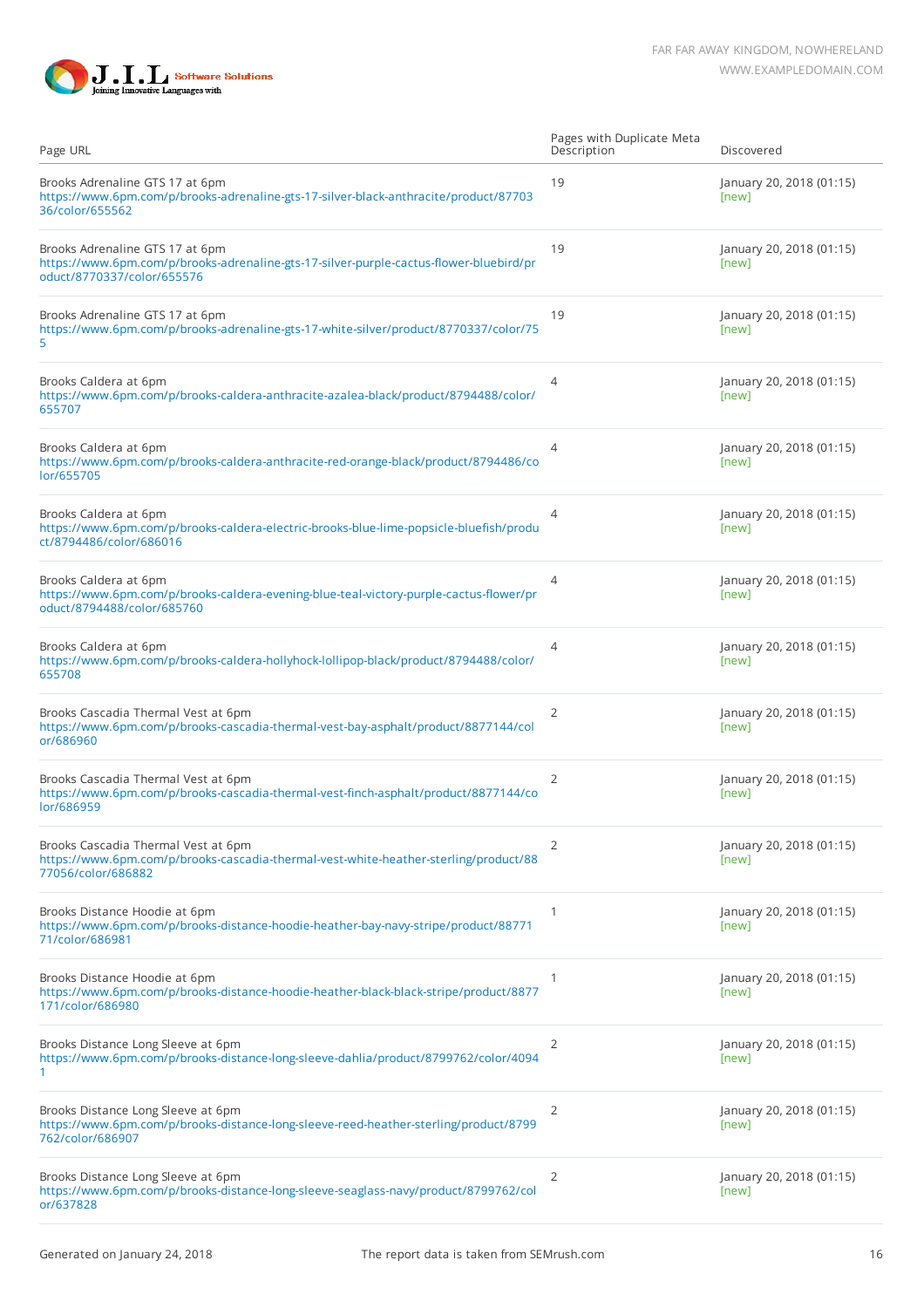

| Page URL                                                                                                                                             | Pages with Duplicate Meta<br>Description | Discovered                        |
|------------------------------------------------------------------------------------------------------------------------------------------------------|------------------------------------------|-----------------------------------|
| Brooks Heritage Beast 1 at 6pm<br>https://www.6pm.com/p/brooks-heritage-beast-1-barely-blue-glacier-grey-high-rise/produ<br>ct/9035246/color/734063  | 2                                        | January 20, 2018 (01:15)<br>[new] |
| Brooks Heritage Beast 1 at 6pm<br>https://www.6pm.com/p/brooks-heritage-beast-1-estate-blue-cream-orange-white/produc<br>t/9035246/color/746638      | $\overline{2}$                           | January 20, 2018 (01:15)<br>[new] |
| Brooks Heritage Beast 1 at 6pm<br>https://www.6pm.com/p/brooks-heritage-beast-1-moonless-night-black-metallic/product/<br>9035246/color/734044       | $\overline{2}$                           | January 20, 2018 (01:15)<br>[new] |
| Brooks Hot Shot   Moving Comfort at 6pm<br>https://www.6pm.com/p/brooks-hot-shot-moving-comfort-black-white-stripe/product/824<br>9991/color/14275   | 2                                        | January 20, 2018 (01:15)<br>[new] |
| Brooks Hot Shot   Moving Comfort at 6pm<br>https://www.6pm.com/p/brooks-hot-shot-moving-comfort-black/product/8249991/color/3                        | 2                                        | January 20, 2018 (01:15)<br>[new] |
| Brooks Hot Shot   Moving Comfort at 6pm<br>https://www.6pm.com/p/brooks-hot-shot-moving-comfort-overcast-deco-black/product/82<br>49991/color/686901 | $\overline{2}$                           | January 20, 2018 (01:15)<br>[new] |
| Brooks Launch 4 at 6pm<br>https://www.6pm.com/p/brooks-launch-4-anthracite-beach-glass-silver/product/8794379/<br>color/685960                       | 17                                       | January 20, 2018 (01:15)<br>[new] |
| Brooks Launch 4 at 6pm<br>https://www.6pm.com/p/brooks-launch-4-anthracite-black-high-risk-red/product/8794376<br>/color/620411                      | 17                                       | January 20, 2018 (01:15)<br>[new] |
| Brooks Launch 4 at 6pm<br>https://www.6pm.com/p/brooks-launch-4-anthracite-ceramic-lime-punch/product/879437<br>9/color/655606                       | 17                                       | January 20, 2018 (01:15)<br>[new] |
| Brooks Launch 4 at 6pm<br>https://www.6pm.com/p/brooks-launch-4-black-anthracite-electric-brooks-blue/product/8<br>794376/color/685957               | 17                                       | January 20, 2018 (01:15)<br>[new] |
| Brooks Launch 4 at 6pm<br>https://www.6pm.com/p/brooks-launch-4-black-anthracite-silver/product/8794376/color/<br>421080                             | 17                                       | January 20, 2018 (01:15)<br>[new] |
| Brooks Launch 4 at 6pm<br>https://www.6pm.com/p/brooks-launch-4-black-fuchsia-purple-dazzling-blue/product/879<br>4379/color/655607                  | 17                                       | January 20, 2018 (01:15)<br>[new] |
| Brooks Launch 4 at 6pm<br>https://www.6pm.com/p/brooks-launch-4-black-grey/product/8794376/color/139                                                 | 17                                       | January 20, 2018 (01:15)<br>[new] |
| Brooks Launch 4 at 6pm<br>https://www.6pm.com/p/brooks-launch-4-black-lapis-blue-lime-popsicle/product/8794376<br>/color/685958                      | 17                                       | January 20, 2018 (01:15)<br>[new] |
| Brooks Launch 4 at 6pm<br>https://www.6pm.com/p/brooks-launch-4-black-white-silver/product/8794379/color/8002                                        | 17                                       | January 20, 2018 (01:15)<br>[new] |
| Brooks Launch 4 at 6pm<br>https://www.6pm.com/p/brooks-launch-4-electric-brooks-blue-black-white/product/87943<br>76/color/655605                    | 17                                       | January 20, 2018 (01:15)<br>[new] |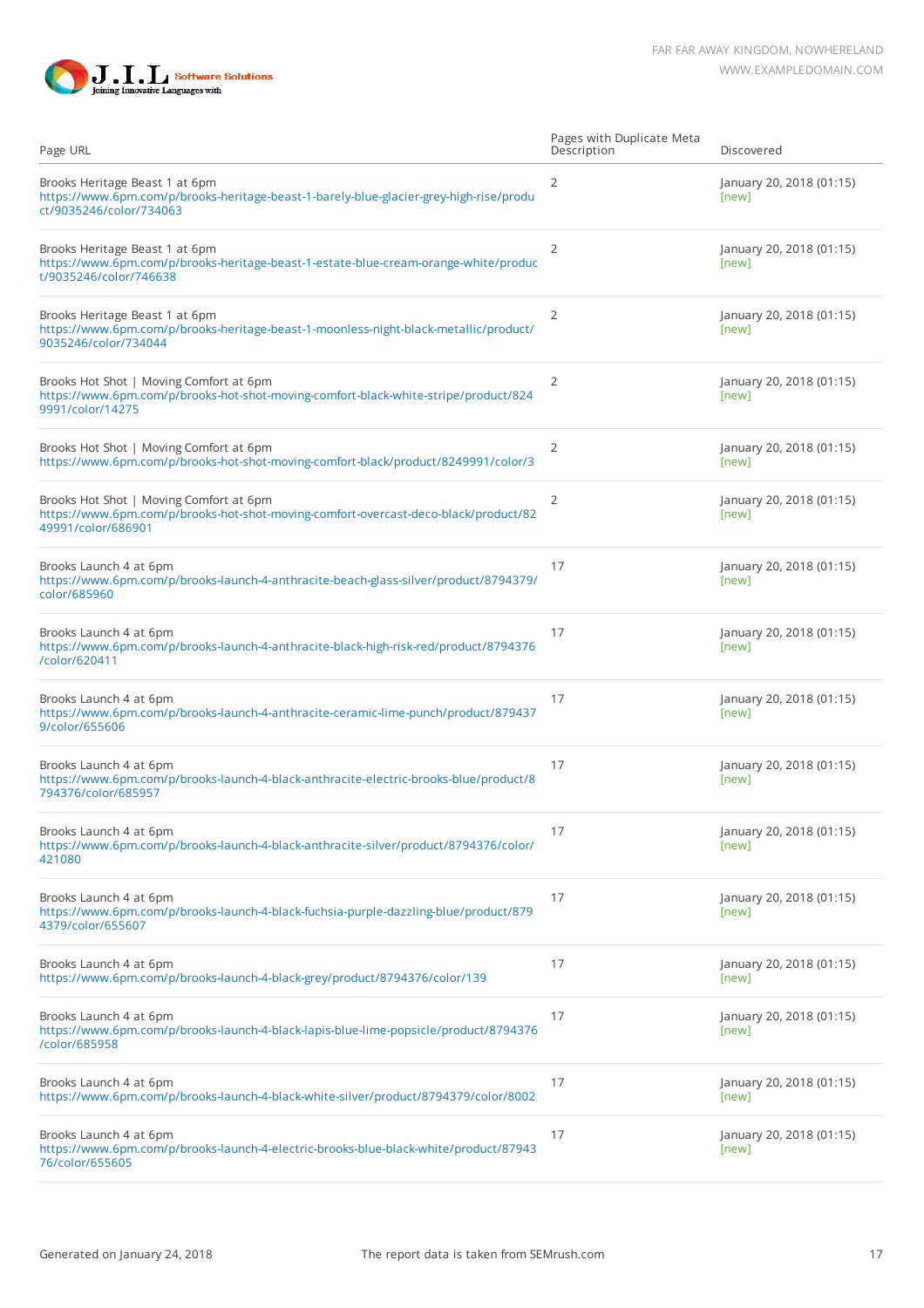

| Page URL                                                                                                                         | Pages with Duplicate Meta<br>Description | Discovered                        |
|----------------------------------------------------------------------------------------------------------------------------------|------------------------------------------|-----------------------------------|
| Brooks Launch 4 at 6pm<br>https://www.6pm.com/p/brooks-launch-4-high-risk-red-black-orange-peel/product/879437<br>6/color/655604 | 17                                       | January 20, 2018 (01:15)<br>[new] |
| Brooks Launch 4 at 6pm<br>https://www.6pm.com/p/brooks-launch-4-kasbah-blue-radiance-white/product/8794379/c<br>olor/673952      | 17                                       | January 20, 2018 (01:15)<br>[new] |
| Brooks Launch 4 at 6pm<br>https://www.6pm.com/p/brooks-launch-4-peacock-pink-glo-black/product/8794379/color/<br>673948          | 17                                       | January 20, 2018 (01:15)<br>[new] |
| Brooks Launch 4 at 6pm<br>https://www.6pm.com/p/brooks-launch-4-pickled-beet-pink-black/product/8794379/color/<br>703925         | 17                                       | January 20, 2018 (01:15)<br>[new] |

A We're displaying 100 results. To view more data, please contact us at: [site-audit-feedback@semrush.com](mailto:site-audit-feedback@semrush.com)

### **Duplicate title tags**

About this issue: crawler reports pages that have duplicate title tags only if they are exact matches. Duplicate <title> tags make it difficult for search engines to determine which of a website's pages is relevant for a specific search query, and which one should be prioritized in search results. Pages with duplicate titles have a lower chance of ranking well and are at risk of being banned. Moreover, identical <title> tags confuse users as to which webpage they should follow. How to fix: Provide a unique and concise title for each of your pages that contains your most important keywords.



**Historical chart for audits Historical chart for audits** Period: January 20, 2018 (01:15) - December 9, 2017 (01:19)

### **Duplicate title tags 100**

6pm.com, SEMrushBot-Desktop

| Duplicates                                        | Pages with the<br>same title | Discovered                        |
|---------------------------------------------------|------------------------------|-----------------------------------|
| Brands at 6pm.com<br>https://www.6pm.com/brands-p | 10                           | January 20, 2018 (01:15)<br>[new] |
| Brands at 6pm.com<br>https://www.6pm.com/brands-q | 10                           | January 20, 2018 (01:15)<br>[new] |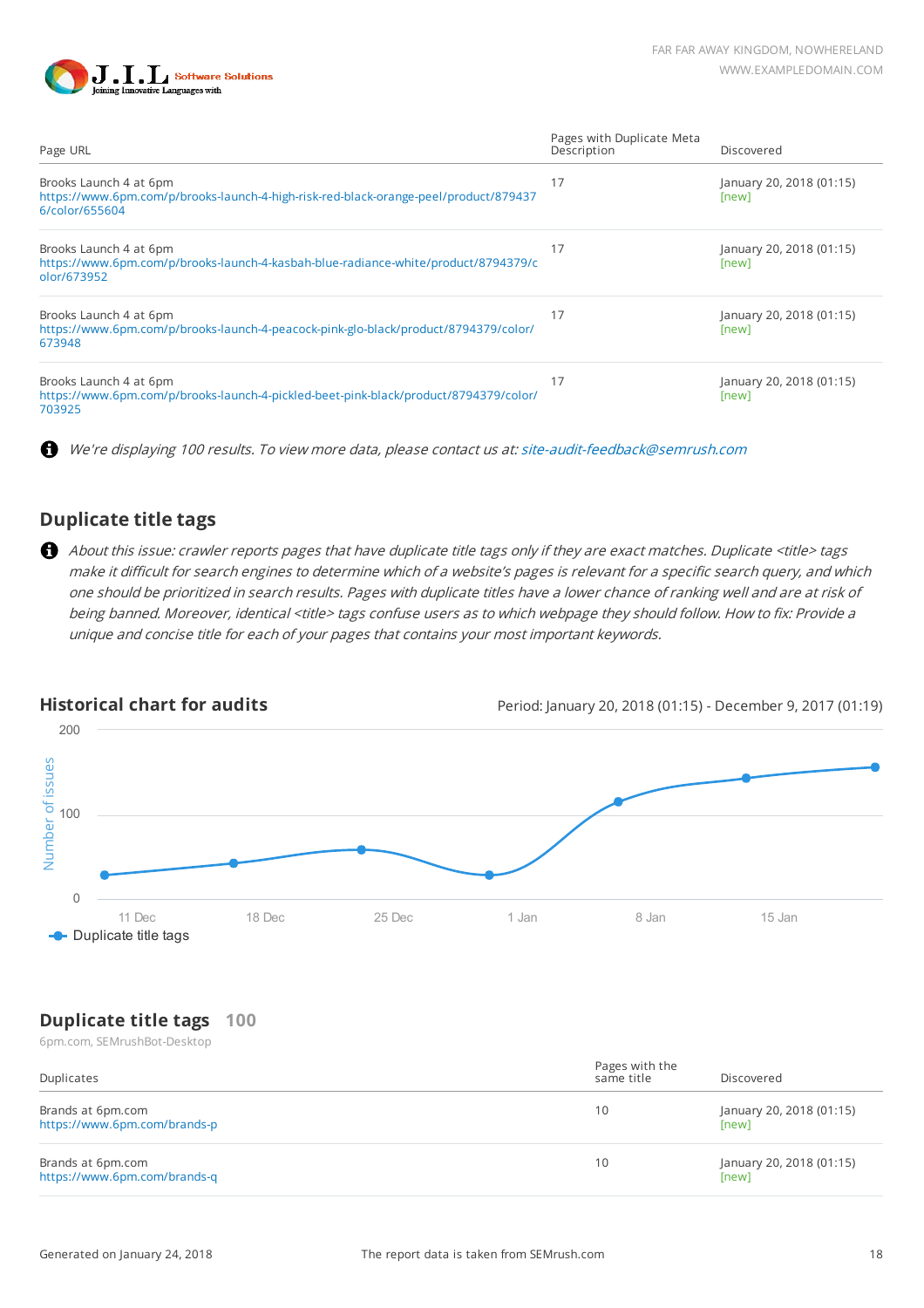

| Duplicates                                          | Pages with the<br>same title | Discovered                        |
|-----------------------------------------------------|------------------------------|-----------------------------------|
| Brands at 6pm.com<br>https://www.6pm.com/brands-n   | 10                           | January 20, 2018 (01:15)<br>[new] |
| Brands at 6pm.com<br>https://www.6pm.com/brands-a   | 10                           | January 20, 2018 (01:15)<br>[new] |
| Brands at 6pm.com<br>https://www.6pm.com/brands-num | 10                           | January 20, 2018 (01:15)<br>[new] |
| Brands at 6pm.com<br>https://www.6pm.com/brands-o   | 10                           | January 20, 2018 (01:15)<br>[new] |
| Brands at 6pm.com<br>https://www.6pm.com/brands-l   | 10                           | January 20, 2018 (01:15)<br>[new] |
| Brands at 6pm.com<br>https://www.6pm.com/brands-m   | 10                           | January 20, 2018 (01:15)<br>[new] |
| Brands at 6pm.com<br>https://www.6pm.com/brands-j   | 10                           | January 20, 2018 (01:15)<br>[new] |
| Brands at 6pm.com<br>https://www.6pm.com/brands-k   | 10                           | January 20, 2018 (01:15)<br>[new] |
| Brands at 6pm.com<br>https://www.6pm.com/brands-h   | 10                           | January 20, 2018 (01:15)<br>[new] |
| Brands at 6pm.com<br>https://www.6pm.com/brands-y   | 10                           | January 20, 2018 (01:15)<br>[new] |
| Brands at 6pm.com<br>https://www.6pm.com/brands-i   | 10                           | January 20, 2018 (01:15)<br>[new] |
| Brands at 6pm.com<br>https://www.6pm.com/brands     | 10                           | January 20, 2018 (01:15)<br>[new] |
| Brands at 6pm.com<br>https://www.6pm.com/brands-z   | 10                           | January 20, 2018 (01:15)<br>[new] |
| Brands at 6pm.com<br>https://www.6pm.com/brands-v   | 10                           | January 20, 2018 (01:15)<br>[new] |
| Brands at 6pm.com<br>https://www.6pm.com/brands-f   | 10                           | January 20, 2018 (01:15)<br>[new] |
| Brands at 6pm.com<br>https://www.6pm.com/brands-w   | 10                           | January 20, 2018 (01:15)<br>[new] |
| Brands at 6pm.com<br>https://www.6pm.com/brands-g   | 10                           | January 20, 2018 (01:15)<br>[new] |
| Brands at 6pm.com<br>https://www.6pm.com/brands-x   | 10                           | January 20, 2018 (01:15)<br>[new] |
| Brands at 6pm.com<br>https://www.6pm.com/brands-t   | 10                           | January 20, 2018 (01:15)<br>[new] |
| Brands at 6pm.com<br>https://www.6pm.com/brands-d   | 10                           | January 20, 2018 (01:15)<br>[new] |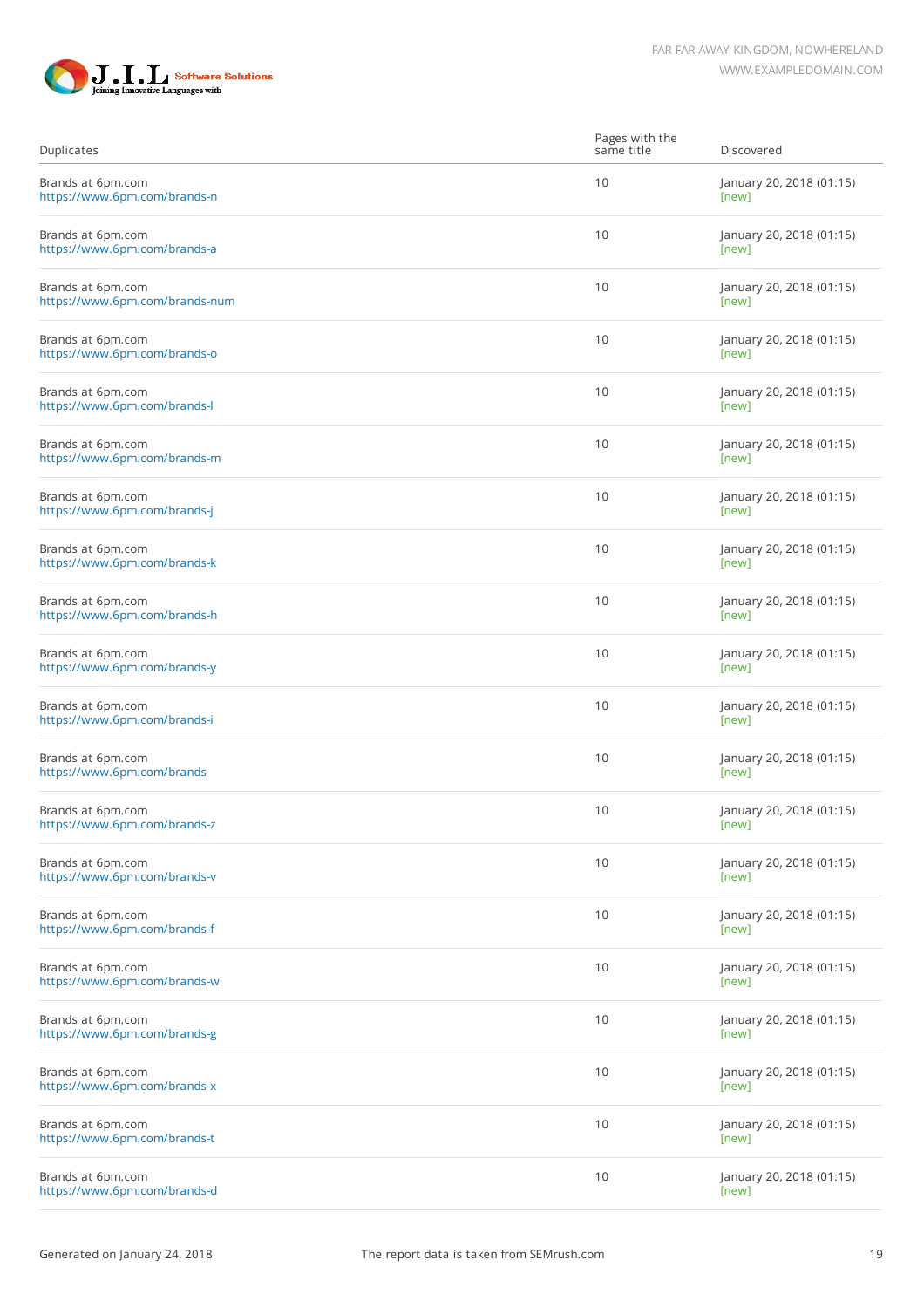

| Duplicates                                                                                                                                                                  | Pages with the<br>same title | Discovered                        |
|-----------------------------------------------------------------------------------------------------------------------------------------------------------------------------|------------------------------|-----------------------------------|
| Brands at 6pm.com<br>https://www.6pm.com/brands-u                                                                                                                           | 10                           | January 20, 2018 (01:15)<br>[new] |
| Brands at 6pm.com<br>https://www.6pm.com/brands-e                                                                                                                           | 10                           | January 20, 2018 (01:15)<br>[new] |
| Brands at 6pm.com<br>https://www.6pm.com/brands-b                                                                                                                           | 10                           | January 20, 2018 (01:15)<br>[new] |
| Brands at 6pm.com<br>https://www.6pm.com/brands-r                                                                                                                           | 10                           | January 20, 2018 (01:15)<br>[new] |
| Brands at 6pm.com<br>https://www.6pm.com/brands-s                                                                                                                           | 10                           | January 20, 2018 (01:15)<br>[new] |
| Brands at 6pm.com<br>https://www.6pm.com/brands-c                                                                                                                           | 10                           | January 20, 2018 (01:15)<br>[new] |
| Brooks Launch 4 at 6pm<br>https://www.6pm.com/p/brooks-launch-4-black-white-silver/product/8794379/color/8002                                                               | 10                           | January 20, 2018 (01:15)<br>[new] |
| Brooks UpRise Crossback A/B   Moving Comfort at 6pm<br>https://www.6pm.com/p/brooks-uprise-crossback-a-b-moving-comfort-market-haze-dahlia/product<br>/8543278/color/686929 | 3                            | January 20, 2018 (01:15)<br>[new] |
| Brooks Cascadia Thermal Vest at 6pm<br>https://www.6pm.com/p/brooks-cascadia-thermal-vest-white-heather-sterling/product/8877056/c<br>olor/686882                           | 3                            | January 20, 2018 (01:15)<br>[new] |
| Brooks UpRise Crossback A/B   Moving Comfort at 6pm<br>https://www.6pm.com/p/brooks-uprise-crossback-a-b-moving-comfort-cobalt/product/8543278/co<br>lor/546999             | 3                            | January 20, 2018 (01:15)<br>[new] |
| Brooks Hot Shot   Moving Comfort at 6pm<br>https://www.6pm.com/p/brooks-hot-shot-moving-comfort-black/product/8249991/color/3                                               | 3                            | January 20, 2018 (01:15)<br>[new] |
| Brooks Launch 4 at 6pm<br>https://www.6pm.com/p/brooks-launch-4-anthracite-ceramic-lime-punch/product/8794379/color/<br>655606                                              | 10                           | January 20, 2018 (01:15)<br>[new] |
| Brooks Rebound Racer   Moving Comfort at 6pm<br>https://www.6pm.com/p/brooks-rebound-racer-moving-comfort-sunset-ikat-jacquard/product/780<br>4852/color/660632             | 2                            | January 20, 2018 (01:15)<br>[new] |
| Brooks Adrenaline GTS 17 at 6pm<br>https://www.6pm.com/p/brooks-adrenaline-gts-17-metallic-charcoal-black-tawny-port/product/87<br>70336/color/685753                       | 10                           | January 20, 2018 (01:15)<br>[new] |
| Brooks Transcend 4 at 6pm<br>https://www.6pm.com/p/brooks-transcend-4-black-electric-brooks-blue-silver/product/8794365/c<br>olor/655558                                    | 3                            | January 20, 2018 (01:15)<br>[new] |
| Brooks LSD Jacket at 6pm<br>https://www.6pm.com/p/brooks-lsd-jacket-bay/product/8877163/color/2137                                                                          | 2                            | January 20, 2018 (01:15)<br>[new] |
| Brooks Launch 4 at 6pm<br>https://www.6pm.com/p/brooks-launch-4-tokyo-black-high-risk-red/product/8794376/color/67712<br>3                                                  | 10                           | January 20, 2018 (01:15)<br>[new] |

We're displaying 100 results. To view more data, please contact us at: [site-audit-feedback@semrush.com](mailto:site-audit-feedback@semrush.com)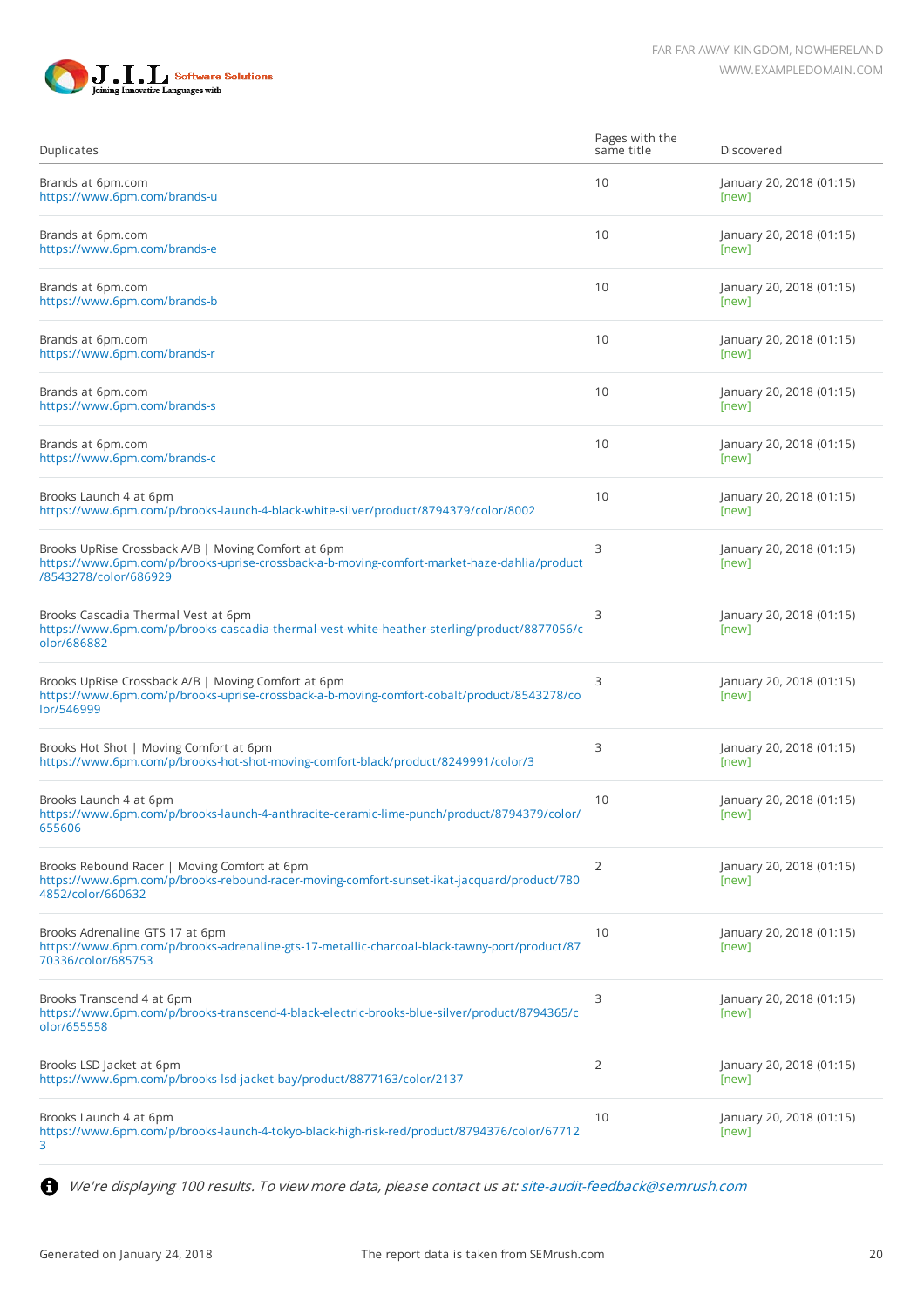

| Duplicates                                                                                                                                                             | Pages with the<br>same title | Discovered                        |
|------------------------------------------------------------------------------------------------------------------------------------------------------------------------|------------------------------|-----------------------------------|
| Brooks Adrenaline GTS 17 at 6pm<br>https://www.6pm.com/p/brooks-adrenaline-gts-17-anthracite-electric-brooks-blue-silver/product/<br>8770336/color/620295              | 10                           | January 20, 2018 (01:15)<br>[new] |
| Brooks Distance Long Sleeve at 6pm<br>https://www.6pm.com/p/brooks-distance-long-sleeve-reed-heather-sterling/product/8799762/col<br>or/686907                         | 3                            | January 20, 2018 (01:15)<br>[new] |
| Brooks Caldera at 6pm<br>https://www.6pm.com/p/brooks-caldera-electric-brooks-blue-lime-popsicle-bluefish/product/8794<br>486/color/686016                             | 5                            | January 20, 2018 (01:15)<br>[new] |
| Brooks Launch 4 at 6pm<br>https://www.6pm.com/p/brooks-launch-4-white-microchip/product/8794379/color/703924                                                           | 10                           | January 20, 2018 (01:15)<br>[new] |
| Brooks Adrenaline GTS 17 at 6pm<br>https://www.6pm.com/p/brooks-adrenaline-gts-17-gray-black-silver/product/8770336/color/6706<br>10                                   | 10                           | January 20, 2018 (01:15)<br>[new] |
| Brooks Adrenaline GTS 17 at 6pm<br>https://www.6pm.com/p/brooks-adrenaline-gts-17-black-anthracite/product/8770337/color/3897                                          | 10                           | January 20, 2018 (01:15)<br>[new] |
| Brooks Adrenaline GTS 17 at 6pm<br>https://www.6pm.com/p/brooks-adrenaline-gts-17-black-anthracite/product/8770336/color/3897                                          | 10                           | January 20, 2018 (01:15)<br>[new] |
| Brooks Adrenaline GTS 17 at 6pm<br>https://www.6pm.com/p/brooks-adrenaline-gts-17-black-anthracite-red-orange/product/8770336/<br>color/685752                         | 10                           | January 20, 2018 (01:15)<br>[new] |
| Brooks Caldera at 6pm<br>https://www.6pm.com/p/brooks-caldera-anthracite-azalea-black/product/8794488/color/655707                                                     | 5                            | January 20, 2018 (01:15)<br>[new] |
| Brooks Launch 4 at 6pm<br>https://www.6pm.com/p/brooks-launch-4-high-risk-red-black-orange-peel/product/8794376/color/<br>655604                                       | 10                           | January 20, 2018 (01:15)<br>[new] |
| Brooks Launch 4 at 6pm<br>https://www.6pm.com/p/brooks-launch-4-black-lapis-blue-lime-popsicle/product/8794376/color/6<br>85958                                        | 10                           | January 20, 2018 (01:15)<br>[new] |
| Brooks Mazama at 6pm<br>https://www.6pm.com/p/brooks-mazama-purple-cactus-flower-peacoat-hot-coral/product/869596<br>8/color/655710                                    | $\overline{4}$               | January 20, 2018 (01:15)<br>[new] |
| Brooks UpRise Crossback A/B   Moving Comfort at 6pm<br>https://www.6pm.com/p/brooks-uprise-crossback-a-b-moving-comfort-seaglass-navy/product/854<br>3278/color/637828 | 3                            | January 20, 2018 (01:15)<br>[new] |
| Brooks Adrenaline GTS 17 at 6pm<br>https://www.6pm.com/p/brooks-adrenaline-gts-17-heather-gray-pinstripe-iris-orchid/product/877<br>0337/color/674424                  | 10                           | January 20, 2018 (01:15)<br>[new] |
| Brooks Rebound Racer   Moving Comfort at 6pm<br>https://www.6pm.com/p/brooks-rebound-racer-moving-comfort-cobalt-ikat-jacquard/product/780<br>4852/color/660634        | 2                            | January 20, 2018 (01:15)<br>[new] |
| Brooks Distance Hoodie at 6pm<br>https://www.6pm.com/p/brooks-distance-hoodie-heather-bay-navy-stripe/product/8877171/color<br>/686981                                 | 2                            | January 20, 2018 (01:15)<br>[new] |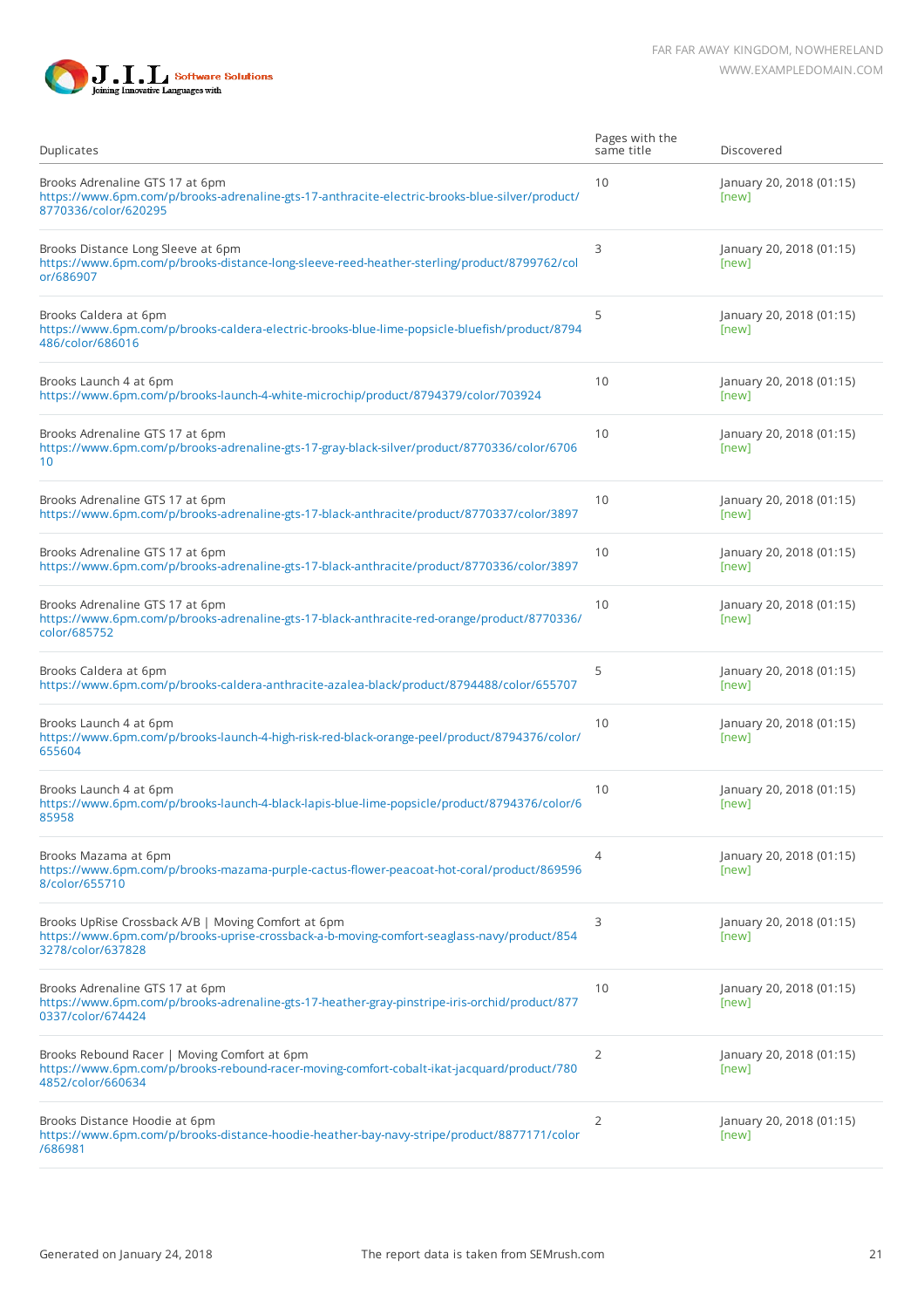

| Duplicates                                                                                                                                              | Pages with the<br>same title | Discovered                        |
|---------------------------------------------------------------------------------------------------------------------------------------------------------|------------------------------|-----------------------------------|
| Brooks Cascadia Thermal Vest at 6pm<br>https://www.6pm.com/p/brooks-cascadia-thermal-vest-finch-asphalt/product/8877144/color/686<br>959                | 3                            | January 20, 2018 (01:15)<br>[new] |
| Brooks Mazama at 6pm<br>https://www.6pm.com/p/brooks-mazama-electric-brooks-blue-lime-punch-cherry-tomato/product/<br>8695961/color/655709              | $\overline{4}$               | January 20, 2018 (01:15)<br>[new] |
| Brooks Adrenaline GTS 17 at 6pm<br>https://www.6pm.com/p/brooks-adrenaline-gts-17-white-silver/product/8770337/color/755                                | 10                           | January 20, 2018 (01:15)<br>[new] |
| Brooks LSD Jacket at 6pm<br>https://www.6pm.com/p/brooks-lsd-jacket-black-asphalt/product/8543324/color/12049                                           | $\overline{2}$               | January 20, 2018 (01:15)<br>[new] |
| Brooks Mazama at 6pm<br>https://www.6pm.com/p/brooks-mazama-diva-pink-anthracite-bluefish/product/8695968/color/62<br>0318                              | $\overline{4}$               | January 20, 2018 (01:15)<br>[new] |
| Brooks Hot Shot   Moving Comfort at 6pm<br>https://www.6pm.com/p/brooks-hot-shot-moving-comfort-overcast-deco-black/product/8249991/c<br>olor/686901    | 3                            | January 20, 2018 (01:15)<br>[new] |
| Brooks Launch 4 at 6pm<br>https://www.6pm.com/p/brooks-launch-4-teal-victory-white-black/product/8794379/color/685959                                   | 10                           | January 20, 2018 (01:15)<br>[new] |
| Brooks Heritage Beast 1 at 6pm<br>https://www.6pm.com/p/brooks-heritage-beast-1-barely-blue-glacier-grey-high-rise/product/9035<br>246/color/734063     | 3                            | January 20, 2018 (01:15)<br>[new] |
| Brooks Adrenaline GTS 17 at 6pm<br>https://www.6pm.com/p/brooks-adrenaline-gts-17-navy-blue-pink/product/8770337/color/558795                           | 10                           | January 20, 2018 (01:15)<br>[new] |
| Brooks Heritage Beast 1 at 6pm<br>https://www.6pm.com/p/brooks-heritage-beast-1-moonless-night-black-metallic/product/9035246<br>/color/734044          | 3                            | January 20, 2018 (01:15)<br>[new] |
| Brooks Mazama at 6pm<br>https://www.6pm.com/p/brooks-mazama-nightlife-black-high-risk-red/product/8695961/color/620<br>413                              | $\overline{4}$               | January 20, 2018 (01:15)<br>[new] |
| Brooks Launch 4 at 6pm<br>https://www.6pm.com/p/brooks-launch-4-peacock-pink-glo-black/product/8794379/color/673948                                     | 10                           | January 20, 2018 (01:15)<br>[new] |
| Brooks Launch 4 at 6pm<br>https://www.6pm.com/p/brooks-launch-4-pickled-beet-pink-black/product/8794379/color/703925                                    | 10                           | January 20, 2018 (01:15)<br>[new] |
| Brooks Adrenaline GTS 17 at 6pm<br>https://www.6pm.com/p/brooks-adrenaline-gts-17-electric-brooks-blue-black-nightlife/product/87<br>70336/color/655561 | 10                           | January 20, 2018 (01:15)<br>[new] |
| Brooks Adrenaline GTS 17 at 6pm<br>https://www.6pm.com/p/brooks-adrenaline-gts-17-silver-purple-cactus-flower-bluebird/product/8<br>770337/color/655576 | 10                           | January 20, 2018 (01:15)<br>[new] |
| Brooks Heritage Beast 1 at 6pm<br>https://www.6pm.com/p/brooks-heritage-beast-1-estate-blue-cream-orange-white/product/90352<br>46/color/746638         | 3                            | January 20, 2018 (01:15)<br>[new] |
| Brooks Adrenaline GTS 17 at 6pm<br>https://www.6pm.com/p/brooks-adrenaline-gts-17-heather-primer-grey-passat-grey/product/8770<br>337/color/674425      | 10                           | January 20, 2018 (01:15)<br>[new] |
| <b>Duplicate content</b>                                                                                                                                |                              |                                   |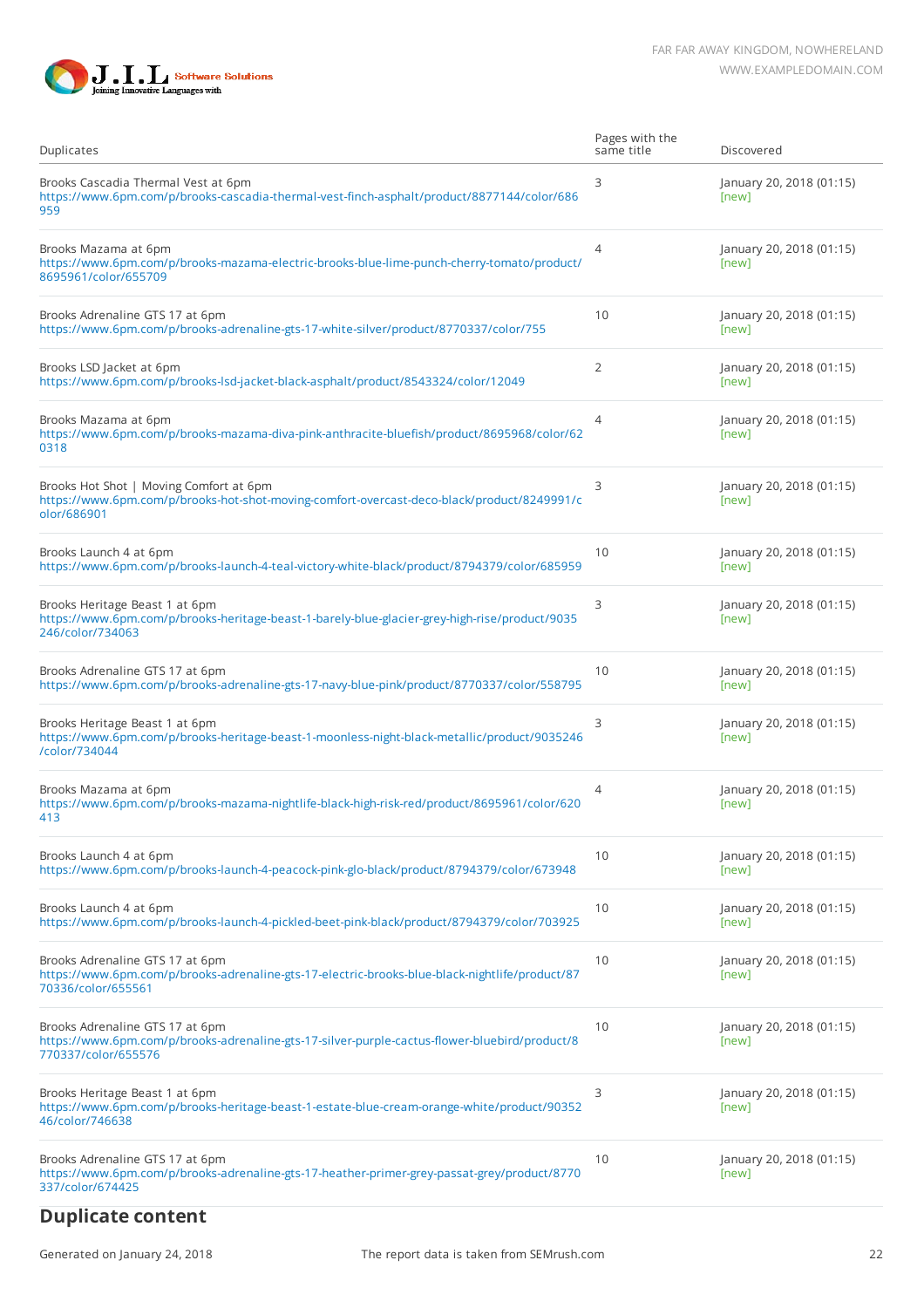

| Duplicates                                                                                                                                                 | Pages with the<br>same title | Discovered                        |
|------------------------------------------------------------------------------------------------------------------------------------------------------------|------------------------------|-----------------------------------|
| Brooks Caldera at 6pm<br>https://www.6pm.com/p/brooks-caldera-evening-blue-teal-victory-purple-cactus-flower/product/8<br>794488/color/685760              | 5                            | January 20, 2018 (01:15)<br>[new] |
| Brooks Adrenaline GTS 17 at 6pm<br>https://www.6pm.com/p/brooks-adrenaline-gts-17-anthracite-festival-fuchsia-bittersweet/product<br>/8770337/color/655577 | 10                           | January 20, 2018 (01:15)<br>[new] |
| Brooks Launch 4 at 6pm<br>https://www.6pm.com/p/brooks-launch-4-kasbah-blue-radiance-white/product/8794379/color/67<br>3952                                | 10                           | January 20, 2018 (01:15)<br>[new] |
| Brooks PureFlow 6 at 6pm<br>https://www.6pm.com/p/brooks-pureflow-6-black-ebony-lime-popsicle/product/8794384/color/68<br>5737                             | 3                            | January 20, 2018 (01:15)<br>[new] |
| Brooks Distance Long Sleeve at 6pm<br>https://www.6pm.com/p/brooks-distance-long-sleeve-dahlia/product/8799762/color/40941                                 | 3                            | January 20, 2018 (01:15)<br>[new] |
| Brooks Adrenaline GTS 17 at 6pm<br>https://www.6pm.com/p/brooks-adrenaline-gts-17-silver-black-anthracite/product/8770336/color<br>/655562                 | 10                           | January 20, 2018 (01:15)<br>[new] |
| Brooks PureFlow 6 at 6pm<br>https://www.6pm.com/p/brooks-pureflow-6-peacock-peacock-green-black/product/8794385/color/<br>673950                           | 3                            | January 20, 2018 (01:15)<br>[new] |
| Brooks Distance Hoodie at 6pm<br>https://www.6pm.com/p/brooks-distance-hoodie-heather-black-black-stripe/product/8877171/col<br>or/686980                  | 2                            | January 20, 2018 (01:15)<br>[new] |
| Brooks Launch 4 at 6pm<br>https://www.6pm.com/p/brooks-launch-4-black-fuchsia-purple-dazzling-blue/product/8794379/col<br>or/655607                        | 10                           | January 20, 2018 (01:15)<br>[new] |
| Brooks Cascadia Thermal Vest at 6pm<br>https://www.6pm.com/p/brooks-cascadia-thermal-vest-bay-asphalt/product/8877144/color/6869<br>60                     | 3                            | January 20, 2018 (01:15)<br>[new] |
| Brooks Launch 4 at 6pm<br>https://www.6pm.com/p/brooks-launch-4-purple-cactus-flower-diva-pink-black/product/8794379/c<br>olor/655608                      | 10                           | January 20, 2018 (01:15)<br>[new] |
| Brooks Adrenaline GTS 17 at 6pm<br>https://www.6pm.com/p/brooks-adrenaline-gts-17-black-heliotrope-fiery-coral/product/8770337/c<br>olor/690316            | 10                           | January 20, 2018 (01:15)<br>[new] |
| Brooks Distance Long Sleeve at 6pm<br>https://www.6pm.com/p/brooks-distance-long-sleeve-seaglass-navy/product/8799762/color/6378<br>28                     | 3                            | January 20, 2018 (01:15)<br>[new] |
| Brooks Ravenna 8 at 6pm<br>https://www.6pm.com/p/brooks-ravenna-8-black-silver-aquarius/product/8794374/color/703806                                       | $\overline{2}$               | January 20, 2018 (01:15)<br>[new] |
| Brooks Adrenaline GTS 17 at 6pm<br>https://www.6pm.com/p/brooks-adrenaline-gts-17-metallic-charcoal-black-rose-gold/product/877<br>0337/color/685755       | 10                           | January 20, 2018 (01:15)<br>[new] |
| Brooks Launch 4 at 6pm<br>https://www.6pm.com/p/brooks-launch-4-black-grey/product/8794376/color/139                                                       | 10                           | January 20, 2018 (01:15)<br>[new] |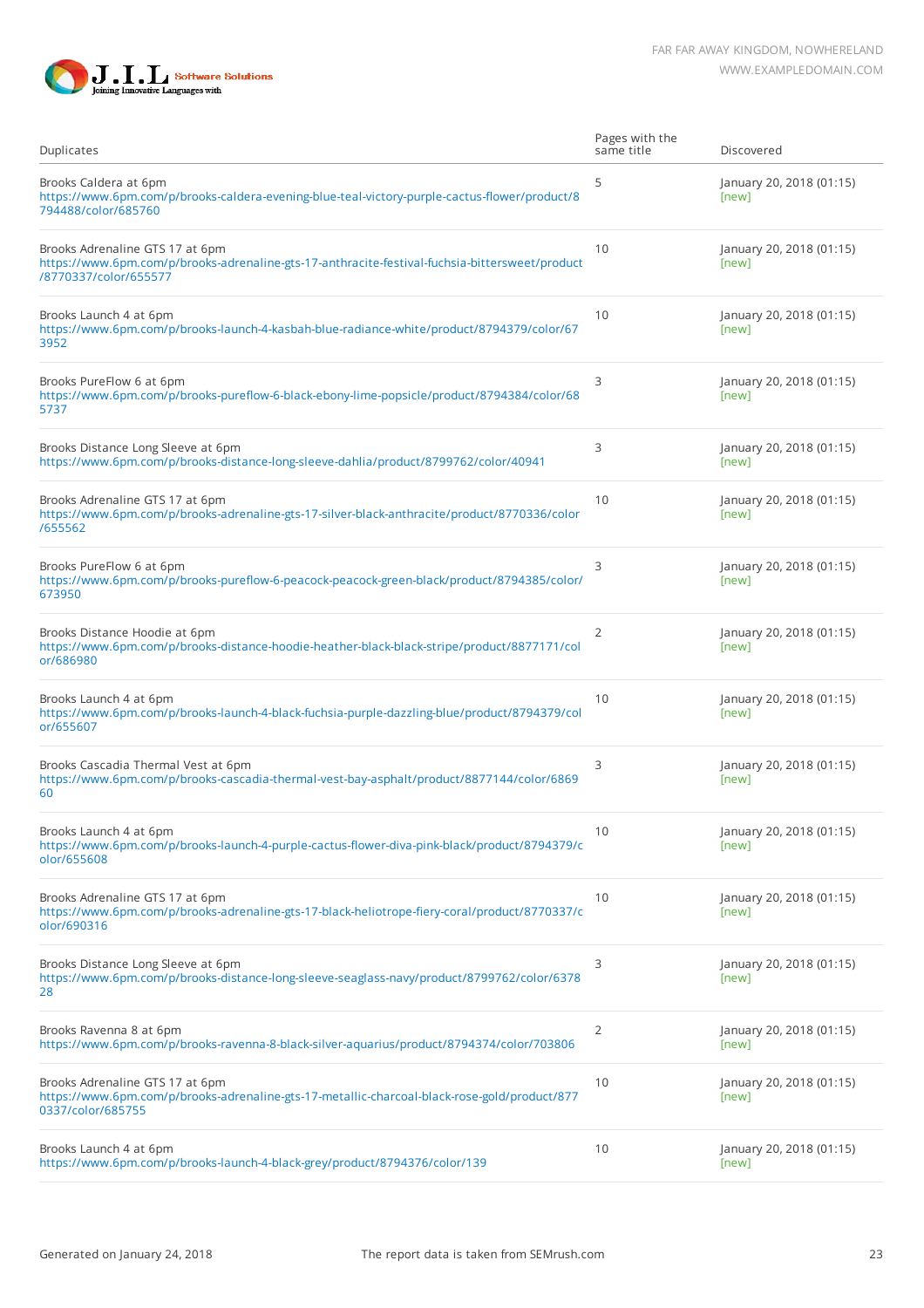

| Duplicates                                                                                                                                           | Pages with the<br>same title | Discovered                        |
|------------------------------------------------------------------------------------------------------------------------------------------------------|------------------------------|-----------------------------------|
| Brooks Adrenaline GTS 17 at 6pm<br>https://www.6pm.com/p/brooks-adrenaline-gts-17-azure-blue-palace-blue-lime-punch/product/87<br>70337/color/655578 | 10                           | January 20, 2018 (01:15)<br>[new] |
| Brooks Adrenaline GTS 17 at 6pm<br>https://www.6pm.com/p/brooks-adrenaline-gts-17-iceland-blue-hollyhock-black/product/8770337<br>/color/685756      | 10                           | January 20, 2018 (01:15)<br>[new] |
| Brooks Launch 4 at 6pm<br>https://www.6pm.com/p/brooks-launch-4-electric-brooks-blue-black-white/product/8794376/color<br>/655605                    | 10                           | January 20, 2018 (01:15)<br>[new] |
| Brooks Launch 4 at 6pm<br>https://www.6pm.com/p/brooks-launch-4-anthracite-black-high-risk-red/product/8794376/color/6<br>20411                      | 10                           | January 20, 2018 (01:15)<br>[new] |
| Brooks Launch 4 at 6pm<br>https://www.6pm.com/p/brooks-launch-4-black-anthracite-electric-brooks-blue/product/8794376/<br>color/685957               | 10                           | January 20, 2018 (01:15)<br>[new] |
| Brooks Adrenaline GTS 17 at 6pm<br>https://www.6pm.com/p/brooks-adrenaline-gts-17-black-anthracite-gold/product/8770336/color/<br>659983             | 10                           | January 20, 2018 (01:15)<br>[new] |
| Brooks Ravenna 8 at 6pm<br>https://www.6pm.com/p/brooks-ravenna-8-electric-blue-lemonade-black-green-gecko/product/87<br>94373/color/685956          | $\overline{2}$               | January 20, 2018 (01:15)<br>[new] |
| Brooks Launch 4 at 6pm<br>https://www.6pm.com/p/brooks-launch-4-anthracite-beach-glass-silver/product/8794379/color/6<br>85960                       | 10                           | January 20, 2018 (01:15)<br>[new] |
| Brooks Hot Shot   Moving Comfort at 6pm<br>https://www.6pm.com/p/brooks-hot-shot-moving-comfort-black-white-stripe/product/8249991/col<br>or/14275   | 3                            | January 20, 2018 (01:15)<br>[new] |
| Brooks Launch 4 at 6pm<br>https://www.6pm.com/p/brooks-launch-4-black-anthracite-silver/product/8794376/color/421080                                 | 10                           | January 20, 2018 (01:15)<br>[new] |
| Brooks PureFlow 6 at 6pm<br>https://www.6pm.com/p/brooks-pureflow-6-electric-brooks-blue-black-high-risk-red/product/8794<br>384/color/655557        | 3                            | January 20, 2018 (01:15)<br>[new] |
| Brooks Caldera at 6pm<br>https://www.6pm.com/p/brooks-caldera-anthracite-red-orange-black/product/8794486/color/655<br>705                           | 5                            | January 20, 2018 (01:15)<br>[new] |

About this issue: Webpages are considered duplicate if they contain identical or nearly identical content. Excessive duplicate content may confuse search engines as to which page to index and which one to prioritize in search results. Using duplicated content across multiple pages may lead to traffic loss and poor placement in search results, and it may even provoke search engines to ban your page. Please note that crawler may flag your webpages as duplicates if there is too much text in your website's navigation compared to the amount of unique text on your page. How to fix: Here are a few ways to fix duplicate content: 1. Provide some unique content on the webpage. 2. Remove duplicate content. 3. Add a rel="canonical" link to one of your duplicate pages to inform search engines which page to show in search results.

**Historical chart for audits Historical chart for audits** Period: December 9, 2017 (01:19) - January 20, 2018 (01:15)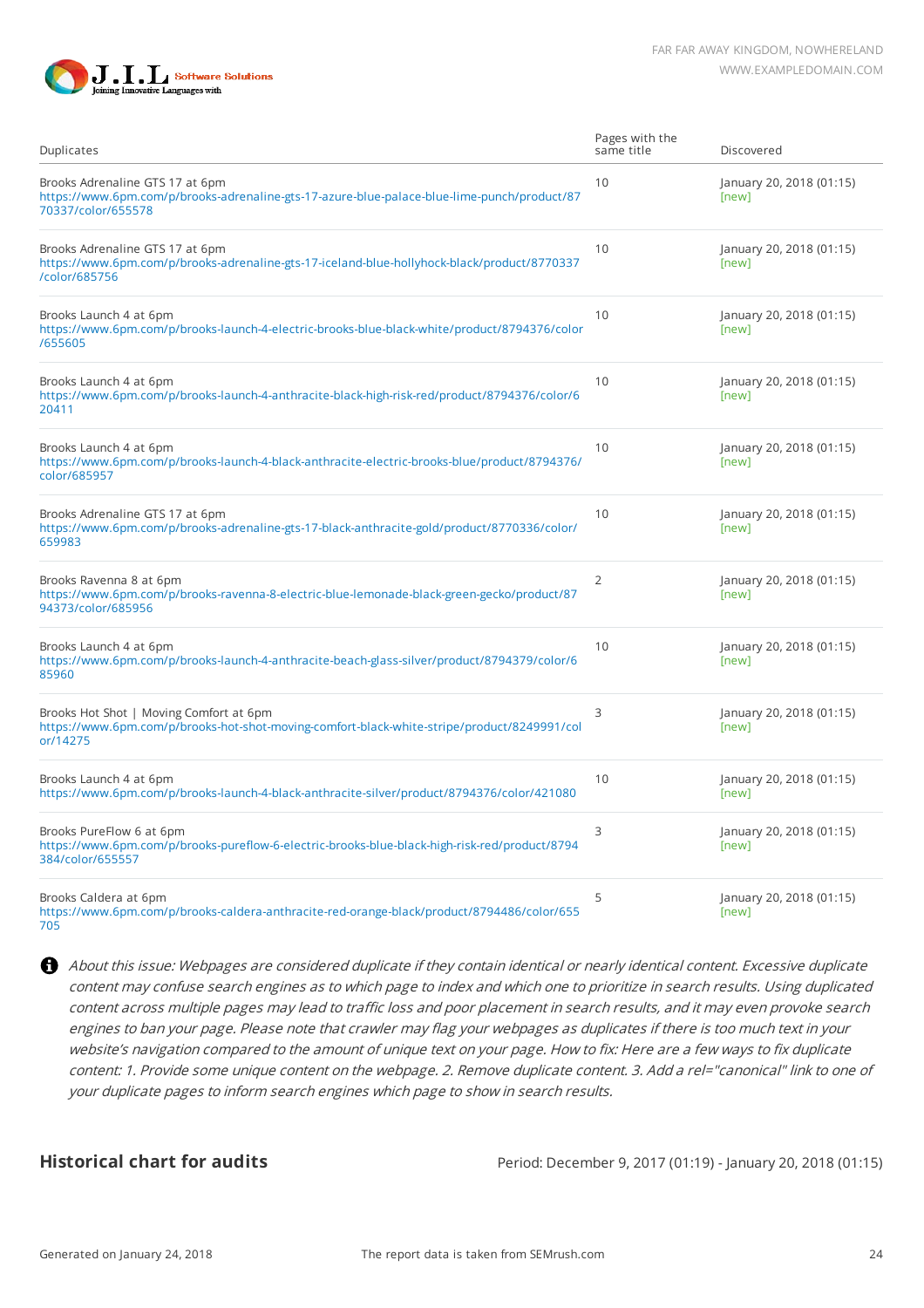



#### **Duplicate content 100**

6pm.com, SEMrushBot-Desktop

| Page URL                                                        | Similar<br>Pages | Discovered                        |
|-----------------------------------------------------------------|------------------|-----------------------------------|
| Email Signup<br>https://secure-www.6pm.com/subscriptions/signup | $\mathbf{1}$     | January 20, 2018 (01:15)<br>[new] |
| Brands at 6pm.com<br>https://www.6pm.com/brands-e               | 3                | January 20, 2018 (01:15)          |
| Brands at 6pm.com<br>https://www.6pm.com/brands-f               | 3                | January 20, 2018 (01:15)          |
| Brands at 6pm.com<br>https://www.6pm.com/brands-g               | 8                | January 20, 2018 (01:15)<br>[new] |
| Brands at 6pm.com<br>https://www.6pm.com/brands-h               | 8                | January 20, 2018 (01:15)<br>[new] |
| Brands at 6pm.com<br>https://www.6pm.com/brands-i               | 10               | January 20, 2018 (01:15)<br>[new] |
| Brands at 6pm.com<br>https://www.6pm.com/brands-k               | 3                | January 20, 2018 (01:15)<br>[new] |
| Brands at 6pm.com<br>https://www.6pm.com/brands-n               | 6                | January 20, 2018 (01:15)<br>[new] |
| Brands at 6pm.com<br>https://www.6pm.com/brands-num             | 10               | January 20, 2018 (01:15)<br>[new] |
| Brands at 6pm.com<br>https://www.6pm.com/brands-o               | 10               | January 20, 2018 (01:15)<br>[new] |
| Brands at 6pm.com<br>https://www.6pm.com/brands-q               | 10               | January 20, 2018 (01:15)<br>[new] |
| Brands at 6pm.com<br>https://www.6pm.com/brands-u               | 10               | January 20, 2018 (01:15)<br>[new] |
| Brands at 6pm.com<br>https://www.6pm.com/brands-v               | 8                | January 20, 2018 (01:15)<br>[new] |

We're displaying 100 results. To view more data, please contact us at: [site-audit-feedback@semrush.com](mailto:site-audit-feedback@semrush.com)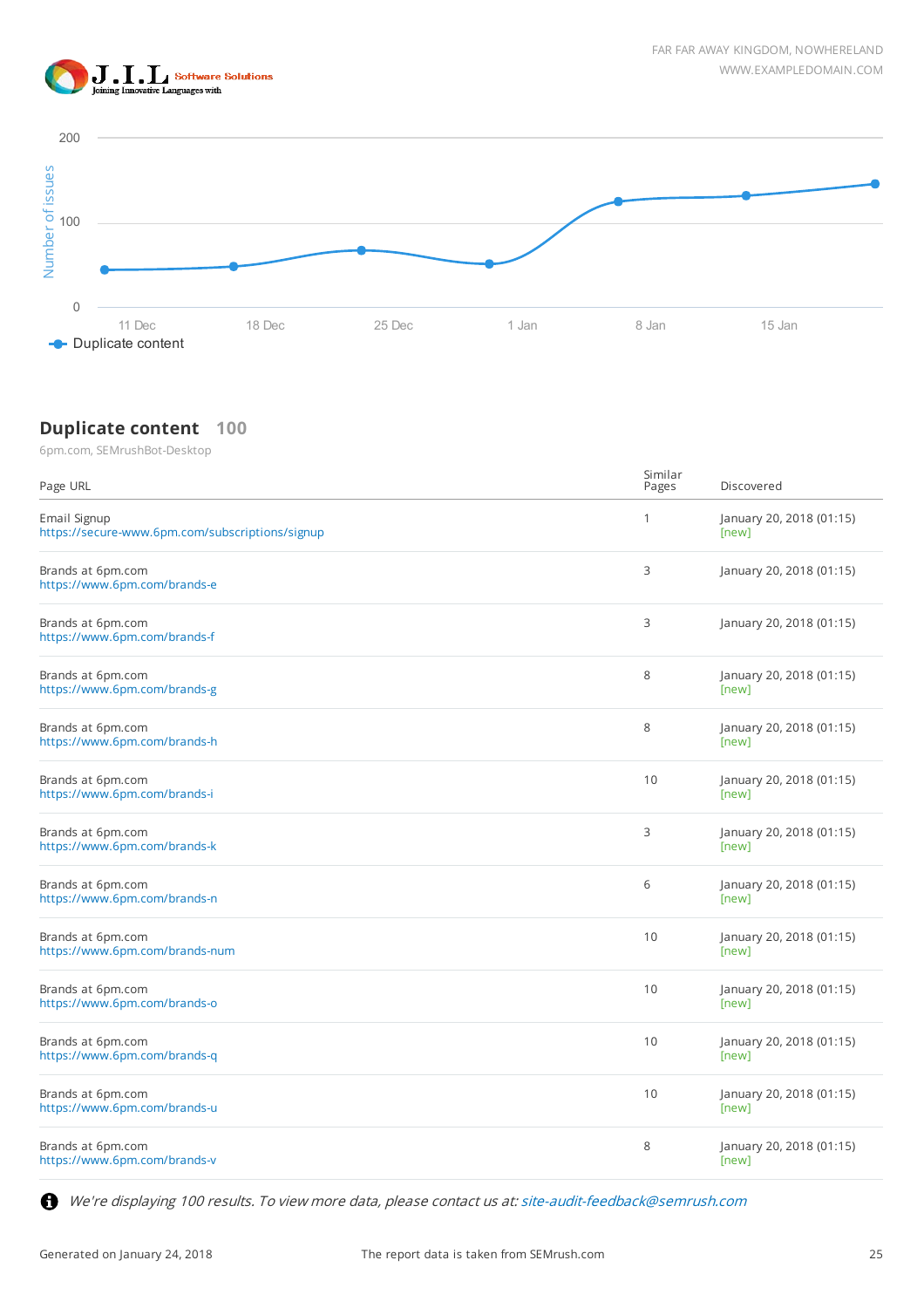



| Page URL                                                                                                                                                   | Similar<br>Pages | Discovered                        |
|------------------------------------------------------------------------------------------------------------------------------------------------------------|------------------|-----------------------------------|
| Brands at 6pm.com<br>https://www.6pm.com/brands-w                                                                                                          | 10               | January 20, 2018 (01:15)<br>[new] |
| Brands at 6pm.com<br>https://www.6pm.com/brands-x                                                                                                          | 10               | January 20, 2018 (01:15)<br>[new] |
| Brands at 6pm.com<br>https://www.6pm.com/brands-y                                                                                                          | 10               | January 20, 2018 (01:15)<br>[new] |
| Brands at 6pm.com<br>https://www.6pm.com/brands-z                                                                                                          | 10               | January 20, 2018 (01:15)<br>[new] |
| <b>Designer Collections</b><br>https://www.6pm.com/c/designer-collections                                                                                  | 10               | January 20, 2018 (01:15)<br>[new] |
| Resolution Ready<br>https://www.6pm.com/c/resolution-ready                                                                                                 | 10               | January 20, 2018 (01:15)<br>[new] |
| Contact Information<br>https://www.6pm.com/contact-us                                                                                                      | 10               | January 20, 2018 (01:15)<br>[new] |
| https://www.6pm.com/gift-cards                                                                                                                             | 10               | January 20, 2018 (01:15)<br>[new] |
| ALDO Andren at 6pm<br>https://www.6pm.com/p/aldo-andren-black/product/9005146/color/3                                                                      | 1                | January 20, 2018 (01:15)<br>[new] |
| ALDO Andren at 6pm<br>https://www.6pm.com/p/aldo-andren-light-brown/product/9005146/color/432                                                              | 1                | January 20, 2018 (01:15)<br>[new] |
| Brooks Adrenaline GTS 17 at 6pm<br>https://www.6pm.com/p/brooks-adrenaline-gts-17-anthracite-electric-brooks-blue-silver/product/8770336<br>/color/620295  | 8                | January 20, 2018 (01:15)<br>[new] |
| Brooks Adrenaline GTS 17 at 6pm<br>https://www.6pm.com/p/brooks-adrenaline-gts-17-anthracite-festival-fuchsia-bittersweet/product/877033<br>7/color/655577 | 10               | January 20, 2018 (01:15)<br>[new] |
| Brooks Adrenaline GTS 17 at 6pm<br>https://www.6pm.com/p/brooks-adrenaline-gts-17-azure-blue-palace-blue-lime-punch/product/8770337/c<br>olor/655578       | 10               | January 20, 2018 (01:15)<br>[new] |
| Brooks Adrenaline GTS 17 at 6pm<br>https://www.6pm.com/p/brooks-adrenaline-gts-17-black-anthracite-gold/product/8770336/color/659983                       | 8                | January 20, 2018 (01:15)<br>[new] |
| Brooks Adrenaline GTS 17 at 6pm<br>https://www.6pm.com/p/brooks-adrenaline-gts-17-black-anthracite-red-orange/product/8770336/color/68<br>5752             | 8                | January 20, 2018 (01:15)<br>[new] |
| Brooks Adrenaline GTS 17 at 6pm<br>https://www.6pm.com/p/brooks-adrenaline-gts-17-black-anthracite/product/8770336/color/3897                              | 8                | January 20, 2018 (01:15)<br>[new] |
| Brooks Adrenaline GTS 17 at 6pm<br>https://www.6pm.com/p/brooks-adrenaline-gts-17-black-anthracite/product/8770337/color/3897                              | 10               | January 20, 2018 (01:15)<br>[new] |
| Brooks Adrenaline GTS 17 at 6pm<br>https://www.6pm.com/p/brooks-adrenaline-gts-17-black-heliotrope-fiery-coral/product/8770337/color/690<br>316            | 10               | January 20, 2018 (01:15)<br>[new] |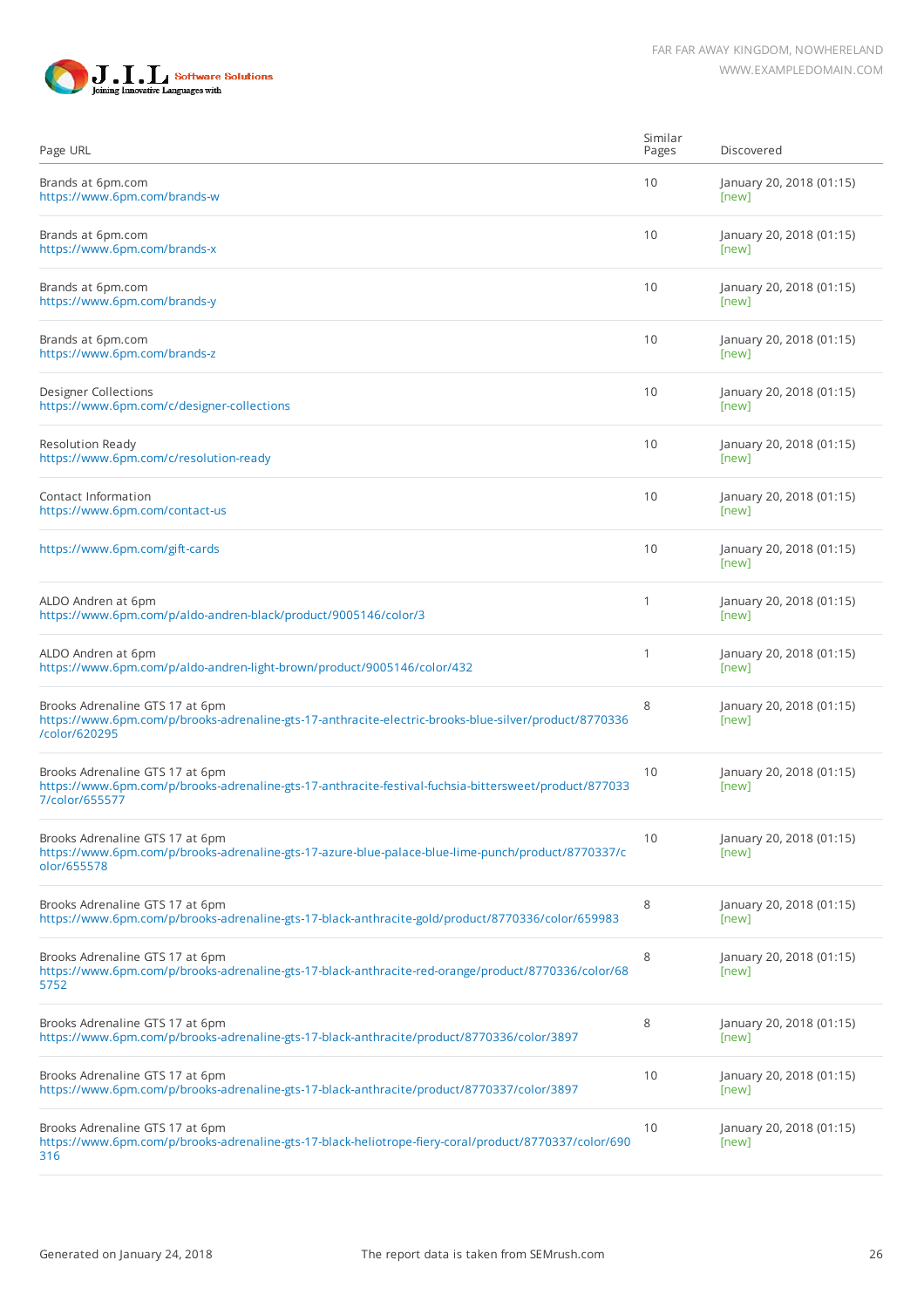

| Page URL                                                                                                                                                | Similar<br>Pages | Discovered                        |
|---------------------------------------------------------------------------------------------------------------------------------------------------------|------------------|-----------------------------------|
| Brooks Adrenaline GTS 17 at 6pm<br>https://www.6pm.com/p/brooks-adrenaline-gts-17-electric-brooks-blue-black-nightlife/product/8770336/co<br>lor/655561 | 8                | January 20, 2018 (01:15)<br>[new] |
| Brooks Adrenaline GTS 17 at 6pm<br>https://www.6pm.com/p/brooks-adrenaline-gts-17-gray-black-silver/product/8770336/color/670610                        | 8                | January 20, 2018 (01:15)<br>[new] |
| Brooks Adrenaline GTS 17 at 6pm<br>https://www.6pm.com/p/brooks-adrenaline-gts-17-heather-anthracite-primer-grey/product/8770336/color<br>/674419       | 8                | January 20, 2018 (01:15)<br>[new] |
| Brooks Adrenaline GTS 17 at 6pm<br>https://www.6pm.com/p/brooks-adrenaline-gts-17-heather-gray-pinstripe-iris-orchid/product/8770337/col<br>or/674424   | 10               | January 20, 2018 (01:15)<br>[new] |
| Brooks Adrenaline GTS 17 at 6pm<br>https://www.6pm.com/p/brooks-adrenaline-gts-17-heather-primer-grey-passat-grey/product/8770337/colo<br>r/674425      | 10               | January 20, 2018 (01:15)<br>[new] |
| Brooks Adrenaline GTS 17 at 6pm<br>https://www.6pm.com/p/brooks-adrenaline-gts-17-iceland-blue-hollyhock-black/product/8770337/color/68<br>5756         | 10               | January 20, 2018 (01:15)<br>[new] |
| Brooks Adrenaline GTS 17 at 6pm<br>https://www.6pm.com/p/brooks-adrenaline-gts-17-metallic-charcoal-black-rose-gold/product/8770337/col<br>or/685755    | 10               | January 20, 2018 (01:15)<br>[new] |
| Brooks Adrenaline GTS 17 at 6pm<br>https://www.6pm.com/p/brooks-adrenaline-gts-17-metallic-charcoal-black-tawny-port/product/8770336/c<br>olor/685753   | 8                | January 20, 2018 (01:15)<br>[new] |
| Brooks Adrenaline GTS 17 at 6pm<br>https://www.6pm.com/p/brooks-adrenaline-gts-17-navy-blue-pink/product/8770337/color/558795                           | 10               | January 20, 2018 (01:15)<br>[new] |
| Brooks Adrenaline GTS 17 at 6pm<br>https://www.6pm.com/p/brooks-adrenaline-gts-17-silver-black-anthracite/product/8770336/color/655562                  | 8                | January 20, 2018 (01:15)<br>[new] |
| Brooks Adrenaline GTS 17 at 6pm<br>https://www.6pm.com/p/brooks-adrenaline-gts-17-silver-purple-cactus-flower-bluebird/product/8770337/c<br>olor/655576 | 10               | January 20, 2018 (01:15)<br>[new] |
| Brooks Adrenaline GTS 17 at 6pm<br>https://www.6pm.com/p/brooks-adrenaline-gts-17-white-silver/product/8770337/color/755                                | 10               | January 20, 2018 (01:15)<br>[new] |
| Brooks Caldera at 6pm<br>https://www.6pm.com/p/brooks-caldera-anthracite-azalea-black/product/8794488/color/655707                                      | 4                | January 20, 2018 (01:15)<br>[new] |
| Brooks Caldera at 6pm<br>https://www.6pm.com/p/brooks-caldera-anthracite-red-orange-black/product/8794486/color/655705                                  | 4                | January 20, 2018 (01:15)<br>[new] |
| Brooks Caldera at 6pm<br>https://www.6pm.com/p/brooks-caldera-electric-brooks-blue-lime-popsicle-bluefish/product/8794486/colo<br>r/686016              | 4                | January 20, 2018 (01:15)<br>[new] |
| Brooks Caldera at 6pm<br>https://www.6pm.com/p/brooks-caldera-evening-blue-teal-victory-purple-cactus-flower/product/8794488/c<br>olor/685760           | 4                | January 20, 2018 (01:15)<br>[new] |
| Brooks Caldera at 6pm<br>https://www.6pm.com/p/brooks-caldera-hollyhock-lollipop-black/product/8794488/color/655708                                     | 4                | January 20, 2018 (01:15)<br>[new] |
|                                                                                                                                                         |                  |                                   |

### **Missing title tags**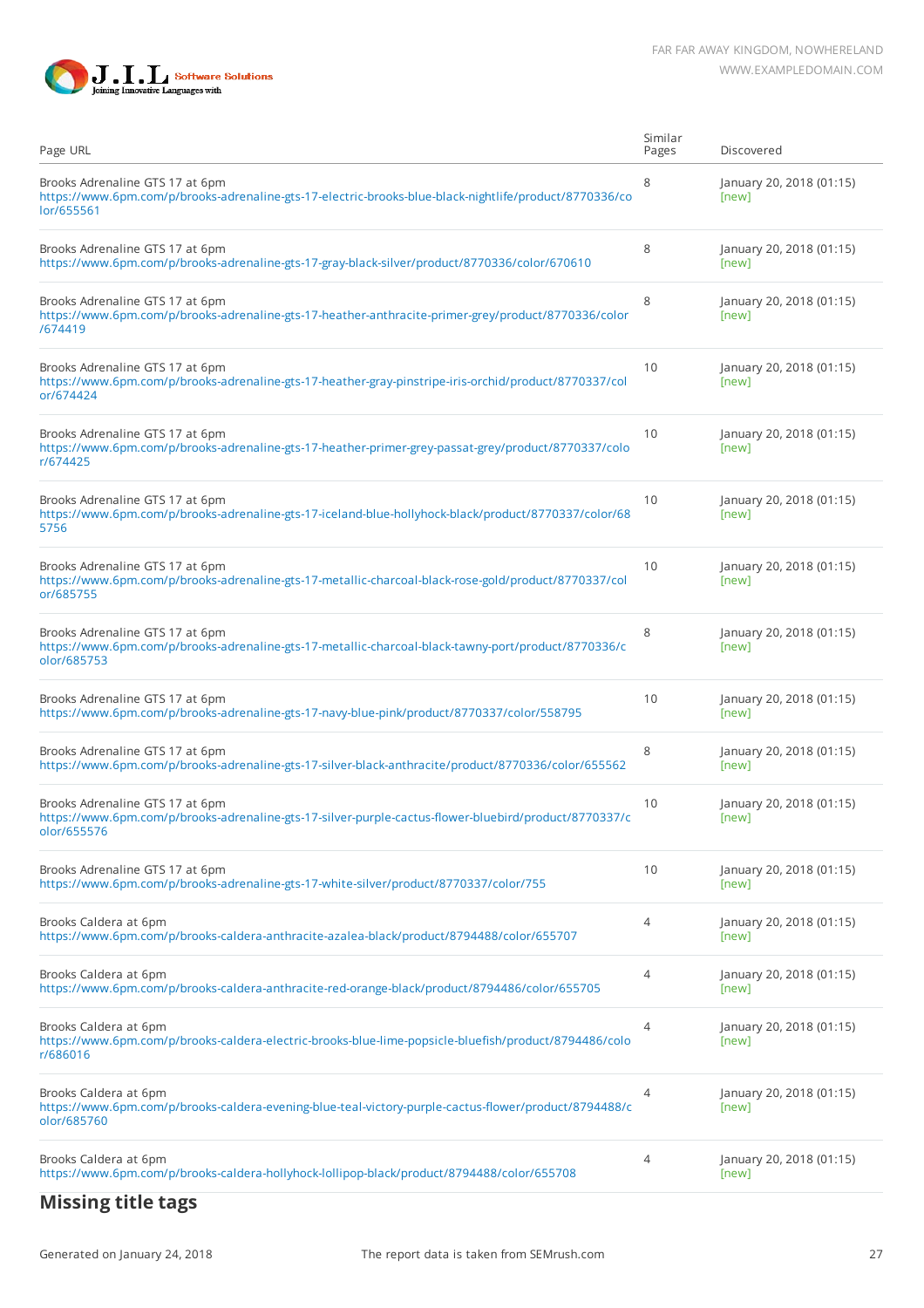



| Page URL                                                                                                                                             | Similar<br>Pages | Discovered                        |
|------------------------------------------------------------------------------------------------------------------------------------------------------|------------------|-----------------------------------|
| Brooks Cascadia Thermal Vest at 6pm<br>https://www.6pm.com/p/brooks-cascadia-thermal-vest-bay-asphalt/product/8877144/color/686960                   | 1                | January 20, 2018 (01:15)<br>[new] |
| Brooks Cascadia Thermal Vest at 6pm<br>https://www.6pm.com/p/brooks-cascadia-thermal-vest-finch-asphalt/product/8877144/color/686959                 | 1                | January 20, 2018 (01:15)<br>[new] |
| Brooks Distance Hoodie at 6pm<br>https://www.6pm.com/p/brooks-distance-hoodie-heather-bay-navy-stripe/product/8877171/color/686981                   | $\mathbf{1}$     | January 20, 2018 (01:15)<br>[new] |
| Brooks Distance Hoodie at 6pm<br>https://www.6pm.com/p/brooks-distance-hoodie-heather-black-black-stripe/product/8877171/color/68698<br>0            | $\mathbf{1}$     | January 20, 2018 (01:15)<br>[new] |
| Brooks Distance Long Sleeve at 6pm<br>https://www.6pm.com/p/brooks-distance-long-sleeve-dahlia/product/8799762/color/40941                           | $\overline{2}$   | January 20, 2018 (01:15)<br>[new] |
| Brooks Distance Long Sleeve at 6pm<br>https://www.6pm.com/p/brooks-distance-long-sleeve-reed-heather-sterling/product/8799762/color/68690<br>7       | 2                | January 20, 2018 (01:15)<br>[new] |
| Brooks Distance Long Sleeve at 6pm<br>https://www.6pm.com/p/brooks-distance-long-sleeve-seaglass-navy/product/8799762/color/637828                   | $\overline{2}$   | January 20, 2018 (01:15)<br>[new] |
| Brooks Go-To 3" Shorts at 6pm<br>https://www.6pm.com/p/brooks-go-to-3-shorts-navy-white/product/8799769/color/513                                    | $\mathbf{1}$     | January 20, 2018 (01:15)<br>[new] |
| Brooks Go-To 7" Shorts at 6pm<br>https://www.6pm.com/p/brooks-go-to-7-shorts-navy-white/product/8799816/color/513                                    | $\mathbf{1}$     | January 20, 2018 (01:15)<br>[new] |
| Brooks Heritage Beast 1 at 6pm<br>https://www.6pm.com/p/brooks-heritage-beast-1-barely-blue-glacier-grey-high-rise/product/9035246/color<br>/734063  | 2                | January 20, 2018 (01:15)<br>[new] |
| Brooks Heritage Beast 1 at 6pm<br>https://www.6pm.com/p/brooks-heritage-beast-1-estate-blue-cream-orange-white/product/9035246/color<br>/746638      | $\overline{2}$   | January 20, 2018 (01:15)<br>[new] |
| Brooks Heritage Beast 1 at 6pm<br>https://www.6pm.com/p/brooks-heritage-beast-1-moonless-night-black-metallic/product/9035246/color/7<br>34044       | $\overline{2}$   | January 20, 2018 (01:15)<br>[new] |
| Brooks Hot Shot   Moving Comfort at 6pm<br>https://www.6pm.com/p/brooks-hot-shot-moving-comfort-black-white-stripe/product/8249991/color/1427<br>5   | 2                | January 20, 2018 (01:15)<br>[new] |
| Brooks Hot Shot   Moving Comfort at 6pm<br>https://www.6pm.com/p/brooks-hot-shot-moving-comfort-black/product/8249991/color/3                        | $\overline{2}$   | January 20, 2018 (01:15)<br>[new] |
| Brooks Hot Shot   Moving Comfort at 6pm<br>https://www.6pm.com/p/brooks-hot-shot-moving-comfort-overcast-deco-black/product/8249991/color/686<br>901 | 2                | January 20, 2018 (01:15)<br>[new] |
| Brooks Launch 4 at 6pm<br>https://www.6pm.com/p/brooks-launch-4-anthracite-beach-glass-silver/product/8794379/color/685960                           | 9                | January 20, 2018 (01:15)<br>[new] |
| Brooks Launch 4 at 6pm<br>https://www.6pm.com/p/brooks-launch-4-anthracite-black-high-risk-red/product/8794376/color/620411                          | 7                | January 20, 2018 (01:15)<br>[new] |
| Brooks Launch 4 at 6pm<br>https://www.6pm.com/p/brooks-launch-4-anthracite-ceramic-lime-punch/product/8794379/color/655606                           | 9                | January 20, 2018 (01:15)<br>[new] |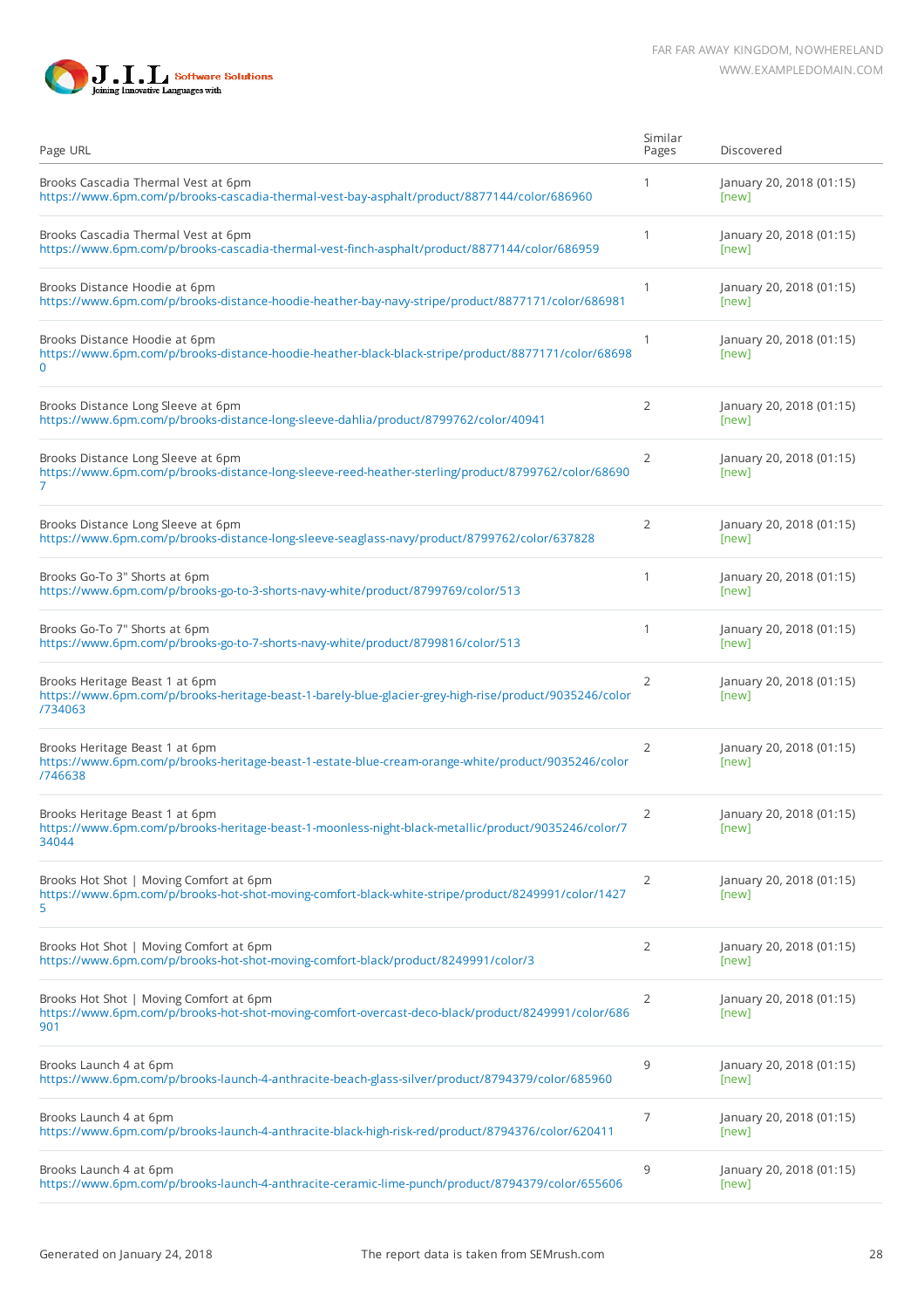

| Page URL                                                                                                                                   | Similar<br>Pages | Discovered                        |
|--------------------------------------------------------------------------------------------------------------------------------------------|------------------|-----------------------------------|
| Brooks Launch 4 at 6pm<br>https://www.6pm.com/p/brooks-launch-4-black-anthracite-electric-brooks-blue/product/8794376/color/68<br>5957     | 7                | January 20, 2018 (01:15)<br>[new] |
| Brooks Launch 4 at 6pm<br>https://www.6pm.com/p/brooks-launch-4-black-anthracite-silver/product/8794376/color/421080                       | 7                | January 20, 2018 (01:15)<br>[new] |
| Brooks Launch 4 at 6pm<br>https://www.6pm.com/p/brooks-launch-4-black-fuchsia-purple-dazzling-blue/product/8794379/color/6556<br>07        | 9                | January 20, 2018 (01:15)<br>[new] |
| Brooks Launch 4 at 6pm<br>https://www.6pm.com/p/brooks-launch-4-black-grey/product/8794376/color/139                                       | $\overline{7}$   | January 20, 2018 (01:15)<br>[new] |
| Brooks Launch 4 at 6pm<br>https://www.6pm.com/p/brooks-launch-4-black-lapis-blue-lime-popsicle/product/8794376/color/685958                | 7                | January 20, 2018 (01:15)<br>[new] |
| Brooks Launch 4 at 6pm<br>https://www.6pm.com/p/brooks-launch-4-black-white-silver/product/8794379/color/8002                              | 9                | January 20, 2018 (01:15)<br>[new] |
| Brooks Launch 4 at 6pm<br>https://www.6pm.com/p/brooks-launch-4-electric-brooks-blue-black-white/product/8794376/color/655605              | 7                | January 20, 2018 (01:15)<br>[new] |
| Brooks Launch 4 at 6pm<br>https://www.6pm.com/p/brooks-launch-4-high-risk-red-black-orange-peel/product/8794376/color/655604               | 7                | January 20, 2018 (01:15)<br>[new] |
| Brooks Launch 4 at 6pm<br>https://www.6pm.com/p/brooks-launch-4-kasbah-blue-radiance-white/product/8794379/color/673952                    | 9                | January 20, 2018 (01:15)<br>[new] |
| Brooks Launch 4 at 6pm<br>https://www.6pm.com/p/brooks-launch-4-peacock-pink-glo-black/product/8794379/color/673948                        | 9                | January 20, 2018 (01:15)<br>[new] |
| Brooks Launch 4 at 6pm<br>https://www.6pm.com/p/brooks-launch-4-pickled-beet-pink-black/product/8794379/color/703925                       | 9                | January 20, 2018 (01:15)<br>[new] |
| Brooks Launch 4 at 6pm<br>https://www.6pm.com/p/brooks-launch-4-purple-cactus-flower-diva-pink-black/product/8794379/color/655<br>608      | 9                | January 20, 2018 (01:15)<br>[new] |
| Brooks Launch 4 at 6pm<br>https://www.6pm.com/p/brooks-launch-4-teal-victory-white-black/product/8794379/color/685959                      | 9                | January 20, 2018 (01:15)<br>[new] |
| Brooks Launch 4 at 6pm<br>https://www.6pm.com/p/brooks-launch-4-tokyo-black-high-risk-red/product/8794376/color/677123                     | 7                | January 20, 2018 (01:15)<br>[new] |
| Brooks Launch 4 at 6pm<br>https://www.6pm.com/p/brooks-launch-4-white-microchip/product/8794379/color/703924                               | 9                | January 20, 2018 (01:15)<br>[new] |
| Brooks Mazama at 6pm<br>https://www.6pm.com/p/brooks-mazama-diva-pink-anthracite-bluefish/product/8695968/color/620318                     | 3                | January 20, 2018 (01:15)<br>[new] |
| Brooks Mazama at 6pm<br>https://www.6pm.com/p/brooks-mazama-electric-brooks-blue-lime-punch-cherry-tomato/product/8695961<br>/color/655709 | 3                | January 20, 2018 (01:15)<br>[new] |
| Brooks Mazama at 6pm<br>https://www.6pm.com/p/brooks-mazama-nightlife-black-high-risk-red/product/8695961/color/620413                     | 3                | January 20, 2018 (01:15)<br>[new] |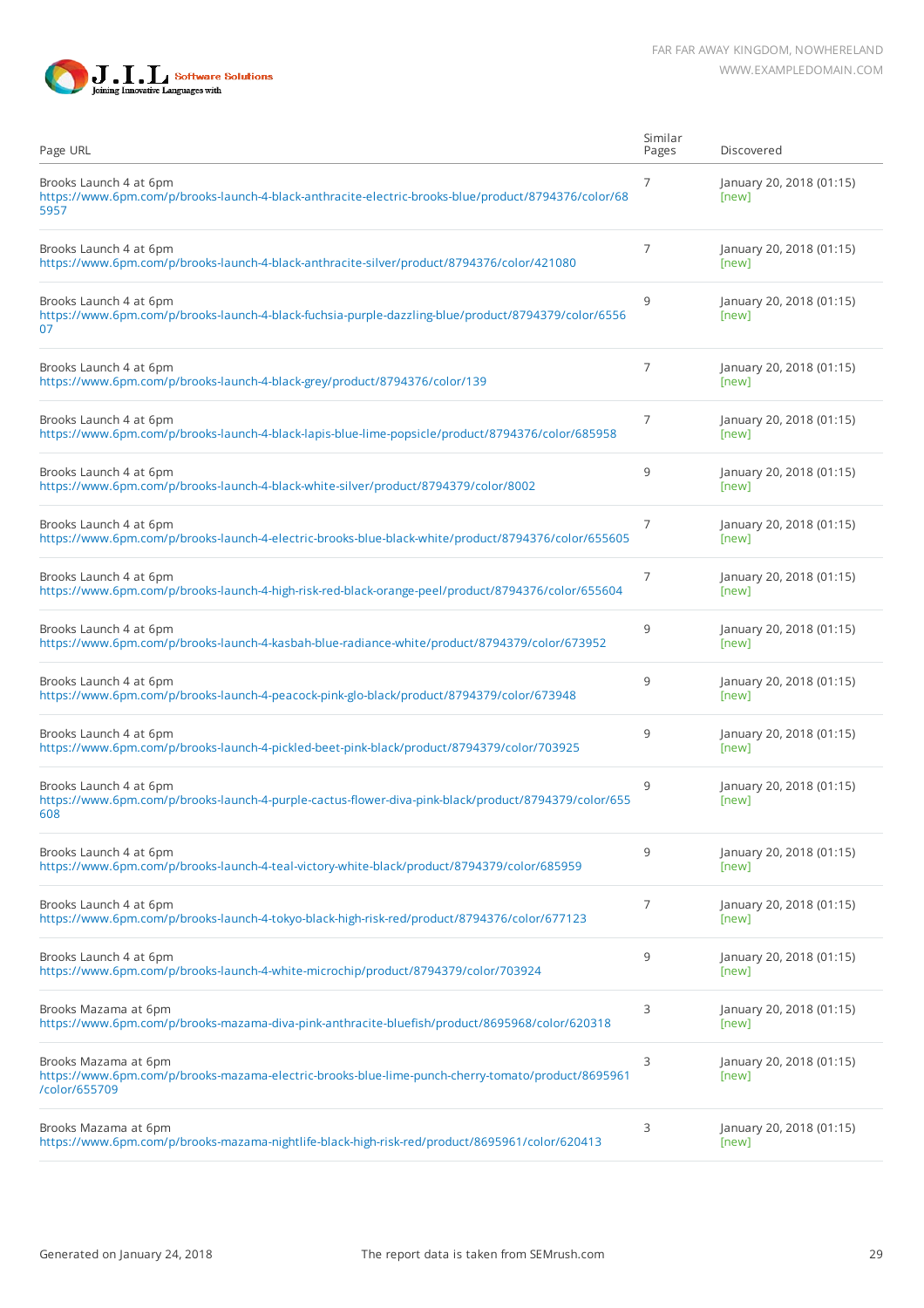

| Page URL                                                                                                                                                                    | Similar<br>Pages | Discovered                        |
|-----------------------------------------------------------------------------------------------------------------------------------------------------------------------------|------------------|-----------------------------------|
| Brooks Mazama at 6pm<br>https://www.6pm.com/p/brooks-mazama-purple-cactus-flower-peacoat-hot-coral/product/8695968/color/<br>655710                                         | 3                | January 20, 2018 (01:15)<br>[new] |
| Brooks PureFlow 6 at 6pm<br>https://www.6pm.com/p/brooks-pureflow-6-black-ebony-lime-popsicle/product/8794384/color/685737                                                  | $\overline{2}$   | January 20, 2018 (01:15)<br>[new] |
| Brooks PureFlow 6 at 6pm<br>https://www.6pm.com/p/brooks-pureflow-6-electric-brooks-blue-black-high-risk-red/product/8794384/color<br>/655557                               | $\overline{2}$   | January 20, 2018 (01:15)<br>[new] |
| Brooks PureFlow 6 at 6pm<br>https://www.6pm.com/p/brooks-pureflow-6-peacock-peacock-green-black/product/8794385/color/673950                                                | 2                | January 20, 2018 (01:15)<br>[new] |
| Brooks Rebound Racer   Moving Comfort at 6pm<br>https://www.6pm.com/p/brooks-rebound-racer-moving-comfort-cobalt-ikat-jacquard/product/7804852/col<br>or/660634             | 1                | January 20, 2018 (01:15)<br>[new] |
| Brooks Rebound Racer   Moving Comfort at 6pm<br>https://www.6pm.com/p/brooks-rebound-racer-moving-comfort-sunset-ikat-jacquard/product/7804852/col<br>or/660632             | $\mathbf{1}$     | January 20, 2018 (01:15)<br>[new] |
| Brooks Transcend 4 at 6pm<br>https://www.6pm.com/p/brooks-transcend-4-black-anthracite-toreador/product/8794365/color/685754                                                | $\overline{2}$   | January 20, 2018 (01:15)<br>[new] |
| Brooks Transcend 4 at 6pm<br>https://www.6pm.com/p/brooks-transcend-4-black-electric-brooks-blue-silver/product/8794365/color/655<br>558                                    | $\overline{2}$   | January 20, 2018 (01:15)<br>[new] |
| Brooks Transcend 4 at 6pm<br>https://www.6pm.com/p/brooks-transcend-4-electric-brooks-blue-black-high-risk-red/product/8794365/col<br>or/655557                             | $\overline{2}$   | January 20, 2018 (01:15)<br>[new] |
| Brooks UpRise Crossback A/B   Moving Comfort at 6pm<br>https://www.6pm.com/p/brooks-uprise-crossback-a-b-moving-comfort-cobalt/product/8543278/color/5469<br>99             | $\overline{2}$   | January 20, 2018 (01:15)<br>[new] |
| Brooks UpRise Crossback A/B   Moving Comfort at 6pm<br>https://www.6pm.com/p/brooks-uprise-crossback-a-b-moving-comfort-market-haze-dahlia/product/854327<br>8/color/686929 | 2                | January 20, 2018 (01:15)<br>[new] |
| Brooks UpRise Crossback A/B   Moving Comfort at 6pm<br>https://www.6pm.com/p/brooks-uprise-crossback-a-b-moving-comfort-seaglass-navy/product/8543278/col<br>or/637828      | $\overline{2}$   | January 20, 2018 (01:15)<br>[new] |
| Cole Haan Dustin Plain Toe at 6pm<br>https://www.6pm.com/p/cole-haan-dustin-plain-toe-black/product/9054769/color/3                                                         | $\mathbf{1}$     | January 20, 2018 (01:15)<br>[new] |
| Cole Haan Dustin Plain Toe at 6pm<br>https://www.6pm.com/p/cole-haan-dustin-plain-toe-british-tan/product/9054769/color/983                                                 | $\mathbf{1}$     | January 20, 2018 (01:15)<br>[new] |
| Cole Haan Madison Plain Ox II at 6pm<br>https://www.6pm.com/p/cole-haan-madison-plain-ox-ii-black/product/9021336/color/3                                                   | $\overline{2}$   | January 20, 2018 (01:15)<br>[new] |
| Cole Haan Madison Plain Ox II at 6pm<br>https://www.6pm.com/p/cole-haan-madison-plain-ox-ii-british-tan/product/9021336/color/983                                           | $\overline{2}$   | January 20, 2018 (01:15)<br>[new] |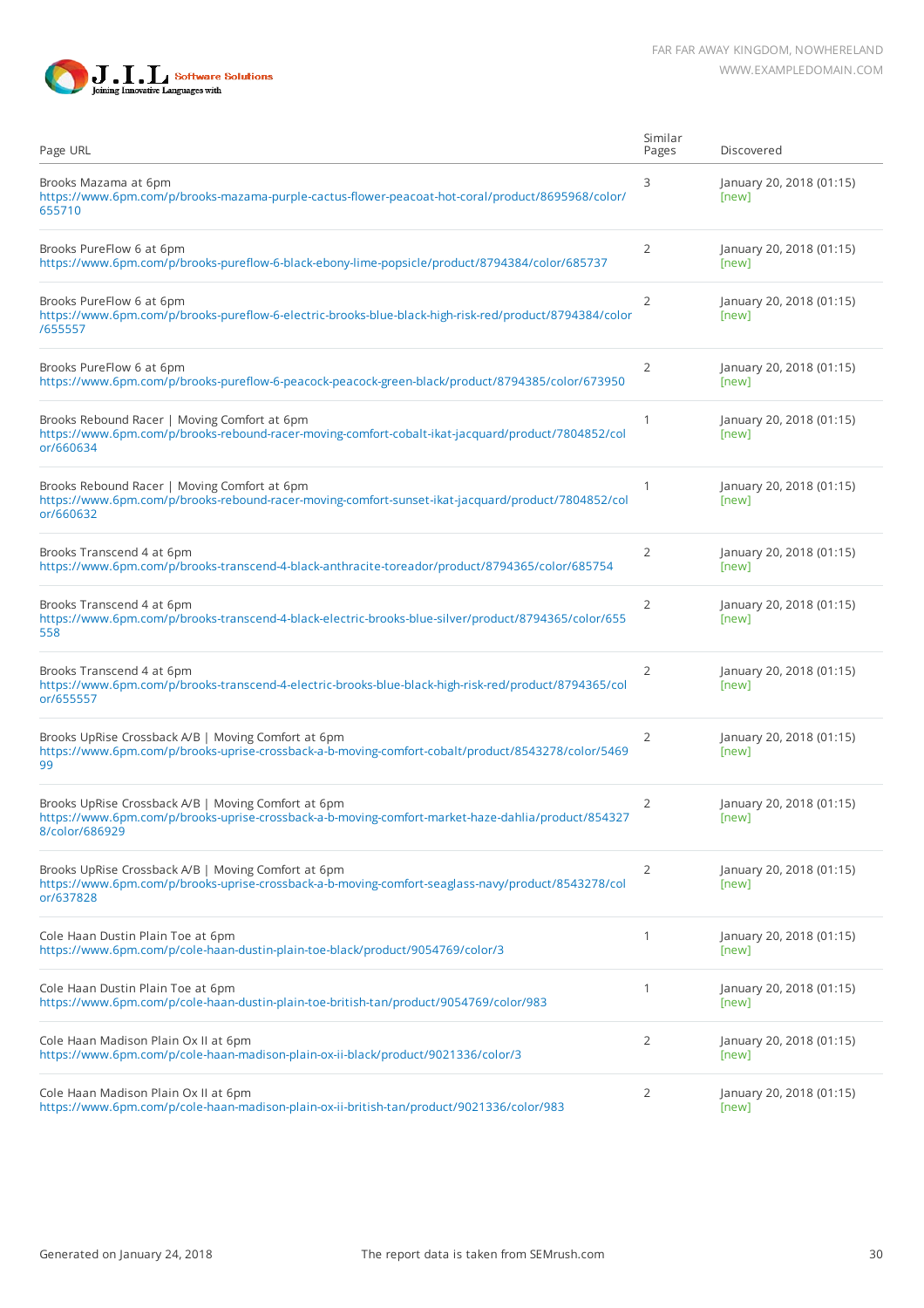

 $\mathbf \Theta$ About this issue: A <title> tag is a key on-page SEO element. It appears in browsers and search results, and helps both search engines and users understand what your page is about. How to fix: If you don't want to miss the opportunity to rank high in search results and gain a higher click-through rate, you should ensure that each of your website's pages has a unique and concise title containing your most important keywords.



#### **Missing title tags 3**

| 6pm.com, SEMrushBot-Desktop                                                                              |                                   |
|----------------------------------------------------------------------------------------------------------|-----------------------------------|
| Page URL                                                                                                 | Discovered                        |
| https://www.6pm.com/gift-cards                                                                           | January 20, 2018 (01:15)          |
| https://www.6pm.com/gift-cards?pf_rd_r=E1B63D45BDC34B9BA2B7&pf_rd_p=4d00d890-c729-47d4-9d55-9baa95f4a36b | January 20, 2018 (01:15)<br>[new] |
| https://www.6pm.com/gift-cards?pf_rd_r=FE712DCCD88A44F2A38E&pf_rd_p=4d00d890-c729-47d4-9d55-9baa95f4a36b | January 20, 2018 (01:15)<br>[new] |

#### **Pages not crawled**

About this issue: This issue indicates that crawler couldn't access the webpage because the server either timed out or refused/closed the connection before our crawler could receive a response. How to fix: Please contact your web hosting technical support team and ask them to fix the issue.

**Historical chart for audits** Period: December 9, 2017 (01:19) - January 20, 2018 (01:15)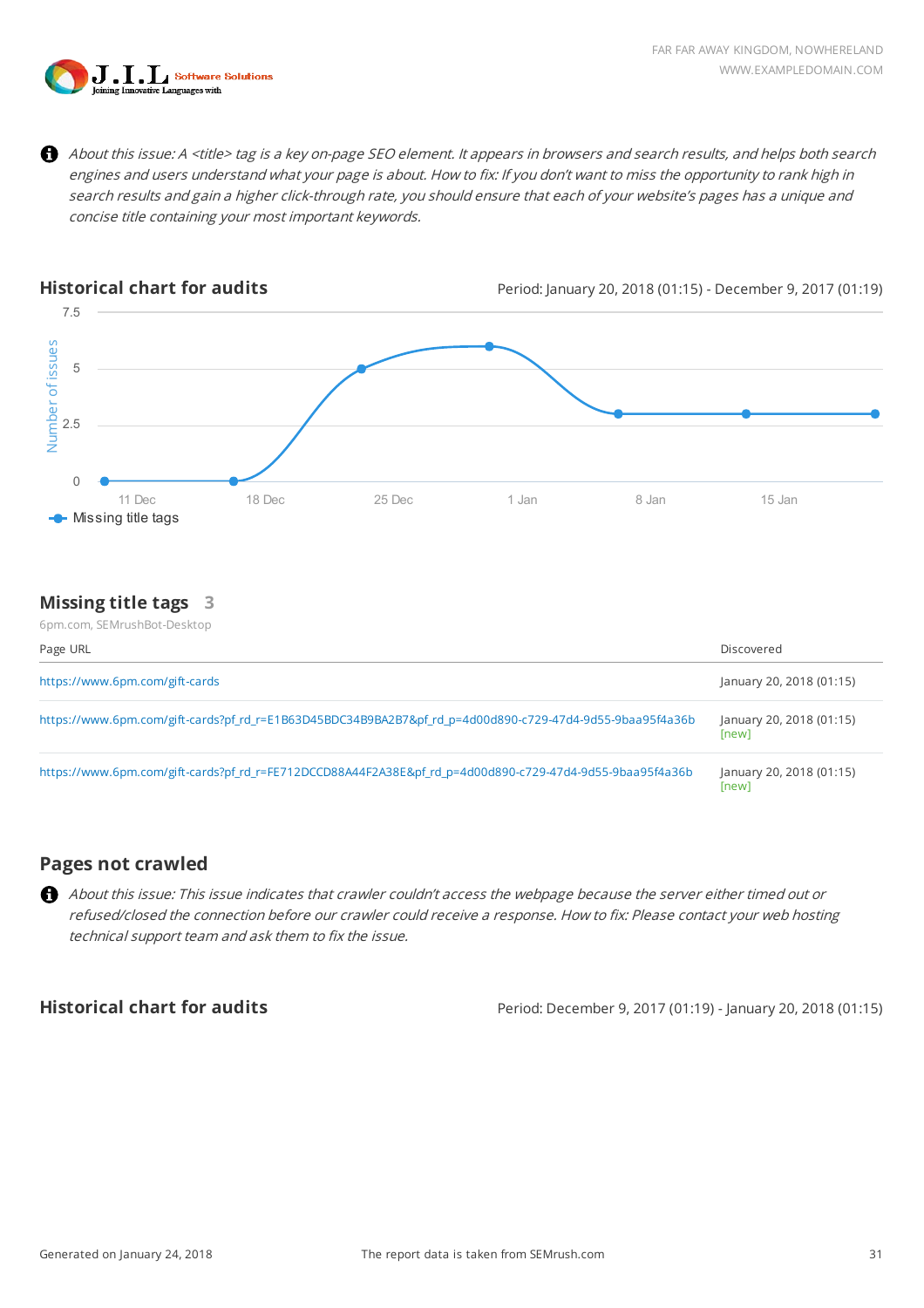



#### **Pages not crawled 3** 6pm.com, SEMrushBot-Desktop

| OPHILCOHI, DEIVILUSHDOL-DESKLOP |                          |
|---------------------------------|--------------------------|
| Page URL                        | Discovered               |
| https://6pm.com/                | January 20, 2018 (01:15) |
| https://6pm.com/robots.txt      | January 20, 2018 (01:15) |
| https://6pm.com/sitemap.xml     | January 20, 2018 (01:15) |

#### **Issues with mixed content**

About this issue: If your website contains any elements that are not secured with HTTPS, this may lead to security issues. Moreover, browsers will warn users about loading unsecure content, and this may negatively affect user experience and reduce their confidence in your website. How to fix: Only embed HTTPS content on HTTPS pages.



#### **Issues with mixed content 2**

6pm.com, SEMrushBot-Desktop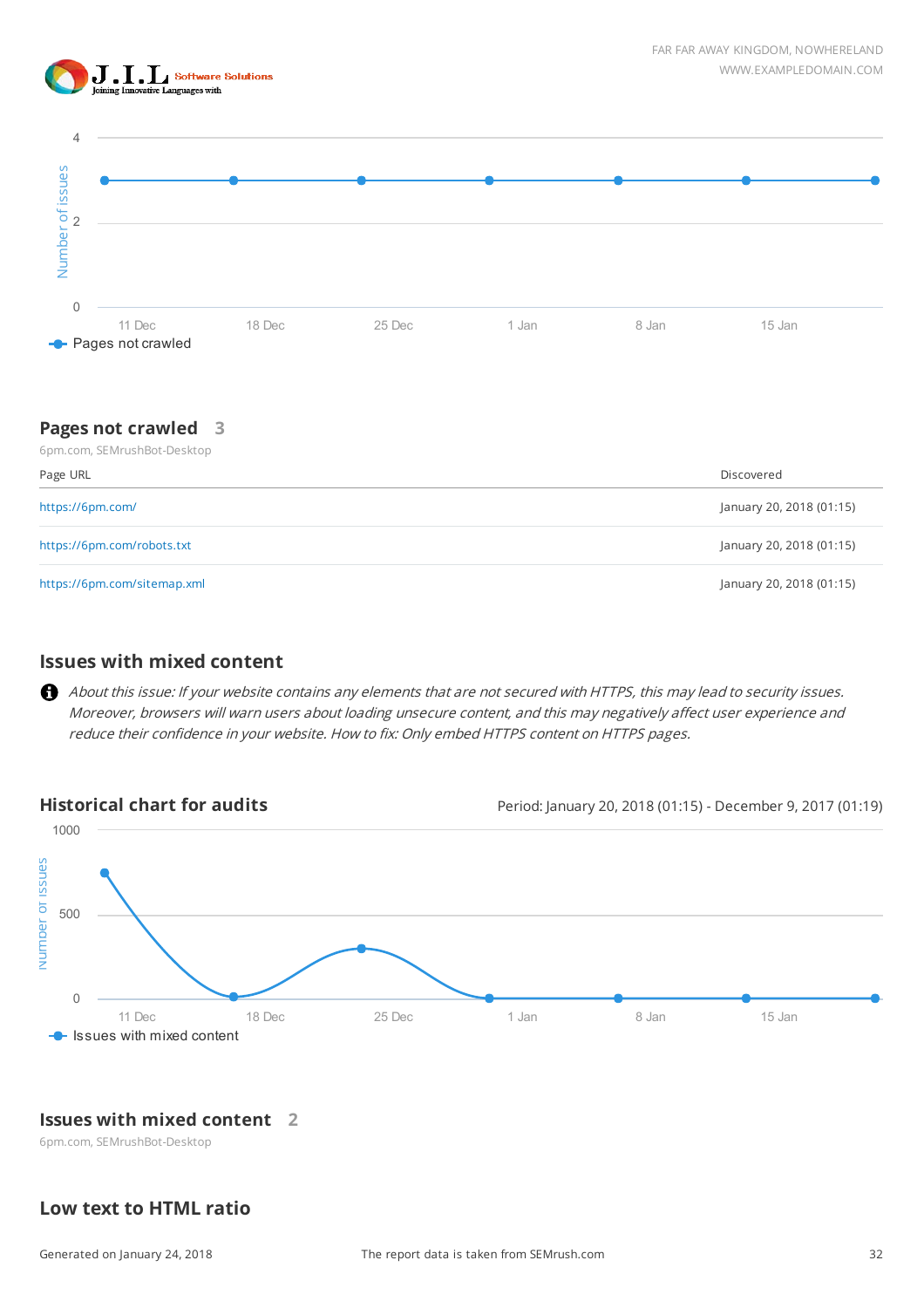

| Page URL                                                                            | Resource URL                                                                                     | Resource<br>Tvpe | Discovered               |
|-------------------------------------------------------------------------------------|--------------------------------------------------------------------------------------------------|------------------|--------------------------|
| Shop With Confidence at<br>6pm.com!<br>https://www.6pm.com/shop-with<br>-confidence | http://g-ec2.images-amazon.com/images/G/01/6pm/landing/images/Ver img<br>iLarge. V309304696 .gif |                  | January 20, 2018 (01:15) |
| Shop With Confidence at<br>6pm.com!<br>http://www.Gnm.com/chonwith                  | http://seal-southernnevada.bbb.org/logo/sehzbus/6pmcom-90012677.p img<br>ng                      |                  | January 20, 2018 (01:15) |

[https://www.6pm.com/shop-with](https://www.6pm.com/shop-with-confidence) -confidence

About this issue: Your text to HTML ratio indicates the amount of actual text you have on your webpage compared to the amount of code. This warning is triggered when your text to HTML is 10% or less. Search engines have begun focusing on pages that contain more content. That's why a higher text to HTML ratio means your page has a better chance of getting a good position in search results. Less code increases your page's load speed and also helps your rankings. It also helps search engine robots crawl your website faster. How to fix: Split your webpage's text content and code into separate files and compare their size. If the size of your code file exceeds the size of the text file, review your page's HTML code and consider optimizing its structure and removing embedded scripts and styles.



### **Low text to HTML ratio 100**

6pm.com, SEMrushBot-Desktop

| Page URL                                                                                        |      | Ratio Discovered                  |
|-------------------------------------------------------------------------------------------------|------|-----------------------------------|
| Frye Belted Harness 12R - 6pm.com<br>https://m.6pm.com/amp/product/7173205                      | 0.06 | January 20, 2018 (01:15)<br>[new] |
| Brooks Vixen Sports Bra A/B - 6pm.com<br>https://m.6pm.com/amp/product/7591380                  | 0.06 | January 20, 2018 (01:15)<br>[new] |
| Brooks Sherpa VI 7" Short - 6pm.com<br>https://m.6pm.com/amp/product/8233906                    | 0.06 | January 20, 2018 (01:15)<br>[new] |
| Brooks Hot Shot   Moving Comfort - 6pm.com<br>https://m.6pm.com/amp/product/8249991             | 0.07 | January 20, 2018 (01:15)<br>[new] |
| Brooks UpRise Crossback A/B   Moving Comfort - 6pm.com<br>https://m.6pm.com/amp/product/8543278 | 0.07 | January 20, 2018 (01:15)<br>[new] |

We're displaying 100 results. To view more data, please contact us at: [site-audit-feedback@semrush.com](mailto:site-audit-feedback@semrush.com) A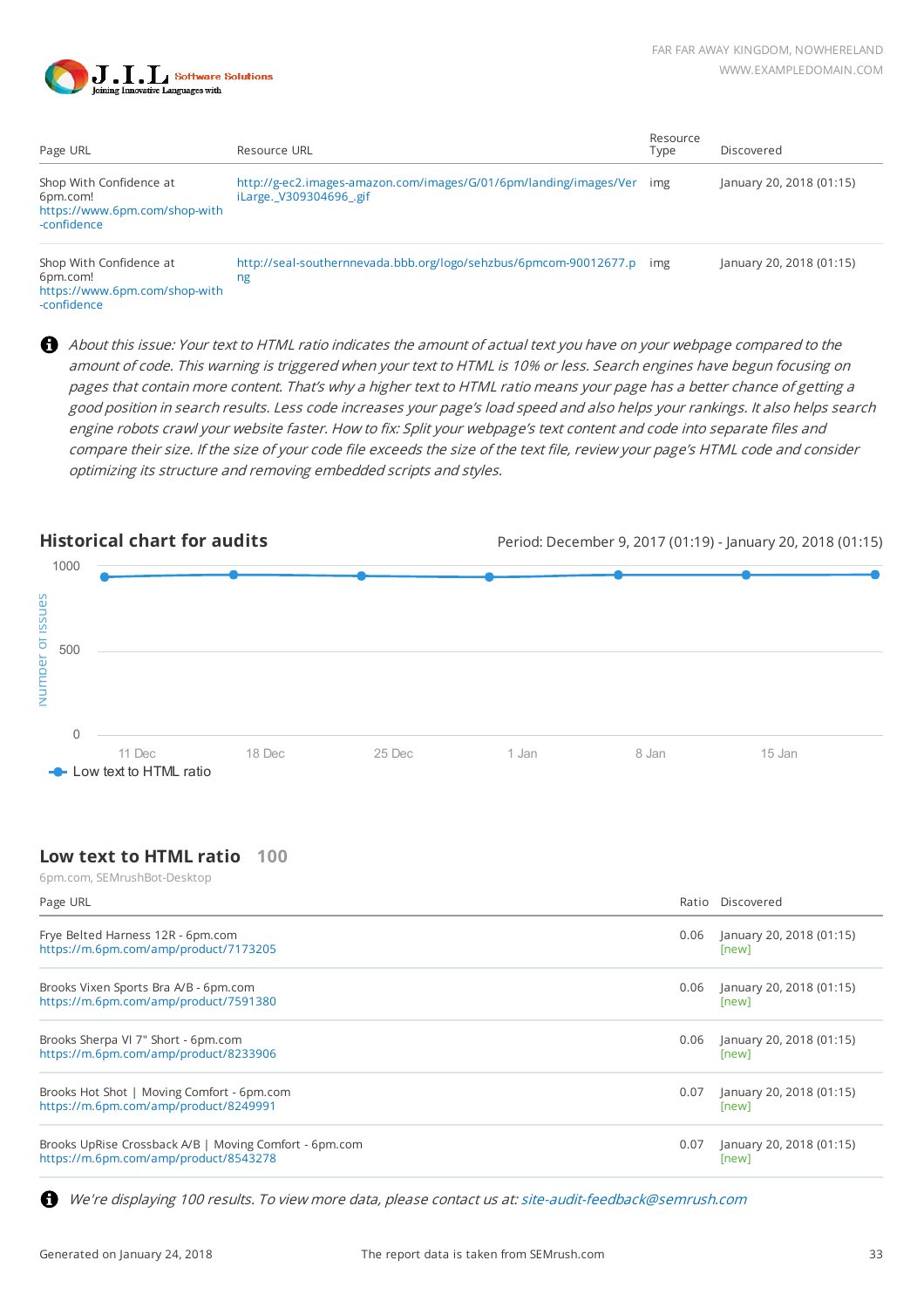

| Page URL                                                                                   | Ratio | Discovered                        |
|--------------------------------------------------------------------------------------------|-------|-----------------------------------|
| Brooks LSD Jacket - 6pm.com<br>https://m.6pm.com/amp/product/8543324                       | 0.07  | January 20, 2018 (01:15)<br>[new] |
| Brooks Rush Pants - 6pm.com<br>https://m.6pm.com/amp/product/8543378                       | 0.06  | January 20, 2018 (01:15)<br>[new] |
| Brooks Sherpa 7" Shorts - 6pm.com<br>https://m.6pm.com/amp/product/8543441                 | 0.06  | January 20, 2018 (01:15)<br>[new] |
| Frye Sam Lace Up - 6pm.com<br>https://m.6pm.com/amp/product/8546814                        | 0.07  | January 20, 2018 (01:15)<br>[new] |
| Brooks Chaser 3" Shorts - 6pm.com<br>https://m.6pm.com/amp/product/8621586                 | 0.05  | January 20, 2018 (01:15)<br>[new] |
| Cole Haan Nantucket Loafer - 6pm.com<br>https://m.6pm.com/amp/product/8653883              | 0.05  | January 20, 2018 (01:15)<br>[new] |
| Brooks AnyDay   Moving Comfort - 6pm.com<br>https://m.6pm.com/amp/product/8699165          | 0.05  | January 20, 2018 (01:15)<br>[new] |
| Dr. Martens Hazeldon 3-Tie Shoe - 6pm.com<br>https://m.6pm.com/amp/product/8729466         | 0.05  | January 20, 2018 (01:15)<br>[new] |
| Brooks Adrenaline GTS 17 - 6pm.com<br>https://m.6pm.com/amp/product/8770336                | 0.04  | January 20, 2018 (01:15)<br>[new] |
| Brooks Adrenaline GTS 17 - 6pm.com<br>https://m.6pm.com/amp/product/8770337                | 0.04  | January 20, 2018 (01:15)<br>[new] |
| Stride Rite Made 2 Play Tilly (Toddler) - 6pm.com<br>https://m.6pm.com/amp/product/8788001 | 0.06  | January 20, 2018 (01:15)<br>[new] |
| Brooks Ravenna 8 - 6pm.com<br>https://m.6pm.com/amp/product/8794373                        | 0.06  | January 20, 2018 (01:15)<br>[new] |
| Brooks Ravenna 8 - 6pm.com<br>https://m.6pm.com/amp/product/8794374                        | 0.06  | January 20, 2018 (01:15)<br>[new] |
| Brooks Launch 4 - 6pm.com<br>https://m.6pm.com/amp/product/8794379                         | 0.04  | January 20, 2018 (01:15)<br>[new] |
| Brooks PureFlow 6 - 6pm.com<br>https://m.6pm.com/amp/product/8794384                       | 0.05  | January 20, 2018 (01:15)<br>[new] |
| Brooks PureFlow 6 - 6pm.com<br>https://m.6pm.com/amp/product/8794385                       | 0.05  | January 20, 2018 (01:15)<br>[new] |
| Brooks Caldera - 6pm.com<br>https://m.6pm.com/amp/product/8794488                          | 0.05  | January 20, 2018 (01:15)<br>[new] |
| Brooks Distance Long Sleeve - 6pm.com<br>https://m.6pm.com/amp/product/8799762             | 0.05  | January 20, 2018 (01:15)<br>[new] |
| Brooks Distance Short Sleeve - 6pm.com<br>https://m.6pm.com/amp/product/8799764            | 0.05  | January 20, 2018 (01:15)<br>[new] |
| Brooks Go-To 7" Shorts - 6pm.com<br>https://m.6pm.com/amp/product/8799816                  | 0.06  | January 20, 2018 (01:15)<br>[new] |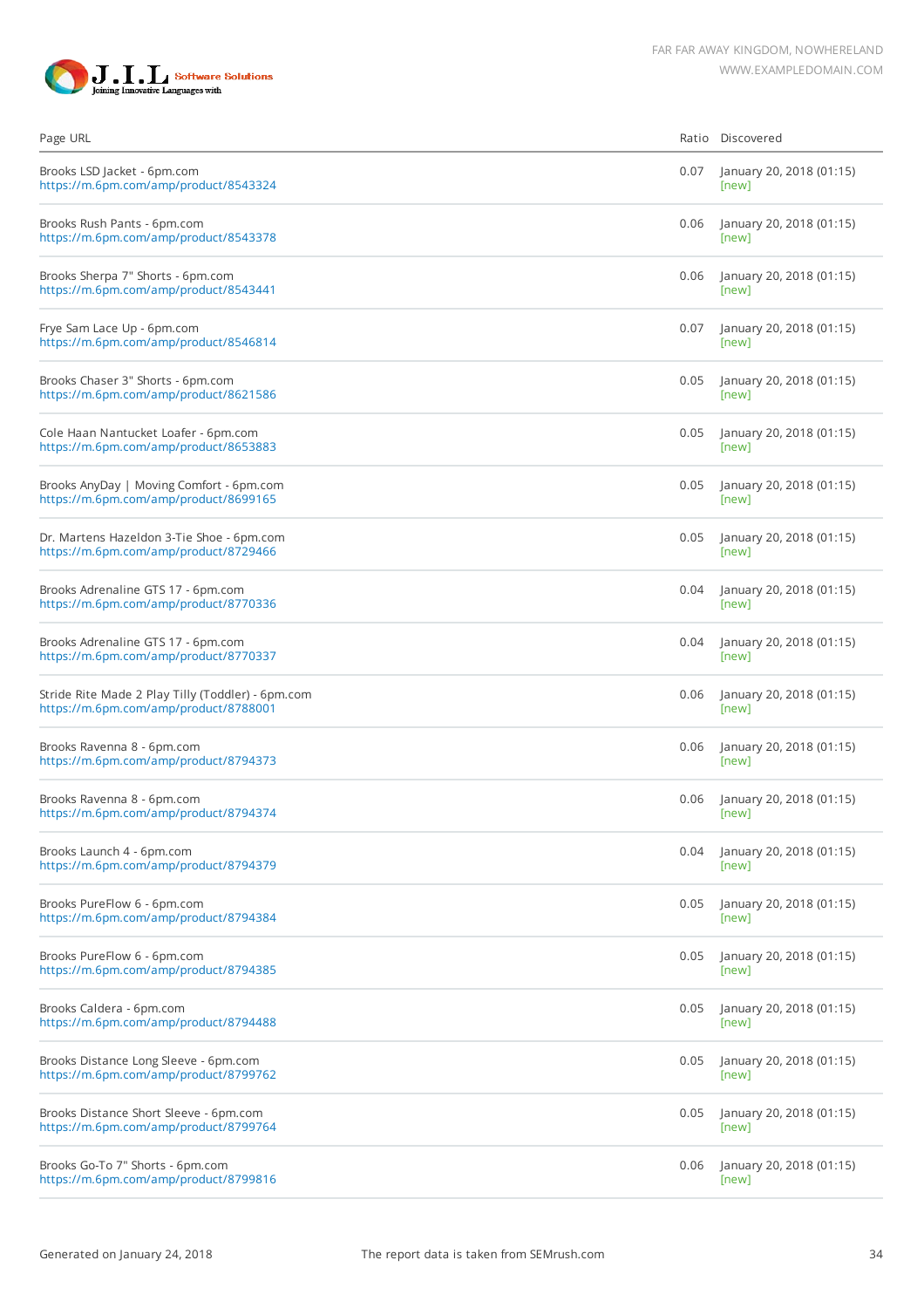

| Page URL                                                                                                                     |      | Ratio Discovered                  |
|------------------------------------------------------------------------------------------------------------------------------|------|-----------------------------------|
| Brooks Juno Cross Back Adjustable High-Impact Sports Bra   Moving Comfort - 6pm.com<br>https://m.6pm.com/amp/product/8802960 | 0.06 | January 20, 2018 (01:15)<br>[new] |
| Brooks Cascadia Thermal Vest - 6pm.com<br>https://m.6pm.com/amp/product/8877056                                              | 0.06 | January 20, 2018 (01:15)<br>[new] |
| Brooks Greenlight Capris - 6pm.com<br>https://m.6pm.com/amp/product/8877083                                                  | 0.07 | January 20, 2018 (01:15)<br>[new] |
| Brooks Cascadia Thermal Vest - 6pm.com<br>https://m.6pm.com/amp/product/8877144                                              | 0.06 | January 20, 2018 (01:15)<br>[new] |
| Brooks Canopy Jacket - 6pm.com<br>https://m.6pm.com/amp/product/8877150                                                      | 0.06 | January 20, 2018 (01:15)<br>[new] |
| Brooks Distance Hoodie - 6pm.com<br>https://m.6pm.com/amp/product/8877171                                                    | 0.06 | January 20, 2018 (01:15)<br>[new] |
| Tommy Hilfiger Deluxe - 6pm.com<br>https://m.6pm.com/amp/product/8880630                                                     | 0.05 | January 20, 2018 (01:15)<br>[new] |
| Calvin Klein Haide - 6pm.com<br>https://m.6pm.com/amp/product/8909697                                                        | 0.04 | January 20, 2018 (01:15)<br>[new] |
| Tommy Hilfiger Alice Backpack - 6pm.com<br>https://m.6pm.com/amp/product/8929187                                             | 0.06 | January 20, 2018 (01:15)<br>[new] |
| Lacoste Chaymon 317 1 - 6pm.com<br>https://m.6pm.com/amp/product/8945265                                                     | 0.06 | January 20, 2018 (01:15)<br>[new] |
| RUSH by Gordon Rush Hayes - 6pm.com<br>https://m.6pm.com/amp/product/8949019                                                 | 0.05 | January 20, 2018 (01:15)<br>[new] |
| Gordon Rush Spencer - 6pm.com<br>https://m.6pm.com/amp/product/8949076                                                       | 0.05 | January 20, 2018 (01:15)<br>[new] |
| Tommy Hilfiger Larissa Convertible Shopper - 6pm.com<br>https://m.6pm.com/amp/product/8950786                                | 0.06 | January 20, 2018 (01:15)<br>[new] |
| Steve Madden Quibb - 6pm.com<br>https://m.6pm.com/amp/product/8952278                                                        | 0.05 | January 20, 2018 (01:15)<br>[new] |
| GUESS Lars - 6pm.com<br>https://m.6pm.com/amp/product/8955685                                                                | 0.05 | January 20, 2018 (01:15)<br>[new] |
| GUESS Jarson - 6pm.com<br>https://m.6pm.com/amp/product/8955686                                                              | 0.05 | January 20, 2018 (01:15)<br>[new] |
| GUESS Joris - 6pm.com<br>https://m.6pm.com/amp/product/8955687                                                               | 0.05 | January 20, 2018 (01:15)<br>[new] |
| GUESS Athos - 6pm.com<br>https://m.6pm.com/amp/product/8955694                                                               | 0.05 | January 20, 2018 (01:15)<br>[new] |
| GUESS Ferno - 6pm.com<br>https://m.6pm.com/amp/product/8955695                                                               | 0.04 | January 20, 2018 (01:15)<br>[new] |
| Tommy Hilfiger Crane - 6pm.com<br>https://m.6pm.com/amp/product/8963892                                                      | 0.04 | January 20, 2018 (01:15)<br>[new] |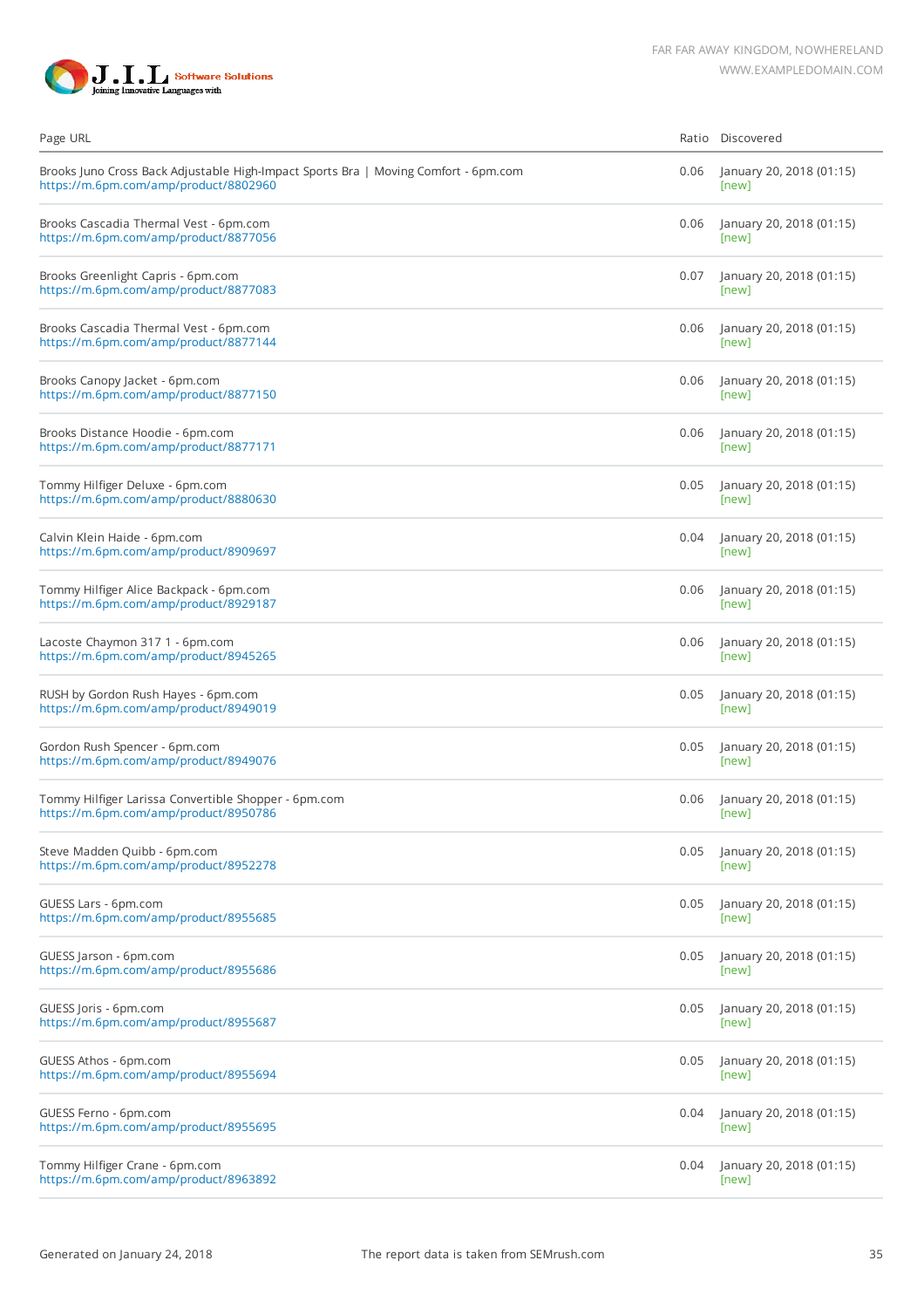

| Page URL                                                                                                     |      | Ratio Discovered                  |
|--------------------------------------------------------------------------------------------------------------|------|-----------------------------------|
| GUESS Caleb - 6pm.com<br>https://m.6pm.com/amp/product/8973539                                               | 0.05 | January 20, 2018 (01:15)<br>[new] |
| UNIONBAY Ward - 6pm.com<br>https://m.6pm.com/amp/product/8978777                                             | 0.04 | January 20, 2018 (01:15)<br>[new] |
| UNIONBAY Parker - 6pm.com<br>https://m.6pm.com/amp/product/8978792                                           | 0.04 | January 20, 2018 (01:15)<br>[new] |
| G by GUESS Prinse - 6pm.com<br>https://m.6pm.com/amp/product/8980971                                         | 0.06 | January 20, 2018 (01:15)<br>[new] |
| Kenneth Cole New York Kam - 6pm.com<br>https://m.6pm.com/amp/product/8982722                                 | 0.07 | January 20, 2018 (01:15)<br>[new] |
| Johnston & Murphy Alex Bootie - 6pm.com<br>https://m.6pm.com/amp/product/8989335                             | 0.05 | January 20, 2018 (01:15)<br>[new] |
| Betsey Johnson BJ485106 - 6pm.com<br>https://m.6pm.com/amp/product/8998849                                   | 0.05 | January 20, 2018 (01:15)<br>[new] |
| ALDO Charan - 6pm.com<br>https://m.6pm.com/amp/product/9005144                                               | 0.06 | January 20, 2018 (01:15)<br>[new] |
| GUESS Malden 2 - 6pm.com<br>https://m.6pm.com/amp/product/9010639                                            | 0.05 | January 20, 2018 (01:15)<br>[new] |
| Florsheim Pascal Cap Toe Oxford - 6pm.com<br>https://m.6pm.com/amp/product/9015936                           | 0.04 | January 20, 2018 (01:15)<br>[new] |
| Stuart Weitzman Kids Fannie Dancer (Toddler/Little Kid) - 6pm.com<br>https://m.6pm.com/amp/product/9017793   | 0.06 | January 20, 2018 (01:15)<br>[new] |
| Cole Haan Madison Plain Ox II - 6pm.com<br>https://m.6pm.com/amp/product/9021336                             | 0.04 | January 20, 2018 (01:15)<br>[new] |
| Tommy Hilfiger Ness - 6pm.com<br>https://m.6pm.com/amp/product/9025444                                       | 0.04 | January 20, 2018 (01:15)<br>[new] |
| Tommy Hilfiger Noble - 6pm.com<br>https://m.6pm.com/amp/product/9025445                                      | 0.05 | January 20, 2018 (01:15)<br>[new] |
| Steve Madden Nelsin - 6pm.com<br>https://m.6pm.com/amp/product/9026394                                       | 0.05 | January 20, 2018 (01:15)<br>[new] |
| Franco Sarto Raphaela - 6pm.com<br>https://m.6pm.com/amp/product/9028470                                     | 0.04 | January 20, 2018 (01:15)<br>[new] |
| Lacoste Hydez 118 1 P - 6pm.com<br>https://m.6pm.com/amp/product/9042620                                     | 0.04 | January 20, 2018 (01:15)<br>[new] |
| ROMEO & JULIET COUTURE Lace High Neck Dress w/ Sheer Back - 6pm.com<br>https://m.6pm.com/amp/product/9049814 | 0.05 | January 20, 2018 (01:15)<br>[new] |
| Vince Warren - 6pm.com<br>https://m.6pm.com/amp/product/9052467                                              | 0.04 | January 20, 2018 (01:15)<br>[new] |
| Timberland LTD Leather Fabric Boot - 6pm.com<br>https://m.6pm.com/amp/product/9053774                        | 0.06 | January 20, 2018 (01:15)<br>[new] |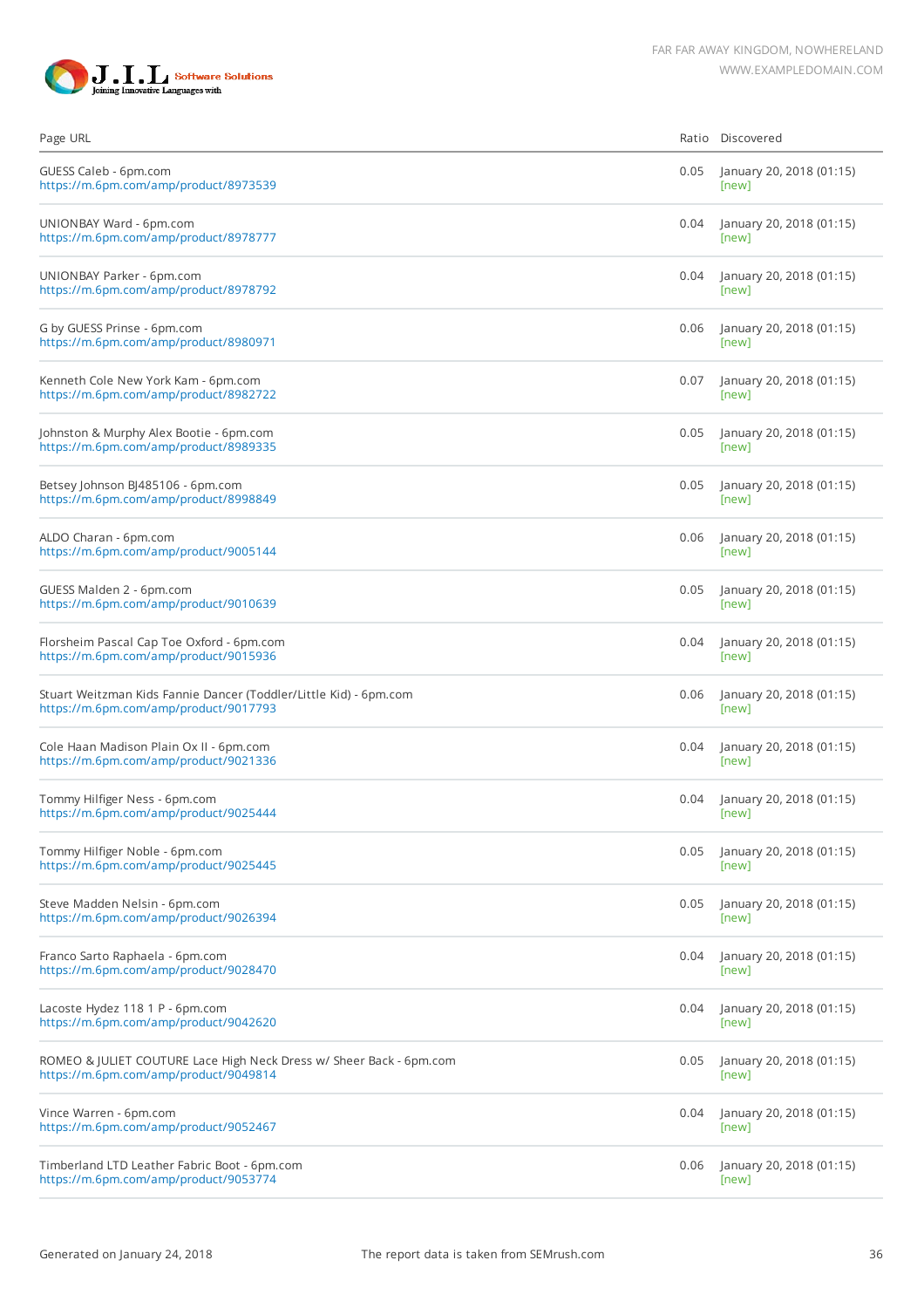

| Page URL                                                                                                                                 |      | Ratio Discovered                  |
|------------------------------------------------------------------------------------------------------------------------------------------|------|-----------------------------------|
| Timberland Cityblazer L/F 8" Boot - 6pm.com<br>https://m.6pm.com/amp/product/9053779                                                     | 0.05 | January 20, 2018 (01:15)<br>[new] |
| Cole Haan Dustin Plain Toe - 6pm.com<br>https://m.6pm.com/amp/product/9054769                                                            | 0.05 | January 20, 2018 (01:15)<br>[new] |
| Cole Haan Original Grand Moc Chukka - 6pm.com<br>https://m.6pm.com/amp/product/9054770                                                   | 0.05 | January 20, 2018 (01:15)<br>[new] |
| Frye Aiden Penny - 6pm.com<br>https://m.6pm.com/amp/product/9056621                                                                      | 0.06 | January 20, 2018 (01:15)<br>[new] |
| Frye Aiden Tassel - 6pm.com<br>https://m.6pm.com/amp/product/9056622                                                                     | 0.05 | January 20, 2018 (01:15)<br>[new] |
| Frye Aiden Luggage Penny - 6pm.com<br>https://m.6pm.com/amp/product/9056623                                                              | 0.06 | January 20, 2018 (01:15)<br>[new] |
| Frye Jones Wingtip - 6pm.com<br>https://m.6pm.com/amp/product/9056625                                                                    | 0.05 | January 20, 2018 (01:15)<br>[new] |
| Florsheim Fleix Bit - 6pm.com<br>https://m.6pm.com/amp/product/9061569                                                                   | 0.06 | January 20, 2018 (01:15)<br>[new] |
| Frye Ross Braided Tall - 6pm.com<br>https://m.6pm.com/amp/product/9061795                                                                | 0.05 | January 20, 2018 (01:15)<br>[new] |
| Alegria Schuster - 6pm.com<br>https://m.6pm.com/amp/product/9064683                                                                      | 0.07 | January 20, 2018 (01:15)<br>[new] |
| Gordon Rush Kinsley - 6pm.com<br>https://m.6pm.com/amp/product/9074831                                                                   | 0.06 | January 20, 2018 (01:15)<br>[new] |
| Email Signup<br>https://secure-www.6pm.com/subscriptions/signup                                                                          | 0.06 | January 20, 2018 (01:15)          |
| Survey<br>https://secure-www.6pm.com/survey/take/6pm-voc                                                                                 | 0.04 | January 20, 2018 (01:15)          |
| Survey<br>https://secure-www.6pm.com/survey/take/6pm-voc?source=homepage                                                                 | 0.04 | January 20, 2018 (01:15)          |
| Discount Shoes, Clothing & Accessories<br>https://www.6pm.com                                                                            | 0.05 | January 20, 2018 (01:15)          |
| Discount Shoes, Clothing & Accessories<br>https://www.6pm.com/                                                                           | 0.05 | January 20, 2018 (01:15)          |
| Discount Shoes, Clothing & Accessories<br>https://www.6pm.com/?pf_rd_r=0D9TV7540DADPJ64TC5N&pf_rd_p=4535c1a6-cb5f-42c5-ad68-0b4fae31b744 | 0.05 | January 20, 2018 (01:15)<br>[new] |
| Discount Shoes, Clothing & Accessories<br>https://www.6pm.com/?pf_rd_r=19VDRQPR6S3VRXE219RM&pf_rd_p=4535c1a6-cb5f-42c5-ad68-0b4fae31b744 | 0.05 | January 20, 2018 (01:15)<br>[new] |
| Discount Shoes, Clothing & Accessories<br>https://www.6pm.com/?pf_rd_r=1EH8HPEMRT92ZBJJBD82&pf_rd_p=4535c1a6-cb5f-42c5-ad68-0b4fae31b744 | 0.05 | January 20, 2018 (01:15)<br>[new] |
| Discount Shoes, Clothing & Accessories<br>https://www.6pm.com/?pf_rd_r=7D180FB69A4A48AE9CC5&pf_rd_p=4535c1a6-cb5f-42c5-ad68-0b4fae31b744 | 0.05 | January 20, 2018 (01:15)<br>[new] |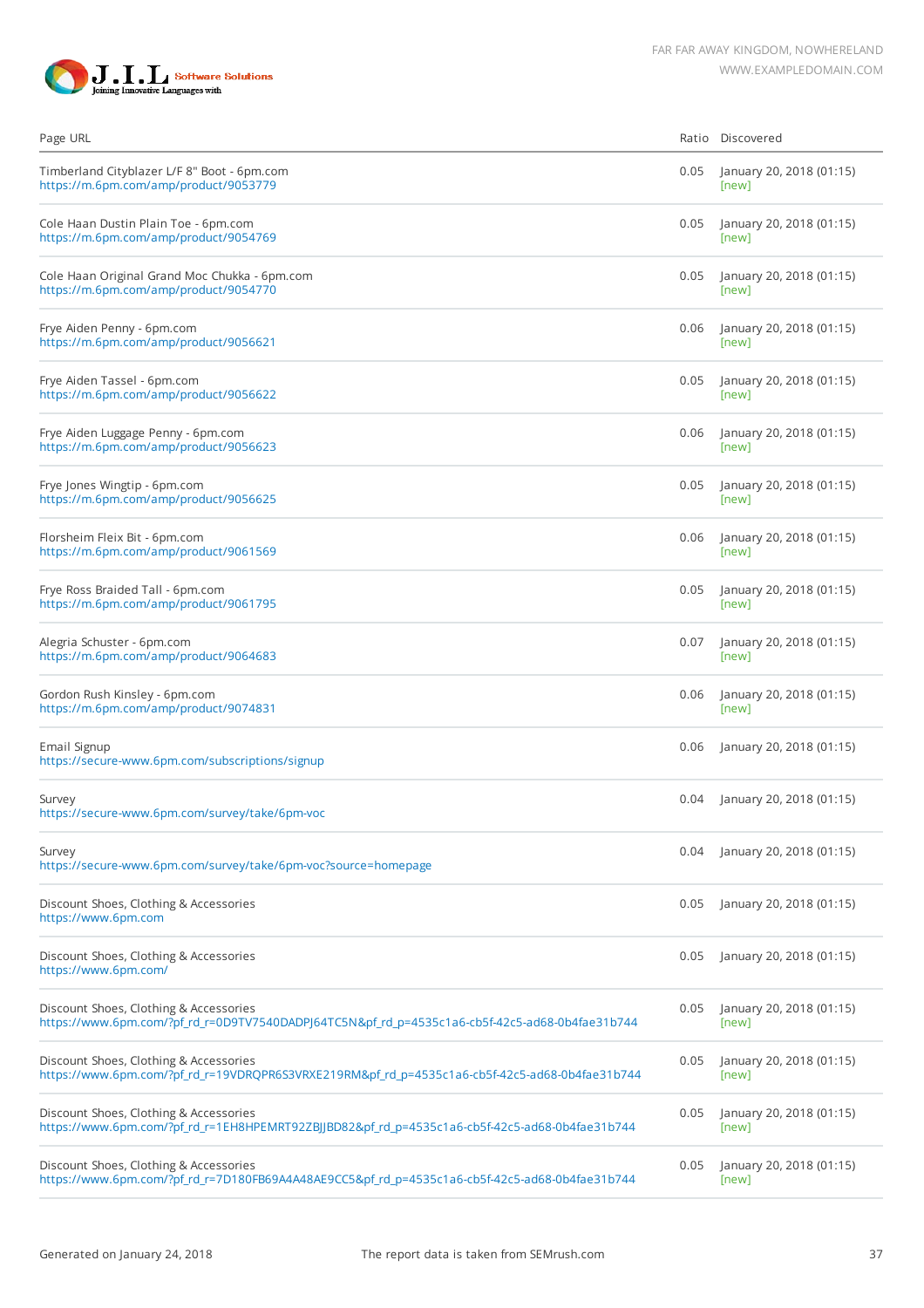



| Page URL                                                                                                                                                                                       |      | Ratio Discovered                  |
|------------------------------------------------------------------------------------------------------------------------------------------------------------------------------------------------|------|-----------------------------------|
| Discount Shoes, Clothing & Accessories<br>https://www.6pm.com/?pf_rd_r=D06BD71B4A3B4B7BB231&pf_rd_p=4535c1a6-cb5f-42c5-ad68-0b4fae31b744                                                       | 0.05 | January 20, 2018 (01:15)<br>[new] |
| Discount Shoes, Clothing & Accessories<br>https://www.6pm.com/?pf_rd_r=E1B63D45BDC34B9BA2B7&pf_rd_p=9f8d480e-4b63-4a44-9c81-fc81d4d55e71                                                       | 0.05 | January 20, 2018 (01:15)<br>[new] |
| Discount Shoes, Clothing & Accessories<br>https://www.6pm.com/?pf_rd_r=E9027773594F4FDAAB10&pf_rd_p=4535c1a6-cb5f-42c5-ad68-0b4fae31b744                                                       | 0.05 | January 20, 2018 (01:15)<br>[new] |
| Discount Shoes, Clothing & Accessories<br>https://www.6pm.com/?pf_rd_r=FE712DCCD88A44F2A38E&pf_rd_p=9f8d480e-4b63-4a44-9c81-fc81d4d55e71                                                       | 0.05 | January 20, 2018 (01:15)<br>[new] |
| A-Morir, Eyewear, Women, [70 TO 100] at 6pm.com<br>https://www.6pm.com/a-morir/WgLxIuICAgsykgMLWzcwIFRPIDEwMF0.zso?s=recentSalesStyle/desc/                                                    | 0.04 | January 20, 2018 (01:15)<br>[new] |
| A2 by Aerosoles, Shoes, Women, [70 TO 100] at 6pm.com<br>https://www.6pm.com/a2-by-aerosoles/WgLSI-ICAgsykgMLWzcwIFRPIDEwMF0.zso?s=recentSalesStyle/desc/                                      | 0.05 | January 20, 2018 (01:15)<br>[new] |
| About 6pm.com<br>https://www.6pm.com/about-us                                                                                                                                                  | 0.05 | January 20, 2018 (01:15)          |
| Accessories<br>https://www.6pm.com/accessories                                                                                                                                                 | 0.05 | January 20, 2018 (01:15)          |
| Accessories at 6pm.com<br>https://www.6pm.com/accessories/COfWAeICAQE.zso?s=isNew/desc/goLiveDate/desc/recentSalesStyle/desc/                                                                  | 0.06 | January 20, 2018 (01:15)          |
| Accessories, [70 TO 100] at 6pm.com<br>https://www.6pm.com/accessories/COfWAeICAgEykgMLWzcwIFRPIDEwMF0.zso?s=recentSalesStyle/desc/                                                            | 0.06 | January 20, 2018 (01:15)<br>[new] |
| Acorn Kids, Shoes, [70 TO 100] at 6pm.com<br>https://www.6pm.com/acorn-kids/WgKYB-ICAgsykgMLWzcwIFRPIDEwMF0.zso?s=recentSalesStyle/desc/                                                       | 0.05 | January 20, 2018 (01:15)<br>[new] |
| adidas, Shoes, [70 TO 100] at 6pm.com<br>https://www.6pm.com/adidas/WgEB4gICCzKSAwtbNzAgVE8gMTAwXQ.zso?s=recentSalesStyle/desc/                                                                | 0.05 | January 20, 2018 (01:15)<br>[new] |
| Agua De Coco by Liana Thomaz, Clothing, Women, [70 TO 100] at 6pm.com<br>https://www.6pm.com/agua-de-coco-by-liana-thomaz/WgLGIuICAgsykgMLWzcwIFRPIDEwMF0.zso?s=recentSalesSt<br>yle/desc/     | 0.05 | January 20, 2018 (01:15)<br>[new] |
| Ahnu, Shoes, Women, [70 TO 100] at 6pm.com<br>https://www.6pm.com/ahnu/WgLkDeICAgsykgMLWzcwIFRPIDEwMF0.zso?s=recentSalesStyle/desc/                                                            | 0.05 | January 20, 2018 (01:15)<br>[new] |
| ALDO, Shoes, Men, 01MF19 at 6pm.com<br>https://www.6pm.com/aldo-men-shoes/CK_XAVoC2xbAAQLiAgQwAQsYggMDur0B.zso?s=isNew/desc/goLiveDate/d<br>esc/recentSalesStyle/desc/&si=4249932,3930234&sy=1 | 0.04 | January 20, 2018 (01:15)<br>[new] |

## **Missing h1**

About this issue: While less important than <title> tags, h1 headings still help define your page's topic for search engines and users. If an <h1> tag is empty or missing, search engines may place your page lower than they would otherwise. Besides, a lack of an <h1> tag breaks your page's heading hierarchy, which is not SEO friendly. How to fix: Provide a concise, relevant h1 heading for each of your page.

**Historical chart for audits** Period: January 20, 2018 (01:15) - December 9, 2017 (01:19)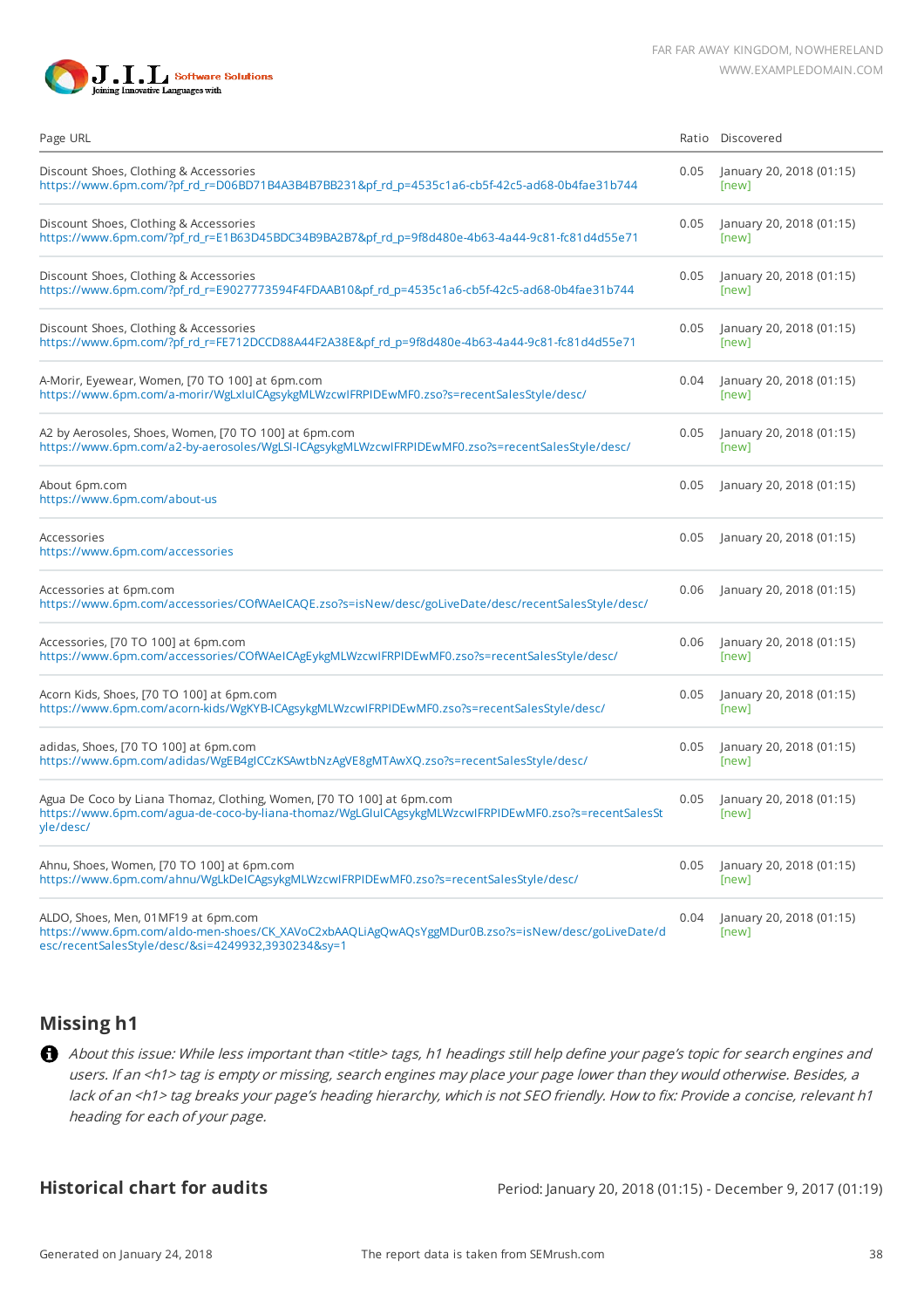



### **Missing h1 100**

| Page URL                                               | Discovered               |
|--------------------------------------------------------|--------------------------|
| Frye Belted Harness 12R - 6pm.com                      | January 20, 2018 (01:15) |
| https://m.6pm.com/amp/product/7173205                  | [new]                    |
| Brooks Vixen Sports Bra A/B - 6pm.com                  | January 20, 2018 (01:15) |
| https://m.6pm.com/amp/product/7591380                  | [new]                    |
| Brooks Sherpa VI 7" Short - 6pm.com                    | January 20, 2018 (01:15) |
| https://m.6pm.com/amp/product/8233906                  | [new]                    |
| Brooks Hot Shot   Moving Comfort - 6pm.com             | January 20, 2018 (01:15) |
| https://m.6pm.com/amp/product/8249991                  | [new]                    |
| Brooks UpRise Crossback A/B   Moving Comfort - 6pm.com | January 20, 2018 (01:15) |
| https://m.6pm.com/amp/product/8543278                  | [new]                    |
| Brooks LSD Jacket - 6pm.com                            | January 20, 2018 (01:15) |
| https://m.6pm.com/amp/product/8543324                  | [new]                    |
| Brooks Rush Pants - 6pm.com                            | January 20, 2018 (01:15) |
| https://m.6pm.com/amp/product/8543378                  | [new]                    |
| Brooks Sherpa 7" Shorts - 6pm.com                      | January 20, 2018 (01:15) |
| https://m.6pm.com/amp/product/8543441                  | [new]                    |
| Frye Sam Lace Up - 6pm.com                             | January 20, 2018 (01:15) |
| https://m.6pm.com/amp/product/8546814                  | [new]                    |
| Brooks Chaser 3" Shorts - 6pm.com                      | January 20, 2018 (01:15) |
| https://m.6pm.com/amp/product/8621586                  | [new]                    |
| Cole Haan Nantucket Loafer - 6pm.com                   | January 20, 2018 (01:15) |
| https://m.6pm.com/amp/product/8653883                  | [new]                    |
| Brooks AnyDay   Moving Comfort - 6pm.com               | January 20, 2018 (01:15) |
| https://m.6pm.com/amp/product/8699165                  | [new]                    |
| Dr. Martens Hazeldon 3-Tie Shoe - 6pm.com              | January 20, 2018 (01:15) |
| https://m.6pm.com/amp/product/8729466                  | [new]                    |
| Brooks Adrenaline GTS 17 - 6pm.com                     | January 20, 2018 (01:15) |
| https://m.6pm.com/amp/product/8770336                  | [new]                    |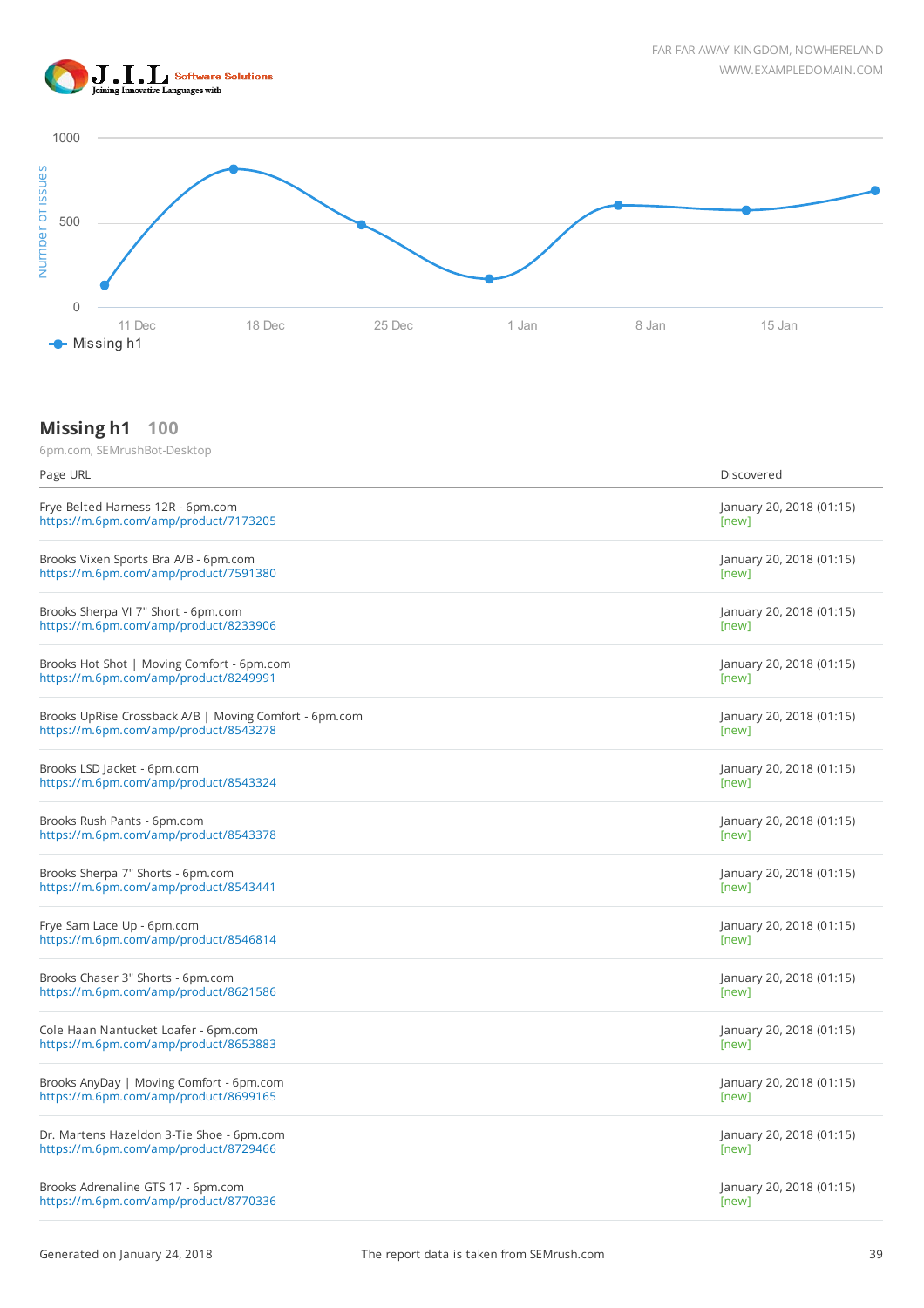

| Page URL                                                                            | Discovered               |
|-------------------------------------------------------------------------------------|--------------------------|
| Brooks Adrenaline GTS 17 - 6pm.com                                                  | January 20, 2018 (01:15) |
| https://m.6pm.com/amp/product/8770337                                               | [new]                    |
| Stride Rite Made 2 Play Tilly (Toddler) - 6pm.com                                   | January 20, 2018 (01:15) |
| https://m.6pm.com/amp/product/8788001                                               | [new]                    |
| Brooks Ravenna 8 - 6pm.com                                                          | January 20, 2018 (01:15) |
| https://m.6pm.com/amp/product/8794373                                               | [new]                    |
| Brooks Ravenna 8 - 6pm.com                                                          | January 20, 2018 (01:15) |
| https://m.6pm.com/amp/product/8794374                                               | [new]                    |
| Brooks Launch 4 - 6pm.com                                                           | January 20, 2018 (01:15) |
| https://m.6pm.com/amp/product/8794379                                               | [new]                    |
| Brooks PureFlow 6 - 6pm.com                                                         | January 20, 2018 (01:15) |
| https://m.6pm.com/amp/product/8794384                                               | [new]                    |
| Brooks PureFlow 6 - 6pm.com                                                         | January 20, 2018 (01:15) |
| https://m.6pm.com/amp/product/8794385                                               | [new]                    |
| Brooks Caldera - 6pm.com                                                            | January 20, 2018 (01:15) |
| https://m.6pm.com/amp/product/8794488                                               | [new]                    |
| Brooks Distance Long Sleeve - 6pm.com                                               | January 20, 2018 (01:15) |
| https://m.6pm.com/amp/product/8799762                                               | [new]                    |
| Brooks Distance Short Sleeve - 6pm.com                                              | January 20, 2018 (01:15) |
| https://m.6pm.com/amp/product/8799764                                               | [new]                    |
| Brooks Go-To 7" Shorts - 6pm.com                                                    | January 20, 2018 (01:15) |
| https://m.6pm.com/amp/product/8799816                                               | [new]                    |
| Brooks Juno Cross Back Adjustable High-Impact Sports Bra   Moving Comfort - 6pm.com | January 20, 2018 (01:15) |
| https://m.6pm.com/amp/product/8802960                                               | [new]                    |
| Brooks Cascadia Thermal Vest - 6pm.com                                              | January 20, 2018 (01:15) |
| https://m.6pm.com/amp/product/8877056                                               | [new]                    |
| Brooks Greenlight Capris - 6pm.com                                                  | January 20, 2018 (01:15) |
| https://m.6pm.com/amp/product/8877083                                               | [new]                    |
| Brooks Cascadia Thermal Vest - 6pm.com                                              | January 20, 2018 (01:15) |
| https://m.6pm.com/amp/product/8877144                                               | [new]                    |
| Brooks Canopy Jacket - 6pm.com                                                      | January 20, 2018 (01:15) |
| https://m.6pm.com/amp/product/8877150                                               | [new]                    |
| Brooks Distance Hoodie - 6pm.com                                                    | January 20, 2018 (01:15) |
| https://m.6pm.com/amp/product/8877171                                               | [new]                    |
| Tommy Hilfiger Deluxe - 6pm.com                                                     | January 20, 2018 (01:15) |
| https://m.6pm.com/amp/product/8880630                                               | [new]                    |
| Calvin Klein Haide - 6pm.com                                                        | January 20, 2018 (01:15) |
| https://m.6pm.com/amp/product/8909697                                               | [new]                    |
| Tommy Hilfiger Alice Backpack - 6pm.com                                             | January 20, 2018 (01:15) |
| https://m.6pm.com/amp/product/8929187                                               | [new]                    |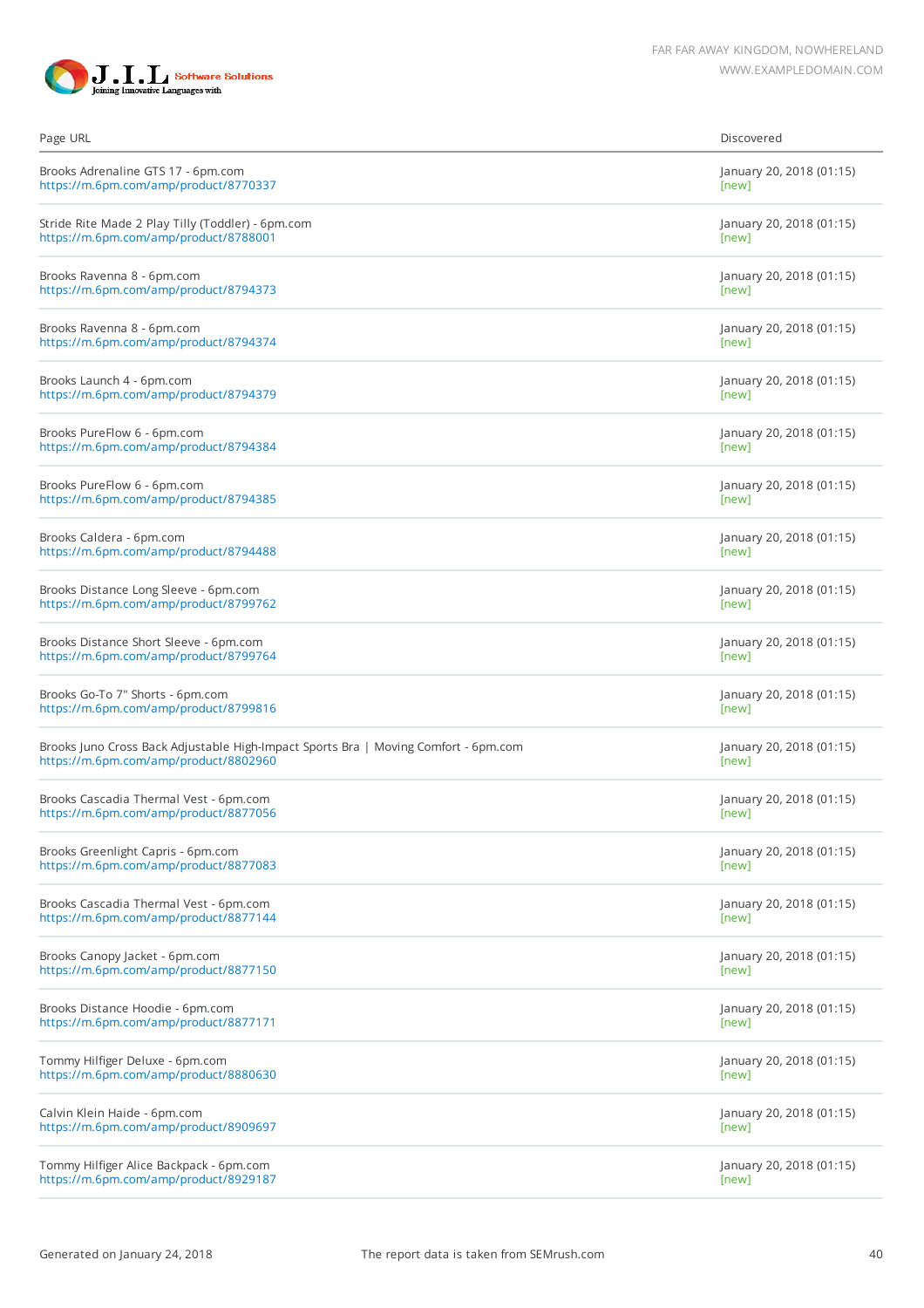

| Page URL                                             | Discovered               |
|------------------------------------------------------|--------------------------|
| Lacoste Chaymon 317 1 - 6pm.com                      | January 20, 2018 (01:15) |
| https://m.6pm.com/amp/product/8945265                | [new]                    |
| RUSH by Gordon Rush Hayes - 6pm.com                  | January 20, 2018 (01:15) |
| https://m.6pm.com/amp/product/8949019                | [new]                    |
| Gordon Rush Spencer - 6pm.com                        | January 20, 2018 (01:15) |
| https://m.6pm.com/amp/product/8949076                | [new]                    |
| Tommy Hilfiger Larissa Convertible Shopper - 6pm.com | January 20, 2018 (01:15) |
| https://m.6pm.com/amp/product/8950786                | [new]                    |
| Steve Madden Quibb - 6pm.com                         | January 20, 2018 (01:15) |
| https://m.6pm.com/amp/product/8952278                | [new]                    |
| GUESS Lars - 6pm.com                                 | January 20, 2018 (01:15) |
| https://m.6pm.com/amp/product/8955685                | [new]                    |
| GUESS Jarson - 6pm.com                               | January 20, 2018 (01:15) |
| https://m.6pm.com/amp/product/8955686                | [new]                    |
| GUESS Joris - 6pm.com                                | January 20, 2018 (01:15) |
| https://m.6pm.com/amp/product/8955687                | [new]                    |
| GUESS Athos - 6pm.com                                | January 20, 2018 (01:15) |
| https://m.6pm.com/amp/product/8955694                | [new]                    |
| GUESS Ferno - 6pm.com                                | January 20, 2018 (01:15) |
| https://m.6pm.com/amp/product/8955695                | [new]                    |
| Tommy Hilfiger Crane - 6pm.com                       | January 20, 2018 (01:15) |
| https://m.6pm.com/amp/product/8963892                | [new]                    |
| GUESS Caleb - 6pm.com                                | January 20, 2018 (01:15) |
| https://m.6pm.com/amp/product/8973539                | [new]                    |
| UNIONBAY Ward - 6pm.com                              | January 20, 2018 (01:15) |
| https://m.6pm.com/amp/product/8978777                | [new]                    |
| UNIONBAY Parker - 6pm.com                            | January 20, 2018 (01:15) |
| https://m.6pm.com/amp/product/8978792                | [new]                    |
| G by GUESS Prinse - 6pm.com                          | January 20, 2018 (01:15) |
| https://m.6pm.com/amp/product/8980971                | [new]                    |
| Kenneth Cole New York Kam - 6pm.com                  | January 20, 2018 (01:15) |
| https://m.6pm.com/amp/product/8982722                | [new]                    |
| Johnston & Murphy Alex Bootie - 6pm.com              | January 20, 2018 (01:15) |
| https://m.6pm.com/amp/product/8989335                | [new]                    |
| Betsey Johnson BJ485106 - 6pm.com                    | January 20, 2018 (01:15) |
| https://m.6pm.com/amp/product/8998849                | [new]                    |
| ALDO Charan - 6pm.com                                | January 20, 2018 (01:15) |
| https://m.6pm.com/amp/product/9005144                | [new]                    |
| GUESS Malden 2 - 6pm.com                             | January 20, 2018 (01:15) |
| https://m.6pm.com/amp/product/9010639                | [new]                    |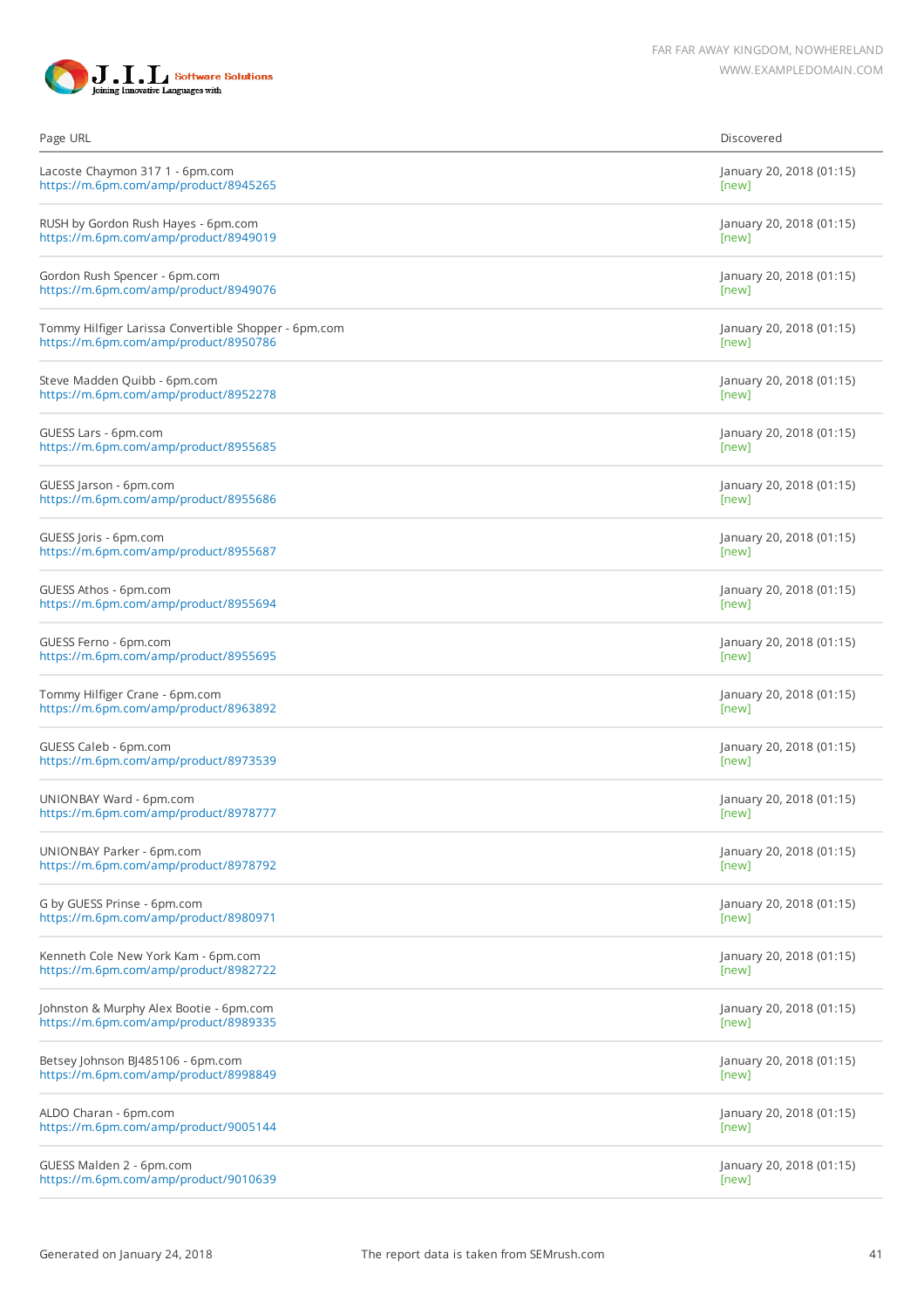

| Page URL                                                            | Discovered               |
|---------------------------------------------------------------------|--------------------------|
| Florsheim Pascal Cap Toe Oxford - 6pm.com                           | January 20, 2018 (01:15) |
| https://m.6pm.com/amp/product/9015936                               | [new]                    |
| Stuart Weitzman Kids Fannie Dancer (Toddler/Little Kid) - 6pm.com   | January 20, 2018 (01:15) |
| https://m.6pm.com/amp/product/9017793                               | [new]                    |
| Cole Haan Madison Plain Ox II - 6pm.com                             | January 20, 2018 (01:15) |
| https://m.6pm.com/amp/product/9021336                               | [new]                    |
| Tommy Hilfiger Ness - 6pm.com                                       | January 20, 2018 (01:15) |
| https://m.6pm.com/amp/product/9025444                               | [new]                    |
| Tommy Hilfiger Noble - 6pm.com                                      | January 20, 2018 (01:15) |
| https://m.6pm.com/amp/product/9025445                               | [new]                    |
| Steve Madden Nelsin - 6pm.com                                       | January 20, 2018 (01:15) |
| https://m.6pm.com/amp/product/9026394                               | [new]                    |
| Franco Sarto Raphaela - 6pm.com                                     | January 20, 2018 (01:15) |
| https://m.6pm.com/amp/product/9028470                               | [new]                    |
| Lacoste Hydez 118 1 P - 6pm.com                                     | January 20, 2018 (01:15) |
| https://m.6pm.com/amp/product/9042620                               | [new]                    |
| ROMEO & JULIET COUTURE Lace High Neck Dress w/ Sheer Back - 6pm.com | January 20, 2018 (01:15) |
| https://m.6pm.com/amp/product/9049814                               | [new]                    |
| Vince Warren - 6pm.com                                              | January 20, 2018 (01:15) |
| https://m.6pm.com/amp/product/9052467                               | [new]                    |
| Timberland LTD Leather Fabric Boot - 6pm.com                        | January 20, 2018 (01:15) |
| https://m.6pm.com/amp/product/9053774                               | [new]                    |
| Timberland Cityblazer L/F 8" Boot - 6pm.com                         | January 20, 2018 (01:15) |
| https://m.6pm.com/amp/product/9053779                               | [new]                    |
| Cole Haan Dustin Plain Toe - 6pm.com                                | January 20, 2018 (01:15) |
| https://m.6pm.com/amp/product/9054769                               | [new]                    |
| Cole Haan Original Grand Moc Chukka - 6pm.com                       | January 20, 2018 (01:15) |
| https://m.6pm.com/amp/product/9054770                               | [new]                    |
| Frye Aiden Penny - 6pm.com                                          | January 20, 2018 (01:15) |
| https://m.6pm.com/amp/product/9056621                               | [new]                    |
| Frye Aiden Tassel - 6pm.com                                         | January 20, 2018 (01:15) |
| https://m.6pm.com/amp/product/9056622                               | [new]                    |
| Frye Aiden Luggage Penny - 6pm.com                                  | January 20, 2018 (01:15) |
| https://m.6pm.com/amp/product/9056623                               | [new]                    |
| Frye Jones Wingtip - 6pm.com                                        | January 20, 2018 (01:15) |
| https://m.6pm.com/amp/product/9056625                               | [new]                    |
| Florsheim Fleix Bit - 6pm.com                                       | January 20, 2018 (01:15) |
| https://m.6pm.com/amp/product/9061569                               | [new]                    |
| Frye Ross Braided Tall - 6pm.com                                    | January 20, 2018 (01:15) |
| https://m.6pm.com/amp/product/9061795                               | [new]                    |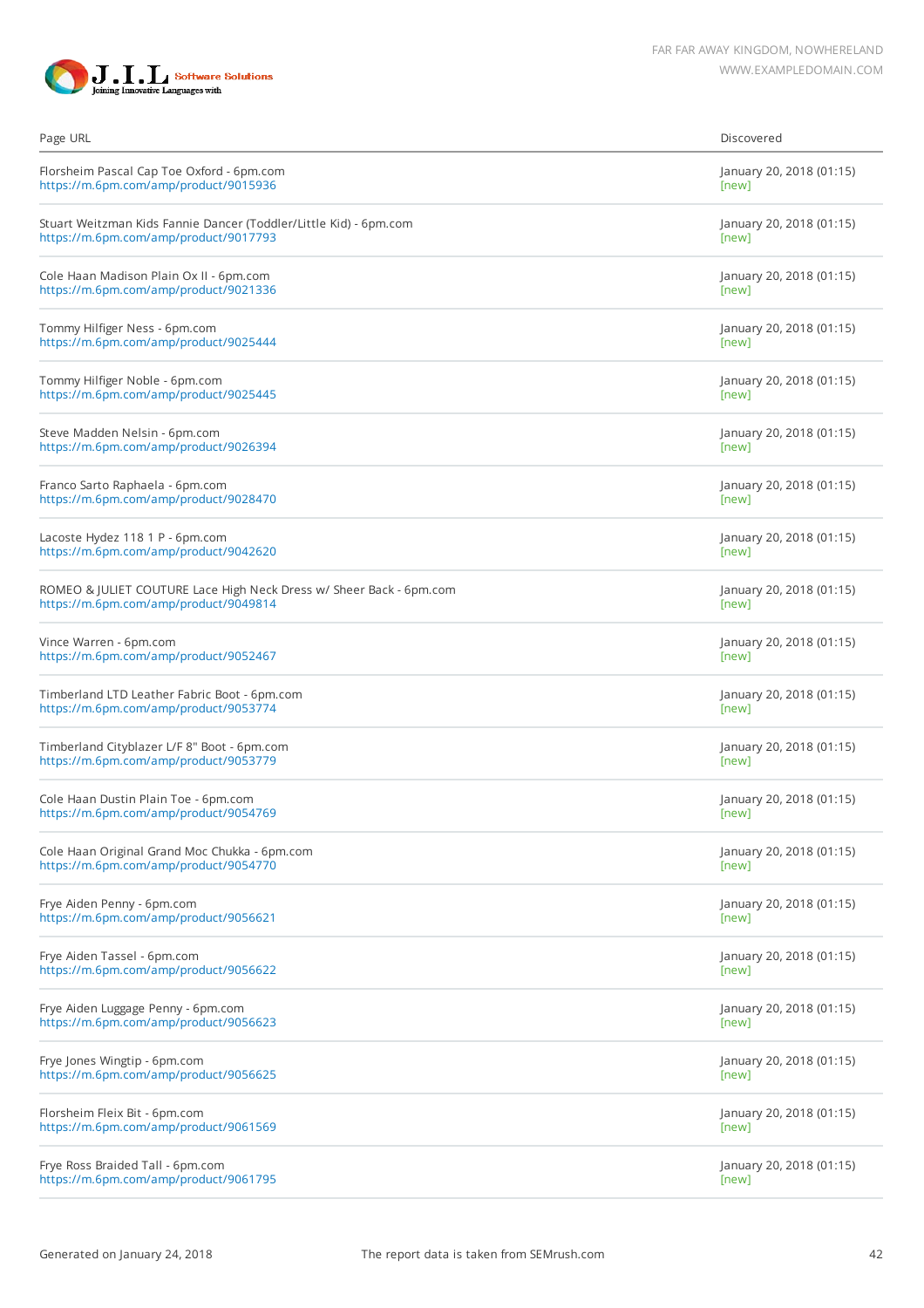

| Page URL                                                                                                                      | Discovered               |
|-------------------------------------------------------------------------------------------------------------------------------|--------------------------|
| Alegria Schuster - 6pm.com                                                                                                    | January 20, 2018 (01:15) |
| https://m.6pm.com/amp/product/9064683                                                                                         | [new]                    |
| Gordon Rush Kinsley - 6pm.com                                                                                                 | January 20, 2018 (01:15) |
| https://m.6pm.com/amp/product/9074831                                                                                         | [new]                    |
| Survey<br>https://secure-www.6pm.com/survey/take/6pm-voc                                                                      | January 20, 2018 (01:15) |
| Survey<br>https://secure-www.6pm.com/survey/take/6pm-voc?source=homepage                                                      | January 20, 2018 (01:15) |
| Discount Shoes, Clothing & Accessories<br>https://www.6pm.com                                                                 | January 20, 2018 (01:15) |
| Discount Shoes, Clothing & Accessories<br>https://www.6pm.com/                                                                | January 20, 2018 (01:15) |
| Discount Shoes, Clothing & Accessories                                                                                        | January 20, 2018 (01:15) |
| https://www.6pm.com/?pf_rd_r=0D9TV7540DADPJ64TC5N&pf_rd_p=4535c1a6-cb5f-42c5-ad68-0b4fae31b744                                | [new]                    |
| Discount Shoes, Clothing & Accessories                                                                                        | January 20, 2018 (01:15) |
| https://www.6pm.com/?pf_rd_r=19VDRQPR6S3VRXE219RM&pf_rd_p=4535c1a6-cb5f-42c5-ad68-0b4fae31b744                                | [new]                    |
| Discount Shoes, Clothing & Accessories                                                                                        | January 20, 2018 (01:15) |
| https://www.6pm.com/?pf_rd_r=1EH8HPEMRT92ZBJJBD82&pf_rd_p=4535c1a6-cb5f-42c5-ad68-0b4fae31b744                                | [new]                    |
| Discount Shoes, Clothing & Accessories                                                                                        | January 20, 2018 (01:15) |
| https://www.6pm.com/?pf_rd_r=7D180FB69A4A48AE9CC5&pf_rd_p=4535c1a6-cb5f-42c5-ad68-0b4fae31b744                                | [new]                    |
| Discount Shoes, Clothing & Accessories                                                                                        | January 20, 2018 (01:15) |
| https://www.6pm.com/?pf_rd_r=D06BD71B4A3B4B7BB231&pf_rd_p=4535c1a6-cb5f-42c5-ad68-0b4fae31b744                                | [new]                    |
| Discount Shoes, Clothing & Accessories                                                                                        | January 20, 2018 (01:15) |
| https://www.6pm.com/?pf_rd_r=E1B63D45BDC34B9BA2B7&pf_rd_p=9f8d480e-4b63-4a44-9c81-fc81d4d55e71                                | [new]                    |
| Discount Shoes, Clothing & Accessories                                                                                        | January 20, 2018 (01:15) |
| https://www.6pm.com/?pf_rd_r=E9027773594F4FDAAB10&pf_rd_p=4535c1a6-cb5f-42c5-ad68-0b4fae31b744                                | [new]                    |
| Discount Shoes, Clothing & Accessories                                                                                        | January 20, 2018 (01:15) |
| https://www.6pm.com/?pf_rd_r=FE712DCCD88A44F2A38E&pf_rd_p=9f8d480e-4b63-4a44-9c81-fc81d4d55e71                                | [new]                    |
| A-Morir, Eyewear, Women, [70 TO 100] at 6pm.com                                                                               | January 20, 2018 (01:15) |
| https://www.6pm.com/a-morir/WgLxluICAgsykgMLWzcwIFRPIDEwMF0.zso?s=recentSalesStyle/desc/                                      | [new]                    |
| A2 by Aerosoles, Shoes, Women, [70 TO 100] at 6pm.com                                                                         | January 20, 2018 (01:15) |
| https://www.6pm.com/a2-by-aerosoles/WgLSI-ICAgsykgMLWzcwIFRPIDEwMF0.zso?s=recentSalesStyle/desc/                              | [new]                    |
| Accessories at 6pm.com<br>https://www.6pm.com/accessories/COfWAeICAQE.zso?s=isNew/desc/goLiveDate/desc/recentSalesStyle/desc/ | January 20, 2018 (01:15) |
| Accessories, [70 TO 100] at 6pm.com                                                                                           | January 20, 2018 (01:15) |
| https://www.6pm.com/accessories/COfWAeICAgEykgMLWzcwIFRPIDEwMF0.zso?s=recentSalesStyle/desc/                                  | [new]                    |
| Acorn Kids, Shoes, [70 TO 100] at 6pm.com                                                                                     | January 20, 2018 (01:15) |
| https://www.6pm.com/acorn-kids/WgKYB-ICAgsykgMLWzcwIFRPIDEwMF0.zso?s=recentSalesStyle/desc/                                   | [new]                    |
| adidas, Shoes, [70 TO 100] at 6pm.com                                                                                         | January 20, 2018 (01:15) |
| https://www.6pm.com/adidas/WgEB4gICCzKSAwtbNzAgVE8gMTAwXQ.zso?s=recentSalesStyle/desc/                                        | [new]                    |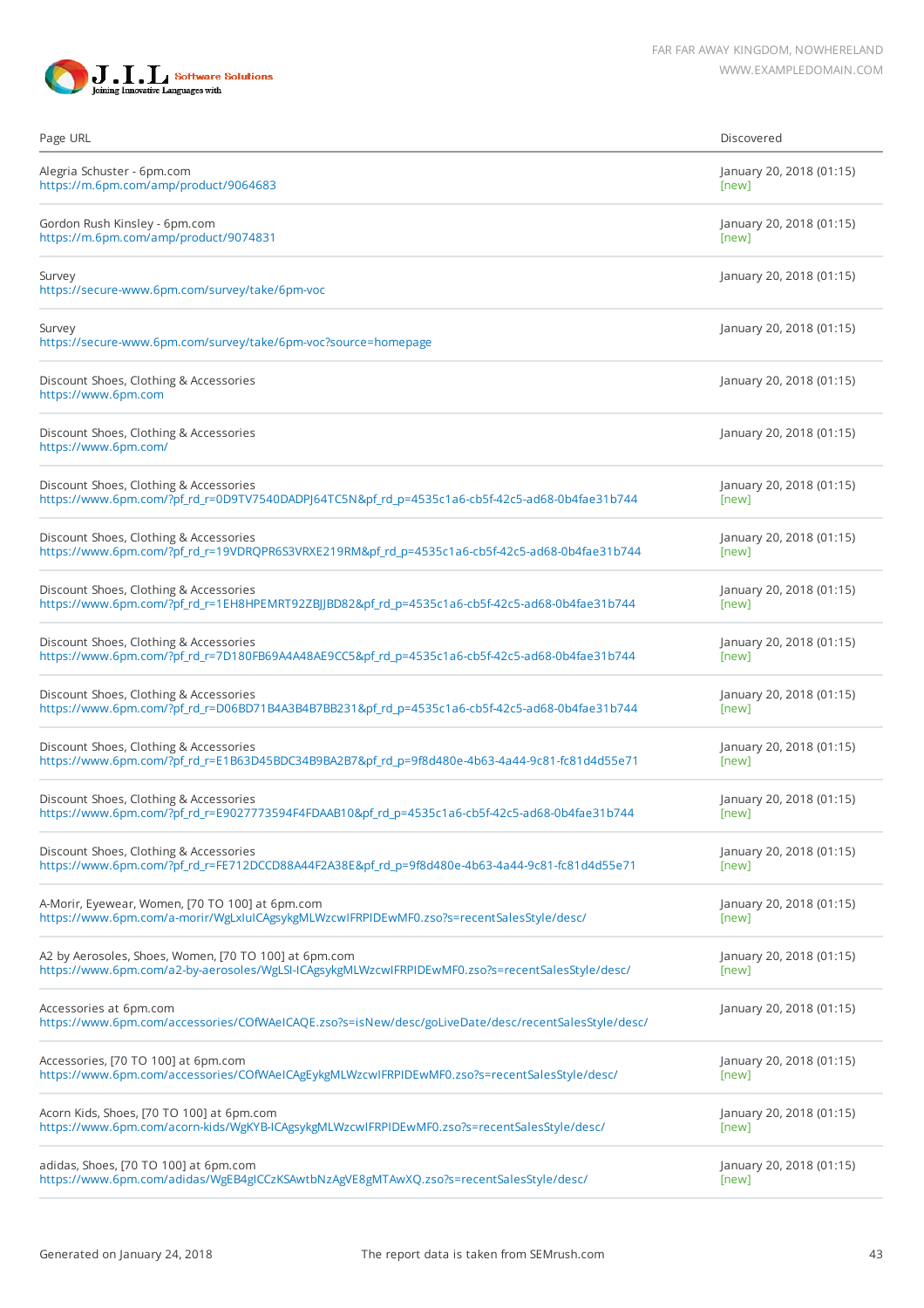

| Page URL                                                                                                                                                                                               | Discovered                        |
|--------------------------------------------------------------------------------------------------------------------------------------------------------------------------------------------------------|-----------------------------------|
| Agua De Coco by Liana Thomaz, Clothing, Women, [70 TO 100] at 6pm.com<br>https://www.6pm.com/agua-de-coco-by-liana-thomaz/WgLGIuICAgsykgMLWzcwIFRPIDEwMF0.zso?s=recentSalesStyle/des<br>C              | January 20, 2018 (01:15)<br>[new] |
| Ahnu, Shoes, Women, [70 TO 100] at 6pm.com<br>https://www.6pm.com/ahnu/WgLkDeICAgsykgMLWzcwIFRPIDEwMF0.zso?s=recentSalesStyle/desc/                                                                    | January 20, 2018 (01:15)<br>[new] |
| ALDO, Shoes, Men, 01MF19 at 6pm.com<br>https://www.6pm.com/aldo-men-shoes/CK_XAVoC2xbAAQLiAgQwAQsYggMDur0B.zso?s=isNew/desc/goLiveDate/desc/rec<br>entSalesStyle/desc/&si=4249932,3930234&sy=1         | January 20, 2018 (01:15)<br>[new] |
| Alegria, Loafers, Men, 01MF19 at 6pm.com<br>https://www.6pm.com/alegria-men-shoes/CK_XAVoC2xjAAQLiAgQwAQsYggMDur0B.zso?s=isNew/desc/goLiveDate/desc/r<br>ecentSalesStyle/desc/&si=4249932,3930234&sy=1 | January 20, 2018 (01:15)<br>[new] |
| Alegria, Shoes, Women, [70 TO 100] at 6pm.com<br>https://www.6pm.com/alegria/WgLbGOICAgsykgMLWzcwIFRPIDEwMF0.zso?s=recentSalesStyle/desc/                                                              | January 20, 2018 (01:15)<br>[new] |
| Amiana, Shoes, Girls, [70 TO 100] at 6pm.com<br>https://www.6pm.com/amiana/WgKZDeICAgsykgMLWzcwIFRPIDEwMF0.zso?s=recentSalesStyle/desc/                                                                | January 20, 2018 (01:15)<br>[new] |

A We're displaying 100 results. To view more data, please contact us at: [site-audit-feedback@semrush.com](mailto:site-audit-feedback@semrush.com)

## **Missing hreflang and lang attributes**

About this issue: This issue is reported if your page has neither lang nor hreflang attribute. When running a multilingual website, you should make sure that you're doing it correctly. First, you should use a hreflang attribute to indicate to Google which pages should be shown to visitors based on their location. That way, you can rest assured that your users will always land on the correct language version of your website. You should also declare a language for your webpage's content (i.e., lang attribute). Otherwise, your web text might not be recognized by search engines. It also may not appear in search results, or may be displayed incorrectly. How to fix: Perform the following: 1. Add a lang attribute to the <html> tag, e.g., "<html lang="en">". 2. Add a hreflang attribute to your page's <head> tag, e.g., <link rel="alternate" href="http://example.com/" hreflang="en"/>



## **Missing hreflang and lang attributes 100**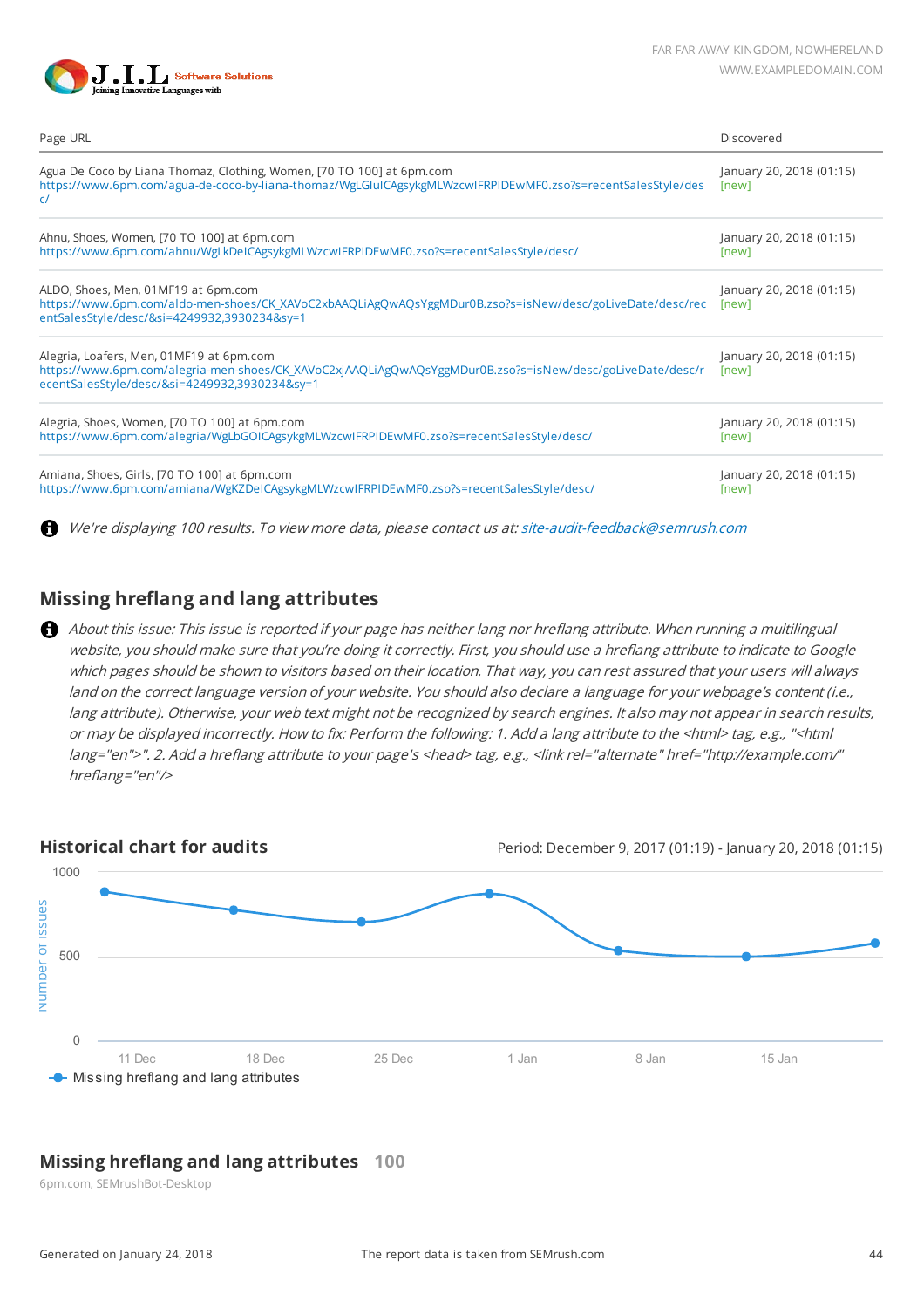

| Page URL                                                                                                                                                                                               | Discovered                        |
|--------------------------------------------------------------------------------------------------------------------------------------------------------------------------------------------------------|-----------------------------------|
| A-Morir, Eyewear, Women, [70 TO 100] at 6pm.com                                                                                                                                                        | January 20, 2018 (01:15)          |
| https://www.6pm.com/a-morir/WgLxIuICAgsykgMLWzcwIFRPIDEwMF0.zso?s=recentSalesStyle/desc/                                                                                                               | [new]                             |
| A2 by Aerosoles, Shoes, Women, [70 TO 100] at 6pm.com                                                                                                                                                  | January 20, 2018 (01:15)          |
| https://www.6pm.com/a2-by-aerosoles/WgLSI-ICAgsykgMLWzcwIFRPIDEwMF0.zso?s=recentSalesStyle/desc/                                                                                                       | [new]                             |
| Accessories at 6pm.com<br>https://www.6pm.com/accessories/COfWAeICAQE.zso?s=isNew/desc/goLiveDate/desc/recentSalesStyle/desc/                                                                          | January 20, 2018 (01:15)          |
| Accessories, [70 TO 100] at 6pm.com                                                                                                                                                                    | January 20, 2018 (01:15)          |
| https://www.6pm.com/accessories/COfWAeICAgEykgMLWzcwIFRPIDEwMF0.zso?s=recentSalesStyle/desc/                                                                                                           | [new]                             |
| Acorn Kids, Shoes, [70 TO 100] at 6pm.com                                                                                                                                                              | January 20, 2018 (01:15)          |
| https://www.6pm.com/acorn-kids/WgKYB-ICAgsykgMLWzcwIFRPIDEwMF0.zso?s=recentSalesStyle/desc/                                                                                                            | [new]                             |
| adidas, Shoes, [70 TO 100] at 6pm.com                                                                                                                                                                  | January 20, 2018 (01:15)          |
| https://www.6pm.com/adidas/WgEB4gICCzKSAwtbNzAgVE8gMTAwXQ.zso?s=recentSalesStyle/desc/                                                                                                                 | [new]                             |
| Agua De Coco by Liana Thomaz, Clothing, Women, [70 TO 100] at 6pm.com<br>https://www.6pm.com/agua-de-coco-by-liana-thomaz/WgLGIuICAgsykgMLWzcwIFRPIDEwMF0.zso?s=recentSalesStyle/des<br>C/             | January 20, 2018 (01:15)<br>[new] |
| Ahnu, Shoes, Women, [70 TO 100] at 6pm.com                                                                                                                                                             | January 20, 2018 (01:15)          |
| https://www.6pm.com/ahnu/WgLkDeICAgsykgMLWzcwIFRPIDEwMF0.zso?s=recentSalesStyle/desc/                                                                                                                  | [new]                             |
| ALDO, Shoes, Men, 01MF19 at 6pm.com<br>https://www.6pm.com/aldo-men-shoes/CK_XAVoC2xbAAQLiAgQwAQsYggMDur0B.zso?s=isNew/desc/goLiveDate/desc/rec<br>entSalesStyle/desc/&si=4249932,3930234&sy=1         | January 20, 2018 (01:15)<br>[new] |
| Alegria, Loafers, Men, 01MF19 at 6pm.com<br>https://www.6pm.com/alegria-men-shoes/CK_XAVoC2xjAAQLiAgQwAQsYggMDur0B.zso?s=isNew/desc/goLiveDate/desc/r<br>ecentSalesStyle/desc/&si=4249932,3930234&sy=1 | January 20, 2018 (01:15)<br>[new] |
| Alegria, Shoes, Women, [70 TO 100] at 6pm.com                                                                                                                                                          | January 20, 2018 (01:15)          |
| https://www.6pm.com/alegria/WgLbGOICAgsykgMLWzcwIFRPIDEwMF0.zso?s=recentSalesStyle/desc/                                                                                                               | [new]                             |
| Amiana, Shoes, Girls, [70 TO 100] at 6pm.com                                                                                                                                                           | January 20, 2018 (01:15)          |
| https://www.6pm.com/amiana/WgKZDeICAgsykgMLWzcwIFRPIDEwMF0.zso?s=recentSalesStyle/desc/                                                                                                                | [new]                             |
| AND1, Shoes, Men, [70 TO 100] at 6pm.com                                                                                                                                                               | January 20, 2018 (01:15)          |
| https://www.6pm.com/and1/WgLNBuICAgsykgMLWzcwIFRPIDEwMF0.zso?s=recentSalesStyle/desc/                                                                                                                  | [new]                             |
| Animal Print, [70 TO 100] at 6pm.com                                                                                                                                                                   | January 20, 2018 (01:15)          |
| https://www.6pm.com/animal-print/QgPj8wLiAgIIMpIDC1s3MCBUTyAxMDBd.zso?s=recentSalesStyle/desc/                                                                                                         | [new]                             |
| Armani Junior, Clothing, Girls, [70 TO 100] at 6pm.com                                                                                                                                                 | January 20, 2018 (01:15)          |
| https://www.6pm.com/armani-junior/WgK4DuICAgsykgMLWzcwIFRPIDEwMF0.zso?s=recentSalesStyle/desc/                                                                                                         | [new]                             |
| ASKA, Shoes, [70 TO 100] at 6pm.com                                                                                                                                                                    | January 20, 2018 (01:15)          |
| https://www.6pm.com/aska/WgLqIuICAgsykgMLWzcwIFRPIDEwMF0.zso?s=recentSalesStyle/desc/                                                                                                                  | [new]                             |
| B Collection by Bobeau, Clothing, Women, [70 TO 100] at 6pm.com                                                                                                                                        | January 20, 2018 (01:15)          |
| https://www.6pm.com/b-collection-by-bobeau/WgLlIeICAgsykgMLWzcwIFRPIDEwMF0.zso?s=recentSalesStyle/desc/                                                                                                | [new]                             |
| ASICS on Sale   6pm<br>https://www.6pm.com/b/asics/brand/11                                                                                                                                            | January 20, 2018 (01:15)          |
| Brooks on Sale   6pm<br>https://www.6pm.com/b/brooks/brand/26                                                                                                                                          | January 20, 2018 (01:15)          |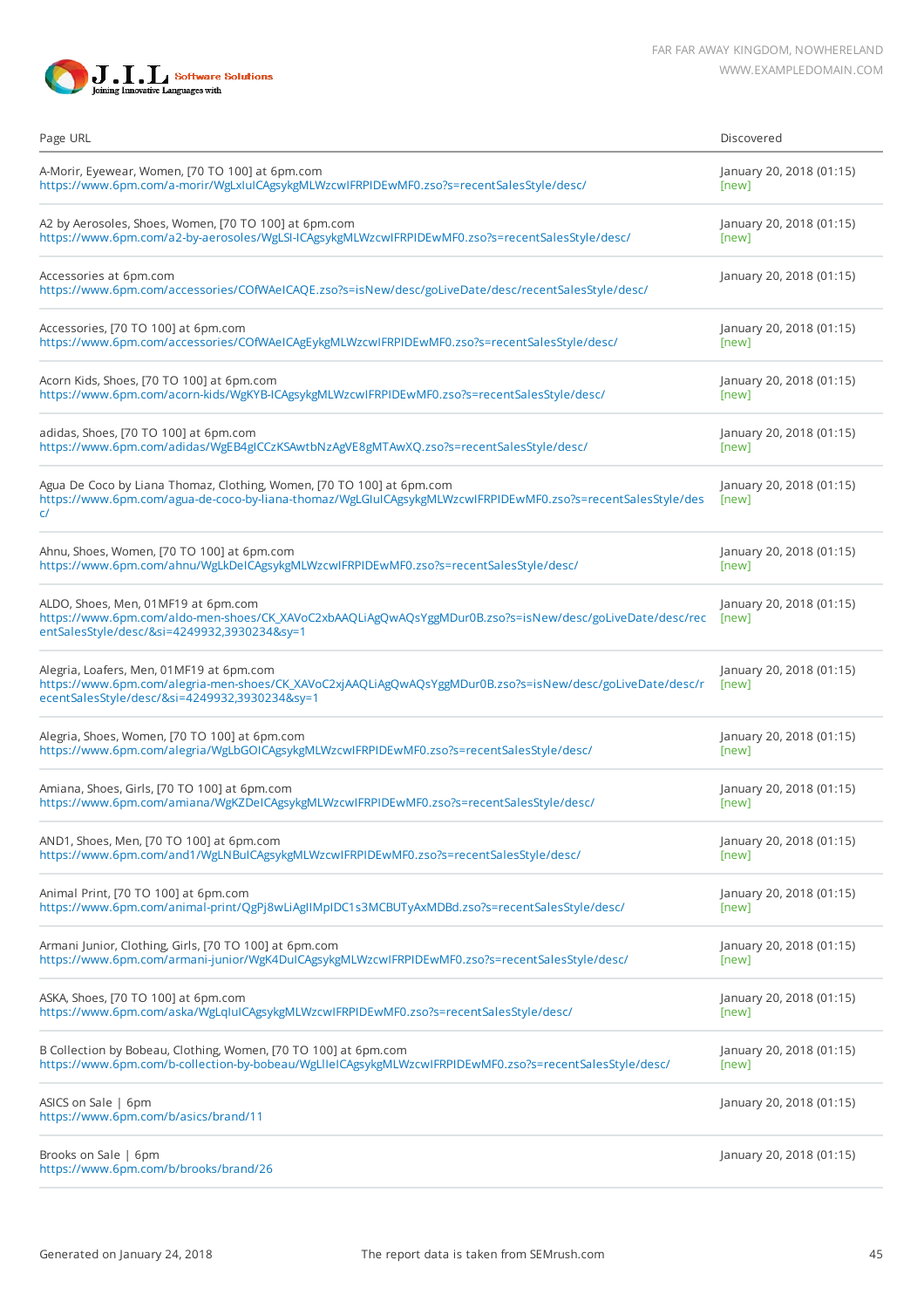

| Page URL                                                                                                                                              | Discovered                        |
|-------------------------------------------------------------------------------------------------------------------------------------------------------|-----------------------------------|
| COACH on Sale   6pm<br>https://www.6pm.com/b/coach/brand/3832                                                                                         | January 20, 2018 (01:15)          |
| Cole Haan on Sale   6pm<br>https://www.6pm.com/b/cole-haan/brand/1757                                                                                 | January 20, 2018 (01:15)          |
| Nike on Sale   6pm<br>https://www.6pm.com/b/nike/brand/111                                                                                            | January 20, 2018 (01:15)          |
| Nine West on Sale   6pm<br>https://www.6pm.com/b/nine-west/brand/291                                                                                  | January 20, 2018 (01:15)          |
| Oakley on Sale   6pm<br>https://www.6pm.com/b/oakley/brand/394                                                                                        | January 20, 2018 (01:15)          |
| SKECHERS on Sale   6pm<br>https://www.6pm.com/b/skechers/brand/149                                                                                    | January 20, 2018 (01:15)          |
| UGG on Sale   6pm<br>https://www.6pm.com/b/ugg/brand/288                                                                                              | January 20, 2018 (01:15)          |
| Backpacks at 6pm.com<br>https://www.6pm.com/backpacks/COjWARCQ1wHiAgIBAg.zso?s=isNew/desc/goLiveDate/desc/recentSalesStyle/desc/                      | January 20, 2018 (01:15)          |
| Bags at 6pm.com<br>https://www.6pm.com/bags/COjWAeICAQE.zso?s=isNew/desc/goLiveDate/desc/recentSalesStyle/desc/                                       | January 20, 2018 (01:15)          |
| Bandolino, Shoes, Women, [70 TO 100] at 6pm.com<br>https://www.6pm.com/bandolino/WgLBAulCAgsykgMLWzcwIFRPIDEwMF0.zso?s=recentSalesStyle/desc/         | January 20, 2018 (01:15)<br>[new] |
| Bed Stu, Shoes, Men, [70 TO 100] at 6pm.com<br>https://www.6pm.com/bed-stu/WgLPAeICAgsykgMLWzcwIFRPIDEwMF0.zso?s=recentSalesStyle/desc/               | January 20, 2018 (01:15)<br>[new] |
| Belts at 6pm.com<br>https://www.6pm.com/belts/COfWARCG1wHiAgIBAg.zso?s=isNew/desc/goLiveDate/desc/recentSalesStyle/desc/                              | January 20, 2018 (01:15)          |
| Bettye Muller, Shoes, Women, [70 TO 100] at 6pm.com<br>https://www.6pm.com/bettye-muller/WgKxCeICAgsykgMLWzcwIFRPIDEwMF0.zso?s=recentSalesStyle/desc/ | January 20, 2018 (01:15)<br>[new] |
| Bikkembergs, Clothing, Men, [70 TO 100] at 6pm.com<br>https://www.6pm.com/bikkembergs/WgKRCeICAgsykgMLWzcwIFRPIDEwMF0.zso?s=recentSalesStyle/desc/    | January 20, 2018 (01:15)<br>[new] |
| Blank NYC, Clothing, Women, [70 TO 100] at 6pm.com<br>https://www.6pm.com/blank-nyc/WgLFFeICAgsykgMLWzcwIFRPIDEwMF0.zso?s=recentSalesStyle/desc/      | January 20, 2018 (01:15)<br>[new] |
| Blue Life, Clothing, Women, [70 TO 100] at 6pm.com<br>https://www.6pm.com/blue-life/WgLIJOICAgsykgMLWzcwIFRPIDEwMF0.zso?s=recentSalesStyle/desc/      | January 20, 2018 (01:15)<br>[new] |
| Born, Women, [70 TO 100] at 6pm.com<br>https://www.6pm.com/born/WgLWAuICAgsykgMLWzcwIFRPIDEwMF0.zso?s=recentSalesStyle/desc/                          | January 20, 2018 (01:15)<br>[new] |
| Shoes, Boys at 6pm.com<br>https://www.6pm.com/boys-shoes/CK_XAcABBOICAgEY.zso?s=isNew/desc/goLiveDate/desc/recentSalesStyle/desc/                     | January 20, 2018 (01:15)          |
| Boys at 6pm.com<br>https://www.6pm.com/boys/wAEE4gIBGA.zso?s=isNew/desc/goLiveDate/desc/recentSalesStyle/desc/                                        | January 20, 2018 (01:15)          |
| Brands at 6pm.com<br>https://www.6pm.com/brands                                                                                                       | January 20, 2018 (01:15)          |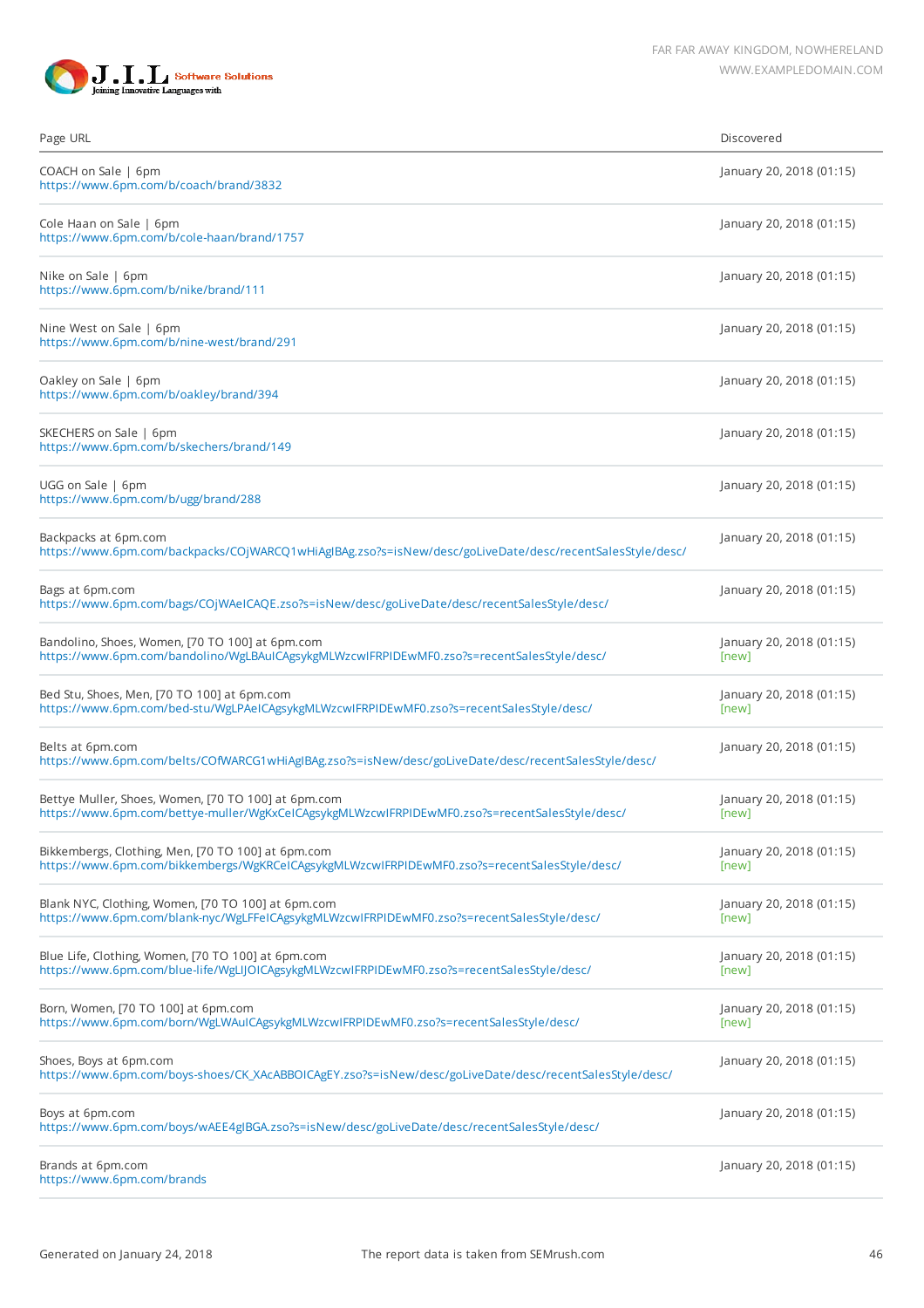

| Page URL                                            | Discovered               |
|-----------------------------------------------------|--------------------------|
| Brands at 6pm.com<br>https://www.6pm.com/brands-a   | January 20, 2018 (01:15) |
| Brands at 6pm.com<br>https://www.6pm.com/brands-b   | January 20, 2018 (01:15) |
| Brands at 6pm.com<br>https://www.6pm.com/brands-c   | January 20, 2018 (01:15) |
| Brands at 6pm.com<br>https://www.6pm.com/brands-d   | January 20, 2018 (01:15) |
| Brands at 6pm.com<br>https://www.6pm.com/brands-e   | January 20, 2018 (01:15) |
| Brands at 6pm.com<br>https://www.6pm.com/brands-f   | January 20, 2018 (01:15) |
| Brands at 6pm.com<br>https://www.6pm.com/brands-g   | January 20, 2018 (01:15) |
| Brands at 6pm.com<br>https://www.6pm.com/brands-h   | January 20, 2018 (01:15) |
| Brands at 6pm.com<br>https://www.6pm.com/brands-i   | January 20, 2018 (01:15) |
| Brands at 6pm.com<br>https://www.6pm.com/brands-j   | January 20, 2018 (01:15) |
| Brands at 6pm.com<br>https://www.6pm.com/brands-k   | January 20, 2018 (01:15) |
| Brands at 6pm.com<br>https://www.6pm.com/brands-l   | January 20, 2018 (01:15) |
| Brands at 6pm.com<br>https://www.6pm.com/brands-m   | January 20, 2018 (01:15) |
| Brands at 6pm.com<br>https://www.6pm.com/brands-n   | January 20, 2018 (01:15) |
| Brands at 6pm.com<br>https://www.6pm.com/brands-num | January 20, 2018 (01:15) |
| Brands at 6pm.com<br>https://www.6pm.com/brands-o   | January 20, 2018 (01:15) |
| Brands at 6pm.com<br>https://www.6pm.com/brands-p   | January 20, 2018 (01:15) |
| Brands at 6pm.com<br>https://www.6pm.com/brands-q   | January 20, 2018 (01:15) |
| Brands at 6pm.com<br>https://www.6pm.com/brands-r   | January 20, 2018 (01:15) |
| Brands at 6pm.com<br>https://www.6pm.com/brands-s   | January 20, 2018 (01:15) |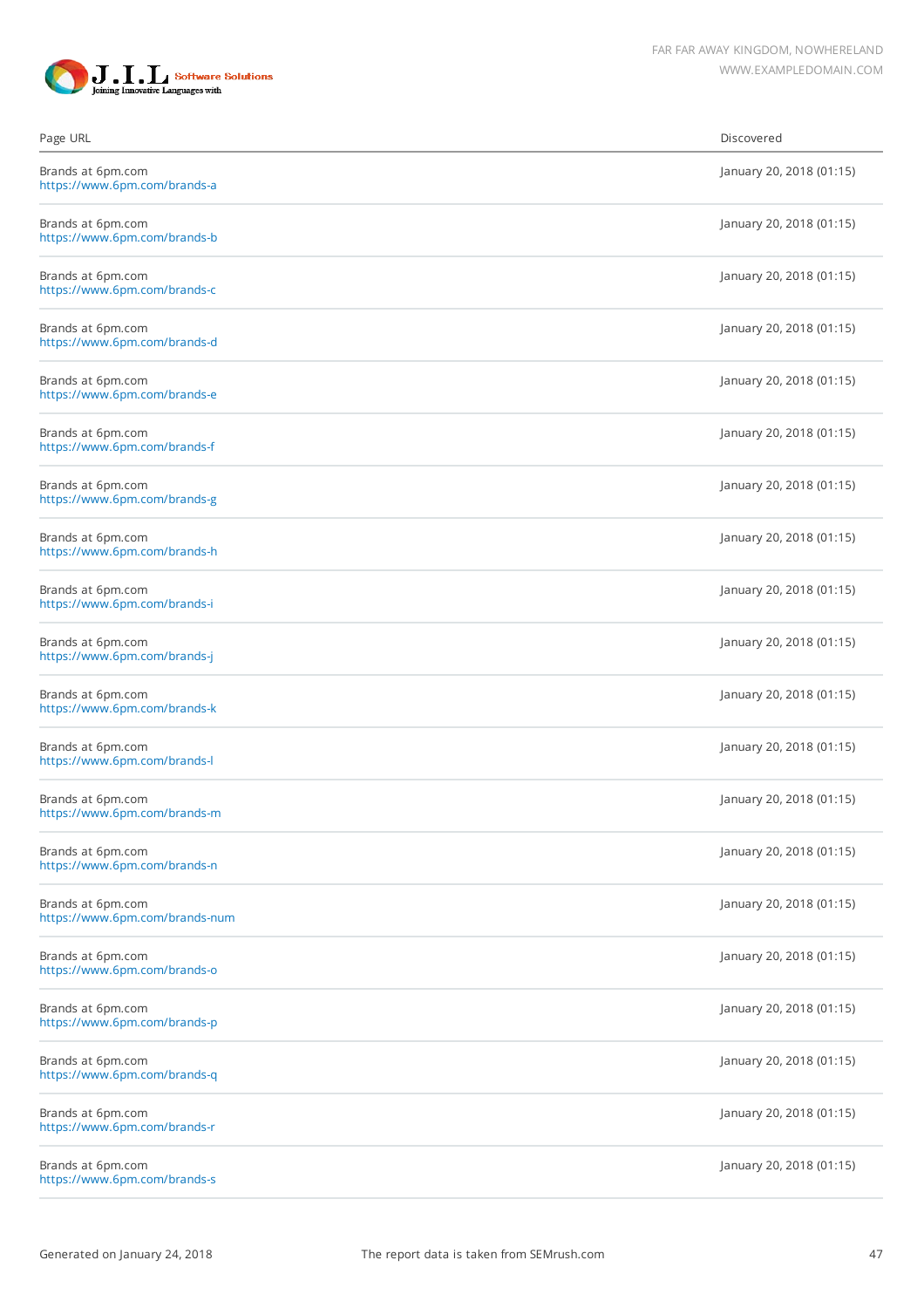

| Page URL                                                                                                     | Discovered               |
|--------------------------------------------------------------------------------------------------------------|--------------------------|
| Brands at 6pm.com<br>https://www.6pm.com/brands-t                                                            | January 20, 2018 (01:15) |
| Brands at 6pm.com<br>https://www.6pm.com/brands-u                                                            | January 20, 2018 (01:15) |
| Brands at 6pm.com<br>https://www.6pm.com/brands-v                                                            | January 20, 2018 (01:15) |
| Brands at 6pm.com<br>https://www.6pm.com/brands-w                                                            | January 20, 2018 (01:15) |
| Brands at 6pm.com<br>https://www.6pm.com/brands-x                                                            | January 20, 2018 (01:15) |
| Brands at 6pm.com<br>https://www.6pm.com/brands-y                                                            | January 20, 2018 (01:15) |
| Brands at 6pm.com<br>https://www.6pm.com/brands-z                                                            | January 20, 2018 (01:15) |
| Brighton, Shoes, Women, [70 TO 100] at 6pm.com                                                               | January 20, 2018 (01:15) |
| https://www.6pm.com/brighton/WgLqBOICAgsykgMLWzcwIFRPIDEwMF0.zso?s=recentSalesStyle/desc/                    | [new]                    |
| Brooks, Shoes, Beige at 6pm.com                                                                              | January 20, 2018 (01:15) |
| https://www.6pm.com/brooks-beige/QgErUgEa4gICCAo.zso?s=isNew/desc/goLiveDate/desc/recentSalesStyle/desc/     | [new]                    |
| Brooks, Black at 6pm.com                                                                                     | January 20, 2018 (01:15) |
| https://www.6pm.com/brooks-black/QgEDUgEa4gICCAo.zso?s=isNew/desc/goLiveDate/desc/recentSalesStyle/desc/     | [new]                    |
| Brooks, Blue at 6pm.com                                                                                      | January 20, 2018 (01:15) |
| https://www.6pm.com/brooks-blue/QgKeAVIBGuICAggK.zso?s=isNew/desc/goLiveDate/desc/recentSalesStyle/desc/     | [new]                    |
| Brooks, Brown at 6pm.com                                                                                     | January 20, 2018 (01:15) |
| https://www.6pm.com/brooks-brown/QgEGUgEa4gICCAo.zso?s=isNew/desc/goLiveDate/desc/recentSalesStyle/desc/     | [new]                    |
| Brooks, Clothing at 6pm.com                                                                                  | January 20, 2018 (01:15) |
| https://www.6pm.com/brooks-clothing/CKvXAVIBGuICAgEK.zso?s=isNew/desc/goLiveDate/desc/recentSalesStyle/desc/ | [new]                    |
| Brooks, Gray at 6pm.com                                                                                      | January 20, 2018 (01:15) |
| https://www.6pm.com/brooks-gray/QgEIUgEa4gICCAo.zso?s=isNew/desc/goLiveDate/desc/recentSalesStyle/desc/      | [new]                    |
| Brooks, Green at 6pm.com                                                                                     | January 20, 2018 (01:15) |
| https://www.6pm.com/brooks-green/QgKMA1IBGuICAggK.zso?s=isNew/desc/goLiveDate/desc/recentSalesStyle/desc/    | [new]                    |
| Brooks Heritage, Shoes at 6pm.com                                                                            | January 20, 2018 (01:15) |
| https://www.6pm.com/brooks-heritage/UgEaWgKGI-ICAgsK.zso?s=isNew/desc/goLiveDate/desc/recentSalesStyle/desc/ | [new]                    |
| Brooks, Men at 6pm.com                                                                                       | January 20, 2018 (01:15) |
| https://www.6pm.com/brooks-men/UgEawAEC4gICGAo.zso?s=isNew/desc/goLiveDate/desc/recentSalesStyle/desc/       | [new]                    |
| Brooks, Multi at 6pm.com                                                                                     | January 20, 2018 (01:15) |
| https://www.6pm.com/brooks-multi/QgL_BVIBGuICAggK.zso?s=isNew/desc/goLiveDate/desc/recentSalesStyle/desc/    | [new]                    |
| Brooks, Navy at 6pm.com                                                                                      | January 20, 2018 (01:15) |
| https://www.6pm.com/brooks-navy/QgEJUgEa4gICCAo.zso?s=isNew/desc/goLiveDate/desc/recentSalesStyle/desc/      | [new]                    |
| Brooks, Orange at 6pm.com                                                                                    | January 20, 2018 (01:15) |
| https://www.6pm.com/brooks-orange/QgKXBFIBGuICAggK.zso?s=isNew/desc/goLiveDate/desc/recentSalesStyle/desc/   | [new]                    |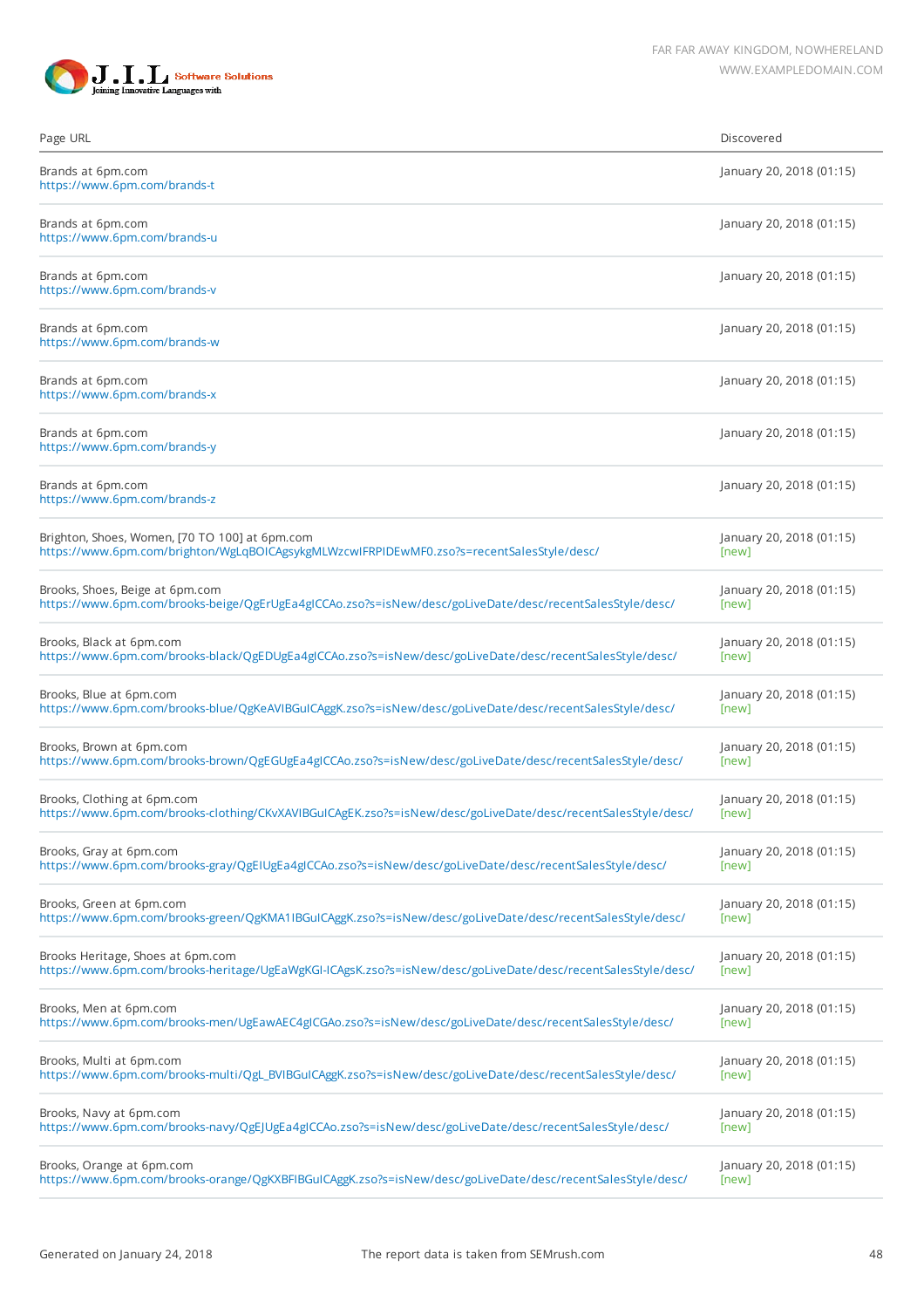

| Page URL                                                                                                                                                                                         | Discovered                        |
|--------------------------------------------------------------------------------------------------------------------------------------------------------------------------------------------------|-----------------------------------|
| Brooks, page 2 at 6pm.com                                                                                                                                                                        | January 20, 2018 (01:15)          |
| https://www.6pm.com/brooks-page2/UgEa4gIBCg.zso?p=1&s=isNew/desc/goLiveDate/desc/recentSalesStyle/desc/                                                                                          | [new]                             |
| Brooks, page 3 at 6pm.com                                                                                                                                                                        | January 20, 2018 (01:15)          |
| https://www.6pm.com/brooks-page3/UgEa4gIBCg.zso?p=2&s=isNew/desc/goLiveDate/desc/recentSalesStyle/desc/                                                                                          | [new]                             |
| Brooks, page 4 at 6pm.com                                                                                                                                                                        | January 20, 2018 (01:15)          |
| https://www.6pm.com/brooks-page4/UgEa4gIBCg.zso?p=3&s=isNew/desc/goLiveDate/desc/recentSalesStyle/desc/                                                                                          | [new]                             |
| Brooks, Pink, Women at 6pm.com                                                                                                                                                                   | January 20, 2018 (01:15)          |
| https://www.6pm.com/brooks-pink/QgKvBFIBGuICAggK.zso?s=isNew/desc/goLiveDate/desc/recentSalesStyle/desc/                                                                                         | [new]                             |
| Brooks, Purple at 6pm.com                                                                                                                                                                        | January 20, 2018 (01:15)          |
| https://www.6pm.com/brooks-purple/QgK-BFIBGuICAggK.zso?s=isNew/desc/goLiveDate/desc/recentSalesStyle/desc/                                                                                       | [new]                             |
| Brooks, Red at 6pm.com                                                                                                                                                                           | January 20, 2018 (01:15)          |
| https://www.6pm.com/brooks-red/QgLJBFIBGuICAggK.zso?s=isNew/desc/goLiveDate/desc/recentSalesStyle/desc/                                                                                          | [new]                             |
| Brooks, Sneakers & Athletic Shoes at 6pm.com                                                                                                                                                     | January 20, 2018 (01:15)          |
| https://www.6pm.com/brooks-shoes/CK_XAVIBGuICAgEK.zso?s=isNew/desc/goLiveDate/desc/recentSalesStyle/desc/                                                                                        | [new]                             |
| Brooks, Shoes, Taupe at 6pm.com                                                                                                                                                                  | January 20, 2018 (01:15)          |
| https://www.6pm.com/brooks-taupe/QgELUgEa4gICCAo.zso?s=isNew/desc/goLiveDate/desc/recentSalesStyle/desc/                                                                                         | [new]                             |
| Brooks, White at 6pm.com                                                                                                                                                                         | January 20, 2018 (01:15)          |
| https://www.6pm.com/brooks-white/QgEOUgEa4gICCAo.zso?s=isNew/desc/goLiveDate/desc/recentSalesStyle/desc/                                                                                         | [new]                             |
| Brooks, Women at 6pm.com                                                                                                                                                                         | January 20, 2018 (01:15)          |
| https://www.6pm.com/brooks-women/UgEawAEB4gICGAo.zso?s=isNew/desc/goLiveDate/desc/recentSalesStyle/desc/                                                                                         | [new]                             |
| Brooks, Yellow at 6pm.com                                                                                                                                                                        | January 20, 2018 (01:15)          |
| https://www.6pm.com/brooks-yellow/QgL8BVIBGuICAggK.zso?s=isNew/desc/goLiveDate/desc/recentSalesStyle/desc/                                                                                       | [new]                             |
| Brooks at 6pm.com                                                                                                                                                                                | January 20, 2018 (01:15)          |
| https://www.6pm.com/brooks/UgEa4gIBCg.zso                                                                                                                                                        | [new]                             |
| Brooks at 6pm.com                                                                                                                                                                                | January 20, 2018 (01:15)          |
| https://www.6pm.com/brooks/UgEa4gIBCg.zso?s=brandNameFacetLC/asc/productName/asc                                                                                                                 | [new]                             |
| Brooks at 6pm.com                                                                                                                                                                                | January 20, 2018 (01:15)          |
| https://www.6pm.com/brooks/UgEa4gIBCg.zso?s=isNew/desc/goLiveDate/desc/recentSalesStyle/desc/                                                                                                    | [new]                             |
| Brooks at 6pm.com<br>https://www.6pm.com/brooks/UgEa4gIBCg.zso?s=isNew/desc/goLiveDate/desc/recentSalesStyle/desc/&pf rd_r=2MXCSTX<br>ZHPR4R0ZFBV00&pf rd p=8c1d0f3d-2aa8-4c8f-aa82-30b2750db1bf | January 20, 2018 (01:15)<br>[new] |
| Brooks at 6pm.com<br>https://www.6pm.com/brooks/UgEa4gIBCg.zso?s=isNew/desc/goLiveDate/desc/recentSalesStyle/desc/&pf_rd_r=J039S60<br>WTRJTYGKY6J4N&pf_rd_p=8c1d0f3d-2aa8-4c8f-aa82-30b2750db1bf | January 20, 2018 (01:15)<br>[new] |
| Brooks at 6pm.com                                                                                                                                                                                | January 20, 2018 (01:15)          |
| https://www.6pm.com/brooks/UgEa4gIBCg.zso?s=percentOff/desc                                                                                                                                      | [new]                             |
| Brooks at 6pm.com                                                                                                                                                                                | January 20, 2018 (01:15)          |
| https://www.6pm.com/brooks/UgEa4gIBCg.zso?s=price/asc                                                                                                                                            | [new]                             |
| Brooks at 6pm.com                                                                                                                                                                                | January 20, 2018 (01:15)          |
| https://www.6pm.com/brooks/UgEa4gIBCg.zso?s=price/desc                                                                                                                                           | [new]                             |

We're displaying 100 results. To view more data, please contact us at: [site-audit-feedback@semrush.com](mailto:site-audit-feedback@semrush.com)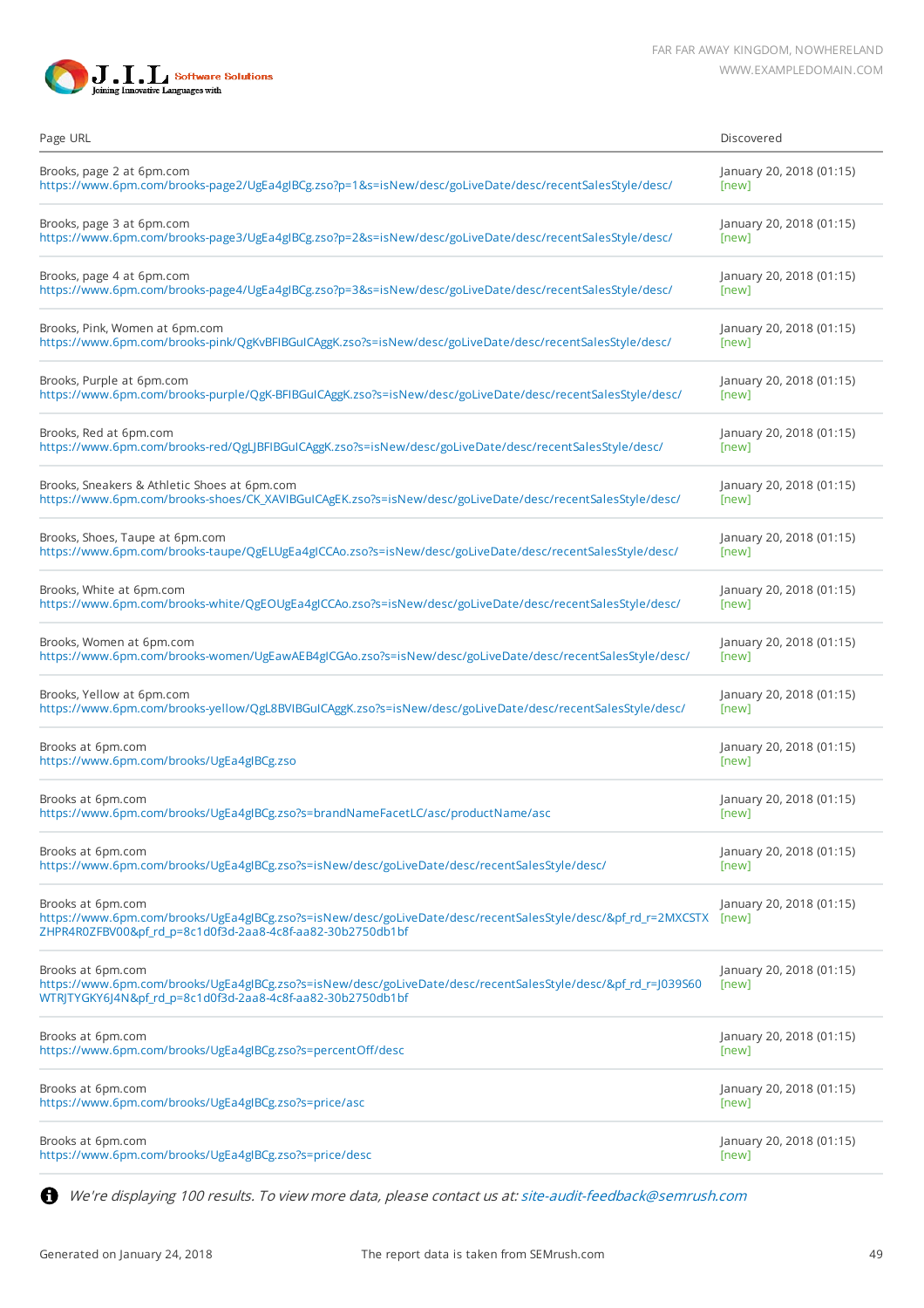

| Page URL                                                                                           | Discovered               |
|----------------------------------------------------------------------------------------------------|--------------------------|
| Brooks at 6pm.com                                                                                  | January 20, 2018 (01:15) |
| https://www.6pm.com/brooks/UgEa4gIBCg.zso?s=recentSalesStyle/desc                                  | [new]                    |
| Brooks at 6pm.com                                                                                  | January 20, 2018 (01:15) |
| https://www.6pm.com/brooks/UgEaWgEa4gICCwo.zso?s=isNew/desc/goLiveDate/desc/recentSalesStyle/desc/ | [new]                    |

## **Missing ALT attributes**

About this issue: Alt attributes within <img> tags are used by search engines to understand the contents of your images. If you neglect alt attributes, you may miss the chance to get a better placement in search results because alt attributes allow you to rank in image search results. Not using alt attributes also negatively affects the experience of visually impaired users and those who have disabled images in their browsers. How to fix: Specify a relevant alternative attribute inside an <img> tag for each image on your website, e.g., "<img src="mylogo.png" alt="This is my company logo">".



## **Missing ALT attributes 100**

| 6pm.com, SEMrushBot-Desktop                                                                                                                                   |                                                                                                                  |                                   |
|---------------------------------------------------------------------------------------------------------------------------------------------------------------|------------------------------------------------------------------------------------------------------------------|-----------------------------------|
| Page URL                                                                                                                                                      | Image URL                                                                                                        | Discovered                        |
| A-Morir, Eyewear, Women, [70 TO 100] at 6pm.com<br>https://www.6pm.com/a-morir/WgLxIuICAgsykgMLWzcwIFRPIDEwMF0.zso?s=rec<br>entSalesStyle/desc/               | https://janus.6pm.com/recos/bi/ingest/<br>pixel.png?widget=RecordSearch&txt=no<br>-term                          | January 20, 2018 (01:15)<br>[new] |
| A2 by Aerosoles, Shoes, Women, [70 TO 100] at 6pm.com<br>https://www.6pm.com/a2-by-aerosoles/WgLSI-ICAgsykgMLWzcwIFRPIDEwMF0.z<br>so?s=recentSalesStyle/desc/ | https://janus.6pm.com/recos/bi/ingest/ January 20, 2018 (01:15)<br>pixel.png?widget=RecordSearch&txt=no<br>-term | [new]                             |
| Accessories, [70 TO 100] at 6pm.com<br>https://www.6pm.com/accessories/COfWAeICAgEykgMLWzcwIFRPIDEwMF0.zso<br>?s=recentSalesStyle/desc/                       | https://janus.6pm.com/recos/bi/ingest/ January 20, 2018 (01:15)<br>pixel.png?widget=RecordSearch&txt=no<br>-term | [new]                             |
| Acorn Kids, Shoes, [70 TO 100] at 6pm.com<br>https://www.6pm.com/acorn-kids/WgKYB-ICAgsykgMLWzcwIFRPIDEwMF0.zso?s<br>=recentSalesStyle/desc/                  | https://janus.6pm.com/recos/bi/ingest/ January 20, 2018 (01:15)<br>pixel.png?widget=RecordSearch&txt=no<br>-term | [new]                             |
| adidas, Shoes, [70 TO 100] at 6pm.com<br>https://www.6pm.com/adidas/WgEB4gICCzKSAwtbNzAgVE8gMTAwXQ.zso?s=re<br>centSalesStyle/desc/                           | https://janus.6pm.com/recos/bi/ingest/<br>pixel.png?widget=RecordSearch&txt=no<br>-term                          | January 20, 2018 (01:15)<br>[new] |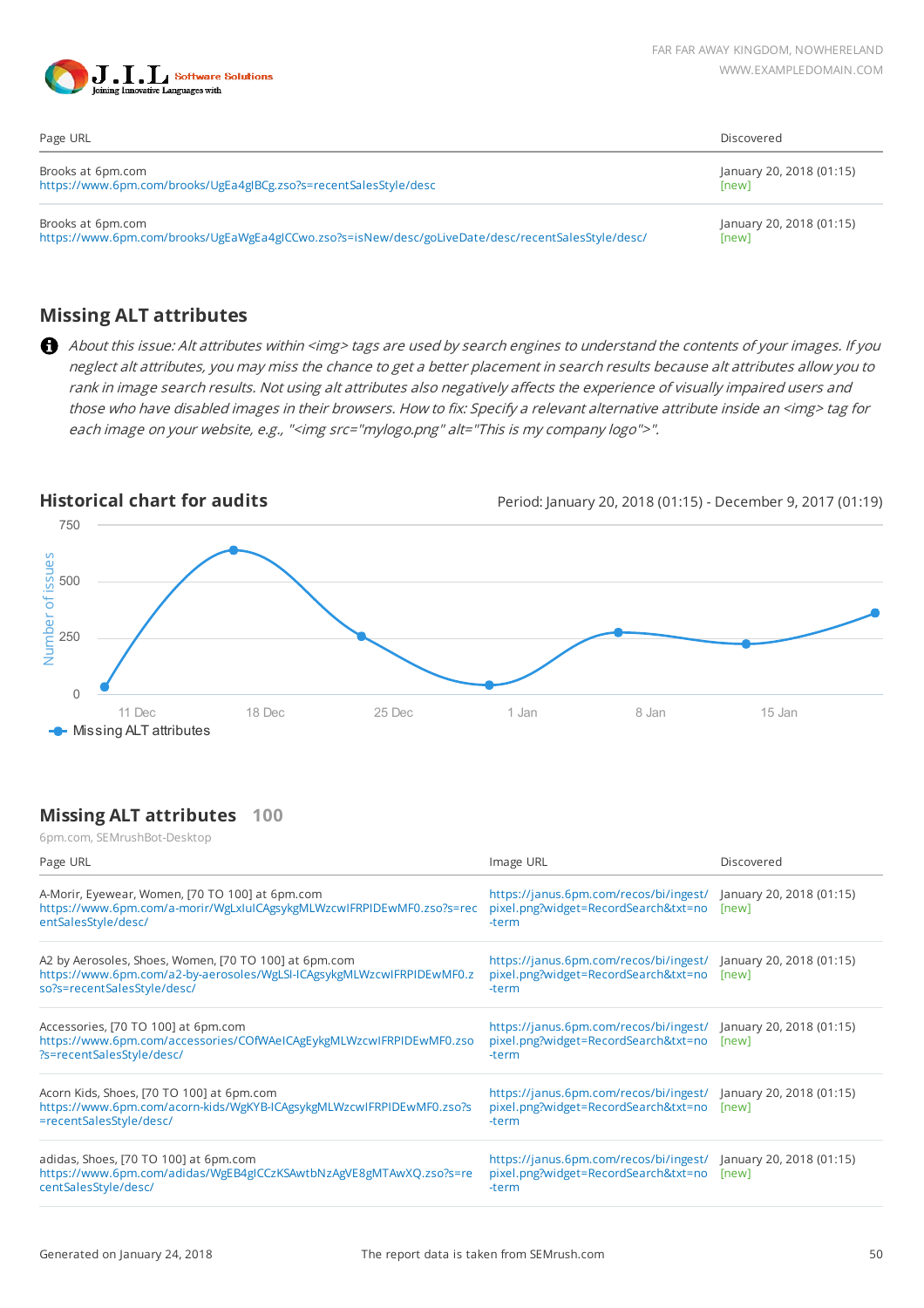

| Page URL                                                                                                                                                                                                   | Image URL                                                                                                        | Discovered                        |
|------------------------------------------------------------------------------------------------------------------------------------------------------------------------------------------------------------|------------------------------------------------------------------------------------------------------------------|-----------------------------------|
| Agua De Coco by Liana Thomaz, Clothing, Women, [70 TO 100] at 6pm.com<br>https://www.6pm.com/agua-de-coco-by-liana-thomaz/WgLGIuICAgsykgMLWzcwl<br>FRPIDEwMF0.zso?s=recentSalesStyle/desc/                 | https://janus.6pm.com/recos/bi/ingest/<br>pixel.png?widget=RecordSearch&txt=no<br>-term                          | January 20, 2018 (01:15)<br>[new] |
| Ahnu, Shoes, Women, [70 TO 100] at 6pm.com<br>https://www.6pm.com/ahnu/WgLkDeICAgsykgMLWzcwIFRPIDEwMF0.zso?s=rece<br>ntSalesStyle/desc/                                                                    | https://janus.6pm.com/recos/bi/ingest/ January 20, 2018 (01:15)<br>pixel.png?widget=RecordSearch&txt=no<br>-term | [new]                             |
| ALDO, Shoes, Men, 01MF19 at 6pm.com<br>https://www.6pm.com/aldo-men-shoes/CK_XAVoC2xbAAQLiAgQwAQsYggMDur0<br>B.zso?s=isNew/desc/goLiveDate/desc/recentSalesStyle/desc/&si=4249932,393<br>0234&sy=1         | https://janus.6pm.com/recos/bi/ingest/ January 20, 2018 (01:15)<br>pixel.png?widget=RecordSearch&txt=no<br>-term | [new]                             |
| Alegria, Loafers, Men, 01MF19 at 6pm.com<br>https://www.6pm.com/alegria-men-shoes/CK_XAVoC2xjAAQLiAgQwAQsYggMDu<br>r0B.zso?s=isNew/desc/goLiveDate/desc/recentSalesStyle/desc/&si=4249932,3<br>930234&sy=1 | https://janus.6pm.com/recos/bi/ingest/ January 20, 2018 (01:15)<br>pixel.png?widget=RecordSearch&txt=no<br>-term | [new]                             |
| Alegria, Shoes, Women, [70 TO 100] at 6pm.com<br>https://www.6pm.com/alegria/WgLbGOICAgsykgMLWzcwIFRPIDEwMF0.zso?s=re<br>centSalesStyle/desc/                                                              | https://janus.6pm.com/recos/bi/ingest/ January 20, 2018 (01:15)<br>pixel.png?widget=RecordSearch&txt=no<br>-term | [new]                             |
| Amiana, Shoes, Girls, [70 TO 100] at 6pm.com<br>https://www.6pm.com/amiana/WgKZDeICAgsykgMLWzcwIFRPIDEwMF0.zso?s=r<br>ecentSalesStyle/desc/                                                                | https://janus.6pm.com/recos/bi/ingest/ January 20, 2018 (01:15)<br>pixel.png?widget=RecordSearch&txt=no<br>-term | [new]                             |
| AND1, Shoes, Men, [70 TO 100] at 6pm.com<br>https://www.6pm.com/and1/WgLNBulCAgsykgMLWzcwIFRPIDEwMF0.zso?s=rec<br>entSalesStyle/desc/                                                                      | https://janus.6pm.com/recos/bi/ingest/ January 20, 2018 (01:15)<br>pixel.png?widget=RecordSearch&txt=no<br>-term | [new]                             |
| Animal Print, [70 TO 100] at 6pm.com<br>https://www.6pm.com/animal-print/QgPj8wLiAglIMpIDC1s3MCBUTyAxMDBd.zs<br>o?s=recentSalesStyle/desc/                                                                 | https://janus.6pm.com/recos/bi/ingest/<br>pixel.png?widget=RecordSearch&txt=no<br>-term                          | January 20, 2018 (01:15)<br>[new] |
| Armani Junior, Clothing, Girls, [70 TO 100] at 6pm.com<br>https://www.6pm.com/armani-junior/WgK4DuICAgsykgMLWzcwIFRPIDEwMF0.zs<br>o?s=recentSalesStyle/desc/                                               | https://janus.6pm.com/recos/bi/ingest/<br>pixel.png?widget=RecordSearch&txt=no<br>-term                          | January 20, 2018 (01:15)<br>[new] |
| ASKA, Shoes, [70 TO 100] at 6pm.com<br>https://www.6pm.com/aska/WgLqIuICAgsykgMLWzcwIFRPIDEwMF0.zso?s=recen<br>tSalesStyle/desc/                                                                           | https://janus.6pm.com/recos/bi/ingest/<br>pixel.png?widget=RecordSearch&txt=no<br>-term                          | January 20, 2018 (01:15)<br>[new] |
| B Collection by Bobeau, Clothing, Women, [70 TO 100] at 6pm.com<br>https://www.6pm.com/b-collection-by-bobeau/WgLlleICAgsykgMLWzcwIFRPIDE<br>wMF0.zso?s=recentSalesStyle/desc/                             | https://janus.6pm.com/recos/bi/ingest/ January 20, 2018 (01:15)<br>pixel.png?widget=RecordSearch&txt=no<br>-term | [new]                             |
| Bandolino, Shoes, Women, [70 TO 100] at 6pm.com<br>https://www.6pm.com/bandolino/WgLBAulCAgsykgMLWzcwlFRPIDEwMF0.zso?s<br>=recentSalesStyle/desc/                                                          | https://janus.6pm.com/recos/bi/ingest/ January 20, 2018 (01:15)<br>pixel.png?widget=RecordSearch&txt=no<br>-term | [new]                             |
| Bed Stu, Shoes, Men, [70 TO 100] at 6pm.com<br>https://www.6pm.com/bed-stu/WgLPAeICAgsykgMLWzcwIFRPIDEwMF0.zso?s=re<br>centSalesStyle/desc/                                                                | https://janus.6pm.com/recos/bi/ingest/ January 20, 2018 (01:15)<br>pixel.png?widget=RecordSearch&txt=no<br>-term | [new]                             |
| Bettye Muller, Shoes, Women, [70 TO 100] at 6pm.com<br>https://www.6pm.com/bettye-muller/WgKxCeICAgsykgMLWzcwIFRPIDEwMF0.zs<br>o?s=recentSalesStyle/desc/                                                  | https://janus.6pm.com/recos/bi/ingest/ January 20, 2018 (01:15)<br>pixel.png?widget=RecordSearch&txt=no<br>-term | [new]                             |
| Bikkembergs, Clothing, Men, [70 TO 100] at 6pm.com<br>https://www.6pm.com/bikkembergs/WgKRCeICAgsykgMLWzcwIFRPIDEwMF0.zso<br>?s=recentSalesStyle/desc/                                                     | https://janus.6pm.com/recos/bi/ingest/ January 20, 2018 (01:15)<br>pixel.png?widget=RecordSearch&txt=no<br>-term | [new]                             |

We're displaying 100 results. To view more data, please contact us at: [site-audit-feedback@semrush.com](mailto:site-audit-feedback@semrush.com)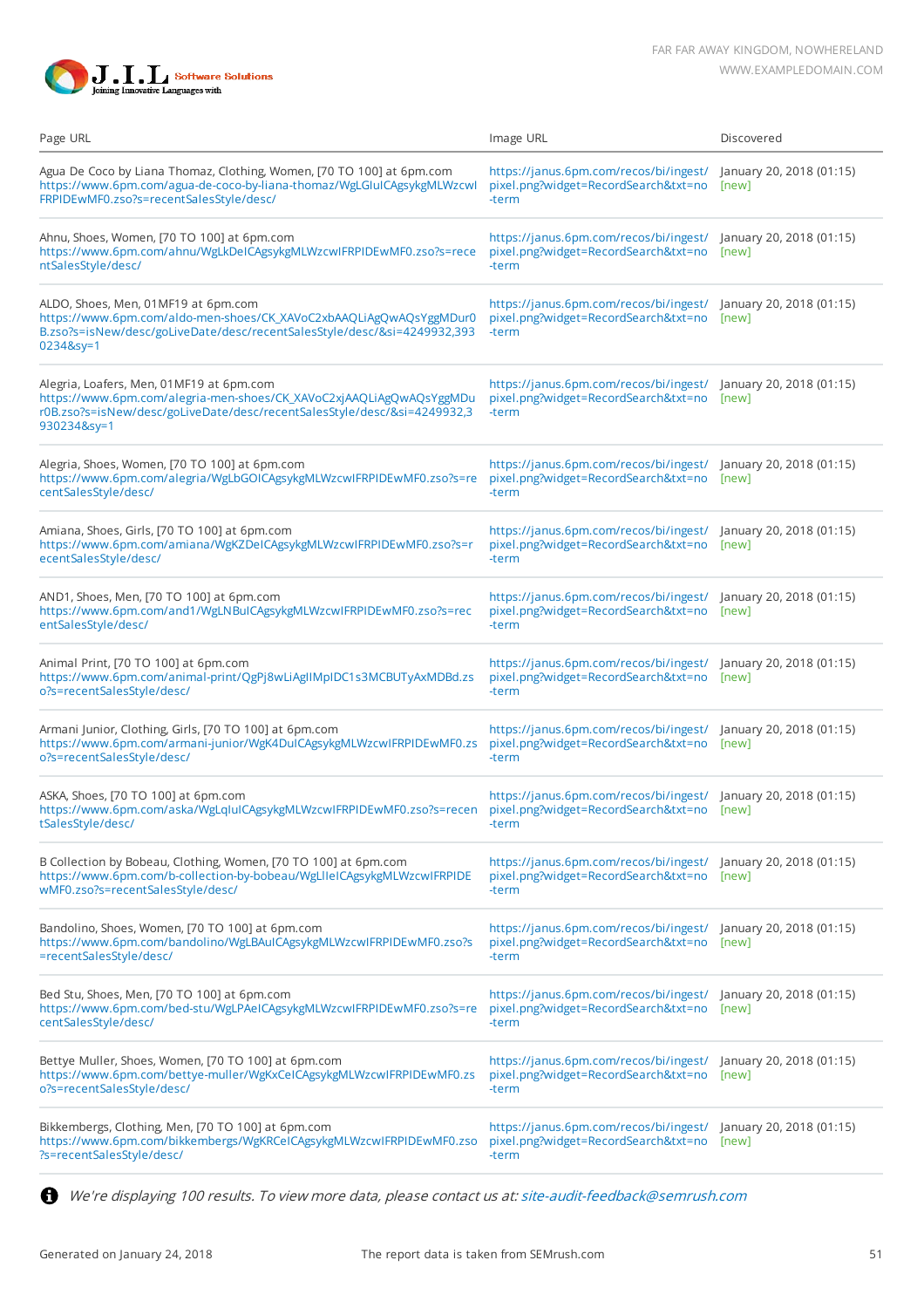

| Page URL                                                                                                                                              | Image URL                                                                                                              | Discovered                        |
|-------------------------------------------------------------------------------------------------------------------------------------------------------|------------------------------------------------------------------------------------------------------------------------|-----------------------------------|
| Blank NYC, Clothing, Women, [70 TO 100] at 6pm.com<br>https://www.6pm.com/blank-nyc/WgLFFeICAgsykgMLWzcwIFRPIDEwMF0.zso?s=<br>recentSalesStyle/desc/  | https://janus.6pm.com/recos/bi/ingest/ January 20, 2018 (01:15)<br>pixel.png?widget=RecordSearch&txt=no<br>-term       | [new]                             |
| Blue Life, Clothing, Women, [70 TO 100] at 6pm.com<br>https://www.6pm.com/blue-life/WgLIJOICAgsykgMLWzcwIFRPIDEwMF0.zso?s=re<br>centSalesStyle/desc/  | https://janus.6pm.com/recos/bi/ingest/<br>pixel.png?widget=RecordSearch&txt=no<br>-term                                | January 20, 2018 (01:15)<br>[new] |
| Born, Women, [70 TO 100] at 6pm.com<br>https://www.6pm.com/born/WgLWAuICAgsykgMLWzcwIFRPIDEwMF0.zso?s=rece<br>ntSalesStyle/desc/                      | https://janus.6pm.com/recos/bi/ingest/<br>pixel.png?widget=RecordSearch&txt=no<br>-term                                | January 20, 2018 (01:15)<br>[new] |
| Brands at 6pm.com<br>https://www.6pm.com/brands                                                                                                       | https://ad.doubleclick.net/activity;src=<br>2516896;type=zappo728;cat=brand013<br>; $ord=1; num=1$                     | January 20, 2018 (01:15)          |
| Brighton, Shoes, Women, [70 TO 100] at 6pm.com<br>https://www.6pm.com/brighton/WgLqBOICAgsykgMLWzcwIFRPIDEwMF0.zso?s=r<br>ecentSalesStyle/desc/       | https://janus.6pm.com/recos/bi/ingest/ January 20, 2018 (01:15)<br>pixel.png?widget=RecordSearch&txt=no [new]<br>-term |                                   |
| Brooks, Shoes, Beige at 6pm.com<br>https://www.6pm.com/brooks-beige/QgErUgEa4gICCAo.zso?s=isNew/desc/goLi<br>veDate/desc/recentSalesStyle/desc/       | https://janus.6pm.com/recos/bi/ingest/ January 20, 2018 (01:15)<br>pixel.png?widget=RecordSearch&txt=no<br>-term       | [new]                             |
| Brooks, Black at 6pm.com<br>https://www.6pm.com/brooks-black/QgEDUgEa4gICCAo.zso?s=isNew/desc/goLi<br>veDate/desc/recentSalesStyle/desc/              | https://janus.6pm.com/recos/bi/ingest/ January 20, 2018 (01:15)<br>pixel.png?widget=RecordSearch&txt=no<br>-term       | [new]                             |
| Brooks, Blue at 6pm.com<br>https://www.6pm.com/brooks-blue/QgKeAVIBGuICAggK.zso?s=isNew/desc/goLi<br>veDate/desc/recentSalesStyle/desc/               | https://janus.6pm.com/recos/bi/ingest/ January 20, 2018 (01:15)<br>pixel.png?widget=RecordSearch&txt=no<br>-term       | [new]                             |
| Brooks, Brown at 6pm.com<br>https://www.6pm.com/brooks-brown/QgEGUgEa4gICCAo.zso?s=isNew/desc/go<br>LiveDate/desc/recentSalesStyle/desc/              | https://janus.6pm.com/recos/bi/ingest/ January 20, 2018 (01:15)<br>pixel.png?widget=RecordSearch&txt=no [new]<br>-term |                                   |
| Brooks, Gray at 6pm.com<br>https://www.6pm.com/brooks-gray/QgEIUgEa4gICCAo.zso?s=isNew/desc/goLiv<br>eDate/desc/recentSalesStyle/desc/                | https://janus.6pm.com/recos/bi/ingest/ January 20, 2018 (01:15)<br>pixel.png?widget=RecordSearch&txt=no<br>-term       | [new]                             |
| Brooks, Green at 6pm.com<br>https://www.6pm.com/brooks-green/QgKMA1IBGuICAggK.zso?s=isNew/desc/go<br>LiveDate/desc/recentSalesStyle/desc/             | https://janus.6pm.com/recos/bi/ingest/ January 20, 2018 (01:15)<br>pixel.png?widget=RecordSearch&txt=no [new]<br>-term |                                   |
| Brooks Heritage, Shoes at 6pm.com<br>https://www.6pm.com/brooks-heritage/UgEaWgKGI-ICAgsK.zso?s=isNew/desc/g<br>oLiveDate/desc/recentSalesStyle/desc/ | https://janus.6pm.com/recos/bi/ingest/ January 20, 2018 (01:15)<br>pixel.png?widget=RecordSearch&txt=no<br>-term       | [new]                             |
| Brooks, Multi at 6pm.com<br>https://www.6pm.com/brooks-multi/QgL_BVIBGuICAggK.zso?s=isNew/desc/goLi<br>veDate/desc/recentSalesStyle/desc/             | https://janus.6pm.com/recos/bi/ingest/<br>pixel.png?widget=RecordSearch&txt=no<br>-term                                | January 20, 2018 (01:15)<br>[new] |
| Brooks, Navy at 6pm.com<br>https://www.6pm.com/brooks-navy/QgEJUgEa4gICCAo.zso?s=isNew/desc/goLiv<br>eDate/desc/recentSalesStyle/desc/                | https://janus.6pm.com/recos/bi/ingest/ January 20, 2018 (01:15)<br>pixel.png?widget=RecordSearch&txt=no [new]<br>-term |                                   |
| Brooks, Orange at 6pm.com<br>https://www.6pm.com/brooks-orange/QgKXBFIBGuICAggK.zso?s=isNew/desc/go<br>LiveDate/desc/recentSalesStyle/desc/           | https://janus.6pm.com/recos/bi/ingest/ January 20, 2018 (01:15)<br>pixel.png?widget=RecordSearch&txt=no<br>-term       | [new]                             |
| Brooks, page 4 at 6pm.com<br>https://www.6pm.com/brooks-page4/UgEa4gIBCg.zso?p=3&s=isNew/desc/goLiv<br>eDate/desc/recentSalesStyle/desc/              | https://janus.6pm.com/recos/bi/ingest/ January 20, 2018 (01:15)<br>pixel.png?widget=RecordSearch&txt=no [new]<br>-term |                                   |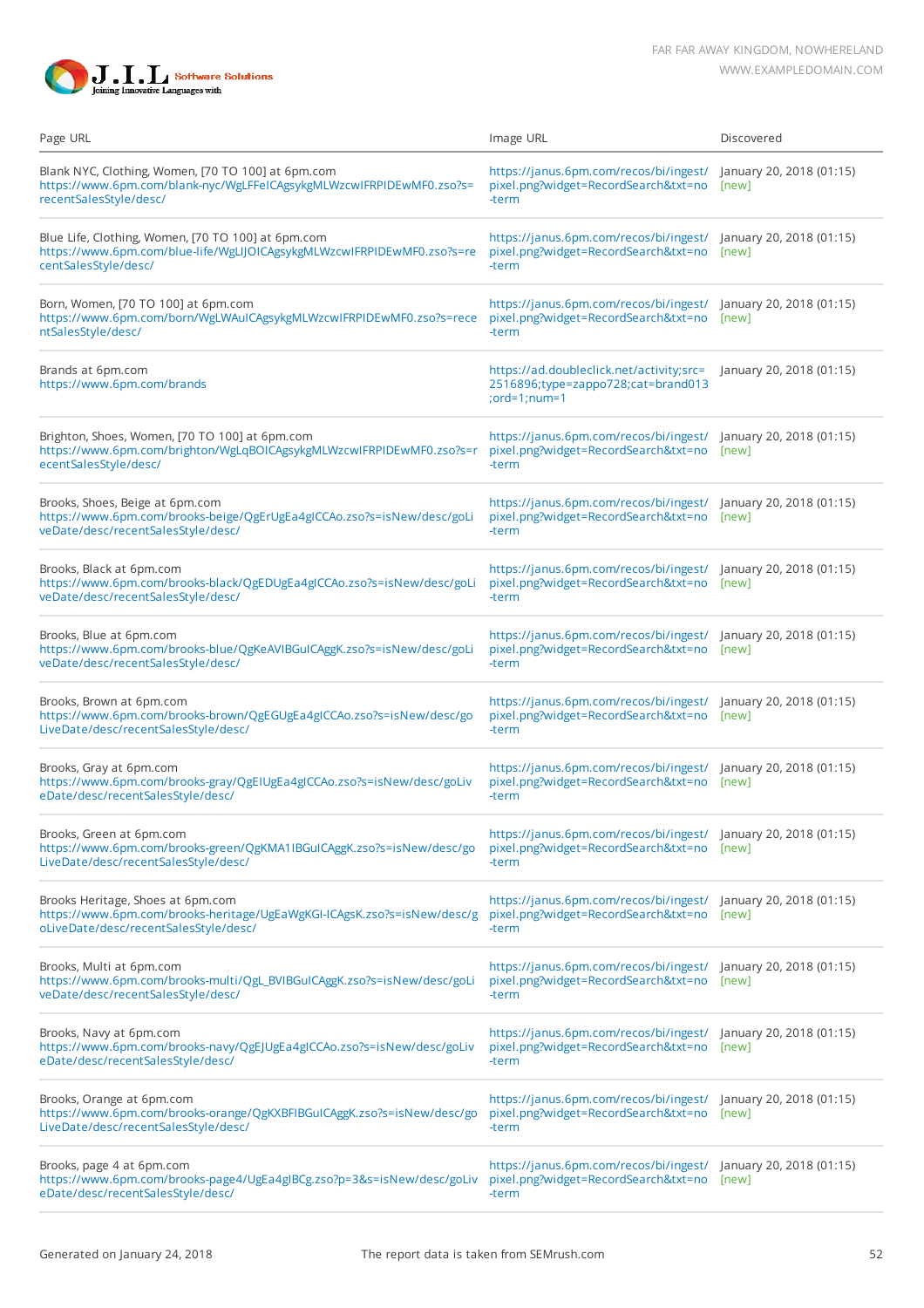

| Page URL                                                                                                                                                                                                                       | Image URL                                                                                                              | Discovered                        |
|--------------------------------------------------------------------------------------------------------------------------------------------------------------------------------------------------------------------------------|------------------------------------------------------------------------------------------------------------------------|-----------------------------------|
| Brooks, Pink, Women at 6pm.com<br>https://www.6pm.com/brooks-pink/QgKvBFIBGuICAggK.zso?s=isNew/desc/goLiv<br>eDate/desc/recentSalesStyle/desc/                                                                                 | https://janus.6pm.com/recos/bi/ingest/<br>pixel.png?widget=RecordSearch&txt=no<br>-term                                | January 20, 2018 (01:15)<br>[new] |
| Brooks, Purple at 6pm.com<br>https://www.6pm.com/brooks-purple/QgK-BFIBGuICAggK.zso?s=isNew/desc/goL<br>iveDate/desc/recentSalesStyle/desc/                                                                                    | https://janus.6pm.com/recos/bi/ingest/ January 20, 2018 (01:15)<br>pixel.png?widget=RecordSearch&txt=no<br>-term       | [new]                             |
| Brooks, Red at 6pm.com<br>https://www.6pm.com/brooks-red/QgLJBFIBGuICAggK.zso?s=isNew/desc/goLive<br>Date/desc/recentSalesStyle/desc/                                                                                          | https://janus.6pm.com/recos/bi/ingest/ January 20, 2018 (01:15)<br>pixel.png?widget=RecordSearch&txt=no [new]<br>-term |                                   |
| Brooks, Shoes, Taupe at 6pm.com<br>https://www.6pm.com/brooks-taupe/QgELUgEa4gICCAo.zso?s=isNew/desc/goLi<br>veDate/desc/recentSalesStyle/desc/                                                                                | https://janus.6pm.com/recos/bi/ingest/ January 20, 2018 (01:15)<br>pixel.png?widget=RecordSearch&txt=no<br>-term       | [new]                             |
| Brooks, White at 6pm.com<br>https://www.6pm.com/brooks-white/QgEOUgEa4gICCAo.zso?s=isNew/desc/goL<br>iveDate/desc/recentSalesStyle/desc/                                                                                       | https://janus.6pm.com/recos/bi/ingest/ January 20, 2018 (01:15)<br>pixel.png?widget=RecordSearch&txt=no<br>-term       | [new]                             |
| Brooks, Yellow at 6pm.com<br>https://www.6pm.com/brooks-yellow/QgL8BVIBGuICAggK.zso?s=isNew/desc/go<br>LiveDate/desc/recentSalesStyle/desc/                                                                                    | https://janus.6pm.com/recos/bi/ingest/ January 20, 2018 (01:15)<br>pixel.png?widget=RecordSearch&txt=no<br>-term       | [new]                             |
| Brooks, \$25.00 and Under at 6pm.com<br>https://www.6pm.com/brooks/UgEaagEF4gICCg0.zso?s=isNew/desc/goLiveDate<br>/desc/recentSalesStyle/desc/                                                                                 | https://janus.6pm.com/recos/bi/ingest/<br>pixel.png?widget=RecordSearch&txt=no<br>-term                                | January 20, 2018 (01:15)<br>[new] |
| Brooks, \$30.00 and Under at 6pm.com<br>https://www.6pm.com/brooks/UgEaagEI4gICCg0.zso?s=isNew/desc/goLiveDate<br>/desc/recentSalesStyle/desc/                                                                                 | https://janus.6pm.com/recos/bi/ingest/<br>pixel.png?widget=RecordSearch&txt=no<br>-term                                | January 20, 2018 (01:15)<br>[new] |
| Bruno Magli, Shoes, Men, 01MF19 at 6pm.com<br>https://www.6pm.com/bruno-magli-men-shoes/CK_XAVoChQPAAQLiAgQwAQsY<br>ggMDur0B.zso?s=isNew/desc/goLiveDate/desc/recentSalesStyle/desc/&si=424<br>9932,3930234&sy=1               | https://janus.6pm.com/recos/bi/ingest/<br>pixel.png?widget=RecordSearch&txt=no<br>-term                                | January 20, 2018 (01:15)<br>[new] |
| BUGATCHI, Men, [70 TO 100] at 6pm.com<br>https://www.6pm.com/bugatchi/WgK6EeICAgsykgMLWzcwIFRPIDEwMF0.zso?s=r<br>ecentSalesStyle/desc/                                                                                         | https://janus.6pm.com/recos/bi/ingest/ January 20, 2018 (01:15)<br>pixel.png?widget=RecordSearch&txt=no<br>-term       | [new]                             |
| Burton, Bags, Women, [70 TO 100] at 6pm.com<br>https://www.6pm.com/burton/WgLdCelCAgsykgMLWzcwIFRPIDEwMF0.zso?s=re<br>centSalesStyle/desc/                                                                                     | https://janus.6pm.com/recos/bi/ingest/ January 20, 2018 (01:15)<br>pixel.png?widget=RecordSearch&txt=no [new]<br>-term |                                   |
| Calvin Klein Jeans, Shoes, Men, 01MF19 at 6pm.com<br>https://www.6pm.com/calvin-klein-jeans-men-shoes/CK_XAVoC7hXAAQLiAgQw<br>AQsYggMDur0B.zso?s=isNew/desc/goLiveDate/desc/recentSalesStyle/desc/&si<br>=4249932,3930234&sy=1 | https://janus.6pm.com/recos/bi/ingest/ January 20, 2018 (01:15)<br>pixel.png?widget=RecordSearch&txt=no<br>-term       | [new]                             |
| Calvin Klein, Shoes, Men, 01MF19 at 6pm.com<br>https://www.6pm.com/calvin-klein-men-shoes/CK_XAVoCqAnAAQLiAgQwAQsYg<br>gMDur0B.zso?s=isNew/desc/goLiveDate/desc/recentSalesStyle/desc/&si=4249<br>932,3930234&sy=1             | https://janus.6pm.com/recos/bi/ingest/ January 20, 2018 (01:15)<br>pixel.png?widget=RecordSearch&txt=no<br>-term       | [new]                             |
| Caparros, Shoes, Women, [70 TO 100] at 6pm.com<br>https://www.6pm.com/caparros/WgL4COICAgsykgMLWzcwIFRPIDEwMF0.zso?s=<br>recentSalesStyle/desc/                                                                                | https://janus.6pm.com/recos/bi/ingest/<br>pixel.png?widget=RecordSearch&txt=no<br>-term                                | January 20, 2018 (01:15)<br>[new] |
| Capulet, Clothing, Women, [70 TO 100] at 6pm.com<br>https://www.6pm.com/capulet/WgLaI-ICAgsykgMLWzcwIFRPIDEwMF0.zso?s=rec<br>entSalesStyle/desc/                                                                               | https://janus.6pm.com/recos/bi/ingest/ January 20, 2018 (01:15)<br>pixel.png?widget=RecordSearch&txt=no<br>-term       | [new]                             |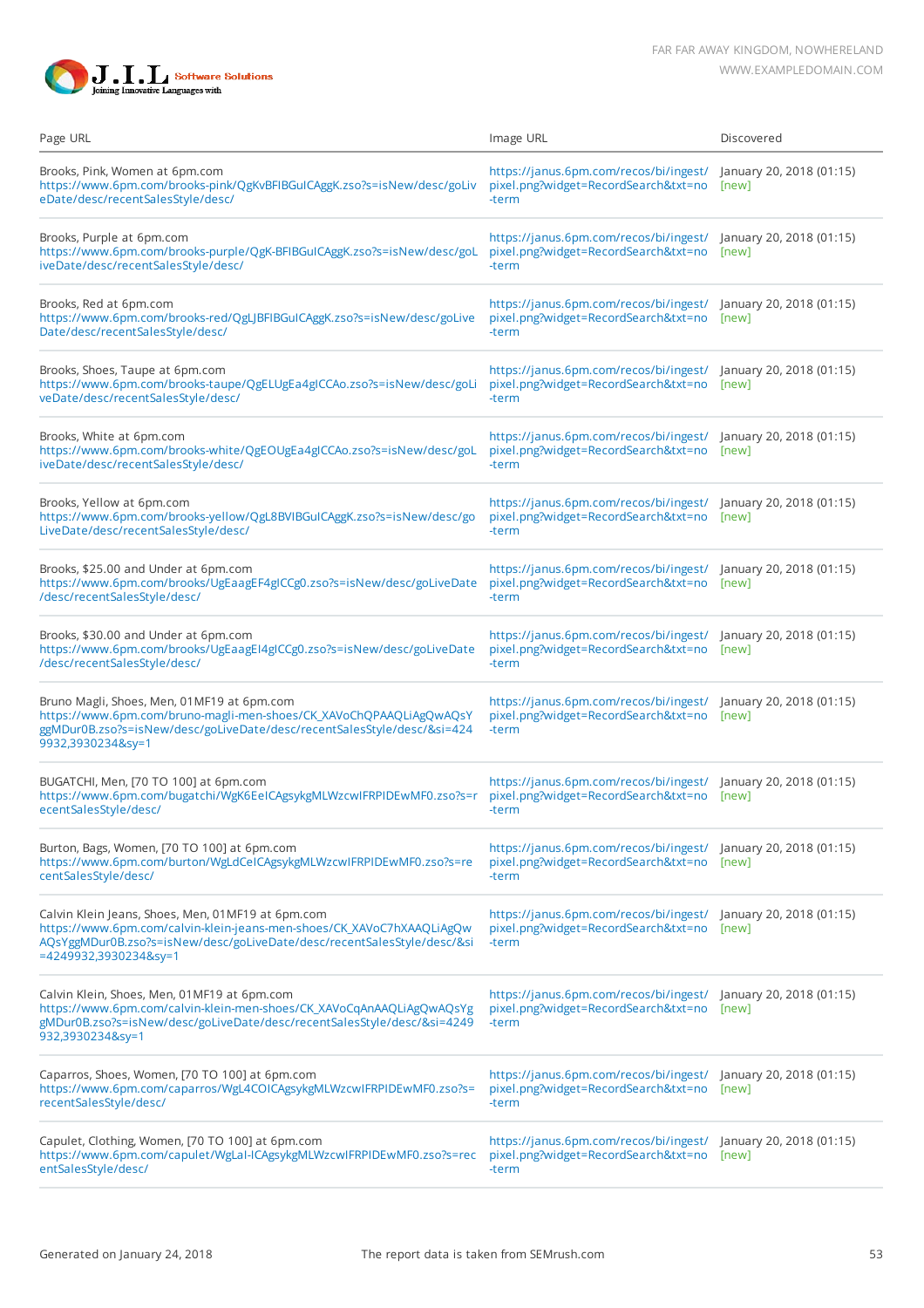

| Page URL                                                                                                                                                                                                     | Image URL                                                                                                              | Discovered                        |
|--------------------------------------------------------------------------------------------------------------------------------------------------------------------------------------------------------------|------------------------------------------------------------------------------------------------------------------------|-----------------------------------|
| Carole Hochman, Clothing, Women, [70 TO 100] at 6pm.com<br>https://www.6pm.com/carole-hochman/WgLBHeICAgsykgMLWzcwIFRPIDEwMF0<br>.zso?s=recentSalesStyle/desc/                                               | https://janus.6pm.com/recos/bi/ingest/<br>pixel.png?widget=RecordSearch&txt=no<br>-term                                | January 20, 2018 (01:15)<br>[new] |
| Cashmere In Love, Clothing, Women, [70 TO 100] at 6pm.com<br>https://www.6pm.com/cashmere-in-love/WgLnI-ICAgsykgMLWzcwIFRPIDEwMF0.<br>zso?s=recentSalesStyle/desc/                                           | https://janus.6pm.com/recos/bi/ingest/ January 20, 2018 (01:15)<br>pixel.png?widget=RecordSearch&txt=no<br>-term       | [new]                             |
| Charles David, Shoes, Women, [70 TO 100] at 6pm.com<br>https://www.6pm.com/charles-david/WgKoAuICAgsykgMLWzcwIFRPIDEwMF0.zs<br>o?s=recentSalesStyle/desc/                                                    | https://janus.6pm.com/recos/bi/ingest/ January 20, 2018 (01:15)<br>pixel.png?widget=RecordSearch&txt=no [new]<br>-term |                                   |
| Chinese Laundry, Shoes, Women, [70 TO 100] at 6pm.com<br>https://www.6pm.com/chinese-laundry/WgEg4gICCzKSAwtbNzAgVE8gMTAwXQ.<br>zso?s=recentSalesStyle/desc/                                                 | https://janus.6pm.com/recos/bi/ingest/ January 20, 2018 (01:15)<br>pixel.png?widget=RecordSearch&txt=no<br>-term       | [new]                             |
| Christin Michaels, Clothing, [70 TO 100] at 6pm.com<br>https://www.6pm.com/christin-michaels/WgLFD-ICAgsykgMLWzcwIFRPIDEwMF0<br>.zso?s=recentSalesStyle/desc/                                                | https://janus.6pm.com/recos/bi/ingest/ January 20, 2018 (01:15)<br>pixel.png?widget=RecordSearch&txt=no<br>-term       | [new]                             |
| Chrome, Shoes, Men, [70 TO 100] at 6pm.com<br>https://www.6pm.com/chrome/WgKKF-ICAgsykgMLWzcwIFRPIDEwMF0.zso?s=re<br>centSalesStyle/desc/                                                                    | https://janus.6pm.com/recos/bi/ingest/ January 20, 2018 (01:15)<br>pixel.png?widget=RecordSearch&txt=no<br>-term       | [new]                             |
| CJ by Cookie Johnson, Clothing, Women, [70 TO 100] at 6pm.com<br>https://www.6pm.com/cj-by-cookie-johnson/WgKVFeICAgsykgMLWzcwIFRPIDEw<br>MF0.zso?s=recentSalesStyle/desc/                                   | https://janus.6pm.com/recos/bi/ingest/<br>pixel.png?widget=RecordSearch&txt=no<br>-term                                | January 20, 2018 (01:15)<br>[new] |
| Clarks, Shoes, Men, 01MF19 at 6pm.com<br>https://www.6pm.com/clarks-men-shoes/CK_XAVoCkALAAQLiAgQwAQsYggMDur<br>0B.zso?s=isNew/desc/goLiveDate/desc/recentSalesStyle/desc/&si=4249932,39<br>30234&sy=1       | https://janus.6pm.com/recos/bi/ingest/<br>pixel.png?widget=RecordSearch&txt=no<br>-term                                | January 20, 2018 (01:15)<br>[new] |
| Clarks, Shoes, Women, [70 TO 100] at 6pm.com<br>https://www.6pm.com/clarks/WgKQAuICAgsykgMLWzcwIFRPIDEwMF0.zso?s=rec<br>entSalesStyle/desc/                                                                  | https://janus.6pm.com/recos/bi/ingest/<br>pixel.png?widget=RecordSearch&txt=no<br>-term                                | January 20, 2018 (01:15)<br>[new] |
| COACH, Bags at 6pm.com<br>https://www.6pm.com/coach-bags/COjWAVIC-B3iAgIBCg.zso?s=isNew/desc/goLi<br>veDate/desc/recentSalesStyle/desc/                                                                      | https://janus.6pm.com/recos/bi/ingest/ January 20, 2018 (01:15)<br>pixel.png?widget=RecordSearch&txt=no<br>-term       | [new]                             |
| Cole Haan, Shoes, Men, 01MF19 at 6pm.com<br>https://www.6pm.com/cole-haan-men-shoes/CK_XAVoC3Q3AAQLiAgQwAQsYgg<br>MDur0B.zso?s=isNew/desc/goLiveDate/desc/recentSalesStyle/desc/&si=42499<br>32,3930234&sy=1 | https://janus.6pm.com/recos/bi/ingest/ January 20, 2018 (01:15)<br>pixel.png?widget=RecordSearch&txt=no [new]<br>-term |                                   |
| Columbia, [70 TO 100] at 6pm.com<br>https://www.6pm.com/columbia/WgLOAuICAgsykgMLWzcwIFRPIDEwMF0.zso?s=<br>recentSalesStyle/desc/                                                                            | https://janus.6pm.com/recos/bi/ingest/ January 20, 2018 (01:15)<br>pixel.png?widget=RecordSearch&txt=no<br>-term       | [new]                             |
| Converse Kids, Clothing, Boys, [70 TO 100] at 6pm.com<br>https://www.6pm.com/converse-kids/WgLcA-ICAgsykgMLWzcwIFRPIDEwMF0.zso<br>?s=recentSalesStyle/desc/                                                  | https://janus.6pm.com/recos/bi/ingest/ January 20, 2018 (01:15)<br>pixel.png?widget=RecordSearch&txt=no<br>-term       | [new]                             |
| Coolway, Shoes, Women, [70 TO 100] at 6pm.com<br>https://www.6pm.com/coolway/WgLmlulCAgsykgMLWzcwlFRPIDEwMF0.zso?s=r<br>ecentSalesStyle/desc/                                                                | https://janus.6pm.com/recos/bi/ingest/<br>pixel.png?widget=RecordSearch&txt=no<br>-term                                | January 20, 2018 (01:15)<br>[new] |
| CoSTUME NATIONAL, [70 TO 100] at 6pm.com<br>https://www.6pm.com/costume-national/WgKJCeICAgsykgMLWzcwIFRPIDEwMF<br>0.zso?s=recentSalesStyle/desc/                                                            | https://janus.6pm.com/recos/bi/ingest/ January 20, 2018 (01:15)<br>pixel.png?widget=RecordSearch&txt=no [new]<br>-term |                                   |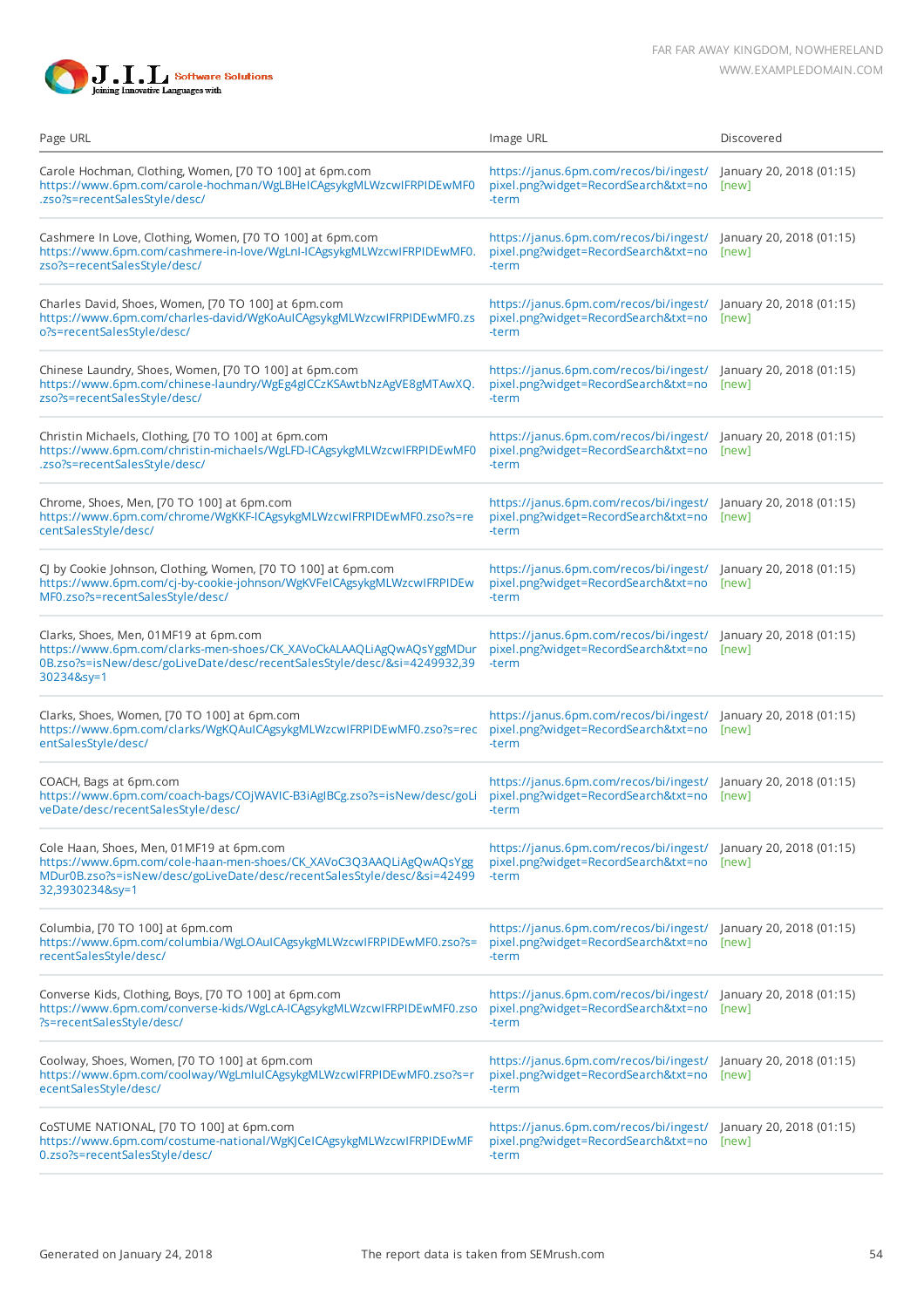

| Page URL                                                                                                                                                                                                       | Image URL                                                                                                              | Discovered                        |
|----------------------------------------------------------------------------------------------------------------------------------------------------------------------------------------------------------------|------------------------------------------------------------------------------------------------------------------------|-----------------------------------|
| Culture Phit, Clothing, Women, [70 TO 100] at 6pm.com<br>https://www.6pm.com/culture-phit/WgK8FuICAgsykgMLWzcwIFRPIDEwMF0.zso?<br>s=recentSalesStyle/desc/                                                     | https://janus.6pm.com/recos/bi/ingest/<br>pixel.png?widget=RecordSearch&txt=no<br>-term                                | January 20, 2018 (01:15)<br>[new] |
| David Tate, Shoes, Women, [70 TO 100] at 6pm.com<br>https://www.6pm.com/david-tate/WgLMCuICAgsykgMLWzcwIFRPIDEwMF0.zso?s<br>=recentSalesStyle/desc/                                                            | https://janus.6pm.com/recos/bi/ingest/ January 20, 2018 (01:15)<br>pixel.png?widget=RecordSearch&txt=no<br>-term       | [new]                             |
| DBYD, Clothing, Men, [70 TO 100] at 6pm.com<br>https://www.6pm.com/dbyd/WgK4IuICAgsykgMLWzcwIFRPIDEwMF0.zso?s=rece<br>ntSalesStyle/desc/                                                                       | https://janus.6pm.com/recos/bi/ingest/ January 20, 2018 (01:15)<br>pixel.png?widget=RecordSearch&txt=no<br>-term       | [new]                             |
| DL1961, Clothing, Women, [70 TO 100] at 6pm.com<br>https://www.6pm.com/dl1961/WgLwGeICAgsykgMLWzcwIFRPIDEwMF0.zso?s=re<br>centSalesStyle/desc/                                                                 | https://janus.6pm.com/recos/bi/ingest/ January 20, 2018 (01:15)<br>pixel.png?widget=RecordSearch&txt=no<br>-term       | [new]                             |
| Dolce & Gabbana, [70 TO 100] at 6pm.com<br>https://www.6pm.com/dolce-gabbana/WgKpGeICAgsykgMLWzcwIFRPIDEwMF0.z<br>so?s=recentSalesStyle/desc/                                                                  | https://janus.6pm.com/recos/bi/ingest/<br>pixel.png?widget=RecordSearch&txt=no<br>-term                                | January 20, 2018 (01:15)<br>[new] |
| Double D Ranchwear, Clothing, Women, [70 TO 100] at 6pm.com<br>https://www.6pm.com/double-d-ranchwear/WgK-GeICAgsykgMLWzcwIFRPIDEw<br>MF0.zso?s=recentSalesStyle/desc/                                         | https://janus.6pm.com/recos/bi/ingest/ January 20, 2018 (01:15)<br>pixel.png?widget=RecordSearch&txt=no<br>-term       | [new]                             |
| Dr. Martens, Shoes, Men, 01MF19 at 6pm.com<br>https://www.6pm.com/dr-martens-men-shoes/CK_XAVoBMcABAuICBDABCxiCAw<br>O6vQE.zso?s=isNew/desc/goLiveDate/desc/recentSalesStyle/desc/&si=424993<br>2,3930234&sy=1 | https://janus.6pm.com/recos/bi/ingest/ January 20, 2018 (01:15)<br>pixel.png?widget=RecordSearch&txt=no<br>-term       | [new]                             |
| Dr. Martens, Shoes, [70 TO 100] at 6pm.com<br>https://www.6pm.com/dr-martens/WgEx4gICCzKSAwtbNzAgVE8gMTAwXQ.zso?s<br>=recentSalesStyle/desc/                                                                   | https://janus.6pm.com/recos/bi/ingest/ January 20, 2018 (01:15)<br>pixel.png?widget=RecordSearch&txt=no<br>-term       | [new]                             |
| Drew, Shoes, [70 TO 100] at 6pm.com<br>https://www.6pm.com/drew/WgLhDOICAgsykgMLWzcwIFRPIDEwMF0.zso?s=rec<br>entSalesStyle/desc/                                                                               | https://janus.6pm.com/recos/bi/ingest/ January 20, 2018 (01:15)<br>pixel.png?widget=RecordSearch&txt=no<br>-term       | [new]                             |
| ECCO, Oxfords, Men, 01MF19 at 6pm.com<br>https://www.6pm.com/ecco-men-shoes/CK_XAVoBNsABAuICBDABCxiCAwO6vQE<br>.zso?s=isNew/desc/goLiveDate/desc/recentSalesStyle/desc/&si=4249932,3930<br>234&sy=1            | https://janus.6pm.com/recos/bi/ingest/ January 20, 2018 (01:15)<br>pixel.png?widget=RecordSearch&txt=no<br>-term       | [new]                             |
| Elie Tahari, Clothing, Men, [70 TO 100] at 6pm.com<br>https://www.6pm.com/elie-tahari/WgKDEeICAgsykgMLWzcwIFRPIDEwMF0.zso?s<br>=recentSalesStyle/desc/                                                         | https://janus.6pm.com/recos/bi/ingest/ January 20, 2018 (01:15)<br>pixel.png?widget=RecordSearch&txt=no<br>-term       | [new]                             |
| Eliza J, Clothing, Women, [70 TO 100] at 6pm.com<br>https://www.6pm.com/eliza-j/WgLIGOICAgsykgMLWzcwIFRPIDEwMF0.zso?s=rec<br>entSalesStyle/desc/                                                               | https://janus.6pm.com/recos/bi/ingest/<br>pixel.png?widget=RecordSearch&txt=no<br>-term                                | January 20, 2018 (01:15)<br>[new] |
| Ellen Tracy, Clothing, Women, [70 TO 100] at 6pm.com<br>https://www.6pm.com/ellen-tracy/WgLrF-ICAgsykgMLWzcwIFRPIDEwMF0.zso?s=<br>recentSalesStyle/desc/                                                       | https://janus.6pm.com/recos/bi/ingest/ January 20, 2018 (01:15)<br>pixel.png?widget=RecordSearch&txt=no<br>-term       | [new]                             |
| ELSE, Clothing, Women, [70 TO 100] at 6pm.com<br>https://www.6pm.com/else/WgLjI-ICAgsykgMLWzcwIFRPIDEwMF0.zso?s=recent<br>SalesStyle/desc/                                                                     | https://janus.6pm.com/recos/bi/ingest/<br>pixel.png?widget=RecordSearch&txt=no<br>-term                                | January 20, 2018 (01:15)<br>[new] |
| EuroSoft, Shoes, Women, [70 TO 100] at 6pm.com<br>https://www.6pm.com/eurosoft/WgK_HuICAgsykgMLWzcwIFRPIDEwMF0.zso?s=r<br>ecentSalesStyle/desc/                                                                | https://janus.6pm.com/recos/bi/ingest/ January 20, 2018 (01:15)<br>pixel.png?widget=RecordSearch&txt=no [new]<br>-term |                                   |
|                                                                                                                                                                                                                |                                                                                                                        |                                   |

### **Underscores in URL**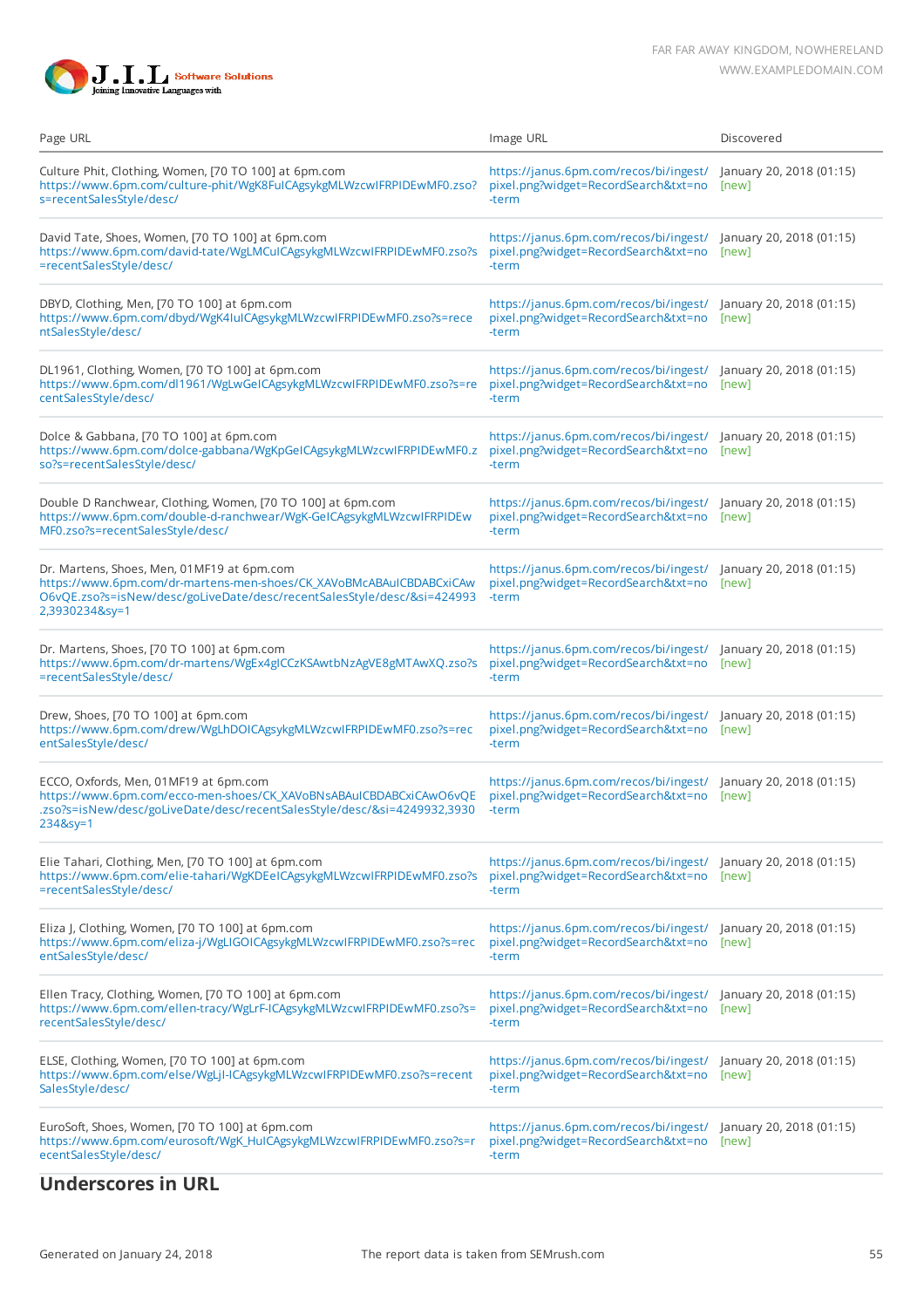

| Page URL                                                                                                                                                                                                    | Image URL                                                                                                              | Discovered                        |
|-------------------------------------------------------------------------------------------------------------------------------------------------------------------------------------------------------------|------------------------------------------------------------------------------------------------------------------------|-----------------------------------|
| ExOfficio, Clothing, Women, [70 TO 100] at 6pm.com<br>https://www.6pm.com/exofficio/WgKLDuICAgsykgMLWzcwIFRPIDEwMF0.zso?s=r<br>ecentSalesStyle/desc/                                                        | https://janus.6pm.com/recos/bi/ingest/<br>pixel.png?widget=RecordSearch&txt=no<br>-term                                | January 20, 2018 (01:15)<br>[new] |
| Faviana, Clothing, Women, [70 TO 100] at 6pm.com<br>https://www.6pm.com/faviana/WgL0HuICAgsykgMLWzcwIFRPIDEwMF0.zso?s=re<br>centSalesStyle/desc/                                                            | https://janus.6pm.com/recos/bi/ingest/ January 20, 2018 (01:15)<br>pixel.png?widget=RecordSearch&txt=no<br>-term       | [new]                             |
| Fergalicious, Shoes, Women, [70 TO 100] at 6pm.com<br>https://www.6pm.com/fergalicious/WgKRFeICAgsykgMLWzcwIFRPIDEwMF0.zso?<br>s=recentSalesStyle/desc/                                                     | https://janus.6pm.com/recos/bi/ingest/ January 20, 2018 (01:15)<br>pixel.png?widget=RecordSearch&txt=no<br>-term       | [new]                             |
| FIG Clothing, Clothing, Women, [70 TO 100] at 6pm.com<br>https://www.6pm.com/fig-clothing/WgLgHuICAgsykgMLWzcwIFRPIDEwMF0.zso?s<br>=recentSalesStyle/desc/                                                  | https://janus.6pm.com/recos/bi/ingest/<br>pixel.png?widget=RecordSearch&txt=no<br>-term                                | January 20, 2018 (01:15)<br>[new] |
| Florsheim, Shoes, Men, 01MF19 at 6pm.com<br>https://www.6pm.com/florsheim-men-shoes/CK_XAVoBQcABAuICBDABCxiCAwO<br>6vQE.zso?s=isNew/desc/goLiveDate/desc/recentSalesStyle/desc/&si=4249932,<br>3930234&sy=1 | https://janus.6pm.com/recos/bi/ingest/ January 20, 2018 (01:15)<br>pixel.png?widget=RecordSearch&txt=no [new]<br>-term |                                   |
| Foamtreads, Shoes, [70 TO 100] at 6pm.com<br>https://www.6pm.com/foamtreads/WgK2DOICAgsykgMLWzcwIFRPIDEwMF0.zso<br>?s=recentSalesStyle/desc/                                                                | https://janus.6pm.com/recos/bi/ingest/ January 20, 2018 (01:15)<br>pixel.png?widget=RecordSearch&txt=no<br>-term       | [new]                             |
| Fox, Clothing, Women, [70 TO 100] at 6pm.com<br>https://www.6pm.com/fox/WgKxC-ICAgsykgMLWzcwIFRPIDEwMF0.zso?s=recent<br>SalesStyle/desc/                                                                    | https://janus.6pm.com/recos/bi/ingest/ January 20, 2018 (01:15)<br>pixel.png?widget=RecordSearch&txt=no<br>-term       | [new]                             |
| Frances Valentine, Women, [70 TO 100] at 6pm.com<br>https://www.6pm.com/frances-valentine/WgLTI-ICAgsykgMLWzcwIFRPIDEwMF0.<br>zso?s=recentSalesStyle/desc/                                                  | https://janus.6pm.com/recos/bi/ingest/ January 20, 2018 (01:15)<br>pixel.png?widget=RecordSearch&txt=no<br>-term       | [new]                             |
| Frye, Shoes, Men, 01MF19 at 6pm.com<br>https://www.6pm.com/frye-men-shoes/CK_XAVoBRcABAuICBDABCxiCAwO6vQE.<br>zso?s=isNew/desc/goLiveDate/desc/recentSalesStyle/desc/&si=4249932,3930<br>234&sy=1           | https://janus.6pm.com/recos/bi/ingest/ January 20, 2018 (01:15)<br>pixel.png?widget=RecordSearch&txt=no<br>-term       | [new]                             |
| FUZZI, Clothing, Women, [70 TO 100] at 6pm.com<br>https://www.6pm.com/fuzzi/WgLEJOICAgsykgMLWzcwIFRPIDEwMF0.zso?s=rece<br>ntSalesStyle/desc/                                                                | https://janus.6pm.com/recos/bi/ingest/<br>pixel.png?widget=RecordSearch&txt=no<br>-term                                | January 20, 2018 (01:15)<br>[new] |
| G-Star, Clothing, Women, [70 TO 100] at 6pm.com<br>https://www.6pm.com/g-star/WgLQFuICAgsykgMLWzcwIFRPIDEwMF0.zso?s=rec<br>entSalesStyle/desc/                                                              | https://janus.6pm.com/recos/bi/ingest/ January 20, 2018 (01:15)<br>pixel.png?widget=RecordSearch&txt=no<br>-term       | [new]                             |
| Geox, Shoes, Women, [70 TO 100] at 6pm.com<br>https://www.6pm.com/geox/WgL2AuICAgsykgMLWzcwIFRPIDEwMF0.zso?s=rece<br>ntSalesStyle/desc/                                                                     | https://janus.6pm.com/recos/bi/ingest/ January 20, 2018 (01:15)<br>pixel.png?widget=RecordSearch&txt=no<br>-term       | [new]                             |
| https://www.6pm.com/gift-cards                                                                                                                                                                              | https://images-na.ssl-images-amazon.c January 20, 2018 (01:15)<br>om/images/l/41nujw1ap7L.jpg                          |                                   |
| https://www.6pm.com/gift-cards?pf_rd_r=E1B63D45BDC34B9BA2B7&pf_rd_p=4d<br>00d890-c729-47d4-9d55-9baa95f4a36b                                                                                                | https://images-na.ssl-images-amazon.c<br>om/images/l/41nujw1ap7L.jpg                                                   | January 20, 2018 (01:15)<br>[new] |
| https://www.6pm.com/gift-cards?pf_rd_r=FE712DCCD88A44F2A38E&pf_rd_p=4d<br>00d890-c729-47d4-9d55-9baa95f4a36b                                                                                                | https://images-na.ssl-images-amazon.c<br>om/images/l/41nujw1ap7L.jpg                                                   | January 20, 2018 (01:15)<br>[new] |
| Giorgio Armani, Shoes, Men, [70 TO 100] at 6pm.com<br>https://www.6pm.com/giorgio-armani/WgL6FuICAgsykgMLWzcwIFRPIDEwMF0.z<br>so?s=recentSalesStyle/desc/                                                   | https://janus.6pm.com/recos/bi/ingest/ January 20, 2018 (01:15)<br>pixel.png?widget=RecordSearch&txt=no<br>-term       | [new]                             |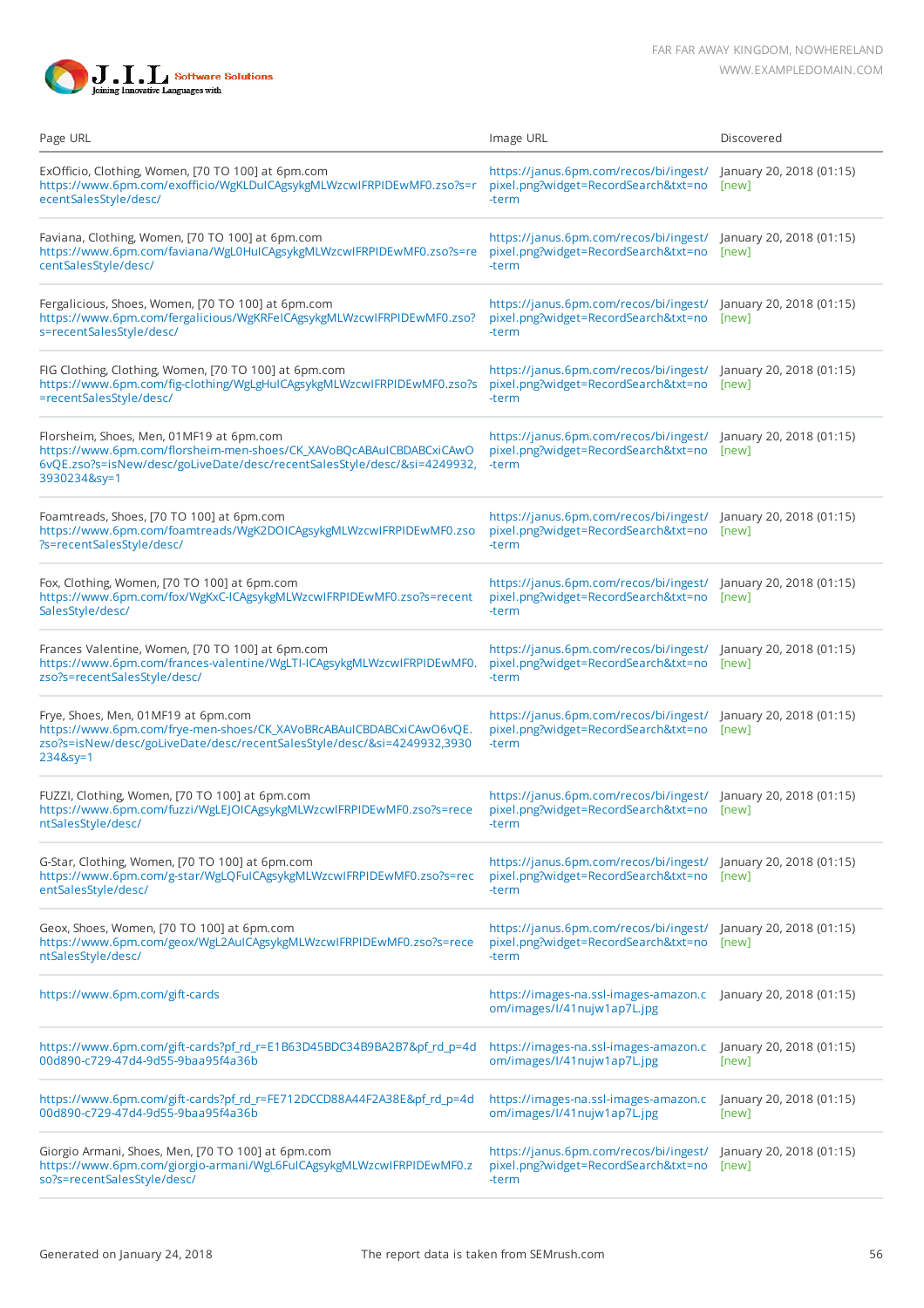

| Page URL                                                                                                                                                                                                         | Image URL                                                                                                              | Discovered                        |
|------------------------------------------------------------------------------------------------------------------------------------------------------------------------------------------------------------------|------------------------------------------------------------------------------------------------------------------------|-----------------------------------|
| Gordon Rush, Shoes, Men, 01MF19 at 6pm.com<br>https://www.6pm.com/gordon-rush-men-shoes/CK XAVoC7wLAAQLiAgQwAQsYg<br>gMDur0B.zso?s=isNew/desc/goLiveDate/desc/recentSalesStyle/desc/&si=4249<br>932,3930234&sy=1 | https://janus.6pm.com/recos/bi/ingest/ January 20, 2018 (01:15)<br>pixel.png?widget=RecordSearch&txt=no [new]<br>-term |                                   |
| GUESS, Shoes, Men, 01MF19 at 6pm.com<br>https://www.6pm.com/guess-men-shoes/CK XAVoBTcABAuICBDABCxiCAwO6vQ<br>E.zso?s=isNew/desc/goLiveDate/desc/recentSalesStyle/desc/&si=4249932,393<br>0234&sy=1              | https://janus.6pm.com/recos/bi/ingest/ January 20, 2018 (01:15)<br>pixel.png?widget=RecordSearch&txt=no [new]<br>-term |                                   |
| Hale Bob, Clothing, Women, [70 TO 100] at 6pm.com<br>https://www.6pm.com/hale-bob/WgLpCeICAgsykgMLWzcwIFRPIDEwMF0.zso?s=r<br>ecentSalesStyle/desc/                                                               | https://janus.6pm.com/recos/bi/ingest/<br>pixel.png?widget=RecordSearch&txt=no<br>-term                                | January 20, 2018 (01:15)<br>[new] |

About this issue: When it comes to URL structure, using underscores as word separators is not recommended because search engines may not interpret them correctly and may consider them to be a part of a word. Using hyphens instead of underscores makes it easier for search engines to understand what your page is about. Although using underscores doesn't have a huge impact on webpage visibility, it decreases your page's chances of appearing in search results, as opposed to when hyphens are used. How to fix: Replace underscores with hyphens. However, if your page ranks well, we do not recommend that you do this.

**Historical chart for audits** Period: December 9, 2017 (01:19) - January 20, 2018 (01:15)



#### **Underscores in URL 100**

| Page URL                                                                                                                                                                                               | Discovered                        |
|--------------------------------------------------------------------------------------------------------------------------------------------------------------------------------------------------------|-----------------------------------|
| ALDO, Shoes, Men, 01MF19 at 6pm.com<br>https://www.6pm.com/aldo-men-shoes/CK_XAVoC2xbAAQLiAgQwAQsYggMDur0B.zso?s=isNew/desc/goLiveDate/desc/rec<br>entSalesStyle/desc/&si=4249932,3930234&sy=1         | January 20, 2018 (01:15)<br>[new] |
| Alegria, Loafers, Men, 01MF19 at 6pm.com<br>https://www.6pm.com/alegria-men-shoes/CK_XAVoC2xjAAQLiAgQwAQsYggMDur0B.zso?s=isNew/desc/goLiveDate/desc/r<br>ecentSalesStyle/desc/&si=4249932,3930234&sy=1 | January 20, 2018 (01:15)<br>[new] |
| Shoes, Boys at 6pm.com<br>https://www.6pm.com/boys-shoes/CK_XAcABBOICAgEY.zso?s=isNew/desc/goLiveDate/desc/recentSalesStyle/desc/                                                                      | January 20, 2018 (01:15)          |
| Brooks, Multi at 6pm.com<br>https://www.6pm.com/brooks-multi/QgL_BVIBGuICAggK.zso?s=isNew/desc/goLiveDate/desc/recentSalesStyle/desc/                                                                  | January 20, 2018 (01:15)<br>[new] |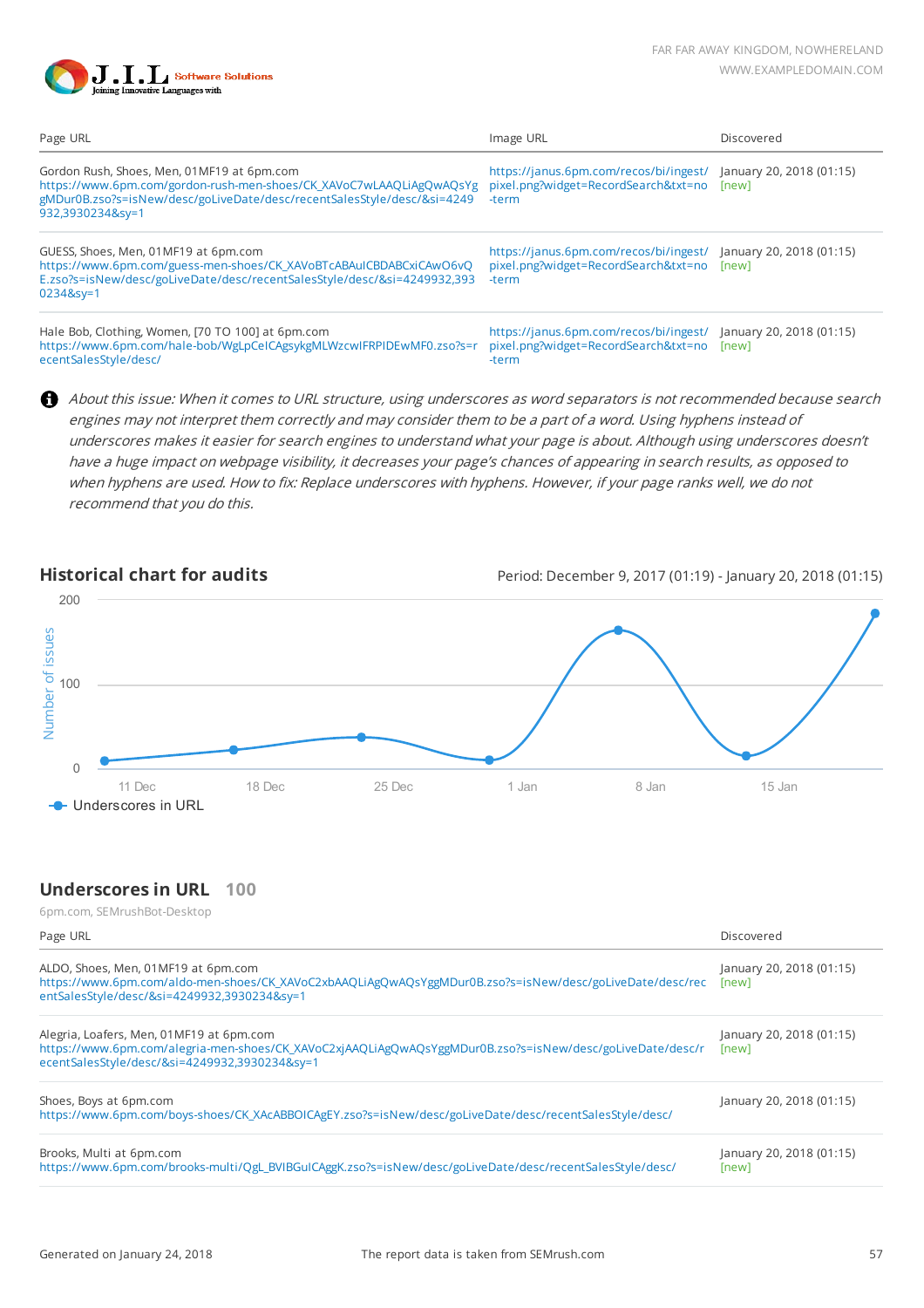



| Page URL                                                                                                                                                                                                                                            | Discovered                        |
|-----------------------------------------------------------------------------------------------------------------------------------------------------------------------------------------------------------------------------------------------------|-----------------------------------|
| Brooks, Sneakers & Athletic Shoes at 6pm.com<br>https://www.6pm.com/brooks-shoes/CK_XAVIBGuICAgEK.zso?s=isNew/desc/goLiveDate/desc/recentSalesStyle/desc/                                                                                           | January 20, 2018 (01:15)<br>[new] |
| Bruno Magli, Shoes, Men, 01MF19 at 6pm.com<br>https://www.6pm.com/bruno-magli-men-shoes/CK_XAVoChQPAAQLiAgQwAQsYggMDur0B.zso?s=isNew/desc/goLiveDate/<br>desc/recentSalesStyle/desc/&si=4249932,3930234&sy=1                                        | January 20, 2018 (01:15)<br>[new] |
| Calvin Klein Jeans, Shoes, Men, 01MF19 at 6pm.com<br>https://www.6pm.com/calvin-klein-jeans-men-shoes/CK_XAVoC7hXAAQLiAgQwAQsYggMDur0B.zso?s=isNew/desc/goLiveD<br>ate/desc/recentSalesStyle/desc/&si=4249932,3930234&sy=1                          | January 20, 2018 (01:15)<br>[new] |
| Calvin Klein, Shoes, Men, 01MF19 at 6pm.com<br>https://www.6pm.com/calvin-klein-men-shoes/CK_XAVoCqAnAAQLiAgQwAQsYggMDur0B.zso?s=isNew/desc/goLiveDate/d<br>esc/recentSalesStyle/desc/&si=4249932,3930234&sy=1                                      | January 20, 2018 (01:15)<br>[new] |
| Clarks, Shoes, Men, 01MF19 at 6pm.com<br>https://www.6pm.com/clarks-men-shoes/CK_XAVoCkALAAQLiAgQwAQsYggMDur0B.zso?s=isNew/desc/goLiveDate/desc/re<br>centSalesStyle/desc/&si=4249932,3930234&sy=1                                                  | January 20, 2018 (01:15)<br>[new] |
| Cole Haan, Shoes, Men, 01MF19 at 6pm.com<br>https://www.6pm.com/cole-haan-men-shoes/CK_XAVoC3Q3AAQLiAgQwAQsYggMDur0B.zso?s=isNew/desc/goLiveDate/de<br>sc/recentSalesStyle/desc/&si=4249932,3930234&sy=1                                            | January 20, 2018 (01:15)<br>[new] |
| Dr. Martens, Shoes, Men, 01MF19 at 6pm.com<br>https://www.6pm.com/dr-martens-men-shoes/CK_XAVoBMcABAuICBDABCxiCAwO6vQE.zso?s=isNew/desc/goLiveDate/des<br>c/recentSalesStyle/desc/&si=4249932,3930234&sy=1                                          | January 20, 2018 (01:15)<br>[new] |
| ECCO, Oxfords, Men, 01MF19 at 6pm.com<br>https://www.6pm.com/ecco-men-shoes/CK_XAVoBNsABAuICBDABCxiCAwO6vQE.zso?s=isNew/desc/goLiveDate/desc/rece<br>ntSalesStyle/desc/&si=4249932,3930234&sy=1                                                     | January 20, 2018 (01:15)<br>[new] |
| EuroSoft, Shoes, Women, [70 TO 100] at 6pm.com<br>https://www.6pm.com/eurosoft/WgK_HuICAgsykgMLWzcwIFRPIDEwMF0.zso?s=recentSalesStyle/desc/                                                                                                         | January 20, 2018 (01:15)<br>[new] |
| Florsheim, Shoes, Men, 01MF19 at 6pm.com<br>https://www.6pm.com/florsheim-men-shoes/CK_XAVoBQcABAuICBDABCxiCAwO6vQE.zso?s=isNew/desc/goLiveDate/desc/<br>recentSalesStyle/desc/&si=4249932,3930234&sy=1                                             | January 20, 2018 (01:15)<br>[new] |
| Frye, Shoes, Men, 01MF19 at 6pm.com<br>https://www.6pm.com/frye-men-shoes/CK_XAVoBRcABAuICBDABCxiCAwO6vQE.zso?s=isNew/desc/goLiveDate/desc/recen<br>tSalesStyle/desc/&si=4249932,3930234&sy=1                                                       | January 20, 2018 (01:15)<br>[new] |
| Gordon Rush, Shoes, Men, 01MF19 at 6pm.com<br>https://www.6pm.com/gordon-rush-men-shoes/CK_XAVoC7wLAAQLiAgQwAQsYggMDur0B.zso?s=isNew/desc/goLiveDate/<br>desc/recentSalesStyle/desc/&si=4249932,3930234&sy=1                                        | January 20, 2018 (01:15)<br>[new] |
| GUESS, Shoes, Men, 01MF19 at 6pm.com<br>https://www.6pm.com/guess-men-shoes/CK_XAVoBTcABAuICBDABCxiCAwO6vQE.zso?s=isNew/desc/goLiveDate/desc/rec<br>entSalesStyle/desc/&si=4249932,3930234&sy=1                                                     | January 20, 2018 (01:15)<br>[new] |
| IZOD, Shoes, Men, 01MF19 at 6pm.com<br>https://www.6pm.com/izod-men-shoes/CK_XAVoC8wLAAQLiAgQwAQsYggMDur0B.zso?s=isNew/desc/goLiveDate/desc/rec<br>entSalesStyle/desc/&si=4249932,3930234&sy=1                                                      | January 20, 2018 (01:15)<br>[new] |
| Johnston & Murphy, Shoes, Men, 01MF19 at 6pm.com<br>https://www.6pm.com/johnston-murphy-men-shoes/CK_XAVoC-AHAAQLiAgQwAQsYggMDur0B.zso?s=isNew/desc/goLiveD<br>ate/desc/recentSalesStyle/desc/&si=4249932,3930234&sy=1                              | January 20, 2018 (01:15)<br>[new] |
| Kenneth Cole New York, Sneakers & Athletic Shoes, Men, 01MF19 at 6pm.com<br>https://www.6pm.com/kenneth-cole-new-york-men-shoes/CK_XAVoBVsABAuICBDABCxiCAwO6vQE.zso?s=isNew/desc/goLi<br>veDate/desc/recentSalesStyle/desc/&si=4249932,3930234&sy=1 | January 20, 2018 (01:15)<br>[new] |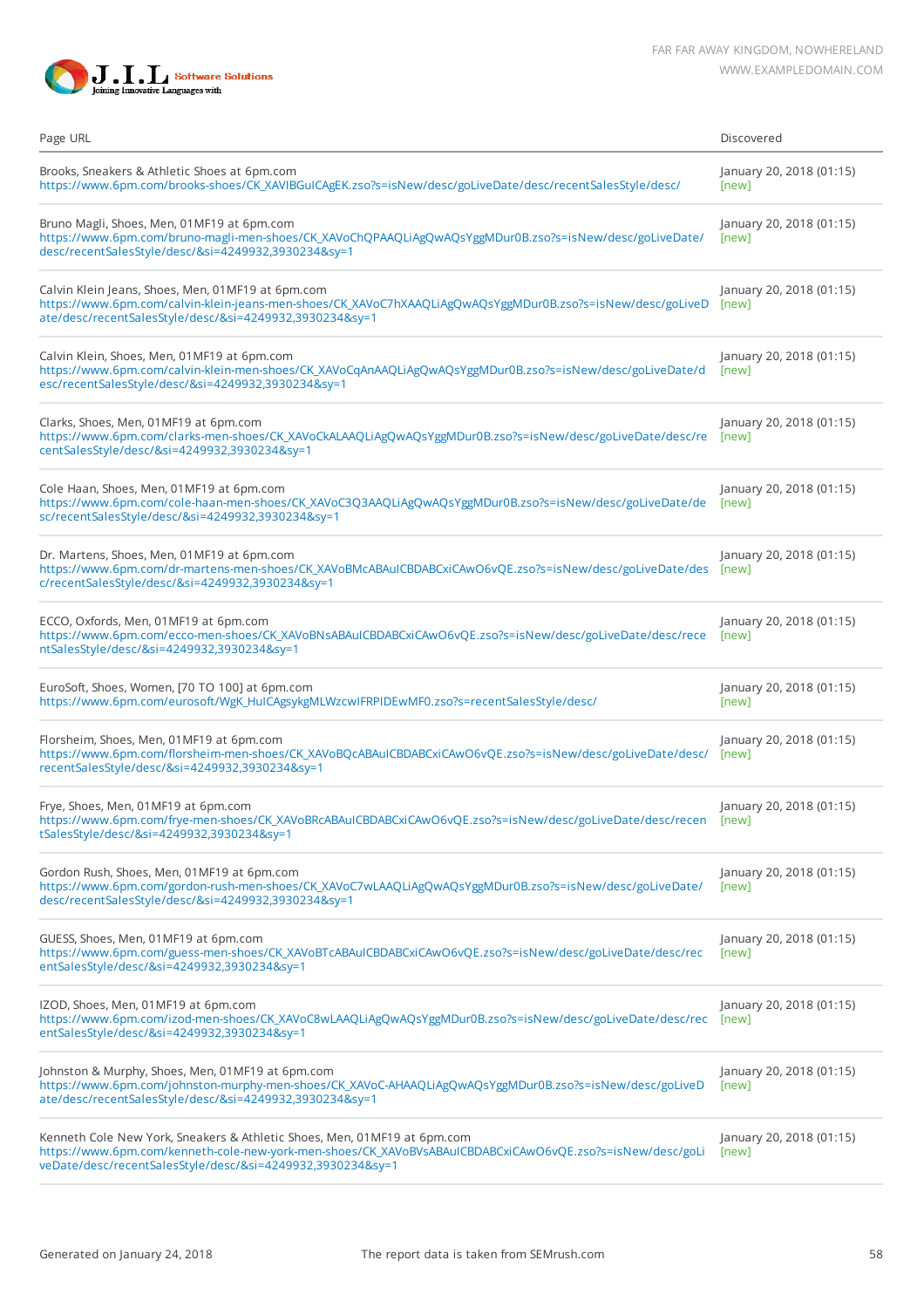

| Page URL                                                                                                                                                                                                                         | Discovered                        |
|----------------------------------------------------------------------------------------------------------------------------------------------------------------------------------------------------------------------------------|-----------------------------------|
| Kenneth Cole Unlisted, Shoes, Men, 01MF19 at 6pm.com<br>https://www.6pm.com/kenneth-cole-unlisted-men-shoes/CK_XAVoCqAHAAQLiAgQwAQsYggMDur0B.zso?s=isNew/desc/go<br>LiveDate/desc/recentSalesStyle/desc/&si=4249932,3930234&sy=1 | January 20, 2018 (01:15)<br>[new] |
| Lacoste, Sneakers & Athletic Shoes, Men, 01MF19 at 6pm.com<br>https://www.6pm.com/lacoste-men-shoes/CK_XAVoCrAnAAQLiAgQwAQsYggMDur0B.zso?s=isNew/desc/goLiveDate/desc/r<br>ecentSalesStyle/desc/&si=4249932,3930234&sy=1         | January 20, 2018 (01:15)<br>[new] |
| Mark Nason, Shoes, Men, 01MF19 at 6pm.com<br>https://www.6pm.com/mark-nason-men-shoes/CK_XAVoCqAbAAQLiAgQwAQsYggMDur0B.zso?s=isNew/desc/goLiveDate/d<br>esc/recentSalesStyle/desc/&si=4249932,3930234&sy=1                       | January 20, 2018 (01:15)<br>[new] |
| Marsell, Shoes, [70 TO 100] at 6pm.com<br>https://www.6pm.com/marsell/WgL_I-ICAgsykgMLWzcwIFRPIDEwMF0.zso?s=recentSalesStyle/desc/                                                                                               | January 20, 2018 (01:15)<br>[new] |
| Shoes, Beige, Men, 01MF19 at 6pm.com<br>https://www.6pm.com/men-beige-shoes/CK_XAUIBK8ABAuICBDABCBiCAwO6vQE.zso?s=isNew/desc/goLiveDate/desc/rece<br>ntSalesStyle/desc/&si=4249932,3930234&sy=1                                  | January 20, 2018 (01:15)<br>[new] |
| Shoes, Black, Men, 01MF19 at 6pm.com<br>https://www.6pm.com/men-black-shoes/CK_XAUIBA8ABAuICBDABCBiCAwO6vQE.zso?s=isNew/desc/goLiveDate/desc/rece<br>ntSalesStyle/desc/&si=4249932,3930234&sy=1                                  | January 20, 2018 (01:15)<br>[new] |
| Shoes, Blue, Men, 01MF19 at 6pm.com<br>https://www.6pm.com/men-blue-shoes/CK_XAUICngHAAQLiAgQwAQgYggMDur0B.zso?s=isNew/desc/goLiveDate/desc/rec<br>entSalesStyle/desc/&si=4249932,3930234&sy=1                                   | January 20, 2018 (01:15)<br>[new] |
| Boat Shoes, Men, 01MF19 at 6pm.com<br>https://www.6pm.com/men-boat-shoes/CK_XARCy1wHAAQLiAgQwAQIYggMDur0B.zso?s=isNew/desc/goLiveDate/desc/rec<br>entSalesStyle/desc/&si=4249932,3930234&sy=1                                    | January 20, 2018 (01:15)<br>[new] |
| Sneakers & Athletic Shoes, Bone, Men, 01MF19 at 6pm.com<br>https://www.6pm.com/men-bone-shoes/CK_XAUIBBcABAuICBDABCBiCAwO6vQE.zso?s=isNew/desc/goLiveDate/desc/rece<br>ntSalesStyle/desc/&si=4249932,3930234&sy=1                | January 20, 2018 (01:15)<br>[new] |
| Boots, Men at 6pm.com<br>https://www.6pm.com/men-boots/CK_XARCz1wHAAQLiAgMBAhg.zso?s=isNew/desc/goLiveDate/desc/recentSalesStyle/de<br>sc/                                                                                       | January 20, 2018 (01:15)          |
| Boots, Men, 01MF19 at 6pm.com<br>https://www.6pm.com/men-boots/CK_XARCz1wHAAQLiAgQwAQIYggMDur0B.zso?s=isNew/desc/goLiveDate/desc/recentS<br>alesStyle/desc/&si=4249932,3930234&sy=1                                              | January 20, 2018 (01:15)<br>[new] |
| Shoes, Bronze, Men, 01MF19 at 6pm.com<br>https://www.6pm.com/men-bronze-shoes/CK_XAUICyAHAAQLiAgQwAQgYggMDur0B.zso?s=isNew/desc/goLiveDate/desc/r<br>ecentSalesStyle/desc/&si=4249932,3930234&sy=1                               | January 20, 2018 (01:15)<br>[new] |
| Shoes, Brown, Men, 01MF19 at 6pm.com<br>https://www.6pm.com/men-brown-shoes/CK_XAUIBBsABAuICBDABCBiCAwO6vQE.zso?s=isNew/desc/goLiveDate/desc/rec<br>entSalesStyle/desc/&si=4249932,3930234&sy=1                                  | January 20, 2018 (01:15)<br>[new] |
| Shoes, Burgundy, Men, 01MF19 at 6pm.com<br>https://www.6pm.com/men-burgundy-shoes/CK_XAUIBB8ABAuICBDABCBiCAwO6vQE.zso?s=isNew/desc/goLiveDate/desc/<br>recentSalesStyle/desc/&si=4249932,3930234&sy=1                            | January 20, 2018 (01:15)<br>[new] |
| Shoes, Gray, Men, 01MF19 at 6pm.com<br>https://www.6pm.com/men-gray-shoes/CK_XAUIBCMABAuICBDABCBiCAwO6vQE.zso?s=isNew/desc/goLiveDate/desc/rece<br>ntSalesStyle/desc/&si=4249932,3930234&sy=1                                    | January 20, 2018 (01:15)<br>[new] |
| Boots, Green, Men, 01MF19 at 6pm.com<br>https://www.6pm.com/men-green-shoes/CK_XAUICjAPAAQLiAgQwAQgYggMDur0B.zso?s=isNew/desc/goLiveDate/desc/rec<br>entSalesStyle/desc/&si=4249932,3930234&sy=1                                 | January 20, 2018 (01:15)<br>[new] |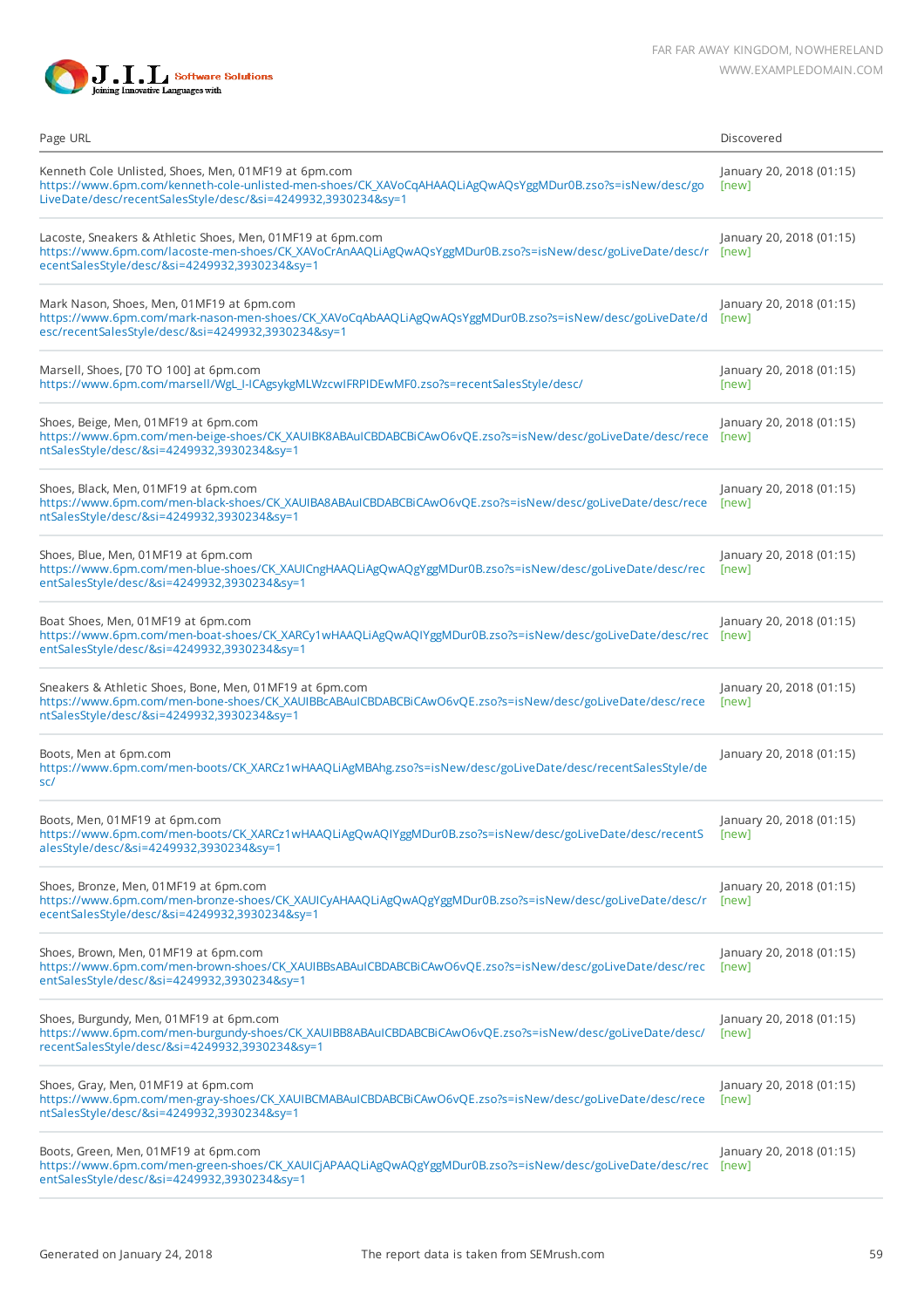

| Page URL                                                                                                                                                                                                             | Discovered                        |
|----------------------------------------------------------------------------------------------------------------------------------------------------------------------------------------------------------------------|-----------------------------------|
| Sneakers & Athletic Shoes, Khaki, Men, 01MF19 at 6pm.com<br>https://www.6pm.com/men-khaki-shoes/CK_XAUICpwPAAQLiAgQwAQgYggMDur0B.zso?s=isNew/desc/goLiveDate/desc/re<br>centSalesStyle/desc/&si=4249932,3930234&sy=1 | January 20, 2018 (01:15)<br>[new] |
| Loafers, Men, 01MF19 at 6pm.com<br>https://www.6pm.com/men-loafers/CK_XARC21wHAAQLiAgQwAQIYggMDur0B.zso?s=isNew/desc/goLiveDate/desc/recent<br>SalesStyle/desc/&si=4249932,3930234&sy=1                              | January 20, 2018 (01:15)<br>[new] |
| Sneakers & Athletic Shoes, Multi, Men, 01MF19 at 6pm.com<br>https://www.6pm.com/men-multi-shoes/CK_XAUIC_wXAAQLiAgQwAQgYggMDur0B.zso?s=isNew/desc/goLiveDate/desc/re<br>centSalesStyle/desc/&si=4249932,3930234&sy=1 | January 20, 2018 (01:15)<br>[new] |
| Shoes, Navy, Men, 01MF19 at 6pm.com<br>https://www.6pm.com/men-navy-shoes/CK_XAUIBCcABAuICBDABCBiCAwO6vQE.zso?s=isNew/desc/goLiveDate/desc/rece<br>ntSalesStyle/desc/&si=4249932,3930234&sy=1                        | January 20, 2018 (01:15)<br>[new] |
| Oxfords, Neutral, Men, 01MF19 at 6pm.com<br>https://www.6pm.com/men-neutral-shoes/CK_XAUIChQTAAQLiAgQwAQgYggMDur0B.zso?s=isNew/desc/goLiveDate/desc/<br>recentSalesStyle/desc/&si=4249932,3930234&sy=1               | January 20, 2018 (01:15)<br>[new] |
| Shoes, Olive, Men, 01MF19 at 6pm.com<br>https://www.6pm.com/men-olive-shoes/CK_XAUICkQTAAQLiAgQwAQgYggMDur0B.zso?s=isNew/desc/goLiveDate/desc/rec [new]<br>entSalesStyle/desc/&si=4249932,3930234&sy=1               | January 20, 2018 (01:15)          |
| Boots, Orange, Men, 01MF19 at 6pm.com<br>https://www.6pm.com/men-orange-shoes/CK_XAUIClwTAAQLiAgQwAQgYggMDur0B.zso?s=isNew/desc/goLiveDate/desc/r<br>ecentSalesStyle/desc/&si=4249932,3930234&sy=1                   | January 20, 2018 (01:15)<br>[new] |
| Oxfords, Men at 6pm.com<br>https://www.6pm.com/men-oxfords/CK_XARC31wHAAQLiAgMBAhg.zso?s=isNew/desc/goLiveDate/desc/recentSalesStyle/<br>desc/                                                                       | January 20, 2018 (01:15)          |
| Oxfords, Men, 01MF19 at 6pm.com<br>https://www.6pm.com/men-oxfords/CK_XARC31wHAAQLiAgQwAQIYggMDur0B.zso?s=isNew/desc/goLiveDate/desc/recent<br>SalesStyle/desc/&si=4249932,3930234&sy=1                              | January 20, 2018 (01:15)<br>[new] |
| Loafers, Pewter, Men, 01MF19 at 6pm.com<br>https://www.6pm.com/men-pewter-shoes/CK_XAUICqATAAQLiAgQwAQgYggMDur0B.zso?s=isNew/desc/goLiveDate/desc/r<br>ecentSalesStyle/desc/&si=4249932,3930234&sy=1                 | January 20, 2018 (01:15)<br>[new] |
| Shoes, Red, Men, 01MF19 at 6pm.com<br>https://www.6pm.com/men-red-shoes/CK_XAUICyQTAAQLiAgQwAQgYggMDur0B.zso?s=isNew/desc/goLiveDate/desc/rece<br>ntSalesStyle/desc/&si=4249932,3930234&sy=1                         | January 20, 2018 (01:15)<br>[new] |
| Sandals, Men, 01MF19 at 6pm.com<br>https://www.6pm.com/men-sandals/CK_XARC51wHAAQLiAgQwAQIYggMDur0B.zso?s=isNew/desc/goLiveDate/desc/recen<br>tSalesStyle/desc/&si=4249932,3930234&sy=1                              | January 20, 2018 (01:15)<br>[new] |
| Shoes, Men, 01MF19, page 2 at 6pm.com<br>https://www.6pm.com/men-shoes-page2/CK_XAcABAuICAzABGIIDA7q9AQ.zso?p=1&s=isNew/desc/goLiveDate/desc/recen<br>tSalesStyle/desc/                                              | January 20, 2018 (01:15)<br>[new] |
| Shoes, Men, 01MF19, page 3 at 6pm.com<br>https://www.6pm.com/men-shoes-page3/CK_XAcABAuICAzABGIIDA7q9AQ.zso?p=2&s=isNew/desc/goLiveDate/desc/recen<br>tSalesStyle/desc/                                              | January 20, 2018 (01:15)<br>[new] |
| Shoes, Men, 01MF19, page 4 at 6pm.com<br>https://www.6pm.com/men-shoes-page4/CK_XAcABAuICAzABGIIDA7q9AQ.zso?p=3&s=isNew/desc/goLiveDate/desc/recen<br>tSalesStyle/desc/                                              | January 20, 2018 (01:15)<br>[new] |
| Shoes, Men, 01MF19, page 6 at 6pm.com<br>https://www.6pm.com/men-shoes-page6/CK_XAcABAuICAzABGIIDA7q9AQ.zso?p=5&s=isNew/desc/goLiveDate/desc/recen [new]<br>tSalesStyle/desc/                                        | January 20, 2018 (01:15)          |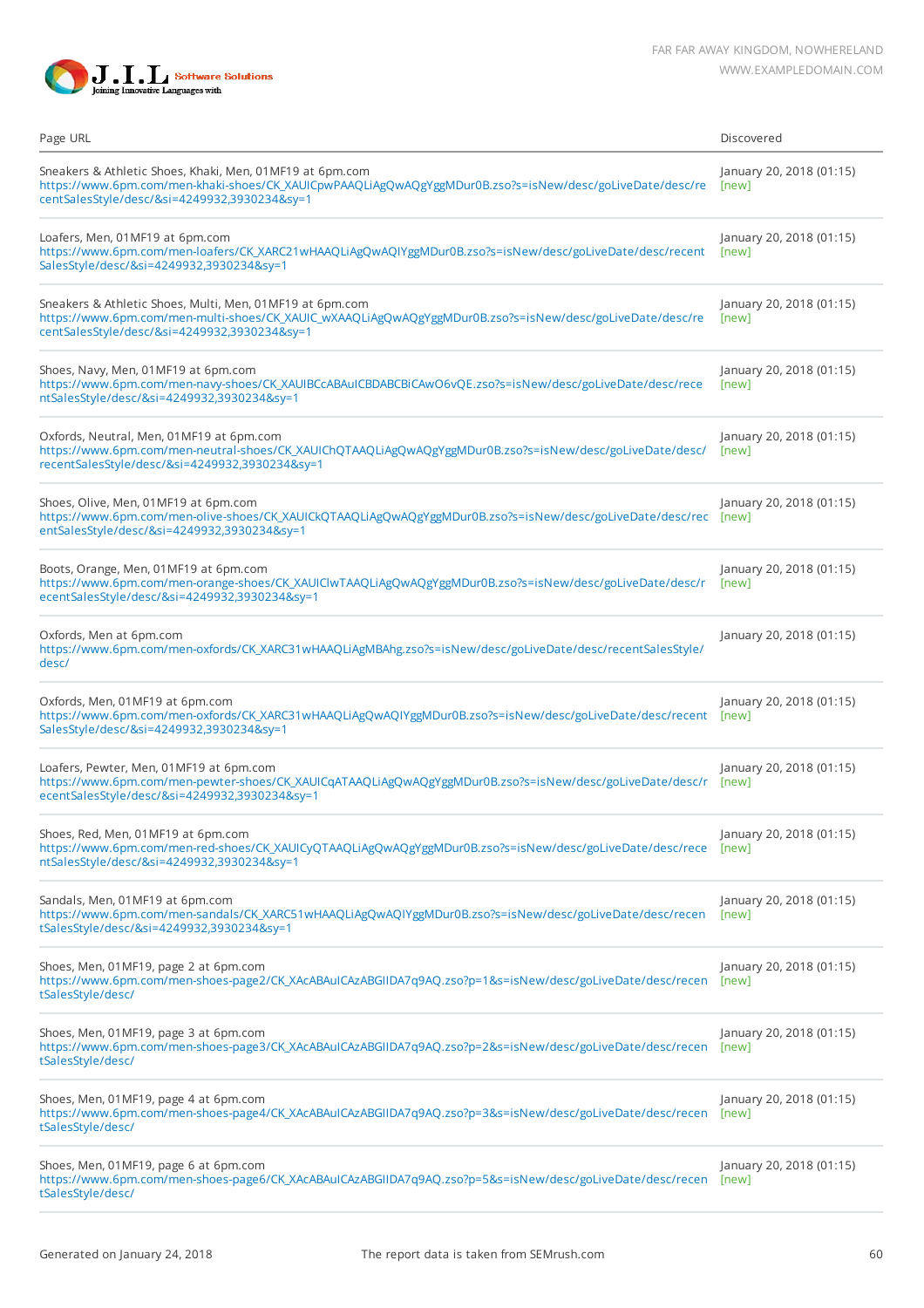

| Page URL                                                                                                                                                                                                            | Discovered                        |
|---------------------------------------------------------------------------------------------------------------------------------------------------------------------------------------------------------------------|-----------------------------------|
| Sandals, Men, Graphic Print, 01MF19 at 6pm.com<br>https://www.6pm.com/men-shoes/CK_XAToC-xDAAQLiAgQwARgHggMDur0B.zso?s=isNew/desc/goLiveDate/desc/recentSa<br>lesStyle/desc/&si=4249932,3930234&sy=1                | January 20, 2018 (01:15)<br>[new] |
| Shoes, Men, Synthetic, 01MF19 at 6pm.com<br>https://www.6pm.com/men-shoes/CK_XAToC0BDAAQLiAgQwARgHggMDur0B.zso?s=isNew/desc/goLiveDate/desc/recentS<br>alesStyle/desc/&si=4249932,3930234&sy=1                      | January 20, 2018 (01:15)<br>[new] |
| Shoes, EVA, Men, 01MF19 at 6pm.com<br>https://www.6pm.com/men-shoes/CK_XAToC0gnAAQLiAgQwARgHggMDur0B.zso?s=isNew/desc/goLiveDate/desc/recentSa<br>lesStyle/desc/&si=4249932,3930234&sy=1                            | January 20, 2018 (01:15)<br>[new] |
| Boots, Polyurethane, Men, 01MF19 at 6pm.com<br>https://www.6pm.com/men-shoes/CK_XAToC0grAAQLiAgQwARgHggMDur0B.zso?s=isNew/desc/goLiveDate/desc/recentSa<br>lesStyle/desc/&si=4249932,3930234&sy=1                   | January 20, 2018 (01:15)<br>[new] |
| Shoes, Men, Round Toe, 01MF19 at 6pm.com<br>https://www.6pm.com/men-shoes/CK_XAToC1ArAAQLiAgQwARgHggMDur0B.zso?s=isNew/desc/goLiveDate/desc/recentSa<br>lesStyle/desc/&si=4249932,3930234&sy=1                      | January 20, 2018 (01:15)<br>[new] |
| Oxfords, Men, Apron Toe, 01MF19 at 6pm.com<br>https://www.6pm.com/men-shoes/CK_XAToC1gnAAQLiAgQwARgHggMDur0B.zso?s=isNew/desc/goLiveDate/desc/recentSa<br>lesStyle/desc/&si=4249932,3930234&sy=1                    | January 20, 2018 (01:15)<br>[new] |
| Sneakers & Athletic Shoes, Men, Distressed, 01MF19 at 6pm.com<br>https://www.6pm.com/men-shoes/CK_XAToC1hPAAQLiAgQwARgHggMDur0B.zso?s=isNew/desc/goLiveDate/desc/recentS<br>alesStyle/desc/&si=4249932,3930234&sy=1 | January 20, 2018 (01:15)<br>[new] |
| Boots, Men, Tweed, 01MF19 at 6pm.com<br>https://www.6pm.com/men-shoes/CK_XAToC2RDAAQLiAgQwARgHggMDur0B.zso?s=isNew/desc/goLiveDate/desc/recentS<br>alesStyle/desc/&si=4249932,3930234&sy=1                          | January 20, 2018 (01:15)<br>[new] |
| Shoes, Men, Velvet, 01MF19 at 6pm.com<br>https://www.6pm.com/men-shoes/CK_XAToC2xDAAQLiAgQwARgHggMDur0B.zso?s=isNew/desc/goLiveDate/desc/recentS<br>alesStyle/desc/&si=4249932,3930234&sy=1                         | January 20, 2018 (01:15)<br>[new] |
| Shoes, Men, 01MF19, Fall at 6pm.com<br>https://www.6pm.com/men-shoes/CK_XAToC3RHAAQLiAgQwARgHggMDur0B.zso?s=isNew/desc/goLiveDate/desc/recentS<br>alesStyle/desc/&si=4249932,3930234&sy=1                           | January 20, 2018 (01:15)<br>[new] |
| Oxfords, Men, Non-Marking Sole, 01MF19 at 6pm.com<br>https://www.6pm.com/men-shoes/CK_XAToC4hPAAQLiAgQwARgHggMDur0B.zso?s=isNew/desc/goLiveDate/desc/recentS<br>alesStyle/desc/&si=4249932,3930234&sy=1             | January 20, 2018 (01:15)<br>[new] |
| Shoes, Gel, Men, 01MF19 at 6pm.com<br>https://www.6pm.com/men-shoes/CK_XAToC4wnAAQLiAgQwARgHggMDur0B.zso?s=isNew/desc/goLiveDate/desc/recentS<br>alesStyle/desc/&si=4249932,3930234&sy=1                            | January 20, 2018 (01:15)<br>[new] |
| Sneakers & Athletic Shoes, Men, Wool, 01MF19 at 6pm.com<br>https://www.6pm.com/men-shoes/CK_XAToC4xDAAQLiAgQwARgHggMDur0B.zso?s=isNew/desc/goLiveDate/desc/recentS<br>alesStyle/desc/&si=4249932,3930234&sy=1       | January 20, 2018 (01:15)<br>[new] |
| Shoes, Men, Bicycle Toe, 01MF19 at 6pm.com<br>https://www.6pm.com/men-shoes/CK_XAToC5wnAAQLiAgQwARgHggMDur0B.zso?s=isNew/desc/goLiveDate/desc/recentS<br>alesStyle/desc/&si=4249932,3930234&sy=1                    | January 20, 2018 (01:15)<br>[new] |
| Boat Shoes, Men, Animal Print, 01MF19 at 6pm.com<br>https://www.6pm.com/men-shoes/CK_XAToC6BDAAQLiAgQwARgHggMDur0B.zso?s=isNew/desc/goLiveDate/desc/recentS<br>alesStyle/desc/&si=4249932,3930234&sy=1              | January 20, 2018 (01:15)<br>[new] |
| Shoes, Removable, Men, 01MF19 at 6pm.com<br>https://www.6pm.com/men-shoes/CK_XAToC6QrAAQLiAgQwARgHggMDur0B.zso?s=isNew/desc/goLiveDate/desc/recentS<br>alesStyle/desc/&si=4249932,3930234&sy=1                      | January 20, 2018 (01:15)<br>[new] |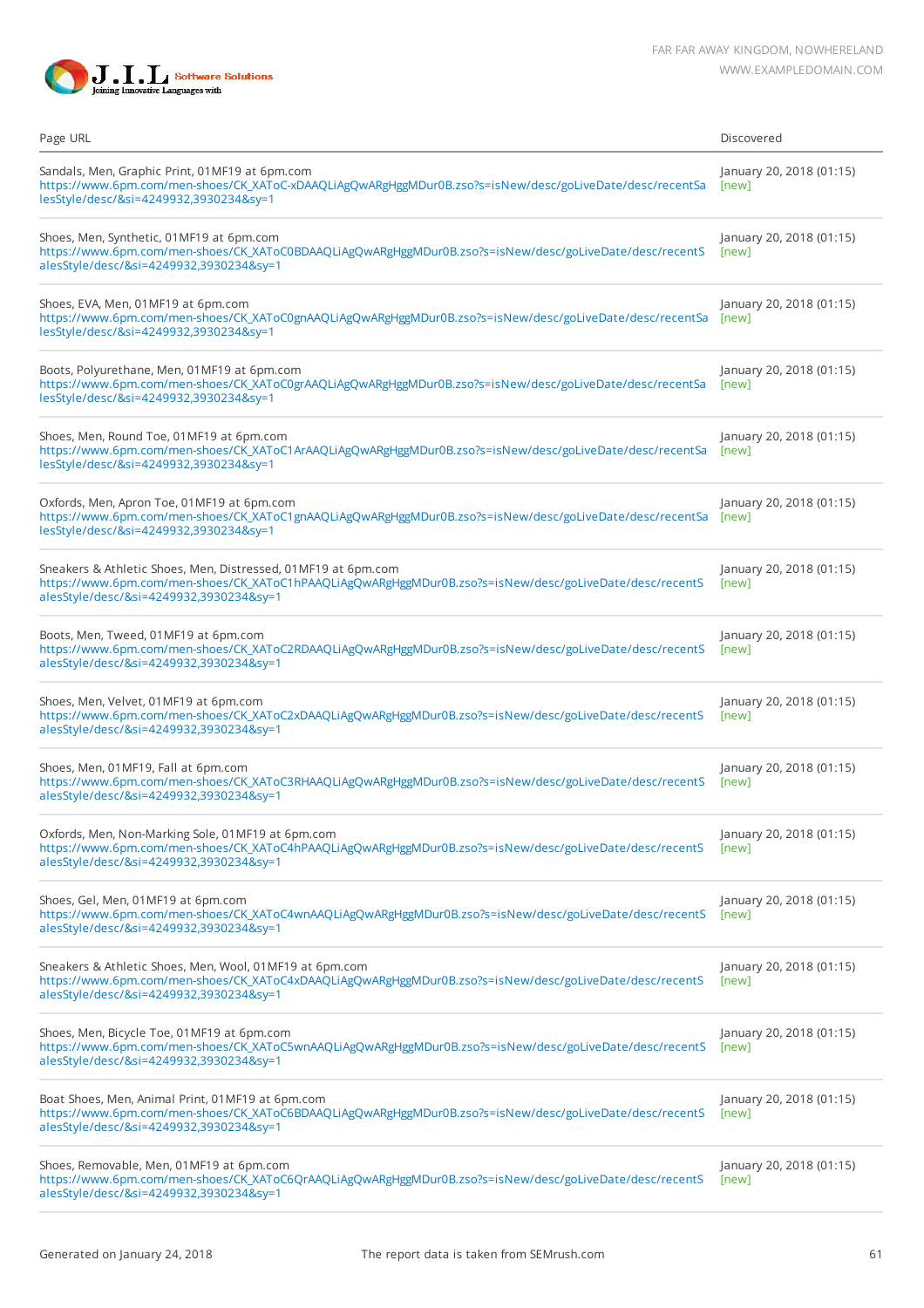

| Page URL                                                                                                                                                                                                             | Discovered                        |
|----------------------------------------------------------------------------------------------------------------------------------------------------------------------------------------------------------------------|-----------------------------------|
| Shoes, Men, Snub Toe, 01MF19 at 6pm.com<br>https://www.6pm.com/men-shoes/CK_XAToC6wrAAQLiAgQwARgHggMDur0B.zso?s=isNew/desc/goLiveDate/desc/recentS<br>alesStyle/desc/&si=4249932,3930234&sy=1                        | January 20, 2018 (01:15)<br>[new] |
| Oxfords, Men, 01MF19, Wedding at 6pm.com<br>https://www.6pm.com/men-shoes/CK_XAToC7xPAAQLiAgQwARgHggMDur0B.zso?s=isNew/desc/goLiveDate/desc/recentSa<br>lesStyle/desc/&si=4249932,3930234&sy=1                       | January 20, 2018 (01:15)<br>[new] |
| Boat Shoes, Men, Crocodile, 01MF19 at 6pm.com<br>https://www.6pm.com/men-shoes/CK_XAToC8xDAAQLiAgQwARgHggMDur0B.zso?s=isNew/desc/goLiveDate/desc/recentS<br>alesStyle/desc/&si=4249932,3930234&sy=1                  | January 20, 2018 (01:15)<br>[new] |
| Shoes, Synthetic Leather, Men, 01MF19 at 6pm.com<br>https://www.6pm.com/men-shoes/CK_XAToC9ArAAQLiAgQwARgHggMDur0B.zso?s=isNew/desc/goLiveDate/desc/recentSa<br>lesStyle/desc/&si=4249932,3930234&sy=1               | January 20, 2018 (01:15)<br>[new] |
| Shoes, Men, Faux Leather, 01MF19 at 6pm.com<br>https://www.6pm.com/men-shoes/CK_XAToC9g_AAQLiAgQwARgHggMDur0B.zso?s=isNew/desc/goLiveDate/desc/recentSa<br>lesStyle/desc/&si=4249932,3930234&sy=1                    | January 20, 2018 (01:15)<br>[new] |
| Shoes, Men, Square Toe, 01MF19 at 6pm.com<br>https://www.6pm.com/men-shoes/CK_XAToC9grAAQLiAgQwARgHggMDur0B.zso?s=isNew/desc/goLiveDate/desc/recentSa<br>lesStyle/desc/&si=4249932,3930234&sy=1                      | January 20, 2018 (01:15)<br>[new] |
| Shoes, Men, Full-grain leather, 01MF19 at 6pm.com<br>https://www.6pm.com/men-shoes/CK_XAToC_Q_AAQLiAgQwARgHggMDur0B.zso?s=isNew/desc/goLiveDate/desc/recentSa<br>lesStyle/desc/&si=4249932,3930234&sy=1              | January 20, 2018 (01:15)<br>[new] |
| Shoes, Textile, Men, 01MF19 at 6pm.com<br>https://www.6pm.com/men-shoes/CK_XAToC_wrAAQLiAgQwARgHggMDur0B.zso?s=isNew/desc/goLiveDate/desc/recentSa<br>lesStyle/desc/&si=4249932,3930234&sy=1                         | January 20, 2018 (01:15)<br>[new] |
| Sneakers & Athletic Shoes, Men, Herringbone, 01MF19 at 6pm.com<br>https://www.6pm.com/men-shoes/CK_XAToC_xDAAQLiAgQwARgHggMDur0B.zso?s=isNew/desc/goLiveDate/desc/recentSa<br>lesStyle/desc/&si=4249932,3930234&sy=1 | January 20, 2018 (01:15)<br>[new] |
| Boots, Men, Recycled Materials, 01MF19 at 6pm.com<br>https://www.6pm.com/men-shoes/CK_XAToCgA_AAQLiAgQwARgHggMDur0B.zso?s=isNew/desc/goLiveDate/desc/recentSa<br>lesStyle/desc/&si=4249932,3930234&sy=1              | January 20, 2018 (01:15)<br>[new] |
| Boots, Men, 01MF19, Retro at 6pm.com<br>https://www.6pm.com/men-shoes/CK_XAToCgBLAAQLiAgQwARgHggMDur0B.zso?s=isNew/desc/goLiveDate/desc/recentSa<br>lesStyle/desc/&si=4249932,3930234&sy=1                           | January 20, 2018 (01:15)<br>[new] |
| Shoes, Men, Wingtip, 01MF19 at 6pm.com<br>https://www.6pm.com/men-shoes/CK_XAToCgQvAAQLiAgQwARgHggMDur0B.zso?s=isNew/desc/goLiveDate/desc/recentS<br>alesStyle/desc/&si=4249932,3930234&sy=1                         | January 20, 2018 (01:15)<br>[new] |
| Loafers, Latex Lined, Men, 01MF19 at 6pm.com<br>https://www.6pm.com/men-shoes/CK_XAToCggrAAQLiAgQwARgHggMDur0B.zso?s=isNew/desc/goLiveDate/desc/recentSal<br>esStyle/desc/&si=4249932,3930234&sy=1                   | January 20, 2018 (01:15)<br>[new] |
| Shoes, Men, Capped Toe, 01MF19 at 6pm.com<br>https://www.6pm.com/men-shoes/CK_XAToChQrAAQLiAgQwARgHggMDur0B.zso?s=isNew/desc/goLiveDate/desc/recentS<br>alesStyle/desc/&si=4249932,3930234&sy=1                      | January 20, 2018 (01:15)<br>[new] |
| Shoes, Men, 01MF19, Resort at 6pm.com<br>https://www.6pm.com/men-shoes/CK_XAToChRLAAQLiAgQwARgHggMDur0B.zso?s=isNew/desc/goLiveDate/desc/recentSa<br>lesStyle/desc/&si=4249932,3930234&sy=1                          | January 20, 2018 (01:15)<br>[new] |
| Loafers, Men, Stain-Resistant, 01MF19 at 6pm.com<br>https://www.6pm.com/men-shoes/CK_XAToCiw_AAQLiAgQwARgHggMDur0B.zso?s=isNew/desc/goLiveDate/desc/recentSa<br>lesStyle/desc/&si=4249932,3930234&sy=1               | January 20, 2018 (01:15)<br>[new] |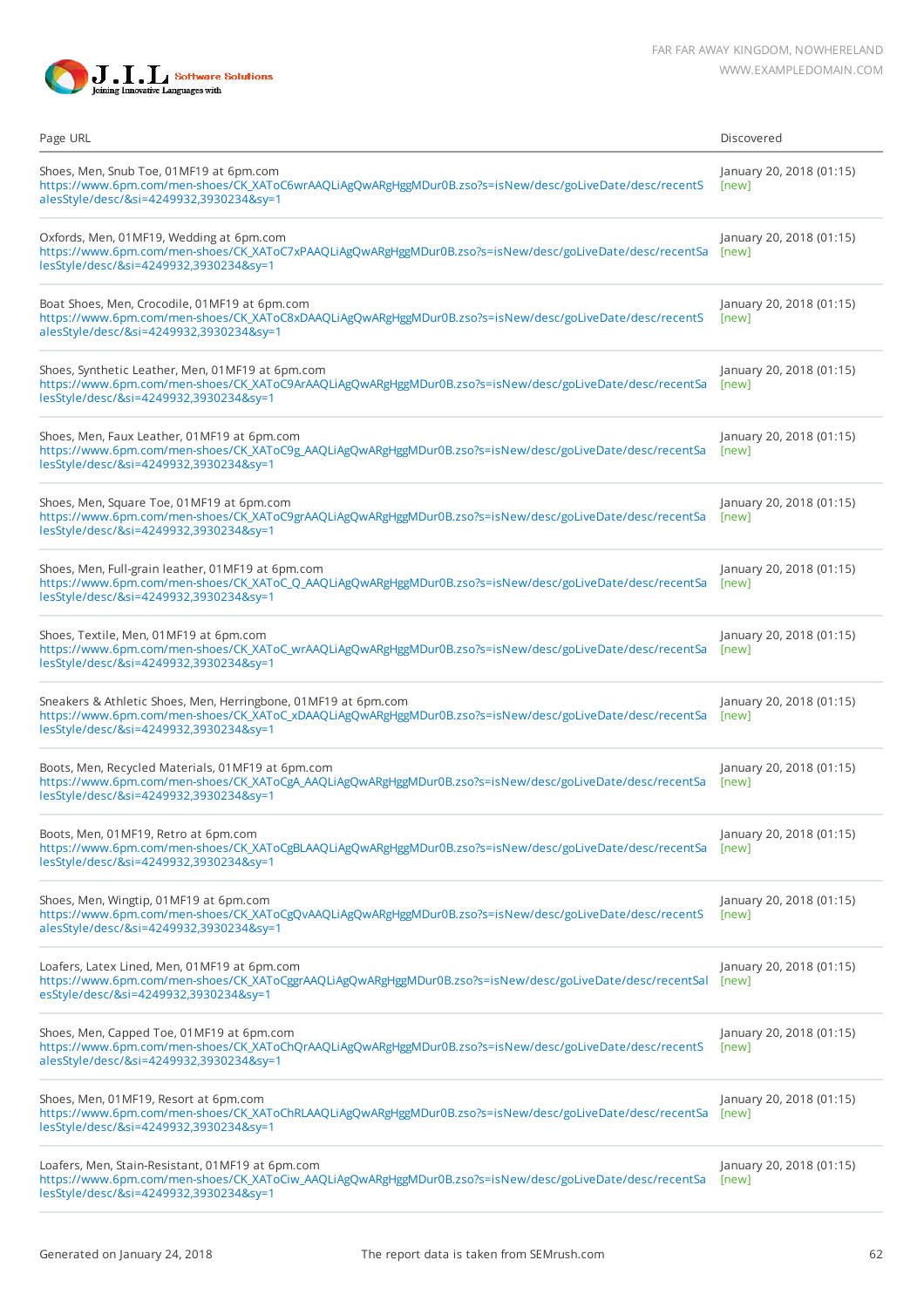| Page URL                                                                                                                                                                                                       | Discovered                        |
|----------------------------------------------------------------------------------------------------------------------------------------------------------------------------------------------------------------|-----------------------------------|
| Shoes, Men, Closed Toe, 01MF19 at 6pm.com<br>https://www.6pm.com/men-shoes/CK_XAToCixTAAQLiAgQwARgHggMDur0B.zso?s=isNew/desc/goLiveDate/desc/recentSal<br>esStyle/desc/&si=4249932,3930234&sy=1                | January 20, 2018 (01:15)<br>[new] |
| Sandals, Men, Open Toe, 01MF19 at 6pm.com<br>https://www.6pm.com/men-shoes/CK_XAToCjBTAAQLiAgQwARgHggMDur0B.zso?s=isNew/desc/goLiveDate/desc/recentSa<br>lesStyle/desc/&si=4249932,3930234&sy=1                | January 20, 2018 (01:15)<br>[new] |
| Shoes, Men, Leather, 01MF19 at 6pm.com<br>https://www.6pm.com/men-shoes/CK_XAToCjhDAAQLiAgQwARgHggMDur0B.zso?s=isNew/desc/goLiveDate/desc/recentSa<br>lesStyle/desc/&si=4249932,3930234&sy=1                   | January 20, 2018 (01:15)<br>[new] |
| Shoes, Leather, Men, 01MF19 at 6pm.com<br>https://www.6pm.com/men-shoes/CK_XAToCkArAAQLiAgQwARgHggMDur0B.zso?s=isNew/desc/goLiveDate/desc/recentSa<br>lesStyle/desc/&si=4249932,3930234&sy=1                   | January 20, 2018 (01:15)<br>[new] |
| Shoes, Men, Quilted, 01MF19 at 6pm.com<br>https://www.6pm.com/men-shoes/CK_XAToCkRHAAQLiAgQwARgHggMDur0B.zso?s=isNew/desc/goLiveDate/desc/recentS<br>alesStyle/desc/&si=4249932,3930234&sy=1                   | January 20, 2018 (01:15)<br>[new] |
| Sneakers & Athletic Shoes, Men, Plaid, 01MF19 at 6pm.com<br>https://www.6pm.com/men-shoes/CK_XAToClRHAAQLiAgQwARgHggMDur0B.zso?s=isNew/desc/goLiveDate/desc/recentSa<br>lesStyle/desc/&si=4249932,3930234&sy=1 | January 20, 2018 (01:15)<br>[new] |
| Shoes, Men, 01MF19, Spring at 6pm.com<br>https://www.6pm.com/men-shoes/CK_XAToClRLAAQLiAgQwARgHggMDur0B.zso?s=isNew/desc/goLiveDate/desc/recentSal<br>esStyle/desc/&si=4249932,3930234&sy=1                    | January 20, 2018 (01:15)<br>[new] |
| Shoes, Men, Waterproof, 01MF19 at 6pm.com<br>https://www.6pm.com/men-shoes/CK_XAToClg_AAQLiAgQwARgHggMDur0B.zso?s=isNew/desc/goLiveDate/desc/recentSal<br>esStyle/desc/&si=4249932,3930234&sy=1                | January 20, 2018 (01:15)<br>[new] |
| Shoes, Men, 01MF19, Summer at 6pm.com<br>https://www.6pm.com/men-shoes/CK_XAToClhLAAQLiAgQwARgHggMDur0B.zso?s=isNew/desc/goLiveDate/desc/recentSal<br>esStyle/desc/&si=4249932,3930234&sy=1                    | January 20, 2018 (01:15)<br>[new] |
| Sneakers & Athletic Shoes, Men, Mesh, 01MF19 at 6pm.com<br>https://www.6pm.com/men-shoes/CK_XAToCmRDAAQLiAgQwARgHggMDur0B.zso?s=isNew/desc/goLiveDate/desc/recentS<br>alesStyle/desc/&si=4249932,3930234&sy=1  | January 20, 2018 (01:15)<br>[new] |
| Shoes, Men, 01MF19, Casual at 6pm.com<br>https://www.6pm.com/men-shoes/CK_XAToCmg3AAQLiAgQwARgHggMDur0B.zso?s=isNew/desc/goLiveDate/desc/recentS<br>alesStyle/desc/&si=4249932,3930234&sy=1                    | January 20, 2018 (01:15)<br>[new] |
| Shoes, Men, 01MF19, Dress at 6pm.com<br>https://www.6pm.com/men-shoes/CK_XAToCmw3AAQLiAgQwARgHggMDur0B.zso?s=isNew/desc/goLiveDate/desc/recentS<br>alesStyle/desc/&si=4249932,3930234&sy=1                     | January 20, 2018 (01:15)<br>[new] |
| Oxfords, Men, 01MF19, Work & Duty at 6pm.com<br>https://www.6pm.com/men-shoes/CK_XAToCnA3AAQLiAgQwARgHggMDur0B.zso?s=isNew/desc/goLiveDate/desc/recentS<br>alesStyle/desc/&si=4249932,3930234&sy=1             | January 20, 2018 (01:15)<br>[new] |
| Shoes, Men, Snake Print, 01MF19 at 6pm.com<br>https://www.6pm.com/men-shoes/CK_XAToCnBHAAQLiAgQwARgHggMDur0B.zso?s=isNew/desc/goLiveDate/desc/recentS<br>alesStyle/desc/&si=4249932,3930234&sy=1               | January 20, 2018 (01:15)<br>[new] |
| Shoes, Men, 01MF19, Office & Career at 6pm.com<br>https://www.6pm.com/men-shoes/CK_XAToCnQ3AAQLiAgQwARgHggMDur0B.zso?s=isNew/desc/goLiveDate/desc/recentS<br>alesStyle/desc/&si=4249932,3930234&sy=1           | January 20, 2018 (01:15)<br>[new] |
| Shoes, Memory Foam, Men, 01MF19 at 6pm.com<br>https://www.6pm.com/men-shoes/CK_XAToCngrAAQLiAgQwARgHggMDur0B.zso?s=isNew/desc/goLiveDate/desc/recentSa<br>lesStyle/desc/&si=4249932,3930234&sy=1               | January 20, 2018 (01:15)<br>[new] |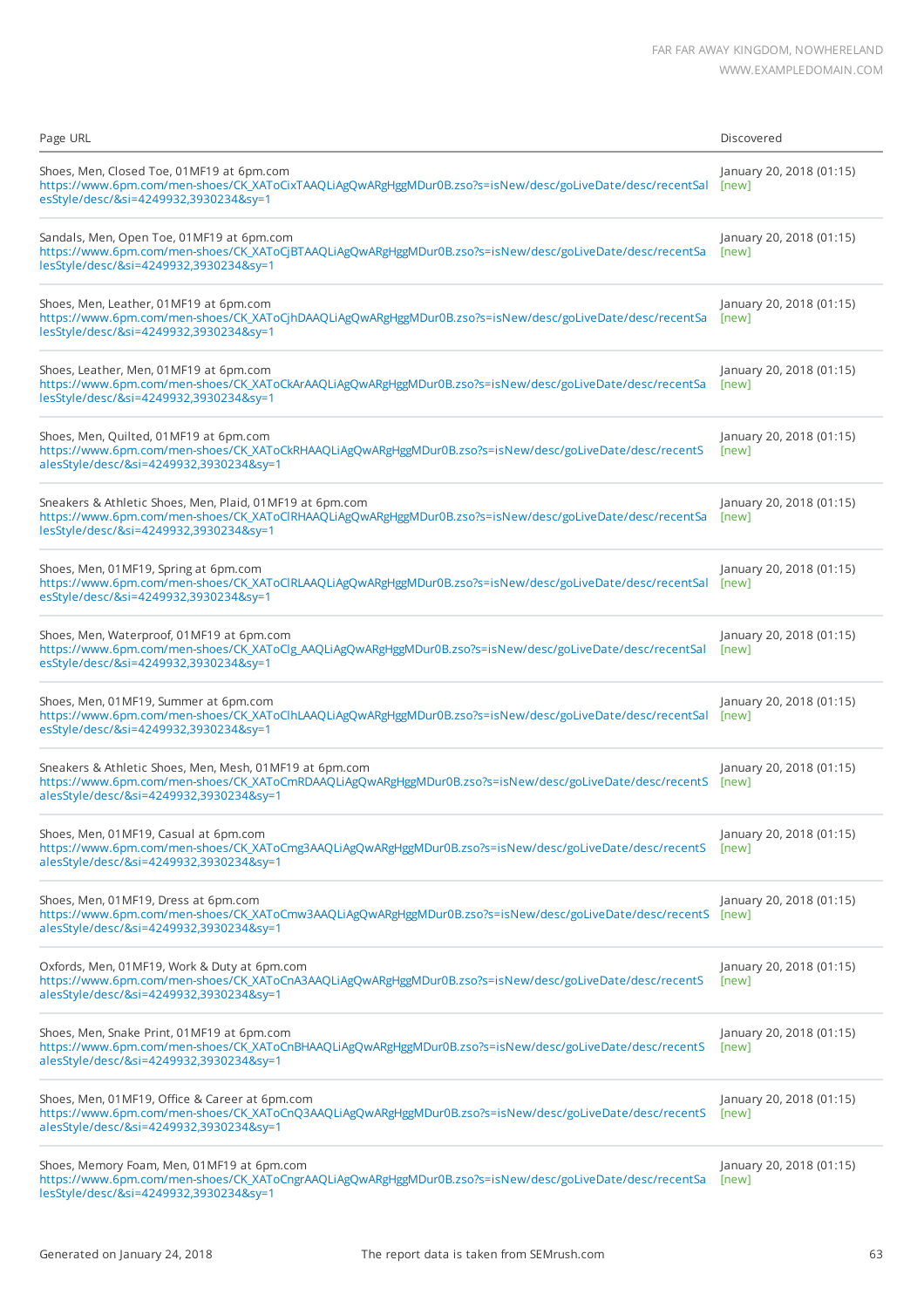

We're displaying 100 results. To view more data, please contact us at: [site-audit-feedback@semrush.com](mailto:site-audit-feedback@semrush.com)

# **Links lead to HTTP pages for HTTPS site**

About this issue: If any link on website points to the old HTTP version of website, search engines can become confused as to which version of the page they should rank. How to fix: Replace all HTTP links with the new HTTPS versions.

**Historical chart for audits** Period: January 20, 2018 (01:15) - December 9, 2017 (01:19)



#### **Links lead to HTTP pages for HTTPS site 98**

| Page URL                                           | HTTP page URL                                                                                                                                                                                 | Discovered               |
|----------------------------------------------------|-----------------------------------------------------------------------------------------------------------------------------------------------------------------------------------------------|--------------------------|
| Accessories<br>https://www.6pm.com/accessor<br>ies | http://www.6pm.com/watch                                                                                                                                                                      | January 20, 2018 (01:15) |
| Accessories<br>https://www.6pm.com/accessor<br>ies | http://www.6pm.com/accessories                                                                                                                                                                | January 20, 2018 (01:15) |
| Accessories<br>https://www.6pm.com/accessor<br>ies | http://www.6pm.com/b/relic/brand/3771                                                                                                                                                         | January 20, 2018 (01:15) |
| Accessories<br>https://www.6pm.com/accessor<br>ies | http://www.6pm.com/b/calvin-klein/brand/1192                                                                                                                                                  | January 20, 2018 (01:15) |
| Accessories<br>ies                                 | http://www.6pm.com/emporio-armani-sunglasses/CKzXARCq2QFSAqAe4AEB4gIEHAEKA January 20, 2018 (01:15)<br>https://www.6pm.com/accessor g.zso?s=isNew/desc/goLiveDate/desc/recentSalesStyle/desc/ |                          |
| Accessories<br>https://www.6pm.com/accessor<br>ies | http://www.6pm.com/eyewear/CKzXAeICAQE.zso?s=isNew/desc/goLiveDate/desc/rece January 20, 2018 (01:15)<br>ntSalesStyle/desc/                                                                   |                          |
| Brands at 6pm.com<br>https://www.6pm.com/brands    | http://www.6pm.com/b/adidas/brand/1                                                                                                                                                           | January 20, 2018 (01:15) |
| Brands at 6pm.com<br>https://www.6pm.com/brands    | http://www.6pm.com/b/under-armour/brand/2387                                                                                                                                                  | January 20, 2018 (01:15) |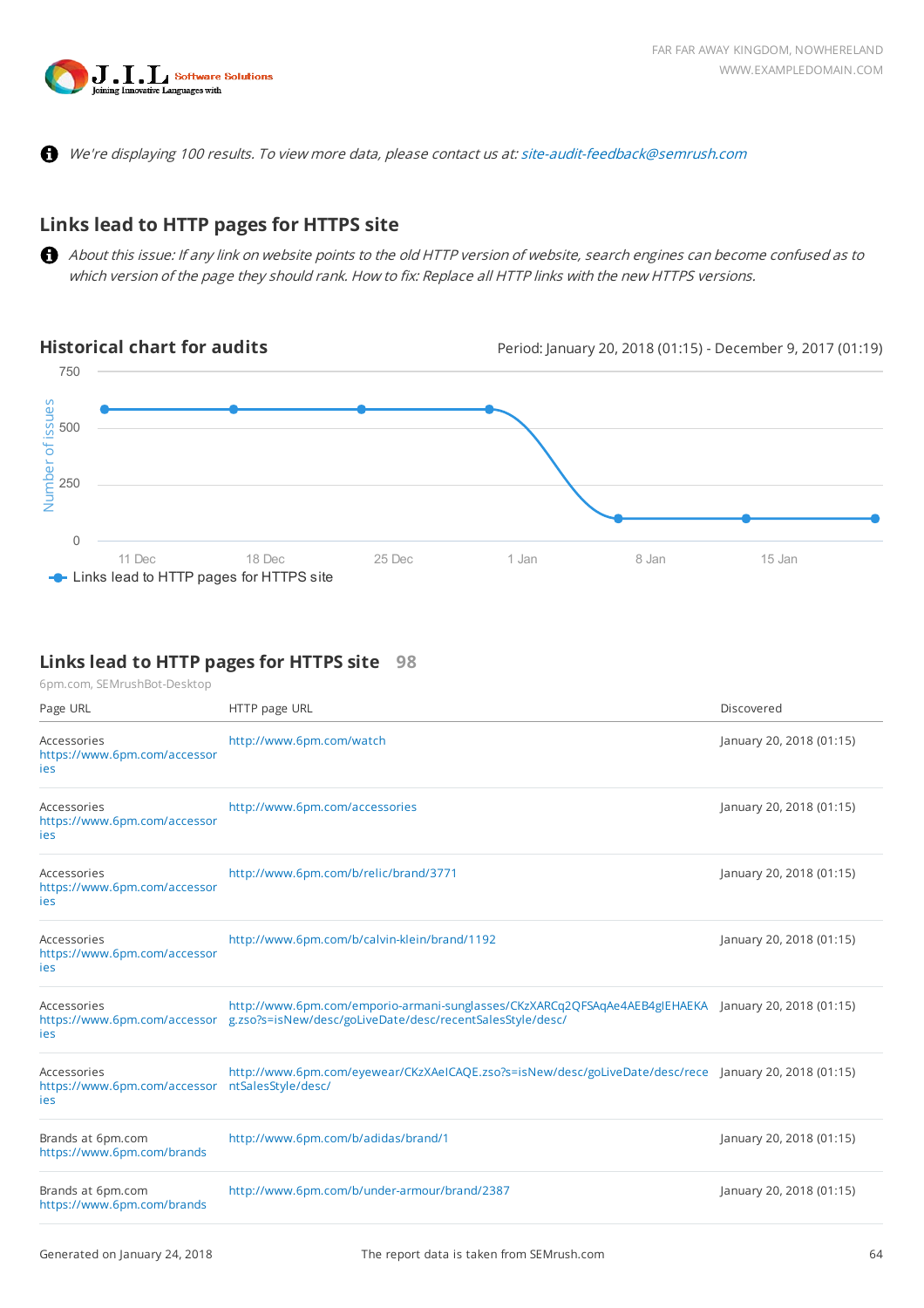

| Page URL                                                                         | HTTP page URL                                                                                                       | Discovered                        |
|----------------------------------------------------------------------------------|---------------------------------------------------------------------------------------------------------------------|-----------------------------------|
| Brands at 6pm.com<br>https://www.6pm.com/brands                                  | http://www.6pm.com/b/cole-haan/brand/1757                                                                           | January 20, 2018 (01:15)          |
| Brands at 6pm.com<br>https://www.6pm.com/brands                                  | http://www.6pm.com/b/u-s-polo-assn/brand/3008                                                                       | January 20, 2018 (01:15)          |
| Brands at 6pm.com<br>https://www.6pm.com/brands                                  | http://www.6pm.com/b/coach/brand/3832                                                                               | January 20, 2018 (01:15)          |
| Brands at 6pm.com<br>https://www.6pm.com/brands                                  | http://www.6pm.com/b/frye/brand/69                                                                                  | January 20, 2018 (01:15)          |
| Brands at 6pm.com<br>https://www.6pm.com/brands                                  | http://www.6pm.com/b/skechers/brand/149                                                                             | January 20, 2018 (01:15)          |
| Brands at 6pm.com<br>https://www.6pm.com/brands                                  | http://www.6pm.com/b/columbia/brand/334                                                                             | January 20, 2018 (01:15)          |
| Brands at 6pm.com<br>https://www.6pm.com/brands                                  | http://www.6pm.com/b/tommy-hilfiger/brand/935                                                                       | January 20, 2018 (01:15)          |
| Brands at 6pm.com<br>https://www.6pm.com/brands                                  | http://www.6pm.com/b/steve-madden/brand/155                                                                         | January 20, 2018 (01:15)          |
| Brands at 6pm.com<br>https://www.6pm.com/brands                                  | http://www.6pm.com/b/nike/brand/111                                                                                 | January 20, 2018 (01:15)          |
| Brands at 6pm.com<br>https://www.6pm.com/brands                                  | http://www.6pm.com/b/the-north-face/brand/610                                                                       | January 20, 2018 (01:15)          |
| Brands at 6pm.com<br>https://www.6pm.com/brands                                  | http://www.6pm.com/b/nine-west/brand/291                                                                            | January 20, 2018 (01:15)          |
| Brands at 6pm.com<br>https://www.6pm.com/brands                                  | http://www.6pm.com/b/asics/brand/11                                                                                 | January 20, 2018 (01:15)          |
| Brands at 6pm.com<br>https://www.6pm.com/brands                                  | http://www.6pm.com/b/brooks/brand/26                                                                                | January 20, 2018 (01:15)          |
| Brands at 6pm.com<br>https://www.6pm.com/brands                                  | http://www.6pm.com/b/clarks/brand/272                                                                               | January 20, 2018 (01:15)          |
| Brands at 6pm.com<br>https://www.6pm.com/brands                                  | http://www.6pm.com/b/ugg/brand/288                                                                                  | January 20, 2018 (01:15)          |
| Brands at 6pm.com<br>https://www.6pm.com/brands                                  | http://www.6pm.com/b/calvin-klein/brand/1192                                                                        | January 20, 2018 (01:15)          |
| Interest-Based Ads Policy<br>https://www.6pm.com/c/intere<br>st-based-ads-policy | http://www.6pm.com/privacy-policy                                                                                   | January 20, 2018 (01:15)          |
| Clothing on Sale<br>https://www.6pm.com/clothing                                 | http://www.6pm.com/c/lookbook-archive?pf_rd_r=R9X70DKZP3C4WVNGPJ1Z&pf_rd_p=d<br>dd4346a-486e-4ee2-bab3-d8a9e9e12044 | January 20, 2018 (01:15)<br>[new] |
| <b>General Questions</b><br>https://www.6pm.com/general-<br>questions            | http://www.6pm.com/coupons                                                                                          | January 20, 2018 (01:15)          |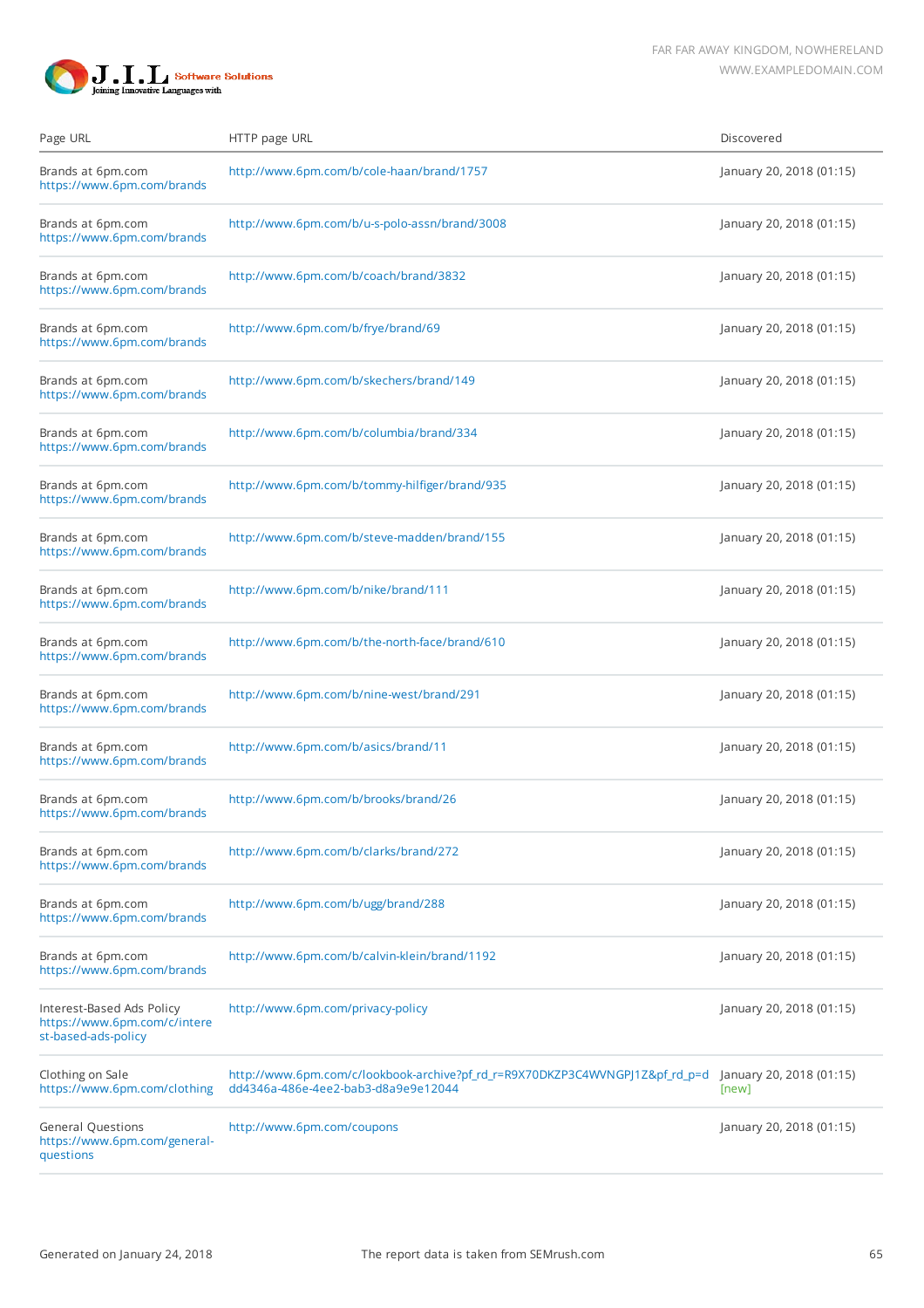

| Page URL                                                                                      | HTTP page URL                                                                                                                  | Discovered                        |
|-----------------------------------------------------------------------------------------------|--------------------------------------------------------------------------------------------------------------------------------|-----------------------------------|
| <b>General Questions</b><br>https://www.6pm.com/general-<br>questions                         | http://www.6pm.com/shop-with-confidence                                                                                        | January 20, 2018 (01:15)          |
| <b>General Questions</b><br>https://www.6pm.com/general-<br>questions                         | http://www.6pm.com/brands                                                                                                      | January 20, 2018 (01:15)          |
| Privacy Policy<br>https://www.6pm.com/privacy-<br>policy                                      | http://www.6pm.com/customer-service-center                                                                                     | January 20, 2018 (01:15)          |
| <b>Return Questions</b><br>https://www.6pm.com/return-q<br>uestions                           | http://www.6pm.com/contact-us                                                                                                  | January 20, 2018 (01:15)          |
| Shipping and Delivery<br>Questions<br>https://www.6pm.com/shipping<br>-and-delivery-questions | http://www.6pm.com/contact-us                                                                                                  | January 20, 2018 (01:15)          |
| Shipping and Delivery<br>Questions<br>https://www.6pm.com/shipping<br>-and-delivery-questions | http://www.6pm.com/return-questions                                                                                            | January 20, 2018 (01:15)          |
| Shoes on Sale<br>https://www.6pm.com/shoes                                                    | http://www.6pm.com/c/lookbook-archive?pf_rd_r=JFY6Z9YRA7FHKG1V69NF&pf_rd_p=af<br>84115c-1877-4dbb-baaf-c97c8f50f65e            | January 20, 2018 (01:15)<br>[new] |
| Site Map<br>https://www.6pm.com/site-map                                                      | http://www.6pm.com/search/bags/filter/hide:productTypeFacet/%22Bags%22                                                         | January 20, 2018 (01:15)          |
| Site Map<br>https://www.6pm.com/site-map                                                      | http://www.6pm.com/search/bags/filter/hide:productTypeFacet/%22Bags%22/categor<br>yFacet/%22Diaper+Bags%22                     | January 20, 2018 (01:15)          |
| Site Map<br>https://www.6pm.com/site-map                                                      | http://www.6pm.com/search/Accessories/filter/hide:productTypeFacet/%22Accessori<br>es%22/categoryFacet/%22Umbrellas%22         | January 20, 2018 (01:15)          |
| Site Map<br>https://www.6pm.com/site-map                                                      | http://www.6pm.com/clothing-tops/CKvXARDS1wHiAgIBAg.zso?t=clothing                                                             | January 20, 2018 (01:15)          |
| Site Map<br>https://www.6pm.com/site-map                                                      | http://www.6pm.com/search/Accessories/filter/hide:productTypeFacet/%22Accessori<br>es%22/categoryFacet/%22Legwear%22           | January 20, 2018 (01:15)          |
| Site Map<br>https://www.6pm.com/site-map                                                      | http://www.6pm.com/watches-watches/CLHXAeICAQE.zso?t=watches                                                                   | January 20, 2018 (01:15)          |
| Site Map<br>https://www.6pm.com/site-map                                                      | http://www.6pm.com/search/Clothing/filter/hide:productTypeFacet/%22Clothing%22/<br>categoryFacet/%22Swimwear%22                | January 20, 2018 (01:15)          |
| Site Map<br>https://www.6pm.com/site-map                                                      | http://www.6pm.com/search/womens/filter/hide:gender/%22Womens%22                                                               | January 20, 2018 (01:15)          |
| Site Map<br>https://www.6pm.com/site-map                                                      | http://www.6pm.com/search/Accessories/filter/hide:productTypeFacet/%22Accessori<br>es%22/categoryFacet/%22Neckwear+and+Ties%22 | January 20, 2018 (01:15)          |
| Site Map<br>https://www.6pm.com/site-map                                                      | http://www.6pm.com/search/Clothing/filter/hide:productTypeFacet/%22Clothing%22/<br>categoryFacet/%22Sweatsuits%22              | January 20, 2018 (01:15)          |
| Site Map<br>https://www.6pm.com/site-map                                                      | http://www.6pm.com/brands/filter/productTypeFacet/%22Watches%22                                                                | January 20, 2018 (01:15)          |
| Low word count                                                                                |                                                                                                                                |                                   |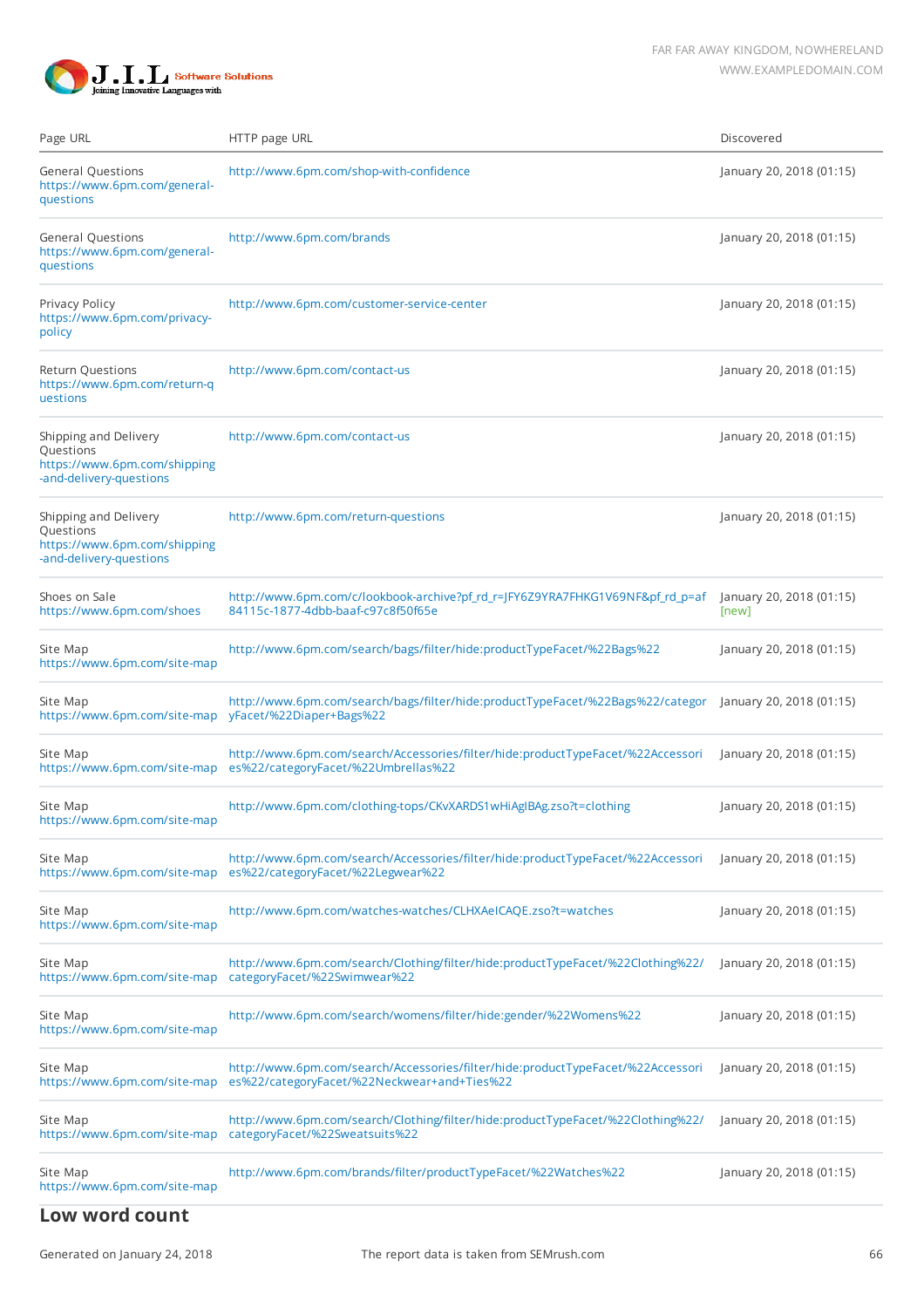

| Page URL                                                                                                                                                                          | HTTP page URL                                                                                                                        | Discovered               |
|-----------------------------------------------------------------------------------------------------------------------------------------------------------------------------------|--------------------------------------------------------------------------------------------------------------------------------------|--------------------------|
| Site Map<br>https://www.6pm.com/site-map                                                                                                                                          | http://www.6pm.com/search/bags/filter/hide:productTypeFacet/%22Bags%22/categor<br>yFacet/%22Bags%22                                  | January 20, 2018 (01:15) |
| Site Map<br>https://www.6pm.com/site-map                                                                                                                                          | http://www.6pm.com/search/Accessories/filter/hide:productTypeFacet/%22Accessori<br>es%22/categoryFacet/%22Non-Apparel+Accessories%22 | January 20, 2018 (01:15) |
| http://www.6pm.com/brands/filter/productTypeFacet/%22Clothing%22<br>Site Map<br>https://www.6pm.com/site-map                                                                      |                                                                                                                                      | January 20, 2018 (01:15) |
| http://www.6pm.com/search/Shoes/filter/hide:productTypeFacet/%22Shoes%22/categ January 20, 2018 (01:15)<br>Site Map<br>oryFacet/%22Boots%22<br>https://www.6pm.com/site-map       |                                                                                                                                      |                          |
| http://www.6pm.com/search/Accessories/filter/hide:productTypeFacet/%22Accessori<br>Site Map<br>es%22/categoryFacet/%22Athletic+Protective+Gear%22<br>https://www.6pm.com/site-map |                                                                                                                                      | January 20, 2018 (01:15) |
| Site Map<br>https://www.6pm.com/site-map                                                                                                                                          | http://www.6pm.com/accessories-gloves/COfWARCH1wHiAgIBAg.zso?t=accessories                                                           | January 20, 2018 (01:15) |
| Site Map<br>https://www.6pm.com/site-map                                                                                                                                          | http://www.6pm.com/search/Accessories/filter/hide:productTypeFacet/%22Accessori<br>es%22/categoryFacet/%22Shoecare%22                | January 20, 2018 (01:15) |
| Site Map<br>https://www.6pm.com/site-map                                                                                                                                          | http://www.6pm.com/bags-briefcases/COjWARCX1wHiAgIBAg.zso?t=bags                                                                     | January 20, 2018 (01:15) |
| Site Map<br>https://www.6pm.com/site-map                                                                                                                                          | http://www.6pm.com/search/Clothing/filter/hide:productTypeFacet/%22Clothing%22/<br>categoryFacet/%22Suits%22                         | January 20, 2018 (01:15) |
| Site Map<br>https://www.6pm.com/site-map                                                                                                                                          | http://www.6pm.com/search/Accessories/filter/hide:productTypeFacet/%22Accessori<br>es%22/categoryFacet/%22Swim+Accessories%22        | January 20, 2018 (01:15) |
| Site Map<br>https://www.6pm.com/site-map                                                                                                                                          | http://www.6pm.com/clothing-dresses/CKvXARDE1wHiAgIBAg.zso?t=clothing                                                                | January 20, 2018 (01:15) |
| Site Map<br>http://www.6pm.com/login<br>https://www.6pm.com/site-map                                                                                                              |                                                                                                                                      | January 20, 2018 (01:15) |
| Site Map<br>https://www.6pm.com/site-map                                                                                                                                          | http://www.6pm.com/brands/filter/productTypeFacet/%22Accessories%22                                                                  | January 20, 2018 (01:15) |
| Site Map<br>https://www.6pm.com/site-map                                                                                                                                          | http://www.6pm.com/search/kids/filter/hide:expandedGender/%22Kids%22                                                                 | January 20, 2018 (01:15) |
| Site Map<br>https://www.6pm.com/site-map                                                                                                                                          | http://www.6pm.com/search/Clothing/filter/hide:productTypeFacet/%22Clothing%22/<br>categoryFacet/%22Baby+One-Pieces%22               | January 20, 2018 (01:15) |
| Site Map<br>https://www.6pm.com/site-map                                                                                                                                          | http://www.6pm.com/search/Accessories/filter/hide:productTypeFacet/%22Accessori<br>es%22/categoryFacet/%22Accessory+Sets%22          | January 20, 2018 (01:15) |
| Site Map<br>https://www.6pm.com/site-map                                                                                                                                          | http://www.6pm.com/search/Accessories/filter/hide:productTypeFacet/%22Accessori<br>es%22/categoryFacet/%22Running+Accessories%22     | January 20, 2018 (01:15) |
| Site Map<br>https://www.6pm.com/site-map                                                                                                                                          | http://www.6pm.com/search/Shoes/filter/hide:productTypeFacet/%22Shoes%22/categ January 20, 2018 (01:15)<br>oryFacet/%22Shoes%22      |                          |
| Site Map<br>https://www.6pm.com/site-map                                                                                                                                          | http://www.6pm.com/search/Clothing/filter/hide:productTypeFacet/%22Clothing%22/<br>categoryFacet/%22Underwear+and+Intimates%22       | January 20, 2018 (01:15) |
| Site Map<br>https://www.6pm.com/site-map                                                                                                                                          | http://www.6pm.com/search/Accessories/filter/hide:productTypeFacet/%22Accessori<br>es%22/categoryFacet/%22Wraps%22                   | January 20, 2018 (01:15) |
|                                                                                                                                                                                   |                                                                                                                                      |                          |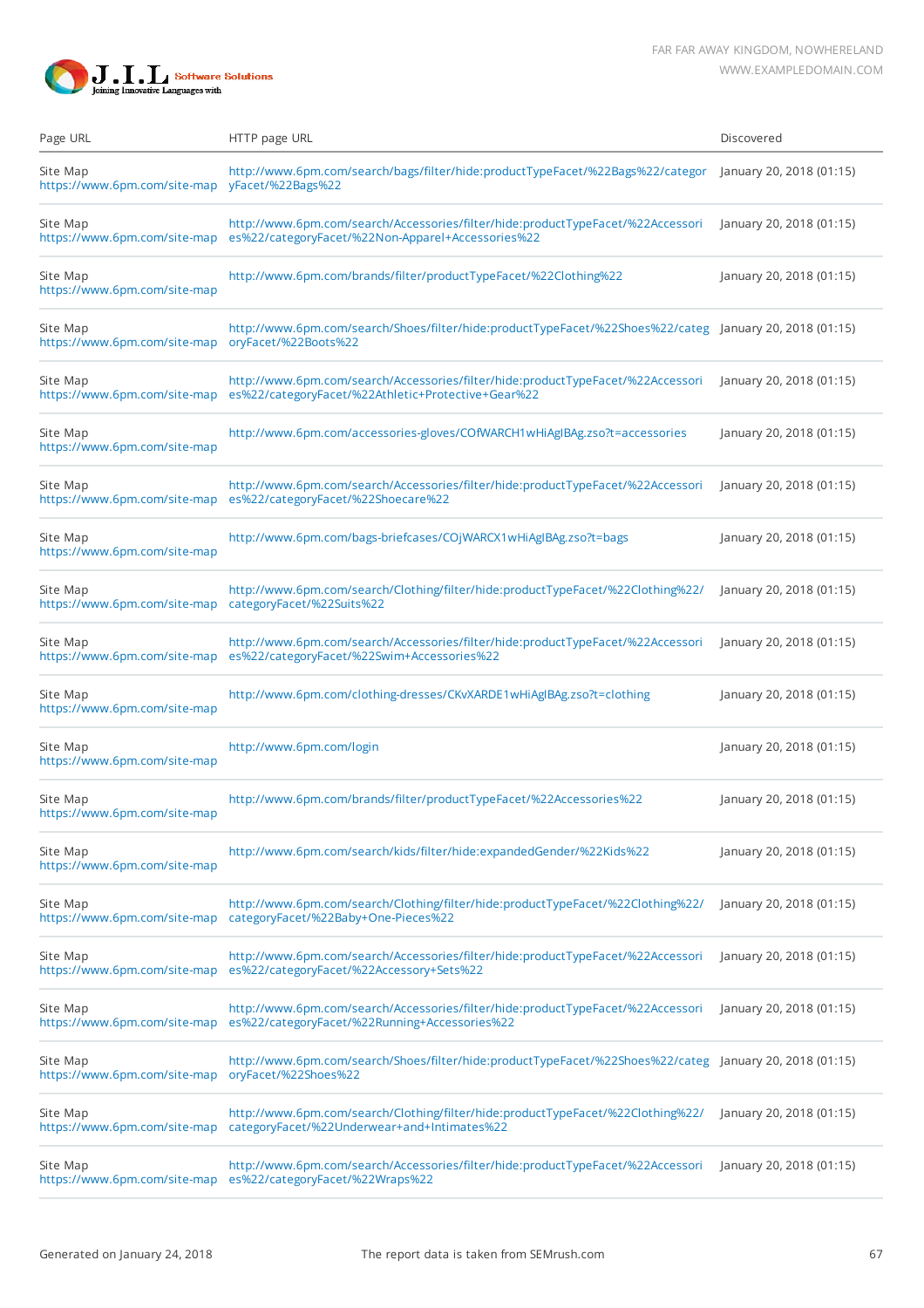

| Page URL                                 | HTTP page URL                                                                                                                                                    | Discovered               |
|------------------------------------------|------------------------------------------------------------------------------------------------------------------------------------------------------------------|--------------------------|
| Site Map<br>https://www.6pm.com/site-map | http://www.6pm.com/brands/filter/productTypeFacet/%22Shoes%22                                                                                                    | January 20, 2018 (01:15) |
| Site Map<br>https://www.6pm.com/site-map | http://www.6pm.com/bags-backpacks/COjWARCQ1wHiAgIBAg.zso?t=bags                                                                                                  | January 20, 2018 (01:15) |
| Site Map<br>https://www.6pm.com/site-map | http://www.6pm.com/search/Clothing/filter/hide:productTypeFacet/%22Clothing%22                                                                                   | January 20, 2018 (01:15) |
| Site Map<br>https://www.6pm.com/site-map | http://www.6pm.com/search/Accessories/filter/hide:productTypeFacet/%22Accessori<br>es%22/categoryFacet/%22Hair+Accessories%22                                    | January 20, 2018 (01:15) |
| Site Map<br>https://www.6pm.com/site-map | http://www.6pm.com/accessories-belts/COfWARCG1wHiAgIBAg.zso?t=accessories                                                                                        | January 20, 2018 (01:15) |
| Site Map<br>https://www.6pm.com/site-map | http://www.6pm.com/search/Accessories/filter/hide:productTypeFacet/%22Accessori<br>es%22/categoryFacet/%22Insoles%22                                             | January 20, 2018 (01:15) |
| Site Map<br>https://www.6pm.com/site-map | http://www.6pm.com/search/Clothing/filter/hide:productTypeFacet/%22Clothing%22/<br>categoryFacet/%22Jackets+and+Coats%22                                         | January 20, 2018 (01:15) |
| Site Map<br>https://www.6pm.com/site-map | http://www.6pm.com/clothing-sleepwear/CKvXARDJ1wHiAgIBAg.zso?t=clothing                                                                                          | January 20, 2018 (01:15) |
| Site Map<br>https://www.6pm.com/site-map | http://www.6pm.com/search/Sunglasses/filter/hide:productType/%22Eyewear%22                                                                                       | January 20, 2018 (01:15) |
| Site Map<br>https://www.6pm.com/site-map | http://www.6pm.com/search/bags/filter/hide:productTypeFacet/%22Bags%22/categor<br>yFacet/%22Travel+Bags%22                                                       | January 20, 2018 (01:15) |
| Site Map<br>https://www.6pm.com/site-map | http://www.6pm.com/search/Shoes/filter/hide:productTypeFacet/%22Shoes%22                                                                                         | January 20, 2018 (01:15) |
| Site Map<br>https://www.6pm.com/site-map | http://www.6pm.com/search/Accessories/filter/hide:productTypeFacet/%22Accessori<br>es%22/categoryFacet/%22First+Aid+Remedies%22                                  | January 20, 2018 (01:15) |
| Site Map                                 | http://www.6pm.com/search/Clothing/filter/hide:productTypeFacet/%22Clothing%22/<br>https://www.6pm.com/site-map        categoryFacet/%22Kids%27+Clothing+Sets%22 | January 20, 2018 (01:15) |
| Site Map<br>https://www.6pm.com/site-map | http://www.6pm.com/search/Clothing/filter/hide:productTypeFacet/%22Clothing%22/<br>categoryFacet/%22Jumpsuits+and+Rompers%22                                     | January 20, 2018 (01:15) |
| Site Map<br>https://www.6pm.com/site-map | http://www.6pm.com/cart                                                                                                                                          | January 20, 2018 (01:15) |
| Site Map<br>https://www.6pm.com/site-map | http://www.6pm.com/accessories-socks/COfWARDO1wHiAgIBAg.zso?t=accessories                                                                                        | January 20, 2018 (01:15) |
| Site Map<br>https://www.6pm.com/site-map | http://www.6pm.com/search/Accessories/filter/hide:productTypeFacet/%22Accessori<br>es%22/categoryFacet/%22Wallets%22                                             | January 20, 2018 (01:15) |
| Site Map<br>https://www.6pm.com/site-map | http://www.6pm.com/search/Shoes/filter/hide:productTypeFacet/%22Shoes%22/categ January 20, 2018 (01:15)<br>oryFacet/%22Slippers%22                               |                          |
| Site Map<br>https://www.6pm.com/site-map | http://www.6pm.com/search/Accessories/filter/hide:productTypeFacet/%22Accessori<br>es%22/categoryFacet/%22Eyewear+Lenses%22                                      | January 20, 2018 (01:15) |
| Site Map<br>https://www.6pm.com/site-map | http://www.6pm.com/search/accessories/filter/hide:productTypeFacet/%22Accessori<br>es%22                                                                         | January 20, 2018 (01:15) |
|                                          |                                                                                                                                                                  |                          |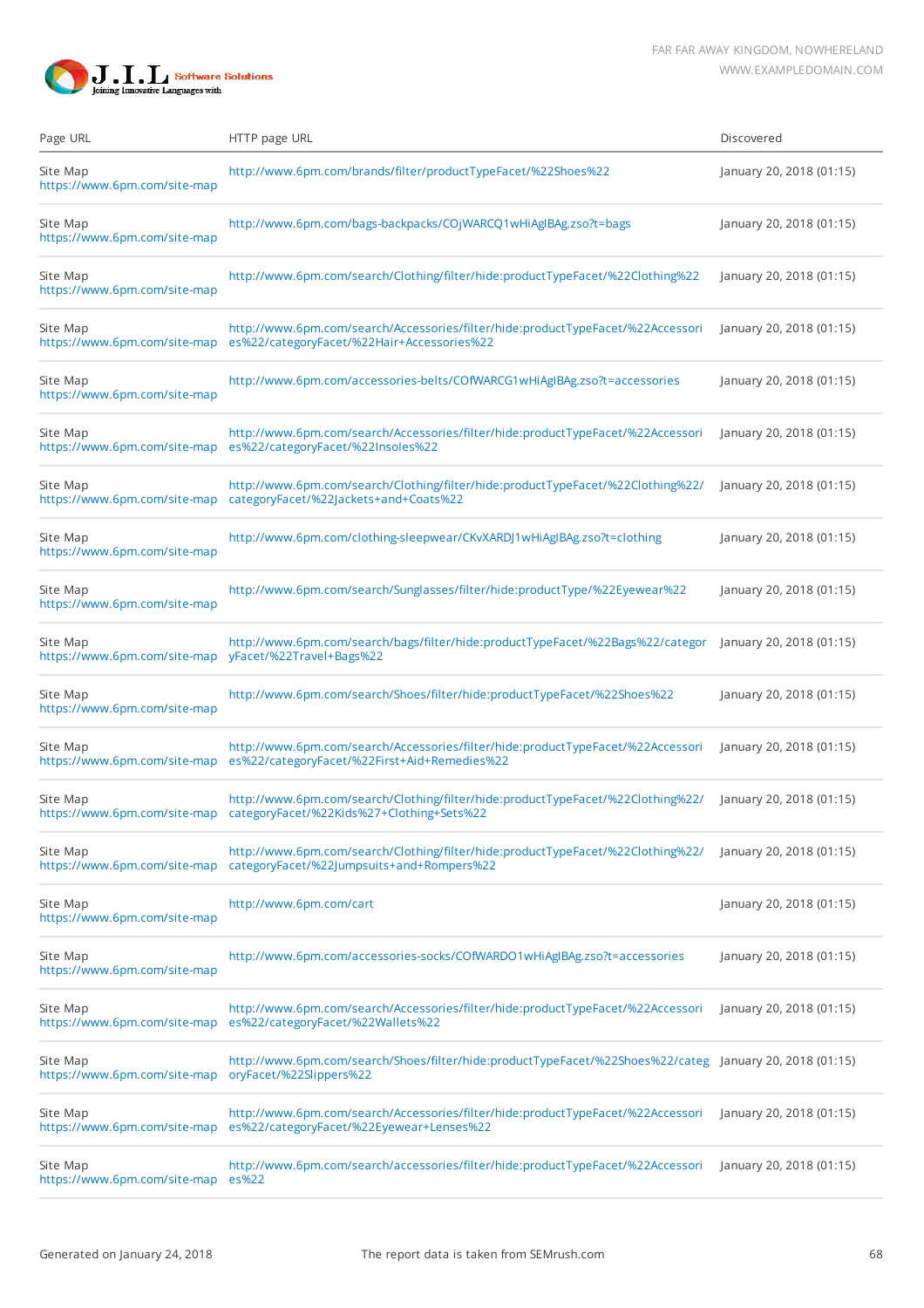

| Page URL                                                                                                    | HTTP page URL                                                                                                        | Discovered               |
|-------------------------------------------------------------------------------------------------------------|----------------------------------------------------------------------------------------------------------------------|--------------------------|
| Site Map<br>https://www.6pm.com/site-map                                                                    | http://www.6pm.com/password.do                                                                                       | January 20, 2018 (01:15) |
| Site Map<br>https://www.6pm.com/site-map                                                                    | http://www.6pm.com/accessories-hats/COfWARCJ1wHiAgIBAg.zso?t=accessories                                             | January 20, 2018 (01:15) |
| Site Map<br>https://www.6pm.com/site-map                                                                    | http://www.6pm.com/search/mens/filter/hide:gender/%22Mens%22                                                         | January 20, 2018 (01:15) |
| Site Map<br>https://www.6pm.com/site-map                                                                    | http://www.6pm.com/search/Accessories/filter/hide:productTypeFacet/%22Accessori<br>es%22/categoryFacet/%22Scarves%22 | January 20, 2018 (01:15) |
| Site Map<br>https://www.6pm.com/site-map                                                                    | http://www.6pm.com/account                                                                                           | January 20, 2018 (01:15) |
| Site Map<br>https://www.6pm.com/site-map                                                                    | http://www.6pm.com/search/bags/filter/hide:productTypeFacet/%22Bags%22/categor<br>yFacet/%22Handbags%22              | January 20, 2018 (01:15) |
| Site Map<br>https://www.6pm.com/site-map                                                                    | http://www.6pm.com/brands/filter/productTypeFacet/%22Bags%22                                                         | January 20, 2018 (01:15) |
| Site Map<br>https://www.6pm.com/site-map                                                                    | http://www.6pm.com/search/Clothing/filter/hide:productTypeFacet/%22Clothing%22/<br>categoryFacet/%22Bottoms%22       | January 20, 2018 (01:15) |
| http://www.6pm.com/brands/filter/productTypeFacet/%22Eyewear%22<br>Site Map<br>https://www.6pm.com/site-map |                                                                                                                      | January 20, 2018 (01:15) |
| http://www.6pm.com/shoes-sandals/CK_XARC51wHiAgIBAg.zso?t=shoes<br>Site Map<br>https://www.6pm.com/site-map |                                                                                                                      | January 20, 2018 (01:15) |
| Terms of Use<br>https://www.6pm.com/terms-of<br>-use                                                        | http://www.6pm.com/customer-service-center                                                                           | January 20, 2018 (01:15) |
| Terms of Use<br>https://www.6pm.com/terms-of<br>-use                                                        | http://www.6pm.com/privacy-policy                                                                                    | January 20, 2018 (01:15) |
| Terms of Use<br>https://www.6pm.com/terms-of<br>-use                                                        | http://www.6pm.com/return-questions                                                                                  | January 20, 2018 (01:15) |

About this issue: This issue is triggered if the number of words on your webpage is less than 200. The amount of text placed on your webpage is a quality signal to search engines. Search engines prefer to provide as much information to users as possible, so pages with longer content tend to be placed higher in search results, as opposed to those with lower word counts. How to fix: Improve your on-page content and be sure to include more than 200 meaningful words.

**Historical chart for audits** Period: December 9, 2017 (01:19) - January 20, 2018 (01:15)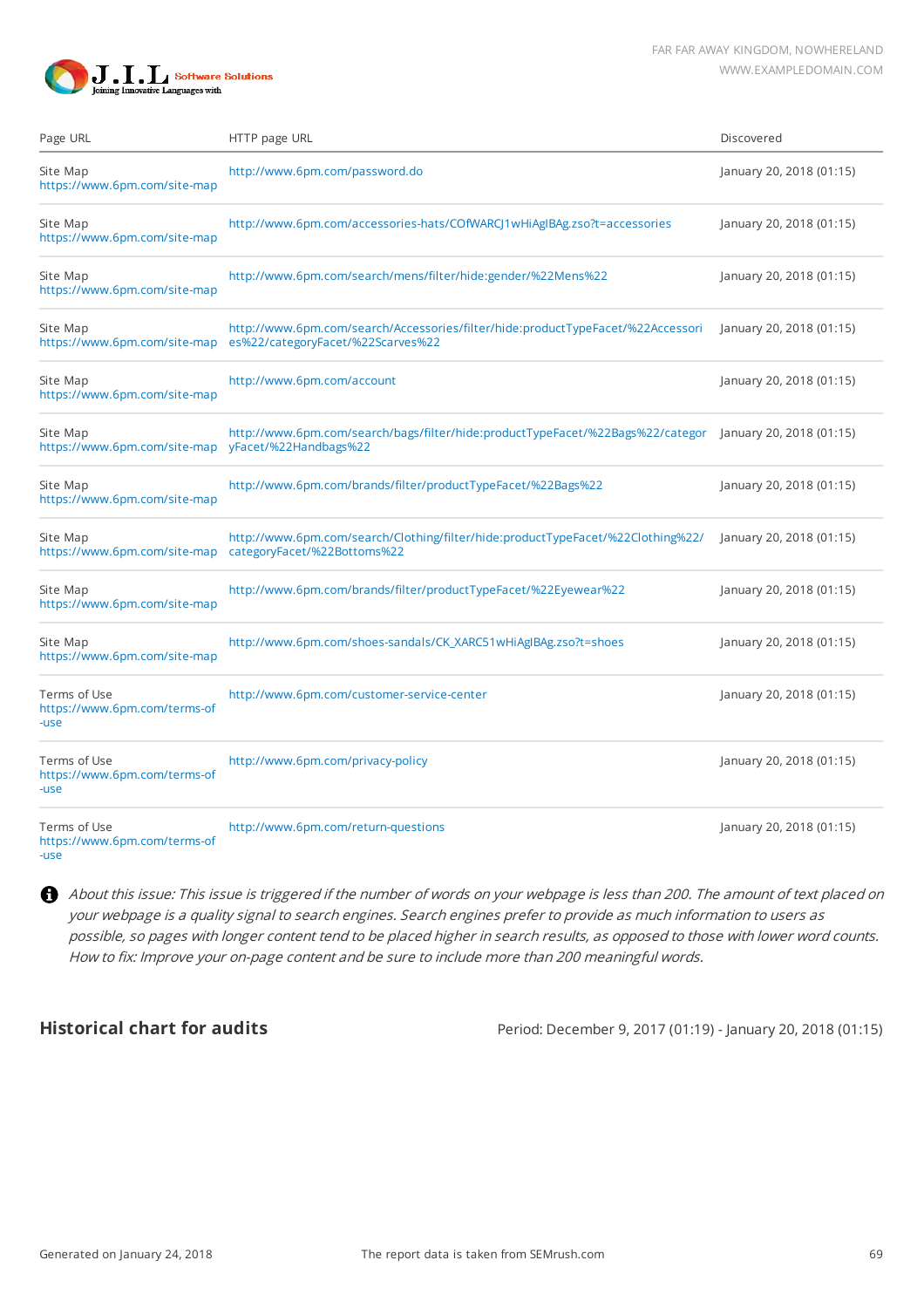



#### **Low word count 79**

| Page URL                                                                                        | Words Count | Discovered                        |
|-------------------------------------------------------------------------------------------------|-------------|-----------------------------------|
| Frye Belted Harness 12R - 6pm.com<br>https://m.6pm.com/amp/product/7173205                      | 78          | January 20, 2018 (01:15)<br>[new] |
| Brooks Vixen Sports Bra A/B - 6pm.com<br>https://m.6pm.com/amp/product/7591380                  | 65          | January 20, 2018 (01:15)<br>[new] |
| Brooks Sherpa VI 7" Short - 6pm.com<br>https://m.6pm.com/amp/product/8233906                    | 68          | January 20, 2018 (01:15)<br>[new] |
| Brooks Hot Shot   Moving Comfort - 6pm.com<br>https://m.6pm.com/amp/product/8249991             | 96          | January 20, 2018 (01:15)<br>[new] |
| Brooks UpRise Crossback A/B   Moving Comfort - 6pm.com<br>https://m.6pm.com/amp/product/8543278 | 91          | January 20, 2018 (01:15)<br>[new] |
| Brooks LSD Jacket - 6pm.com<br>https://m.6pm.com/amp/product/8543324                            | 71          | January 20, 2018 (01:15)<br>[new] |
| Brooks Rush Pants - 6pm.com<br>https://m.6pm.com/amp/product/8543378                            | 67          | January 20, 2018 (01:15)<br>[new] |
| Brooks Sherpa 7" Shorts - 6pm.com<br>https://m.6pm.com/amp/product/8543441                      | 62          | January 20, 2018 (01:15)<br>[new] |
| Frye Sam Lace Up - 6pm.com<br>https://m.6pm.com/amp/product/8546814                             | 87          | January 20, 2018 (01:15)<br>[new] |
| Brooks Chaser 3" Shorts - 6pm.com<br>https://m.6pm.com/amp/product/8621586                      | 66          | January 20, 2018 (01:15)<br>[new] |
| Cole Haan Nantucket Loafer - 6pm.com<br>https://m.6pm.com/amp/product/8653883                   | 59          | January 20, 2018 (01:15)<br>[new] |
| Brooks AnyDay   Moving Comfort - 6pm.com<br>https://m.6pm.com/amp/product/8699165               | 60          | January 20, 2018 (01:15)<br>[new] |
| Dr. Martens Hazeldon 3-Tie Shoe - 6pm.com<br>https://m.6pm.com/amp/product/8729466              | 58          | January 20, 2018 (01:15)<br>[new] |
| Brooks Adrenaline GTS 17 - 6pm.com<br>https://m.6pm.com/amp/product/8770336                     | 63          | January 20, 2018 (01:15)<br>[new] |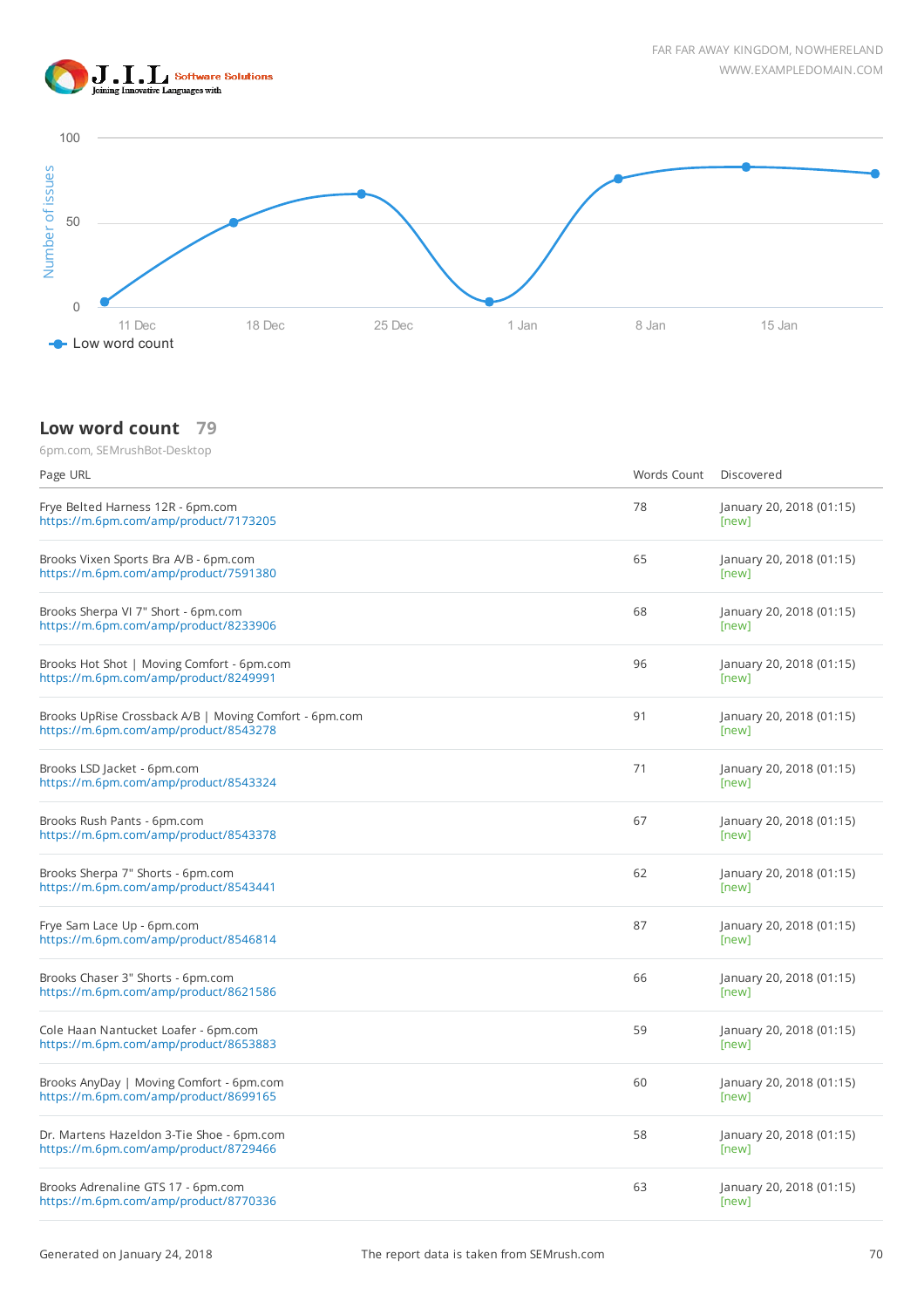

| Page URL                                                                                                                     | Words Count | Discovered                        |
|------------------------------------------------------------------------------------------------------------------------------|-------------|-----------------------------------|
| Brooks Adrenaline GTS 17 - 6pm.com<br>https://m.6pm.com/amp/product/8770337                                                  | 62          | January 20, 2018 (01:15)<br>[new] |
| Stride Rite Made 2 Play Tilly (Toddler) - 6pm.com<br>https://m.6pm.com/amp/product/8788001                                   | 65          | January 20, 2018 (01:15)<br>[new] |
| Brooks Ravenna 8 - 6pm.com<br>https://m.6pm.com/amp/product/8794373                                                          | 69          | January 20, 2018 (01:15)<br>[new] |
| Brooks Ravenna 8 - 6pm.com<br>https://m.6pm.com/amp/product/8794374                                                          | 69          | January 20, 2018 (01:15)<br>[new] |
| Brooks Launch 4 - 6pm.com<br>https://m.6pm.com/amp/product/8794379                                                           | 62          | January 20, 2018 (01:15)<br>[new] |
| Brooks PureFlow 6 - 6pm.com<br>https://m.6pm.com/amp/product/8794384                                                         | 65          | January 20, 2018 (01:15)<br>[new] |
| Brooks PureFlow 6 - 6pm.com<br>https://m.6pm.com/amp/product/8794385                                                         | 65          | January 20, 2018 (01:15)<br>[new] |
| Brooks Caldera - 6pm.com<br>https://m.6pm.com/amp/product/8794488                                                            | 67          | January 20, 2018 (01:15)<br>[new] |
| Brooks Distance Long Sleeve - 6pm.com<br>https://m.6pm.com/amp/product/8799762                                               | 65          | January 20, 2018 (01:15)<br>[new] |
| Brooks Distance Short Sleeve - 6pm.com<br>https://m.6pm.com/amp/product/8799764                                              | 65          | January 20, 2018 (01:15)<br>[new] |
| Brooks Go-To 7" Shorts - 6pm.com<br>https://m.6pm.com/amp/product/8799816                                                    | 73          | January 20, 2018 (01:15)<br>[new] |
| Brooks Juno Cross Back Adjustable High-Impact Sports Bra   Moving Comfort - 6pm.com<br>https://m.6pm.com/amp/product/8802960 | 67          | January 20, 2018 (01:15)<br>[new] |
| Brooks Cascadia Thermal Vest - 6pm.com<br>https://m.6pm.com/amp/product/8877056                                              | 63          | January 20, 2018 (01:15)<br>[new] |
| Brooks Greenlight Capris - 6pm.com<br>https://m.6pm.com/amp/product/8877083                                                  | 84          | January 20, 2018 (01:15)<br>[new] |
| Brooks Cascadia Thermal Vest - 6pm.com<br>https://m.6pm.com/amp/product/8877144                                              | 68          | January 20, 2018 (01:15)<br>[new] |
| Brooks Canopy Jacket - 6pm.com<br>https://m.6pm.com/amp/product/8877150                                                      | 64          | January 20, 2018 (01:15)<br>[new] |
| Brooks Distance Hoodie - 6pm.com<br>https://m.6pm.com/amp/product/8877171                                                    | 68          | January 20, 2018 (01:15)<br>[new] |
| Tommy Hilfiger Deluxe - 6pm.com<br>https://m.6pm.com/amp/product/8880630                                                     | 60          | January 20, 2018 (01:15)<br>[new] |
| Calvin Klein Haide - 6pm.com<br>https://m.6pm.com/amp/product/8909697                                                        | 54          | January 20, 2018 (01:15)<br>[new] |
| Tommy Hilfiger Alice Backpack - 6pm.com<br>https://m.6pm.com/amp/product/8929187                                             | 75          | January 20, 2018 (01:15)<br>[new] |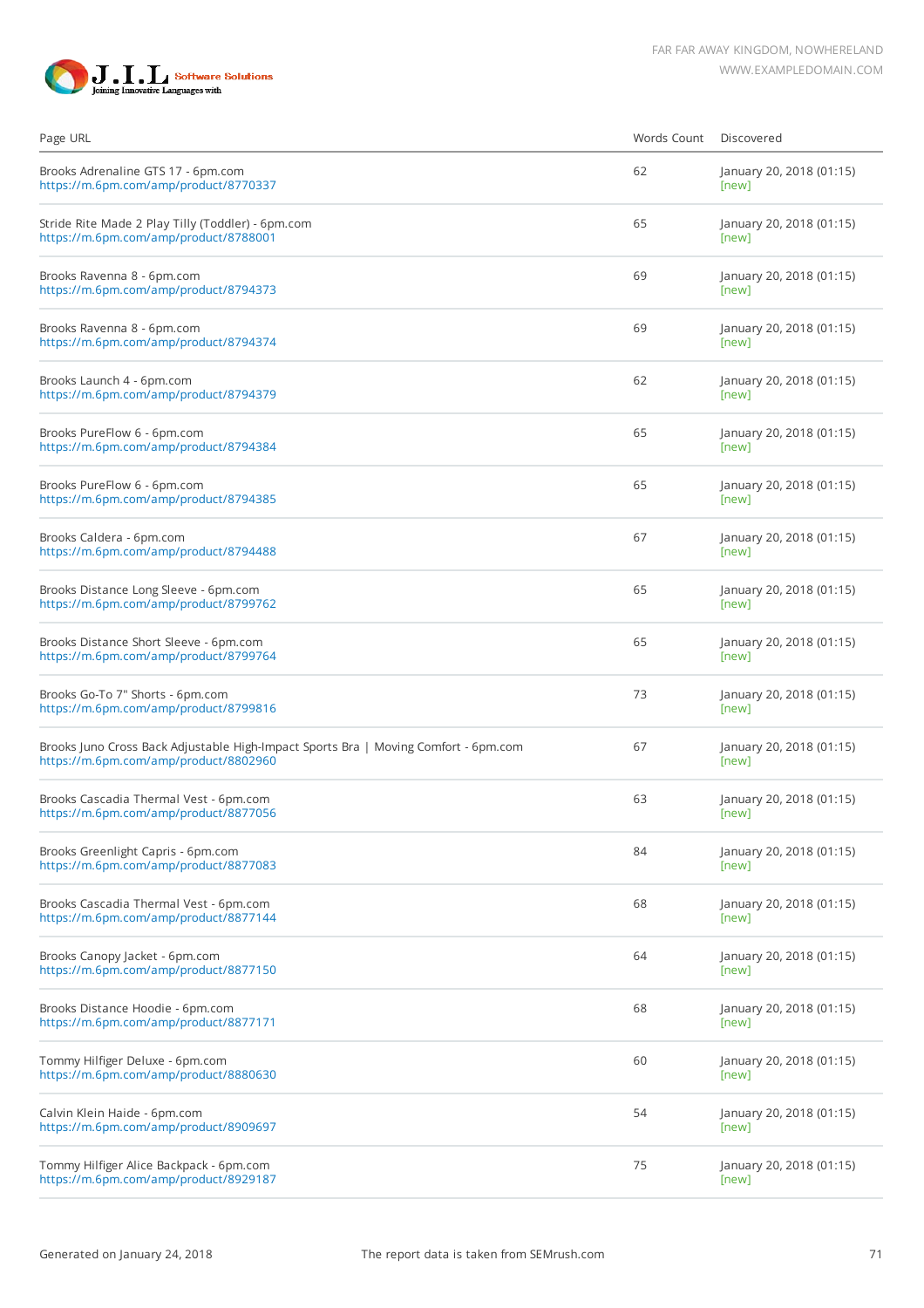

| Page URL                                                                                      | Words Count | Discovered                        |
|-----------------------------------------------------------------------------------------------|-------------|-----------------------------------|
| Lacoste Chaymon 317 1 - 6pm.com<br>https://m.6pm.com/amp/product/8945265                      | 69          | January 20, 2018 (01:15)<br>[new] |
| RUSH by Gordon Rush Hayes - 6pm.com<br>https://m.6pm.com/amp/product/8949019                  | 64          | January 20, 2018 (01:15)<br>[new] |
| Gordon Rush Spencer - 6pm.com<br>https://m.6pm.com/amp/product/8949076                        | 63          | January 20, 2018 (01:15)<br>[new] |
| Tommy Hilfiger Larissa Convertible Shopper - 6pm.com<br>https://m.6pm.com/amp/product/8950786 | 71          | January 20, 2018 (01:15)<br>[new] |
| Steve Madden Quibb - 6pm.com<br>https://m.6pm.com/amp/product/8952278                         | 63          | January 20, 2018 (01:15)<br>[new] |
| GUESS Lars - 6pm.com<br>https://m.6pm.com/amp/product/8955685                                 | 62          | January 20, 2018 (01:15)<br>[new] |
| GUESS Jarson - 6pm.com<br>https://m.6pm.com/amp/product/8955686                               | 65          | January 20, 2018 (01:15)<br>[new] |
| GUESS Joris - 6pm.com<br>https://m.6pm.com/amp/product/8955687                                | 63          | January 20, 2018 (01:15)<br>[new] |
| GUESS Athos - 6pm.com<br>https://m.6pm.com/amp/product/8955694                                | 61          | January 20, 2018 (01:15)<br>[new] |
| GUESS Ferno - 6pm.com<br>https://m.6pm.com/amp/product/8955695                                | 58          | January 20, 2018 (01:15)<br>[new] |
| Tommy Hilfiger Crane - 6pm.com<br>https://m.6pm.com/amp/product/8963892                       | 48          | January 20, 2018 (01:15)<br>[new] |
| GUESS Caleb - 6pm.com<br>https://m.6pm.com/amp/product/8973539                                | 63          | January 20, 2018 (01:15)<br>[new] |
| UNIONBAY Ward - 6pm.com<br>https://m.6pm.com/amp/product/8978777                              | 52          | January 20, 2018 (01:15)<br>[new] |
| UNIONBAY Parker - 6pm.com<br>https://m.6pm.com/amp/product/8978792                            | 50          | January 20, 2018 (01:15)<br>[new] |
| G by GUESS Prinse - 6pm.com<br>https://m.6pm.com/amp/product/8980971                          | 70          | January 20, 2018 (01:15)<br>[new] |
| Kenneth Cole New York Kam - 6pm.com<br>https://m.6pm.com/amp/product/8982722                  | 87          | January 20, 2018 (01:15)<br>[new] |
| Johnston & Murphy Alex Bootie - 6pm.com<br>https://m.6pm.com/amp/product/8989335              | 53          | January 20, 2018 (01:15)<br>[new] |
| Betsey Johnson BJ485106 - 6pm.com<br>https://m.6pm.com/amp/product/8998849                    | 54          | January 20, 2018 (01:15)<br>[new] |
| ALDO Charan - 6pm.com<br>https://m.6pm.com/amp/product/9005144                                | 66          | January 20, 2018 (01:15)<br>[new] |
| GUESS Malden 2 - 6pm.com<br>https://m.6pm.com/amp/product/9010639                             | 48          | January 20, 2018 (01:15)<br>[new] |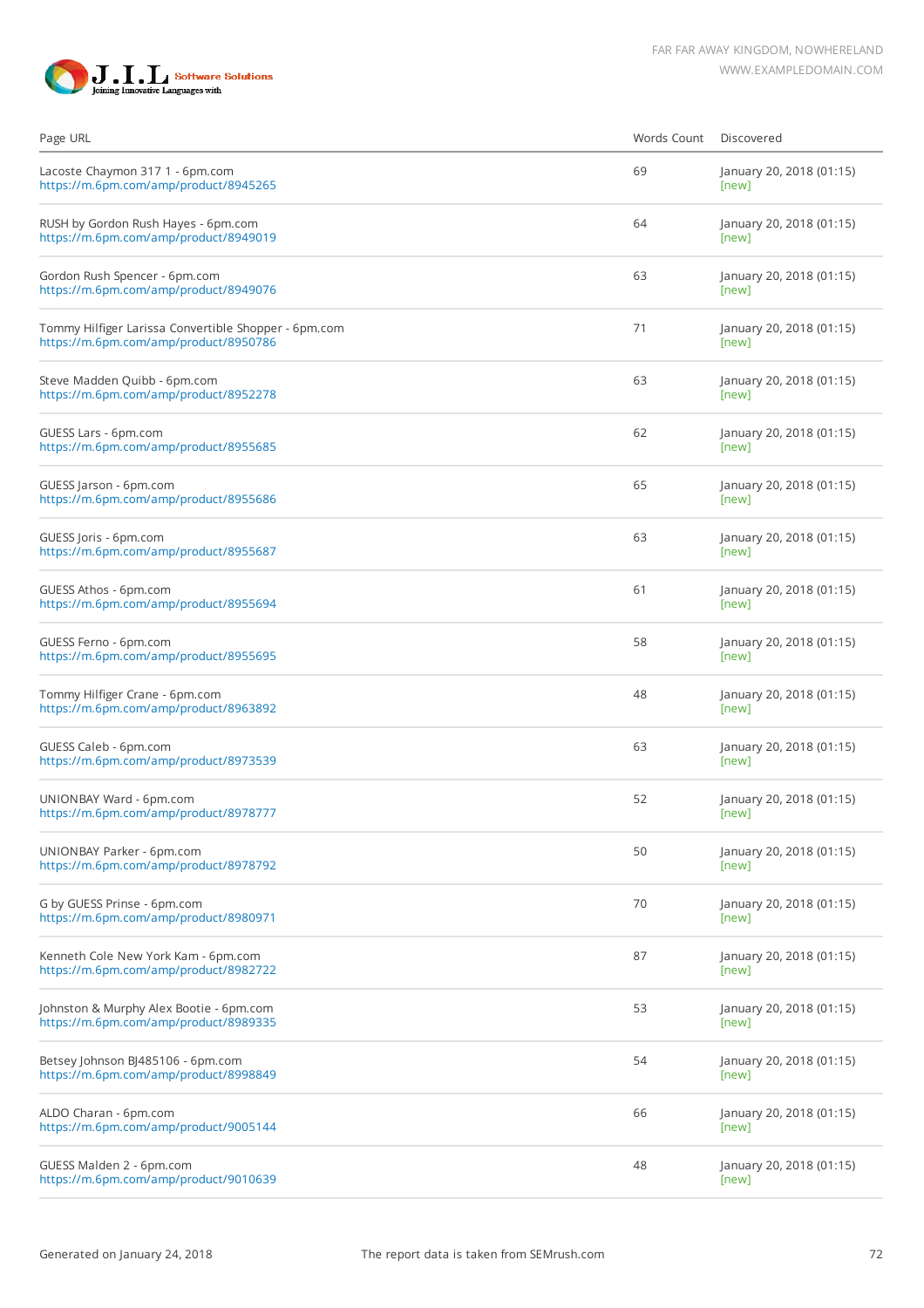

| Page URL                                                                                                     | Words Count | Discovered                        |
|--------------------------------------------------------------------------------------------------------------|-------------|-----------------------------------|
| Florsheim Pascal Cap Toe Oxford - 6pm.com<br>https://m.6pm.com/amp/product/9015936                           | 48          | January 20, 2018 (01:15)<br>[new] |
| Stuart Weitzman Kids Fannie Dancer (Toddler/Little Kid) - 6pm.com<br>https://m.6pm.com/amp/product/9017793   | 75          | January 20, 2018 (01:15)<br>[new] |
| Cole Haan Madison Plain Ox II - 6pm.com<br>https://m.6pm.com/amp/product/9021336                             | 49          | January 20, 2018 (01:15)<br>[new] |
| Tommy Hilfiger Ness - 6pm.com<br>https://m.6pm.com/amp/product/9025444                                       | 53          | January 20, 2018 (01:15)<br>[new] |
| Tommy Hilfiger Noble - 6pm.com<br>https://m.6pm.com/amp/product/9025445                                      | 56          | January 20, 2018 (01:15)<br>[new] |
| Steve Madden Nelsin - 6pm.com<br>https://m.6pm.com/amp/product/9026394                                       | 55          | January 20, 2018 (01:15)<br>[new] |
| Franco Sarto Raphaela - 6pm.com<br>https://m.6pm.com/amp/product/9028470                                     | 49          | January 20, 2018 (01:15)<br>[new] |
| Lacoste Hydez 118 1 P - 6pm.com<br>https://m.6pm.com/amp/product/9042620                                     | 52          | January 20, 2018 (01:15)<br>[new] |
| ROMEO & JULIET COUTURE Lace High Neck Dress w/ Sheer Back - 6pm.com<br>https://m.6pm.com/amp/product/9049814 | 64          | January 20, 2018 (01:15)<br>[new] |
| Vince Warren - 6pm.com<br>https://m.6pm.com/amp/product/9052467                                              | 53          | January 20, 2018 (01:15)<br>[new] |
| Timberland LTD Leather Fabric Boot - 6pm.com<br>https://m.6pm.com/amp/product/9053774                        | 65          | January 20, 2018 (01:15)<br>[new] |
| Timberland Cityblazer L/F 8" Boot - 6pm.com<br>https://m.6pm.com/amp/product/9053779                         | 53          | January 20, 2018 (01:15)<br>[new] |
| Cole Haan Dustin Plain Toe - 6pm.com<br>https://m.6pm.com/amp/product/9054769                                | 54          | January 20, 2018 (01:15)<br>[new] |
| Cole Haan Original Grand Moc Chukka - 6pm.com<br>https://m.6pm.com/amp/product/9054770                       | 58          | January 20, 2018 (01:15)<br>[new] |
| Frye Aiden Penny - 6pm.com<br>https://m.6pm.com/amp/product/9056621                                          | 70          | January 20, 2018 (01:15)<br>[new] |
| Frye Aiden Tassel - 6pm.com<br>https://m.6pm.com/amp/product/9056622                                         | 59          | January 20, 2018 (01:15)<br>[new] |
| Frye Aiden Luggage Penny - 6pm.com<br>https://m.6pm.com/amp/product/9056623                                  | 73          | January 20, 2018 (01:15)<br>[new] |
| Frye Jones Wingtip - 6pm.com<br>https://m.6pm.com/amp/product/9056625                                        | 61          | January 20, 2018 (01:15)<br>[new] |
| Florsheim Fleix Bit - 6pm.com<br>https://m.6pm.com/amp/product/9061569                                       | 61          | January 20, 2018 (01:15)<br>[new] |
| Frye Ross Braided Tall - 6pm.com<br>https://m.6pm.com/amp/product/9061795                                    | 67          | January 20, 2018 (01:15)<br>[new] |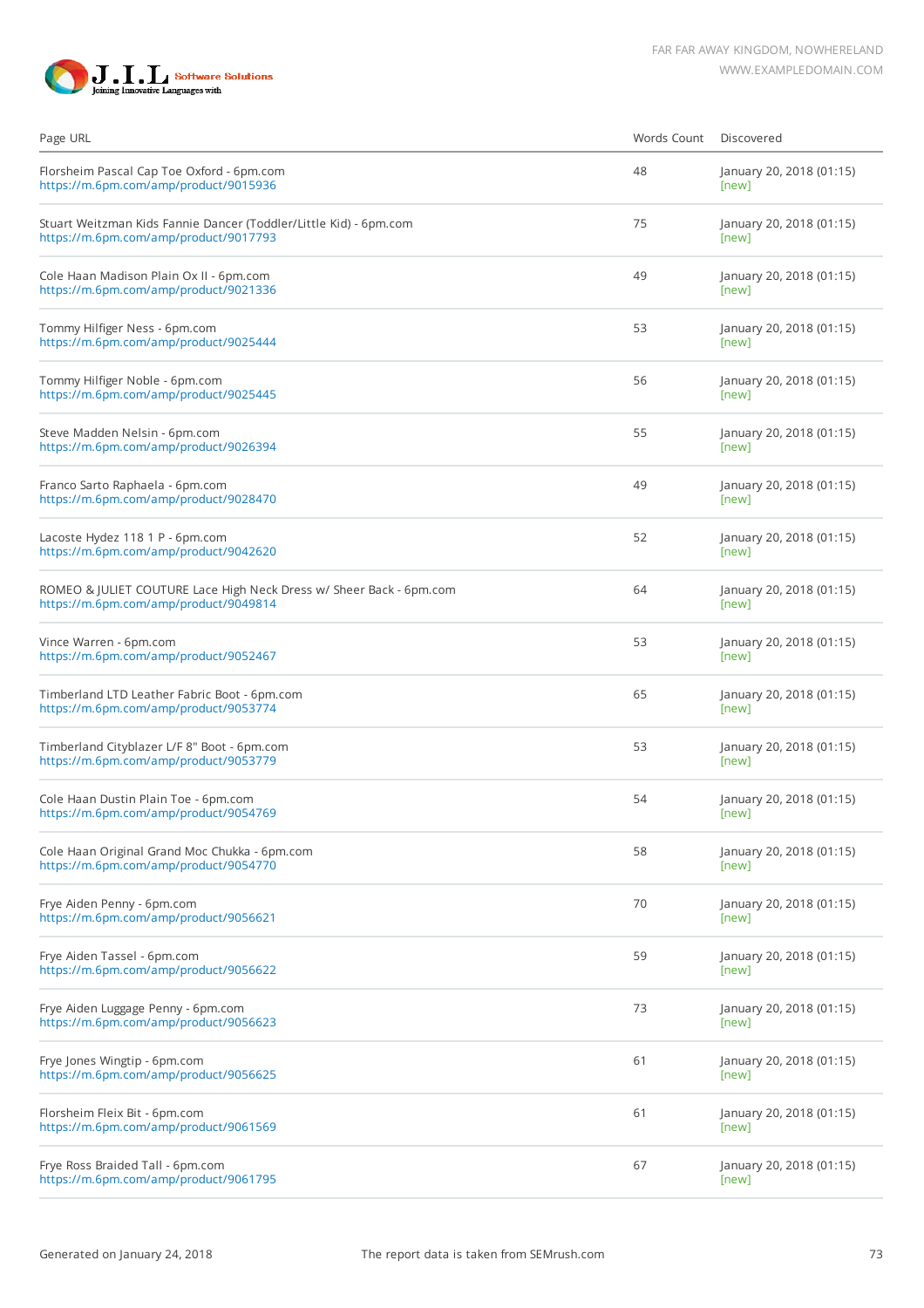



| Page URL                                                                 | Words Count | Discovered                        |
|--------------------------------------------------------------------------|-------------|-----------------------------------|
| Alegria Schuster - 6pm.com<br>https://m.6pm.com/amp/product/9064683      | 93          | January 20, 2018 (01:15)<br>[new] |
| Gordon Rush Kinsley - 6pm.com<br>https://m.6pm.com/amp/product/9074831   | 76          | January 20, 2018 (01:15)<br>[new] |
| Survey<br>https://secure-www.6pm.com/survey/take/6pm-voc                 | 143         | January 20, 2018 (01:15)          |
| Survey<br>https://secure-www.6pm.com/survey/take/6pm-voc?source=homepage | 143         | January 20, 2018 (01:15)          |
| Survey<br>https://www.6pm.com/survey/take/6pm-voc?source=footer          | 143         | January 20, 2018 (01:15)          |

## **Duplicate content in h1 and title**

About this issue: It is a bad idea to duplicate your title tag content in your first-level header. If your page's <title> and <h1> tags match, the latter may appear over-optimized to search engines. Also, using the same content in titles and headers means a lost opportunity to incorporate other relevant keywords for your page. How to fix: Try to create different content for your <title> and <h1> tags.

**Historical chart for audits** Period: January 20, 2018 (01:15) - December 9, 2017 (01:19)



## **Duplicate content in h1 and title 16**

| 6pm.com, SEMrushBot-Desktop                                                                                             |                        |                                   |
|-------------------------------------------------------------------------------------------------------------------------|------------------------|-----------------------------------|
| Page URL                                                                                                                | Title                  | Discovered                        |
| Accessories<br>https://www.6pm.com/accessories                                                                          | Accessories            | January 20, 2018 (01:15)          |
| 6PM Associates Program<br>https://www.6pm.com/associates-program                                                        | 6PM Associates Program | January 20, 2018 (01:15)          |
| <b>Boots</b><br>https://www.6pm.com/boots?pf rd_r=E1B63D45BDC34B9BA2B7&pf rd_p=bb28d488-2b9d-4<br>749-a0af-165433a95e1a | <b>Boots</b>           | January 20, 2018 (01:15)<br>[new] |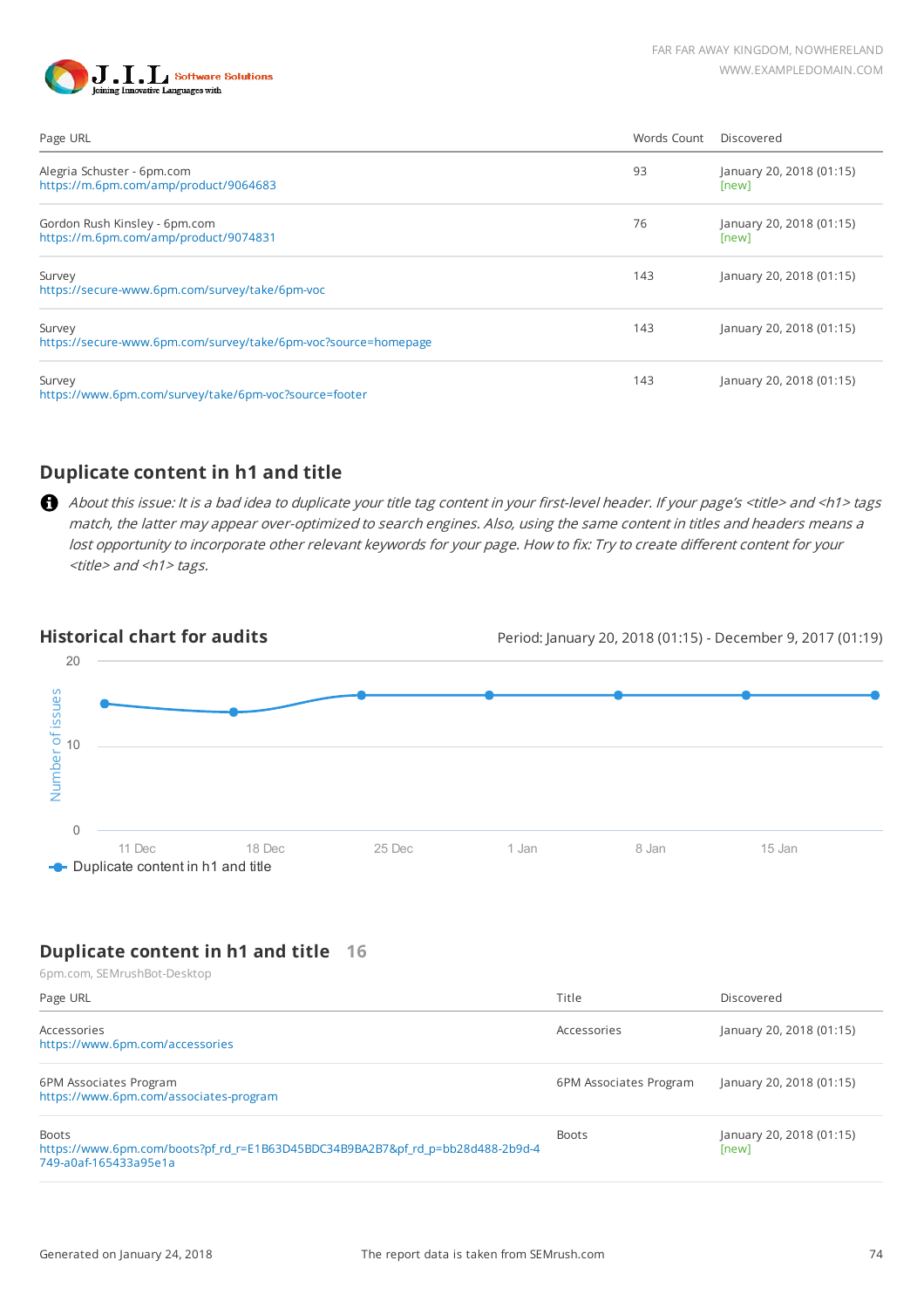



| Page URL                                                                                                                | Title                               | Discovered                        |
|-------------------------------------------------------------------------------------------------------------------------|-------------------------------------|-----------------------------------|
| <b>Boots</b><br>https://www.6pm.com/boots?pf_rd_r=FE712DCCD88A44F2A38E&pf_rd_p=bb28d488-2b9d-47<br>49-a0af-165433a95e1a | <b>Boots</b>                        | January 20, 2018 (01:15)<br>[new] |
| Interest-Based Ads Policy<br>https://www.6pm.com/c/interest-based-ads-policy                                            | Interest-Based Ads Policy           | January 20, 2018 (01:15)          |
| Contact Information<br>https://www.6pm.com/contact-us                                                                   | Contact Information                 | January 20, 2018 (01:15)          |
| Looking for a 6pm.com coupon?<br>https://www.6pm.com/coupons                                                            | Looking for a 6pm.com<br>coupon?    | January 20, 2018 (01:15)          |
| Customer Service Center<br>https://www.6pm.com/customer-service-center                                                  | <b>Customer Service Center</b>      | January 20, 2018 (01:15)          |
| <b>General Questions</b><br>https://www.6pm.com/general-questions                                                       | <b>General Questions</b>            | January 20, 2018 (01:15)          |
| Jackets and Coats<br>https://www.6pm.com/jackets-and-coats                                                              | Jackets and Coats                   | January 20, 2018 (01:15)          |
| Privacy Policy<br>https://www.6pm.com/privacy-policy                                                                    | Privacy Policy                      | January 20, 2018 (01:15)          |
| <b>Return Questions</b><br>https://www.6pm.com/return-questions                                                         | <b>Return Questions</b>             | January 20, 2018 (01:15)          |
| Shipping and Delivery Questions<br>https://www.6pm.com/shipping-and-delivery-questions                                  | Shipping and Delivery<br>Questions  | January 20, 2018 (01:15)          |
| Shop With Confidence at 6pm.com!<br>https://www.6pm.com/shop-with-confidence                                            | Shop With Confidence at<br>6pm.com! | January 20, 2018 (01:15)          |
| Site Map<br>https://www.6pm.com/site-map                                                                                | Site Map                            | January 20, 2018 (01:15)          |
| Terms of Use<br>https://www.6pm.com/terms-of-use                                                                        | Terms of Use                        | January 20, 2018 (01:15)          |

#### **Short title element**

About this issue: Generally, using short titles on webpages is a recommended practice. However, keep in mind that titles containing 10 characters or less do not provide enough information about what your webpage is about and limit your page's potential to show up in search results for different keywords. How to fix: Add more descriptive text inside your page's <title> tag.

**Historical chart for audits** Period: December 9, 2017 (01:19) - January 20, 2018 (01:15)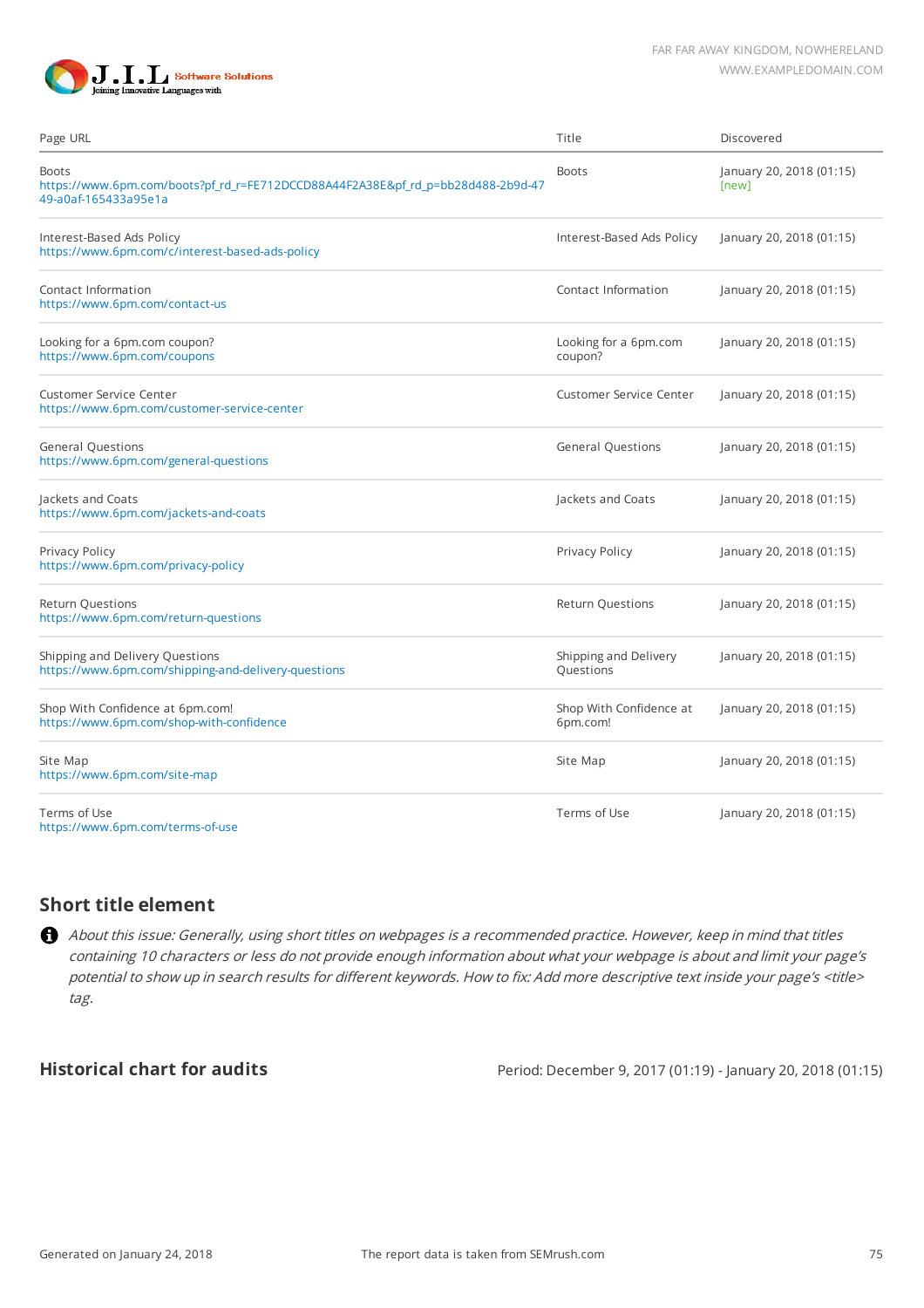



## **Short title element 11**

| Page URL                                                                                                                     | Title        | Discovered                                   |
|------------------------------------------------------------------------------------------------------------------------------|--------------|----------------------------------------------|
| Survey<br>https://secure-www.6pm.com/survey/take/6pm-voc                                                                     | Survey       | January 20, 2018 (01:15)                     |
| Survey<br>https://secure-www.6pm.com/survey/take/6pm-voc?source=homepage                                                     | Survey       | January 20, 2018 (01:15)                     |
| <b>Boots</b><br>https://www.6pm.com/boots?pf_rd_r=E1B63D45BDC34B9BA2B7&pf_rd_p=bb28d488-2b9d-4749-a0af-165433<br>a95e1a      | <b>Boots</b> | January 20, 2018 (01:15)<br>[new]            |
| <b>Boots</b><br>https://www.6pm.com/boots?pf_rd_r=FE712DCCD88A44F2A38E&pf_rd_p=bb28d488-2b9d-4749-a0af-165433a<br>95e1a      | <b>Boots</b> | January 20, 2018 (01:15)<br>[new]            |
| Athleisure<br>https://www.6pm.com/c/athleisure?pf_rd_r=0D9TV7540DADPJ64TC5N&pf_rd_p=6bf248ad-72d7-44f2-ad5a-de<br>cb6a07fcb3 |              | Athleisure January 20, 2018 (01:15)<br>[new] |
| Athleisure<br>https://www.6pm.com/c/athleisure?pf_rd_r=19VDRQPR6S3VRXE219RM&pf_rd_p=6bf248ad-72d7-44f2-ad5a-d<br>ecb6a07fcb3 |              | Athleisure January 20, 2018 (01:15)<br>[new] |
| Athleisure<br>https://www.6pm.com/c/athleisure?pf_rd_r=7D180FB69A4A48AE9CC5&pf_rd_p=6bf248ad-72d7-44f2-ad5a-de<br>cb6a07fcb3 |              | Athleisure January 20, 2018 (01:15)<br>[new] |
| Athleisure<br>https://www.6pm.com/c/athleisure?pf_rd_r=D06BD71B4A3B4B7BB231&pf_rd_p=6bf248ad-72d7-44f2-ad5a-de<br>cb6a07fcb3 |              | Athleisure January 20, 2018 (01:15)<br>[new] |
| Athleisure<br>https://www.6pm.com/c/athleisure?pf_rd_r=E9027773594F4FDAAB10&pf_rd_p=6bf248ad-72d7-44f2-ad5a-de<br>cb6a07fcb3 |              | Athleisure January 20, 2018 (01:15)<br>[new] |
| Site Map<br>https://www.6pm.com/site-map                                                                                     | Site Map     | January 20, 2018 (01:15)                     |
| Survey<br>https://www.6pm.com/survey/take/6pm-voc?source=footer                                                              | Survey       | January 20, 2018 (01:15)                     |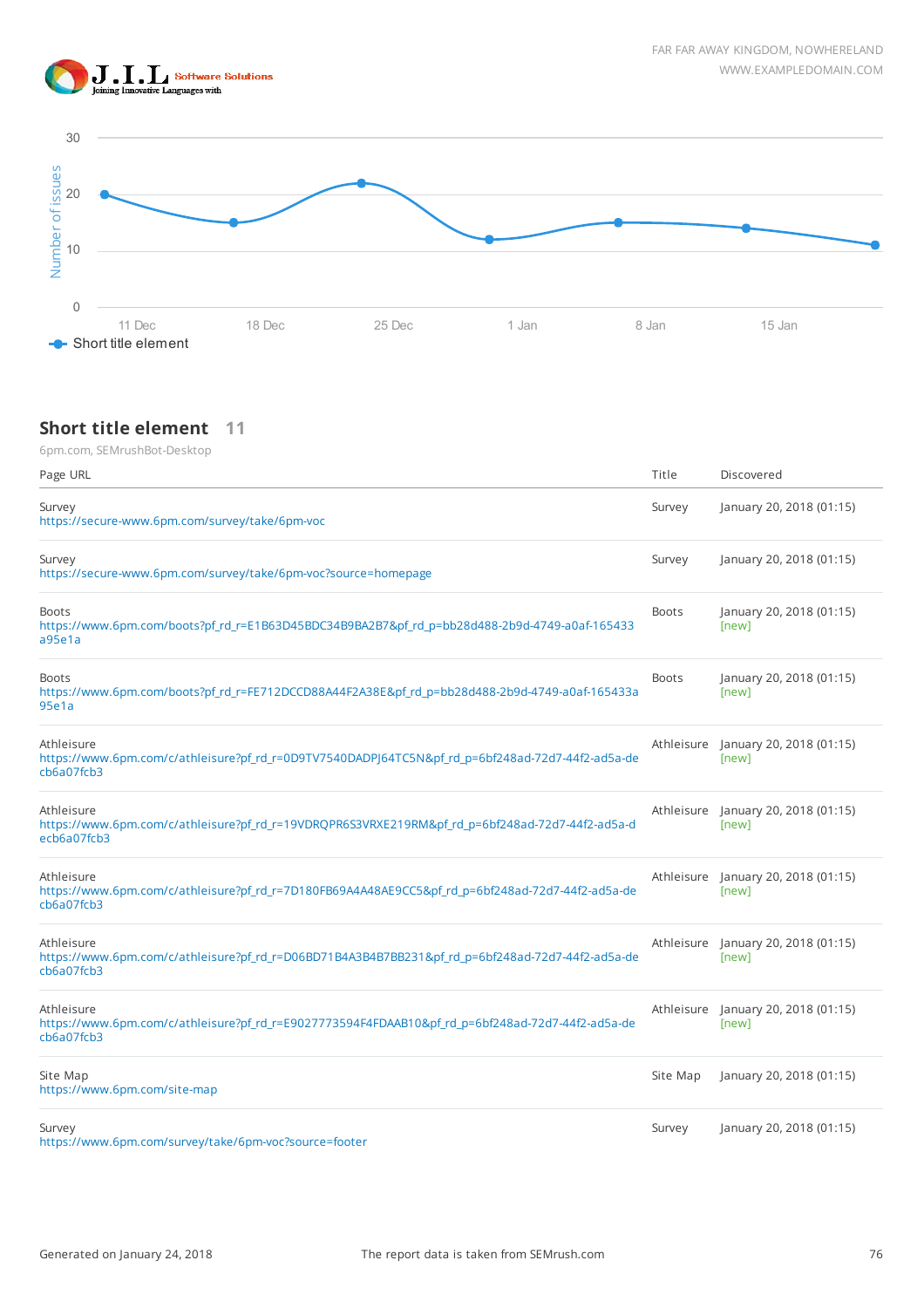

# **Nofollow attributes in internal links**

About this issue: The rel="nofollow" attribute is an element in an <a> tag that tells crawlers not to follow the link (e.g., "<a href="http://example.com/link" rel="nofollow">Nofollow link example</a>")."Nofollow" links don't pass any link juice to referred webpages. That's why it is not recommended that you use nofollow attributes in internal links. You should let link juice flow freely throughout your website. Moreover, unintentional use of nofollow attributes may result in your webpage being ignored by search engine crawlers even if it contains a valuable content. How to fix: Make sure not to use nofollow attributes by mistake. Remove them from <a> tags, if necessary.



## **Nofollow attributes in internal links 6**

6pm.com, SEMrushBot-Desktop

| Page URL                                                                     | Link URL                                       | Discovered               |
|------------------------------------------------------------------------------|------------------------------------------------|--------------------------|
| Interest-Based Ads Policy<br>https://www.6pm.com/c/interest-based-ads-policy | http://www.6pm.com/privacy-policy              | January 20, 2018 (01:15) |
| Privacy Policy<br>https://www.6pm.com/privacy-policy                         | https://www.6pm.com/c/privacy-policy-changes-1 | January 20, 2018 (01:15) |
| Privacy Policy<br>https://www.6pm.com/privacy-policy                         | http://www.6pm.com/customer-service-center     | January 20, 2018 (01:15) |
| Terms of Use<br>https://www.6pm.com/terms-of-use                             | http://www.6pm.com/return-questions            | January 20, 2018 (01:15) |
| Terms of Use<br>https://www.6pm.com/terms-of-use                             | http://www.6pm.com/customer-service-center     | January 20, 2018 (01:15) |
| Terms of Use<br>https://www.6pm.com/terms-of-use                             | http://www.6pm.com/privacy-policy              | January 20, 2018 (01:15) |

## **Too many URL parameters**

About this issue: Using too many URL parameters is not an SEO-friendly approach. Multiple parameters make URLs less enticing for users to click and may cause search engines to fail to index some of your most important pages. How to fix: Try to use no more than four parameters in your URLs.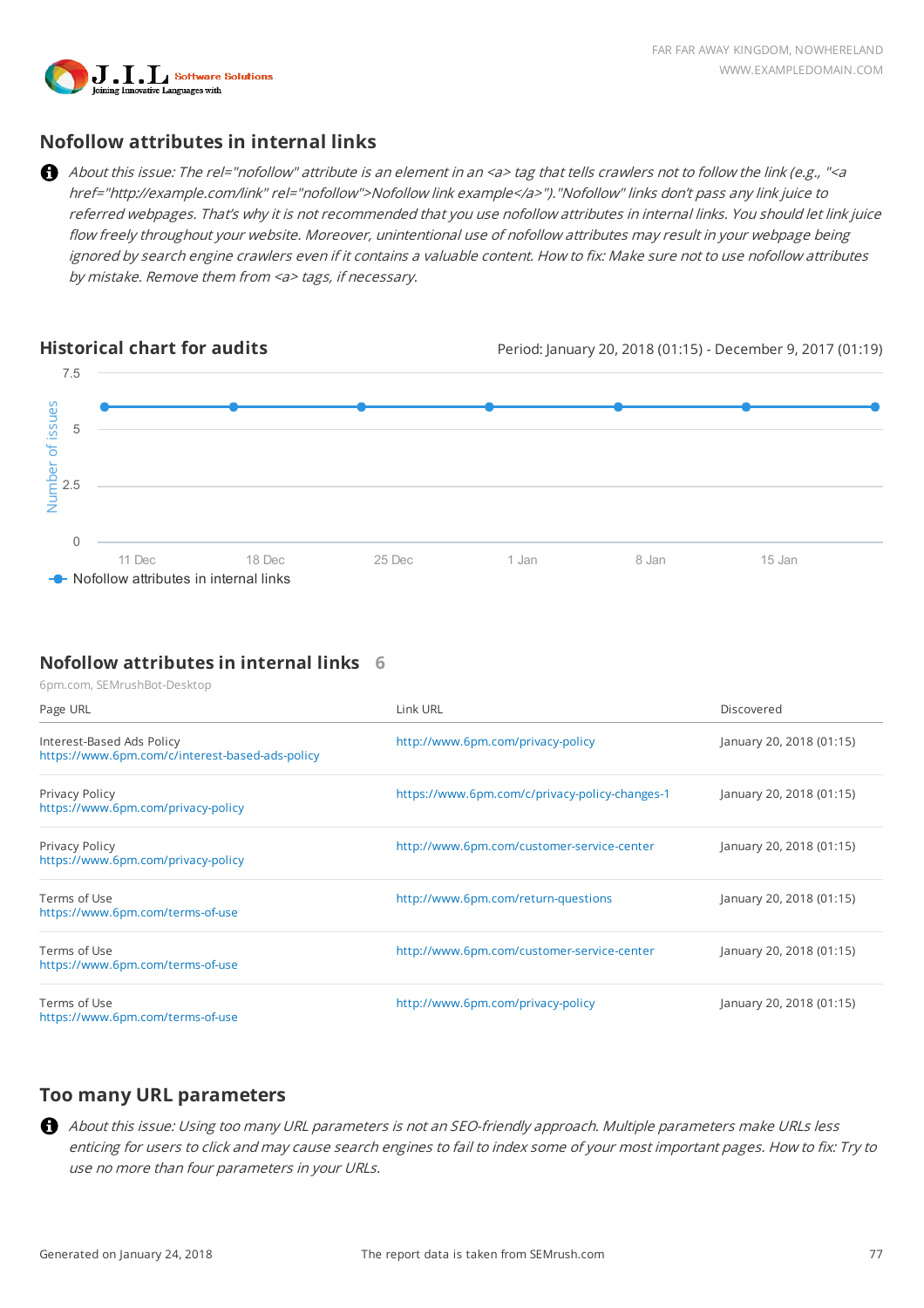

**Historical chart for audits Historical chart for audits** Period: December 9, 2017 (01:19) - January 20, 2018 (01:15)



#### **Too many URL parameters 5**

| Number of issues<br>10                  |                                                                                                                                                                                                                                                                                                                                                                                                                                                                                                                                                                                                                |        |       |                 |                                                             |
|-----------------------------------------|----------------------------------------------------------------------------------------------------------------------------------------------------------------------------------------------------------------------------------------------------------------------------------------------------------------------------------------------------------------------------------------------------------------------------------------------------------------------------------------------------------------------------------------------------------------------------------------------------------------|--------|-------|-----------------|-------------------------------------------------------------|
| 0                                       |                                                                                                                                                                                                                                                                                                                                                                                                                                                                                                                                                                                                                |        |       |                 |                                                             |
| 11 Dec<br>Too many URL parameters       | 18 Dec                                                                                                                                                                                                                                                                                                                                                                                                                                                                                                                                                                                                         | 25 Dec | 1 Jan | 8 Jan           | 15 Jan                                                      |
|                                         | Too many URL parameters 5                                                                                                                                                                                                                                                                                                                                                                                                                                                                                                                                                                                      |        |       |                 |                                                             |
| 6pm.com, SEMrushBot-Desktop<br>Page URL |                                                                                                                                                                                                                                                                                                                                                                                                                                                                                                                                                                                                                |        |       | Params<br>Count | Discovered                                                  |
| <b>Fashion Trends</b>                   | https://www.6pm.com/c/fashion-trends?pf rd r=3B76A1902B3F424C9EAD&pf rd p=b8ba9e1c-10cb-4581-bd75-<br>d02e8282a7d4&pf_rd_r=0D9TV7540DADPJ64TC5N&pf_rd_p=c1b02f09-6af3-40cb-96a0-995d41aefbee                                                                                                                                                                                                                                                                                                                                                                                                                   |        |       | $\overline{4}$  | January 20, 2018 (01:15)<br>[new]                           |
| <b>Fashion Trends</b>                   | https://www.6pm.com/c/fashion-trends?pf rd r=3B76A1902B3F424C9EAD&pf rd p=b8ba9e1c-10cb-4581-bd75-<br>d02e8282a7d4&pf rd_r=19VDRQPR6S3VRXE219RM&pf_rd_p=c1b02f09-6af3-40cb-96a0-995d41aefbee                                                                                                                                                                                                                                                                                                                                                                                                                   |        |       | $\overline{4}$  | January 20, 2018 (01:15)<br>[new]                           |
| <b>Fashion Trends</b>                   | https://www.6pm.com/c/fashion-trends?pf rd r=3B76A1902B3F424C9EAD&pf rd p=b8ba9e1c-10cb-4581-bd75-<br>d02e8282a7d4&pf_rd_r=7D180FB69A4A48AE9CC5&pf_rd_p=c1b02f09-6af3-40cb-96a0-995d41aefbee                                                                                                                                                                                                                                                                                                                                                                                                                   |        |       | $\overline{4}$  | January 20, 2018 (01:15)<br>[new]                           |
| <b>Fashion Trends</b>                   | https://www.6pm.com/c/fashion-trends?pf rd r=3B76A1902B3F424C9EAD&pf rd p=b8ba9e1c-10cb-4581-bd75-<br>d02e8282a7d4&pf_rd_r=D06BD71B4A3B4B7BB231&pf_rd_p=c1b02f09-6af3-40cb-96a0-995d41aefbee                                                                                                                                                                                                                                                                                                                                                                                                                   |        |       | $\overline{4}$  | January 20, 2018 (01:15)<br>[new]                           |
| <b>Fashion Trends</b>                   | https://www.6pm.com/c/fashion-trends?pf rd r=3B76A1902B3F424C9EAD&pf rd p=b8ba9e1c-10cb-4581-bd75-<br>d02e8282a7d4&pf rd r=E9027773594F4FDAAB10&pf rd p=c1b02f09-6af3-40cb-96a0-995d41aefbee                                                                                                                                                                                                                                                                                                                                                                                                                   |        |       | $\overline{4}$  | January 20, 2018 (01:15)<br>[new]                           |
| <b>Missing meta description</b>         |                                                                                                                                                                                                                                                                                                                                                                                                                                                                                                                                                                                                                |        |       |                 |                                                             |
|                                         | About this issue: Though meta descriptions don't have a direct influence on rankings, they are used by search engines to<br>display your page's description in search results. A good description helps users know what your page is about and<br>encourages them to click on it. If your page's meta description tag is missing, search engines will usually display its first<br>sentence, which may be irrelevant and unappealing to users. How to fix: In order to gain a higher click-through rate, you<br>should ensure that all of your webpages have meta descriptions that contain relevant keywords. |        |       |                 |                                                             |
| <b>Historical chart for audits</b>      |                                                                                                                                                                                                                                                                                                                                                                                                                                                                                                                                                                                                                |        |       |                 | Period: January 20, 2018 (01:15) - December 9, 2017 (01:19) |

#### **Missing meta description**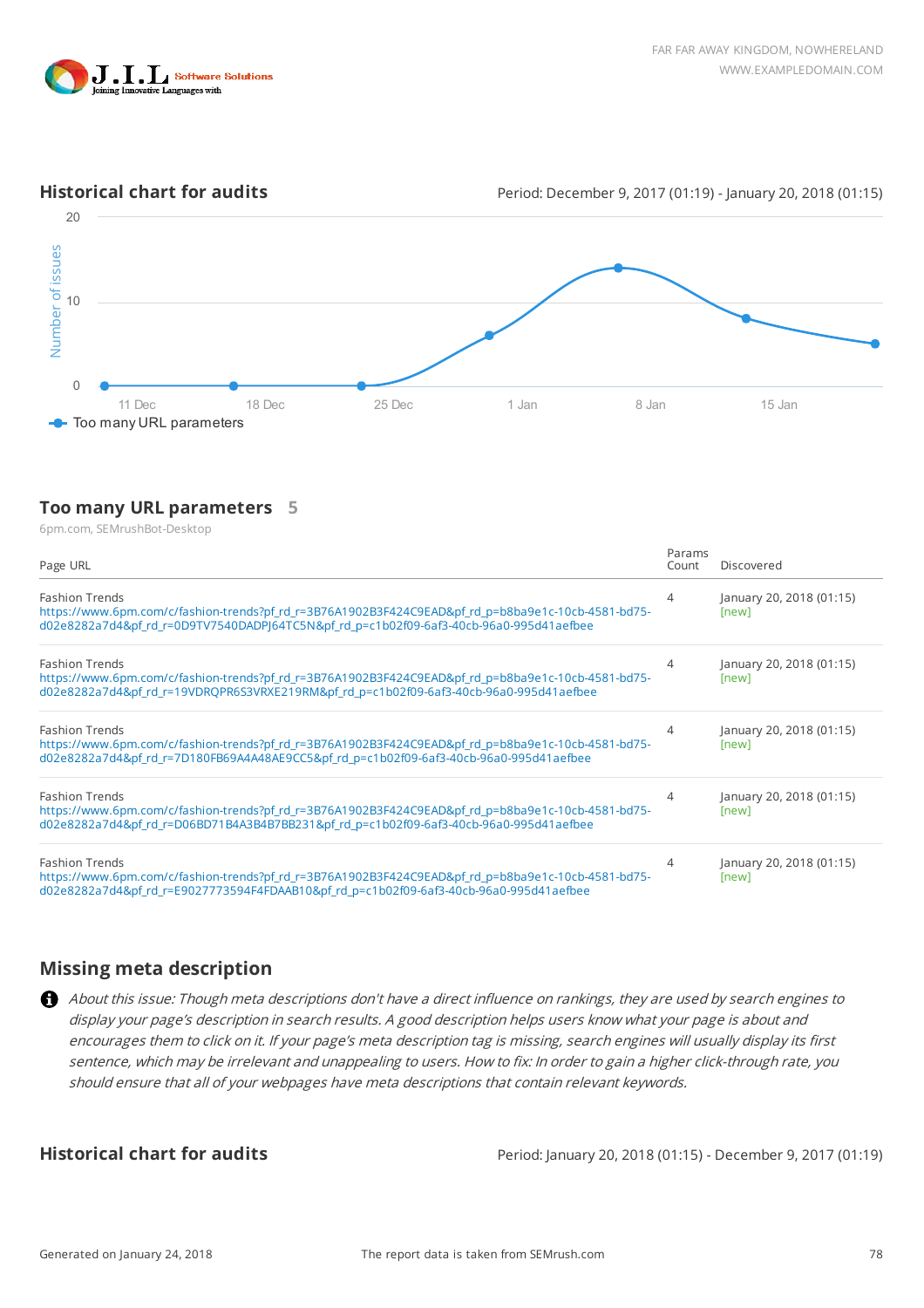





### **Missing meta description 4**

| Number of issues<br>5                                                                                                                                                                                            |        |        |       |       |                                                                                                                                                                                                                                                                                                                                                                                                   |
|------------------------------------------------------------------------------------------------------------------------------------------------------------------------------------------------------------------|--------|--------|-------|-------|---------------------------------------------------------------------------------------------------------------------------------------------------------------------------------------------------------------------------------------------------------------------------------------------------------------------------------------------------------------------------------------------------|
| $\mathbf{0}$<br>11 Dec<br>Missing meta description                                                                                                                                                               | 18 Dec | 25 Dec | 1 Jan | 8 Jan | 15 Jan                                                                                                                                                                                                                                                                                                                                                                                            |
| <b>Missing meta description</b><br>6pm.com, SEMrushBot-Desktop<br>Page URL                                                                                                                                       | 4      |        |       |       | Discovered                                                                                                                                                                                                                                                                                                                                                                                        |
| Email Signup<br>https://secure-www.6pm.com/subscriptions/signup                                                                                                                                                  |        |        |       |       | January 20, 2018 (01:15)                                                                                                                                                                                                                                                                                                                                                                          |
| https://www.6pm.com/gift-cards                                                                                                                                                                                   |        |        |       |       | January 20, 2018 (01:15)                                                                                                                                                                                                                                                                                                                                                                          |
| https://www.6pm.com/gift-cards?pf_rd_r=E1B63D45BDC34B9BA2B7&pf_rd_p=4d00d890-c729-47d4-9d55-9baa95f4a36b                                                                                                         |        |        |       |       | January 20, 2018 (01:15)<br>[new]                                                                                                                                                                                                                                                                                                                                                                 |
| https://www.6pm.com/gift-cards?pf_rd_r=FE712DCCD88A44F2A38E&pf_rd_p=4d00d890-c729-47d4-9d55-9baa95f4a36b                                                                                                         |        |        |       |       | January 20, 2018 (01:15)<br>[new]                                                                                                                                                                                                                                                                                                                                                                 |
| <b>Temporary redirects</b>                                                                                                                                                                                       |        |        |       |       |                                                                                                                                                                                                                                                                                                                                                                                                   |
| Ø.<br>use of 302 and 307 redirects is justified. If so, don't forget to remove them when they are no longer needed. However, if you<br>permanently move any page, replace a 302/307 redirect with a 301/308 one. |        |        |       |       | About this issue: Temporary redirects (i.e., a 302 and a 307 redirect) mean that a page has been temporarily moved to a new<br>location. Search engines will continue to index the redirected page, and no link juice or traffic is passed to the new page, which<br>is why temporary redirects can damage your search rankings if used by mistake. How to fix: Review all pages to make sure the |
| <b>Historical chart for audits</b>                                                                                                                                                                               |        |        |       |       | Period: December 9, 2017 (01:19) - January 20, 2018 (01:15)                                                                                                                                                                                                                                                                                                                                       |

## **Temporary redirects**

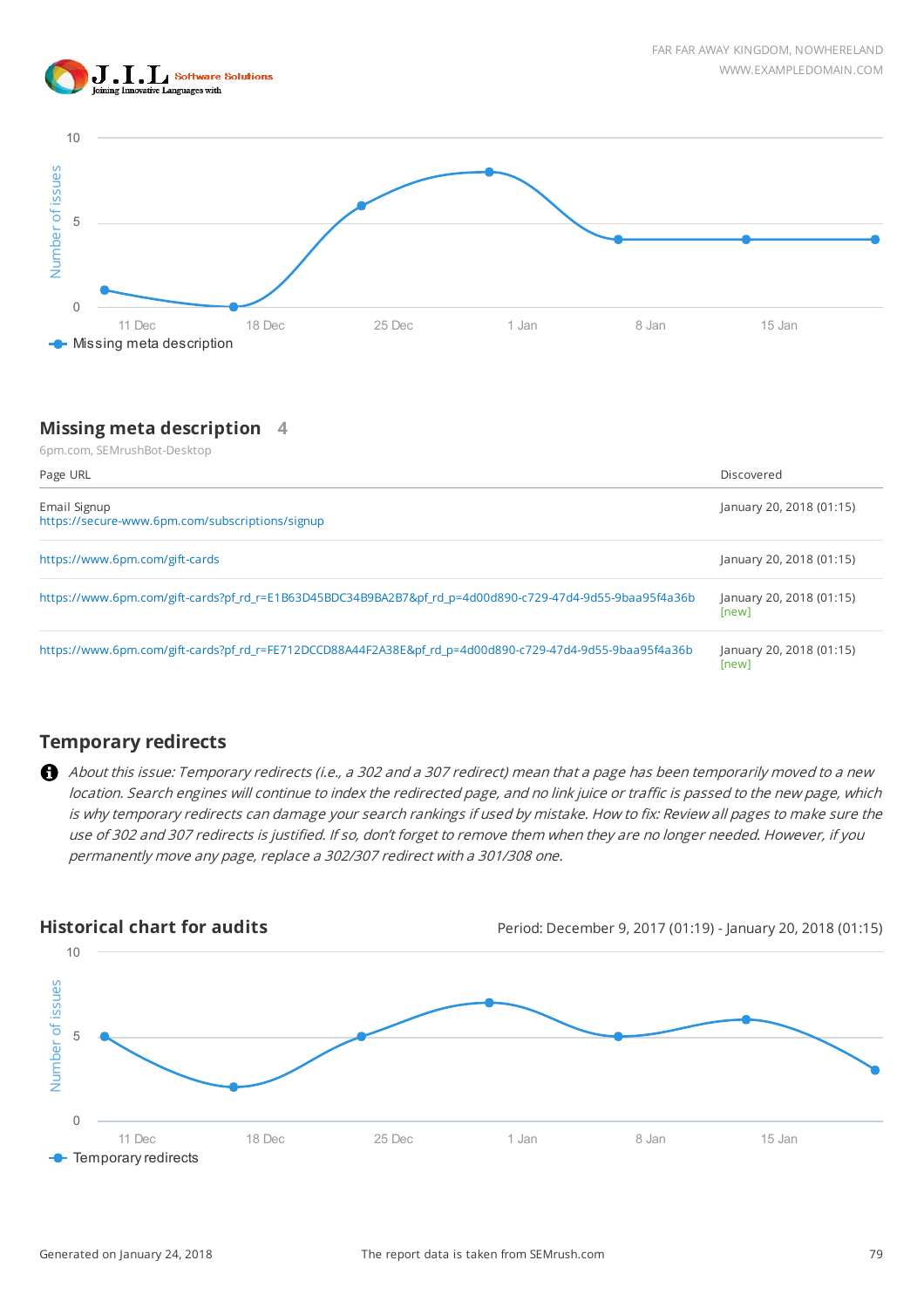

## **Temporary redirects 3**

6pm.com, SEMrushBot-Desktop

| Page<br><b>URL</b>                                 | Redirect URL                                                                                                                                                                                                                                                                                                                                                                                                                                                                                                                                                                                                                                                                         | Discovered                        |
|----------------------------------------------------|--------------------------------------------------------------------------------------------------------------------------------------------------------------------------------------------------------------------------------------------------------------------------------------------------------------------------------------------------------------------------------------------------------------------------------------------------------------------------------------------------------------------------------------------------------------------------------------------------------------------------------------------------------------------------------------|-----------------------------------|
| http<br>S!/S<br>ecur<br>e-w<br>WW.<br>6pm.<br>com/ | http://www.6pm.com                                                                                                                                                                                                                                                                                                                                                                                                                                                                                                                                                                                                                                                                   | January 20, 2018 (01:15)          |
| http<br>$s$ ://w<br>WW.<br>6pm.<br>com/<br>login   | https://auth.6pm.com/ap/signin?openid.pape.max_auth_age=0&openid.return_to=https://www.6pm.com/zap/logi<br>nComplete&openid.identity=http://specs.openid.net/auth/2.0/identifier_select&openid.assoc_handle=6pm_us&o<br>penid.oa2.response_type=code&openid.mode=checkid_setup&openid.ns.oa2=http://www.amazon.com/ap/ext/o<br>auth/2&siteState=b74d02d1-77f7-4523-9578-b60a40f977eb:2893IB6UfEubS5U/otI1awhH5NYwh96fJkQHXFrTDqU<br>=:null&openid.oa2.scope=auth_code&openid.claimed_id=http://specs.openid.net/auth/2.0/identifier_select&ope<br>nid.oa2.client_id=iba:amzn1.application-oa2-client.9c0ef4f0412841b99269dbbe09636ca8&openid.ns=http://spe<br>cs.openid.net/auth/2.0 | January 20, 2018 (01:15)<br>[new] |
| http<br>s!/w<br>WW.<br>6pm.<br>com/<br>pass        | https://www.6pm.com/passwordToken.do                                                                                                                                                                                                                                                                                                                                                                                                                                                                                                                                                                                                                                                 | January 20, 2018 (01:15)          |

## **Long title element**

.<br>word .do

About this issue: Most search engines truncate titles containing more than 75 characters. Incomplete and shortened titles look unappealing to users and won't entice them to click on your page. How to fix: Try to rewrite your page titles to be 75 characters or less.

**Historical chart for audits** Period: January 20, 2018 (01:15) - December 9, 2017 (01:19)



## **Long title element 2**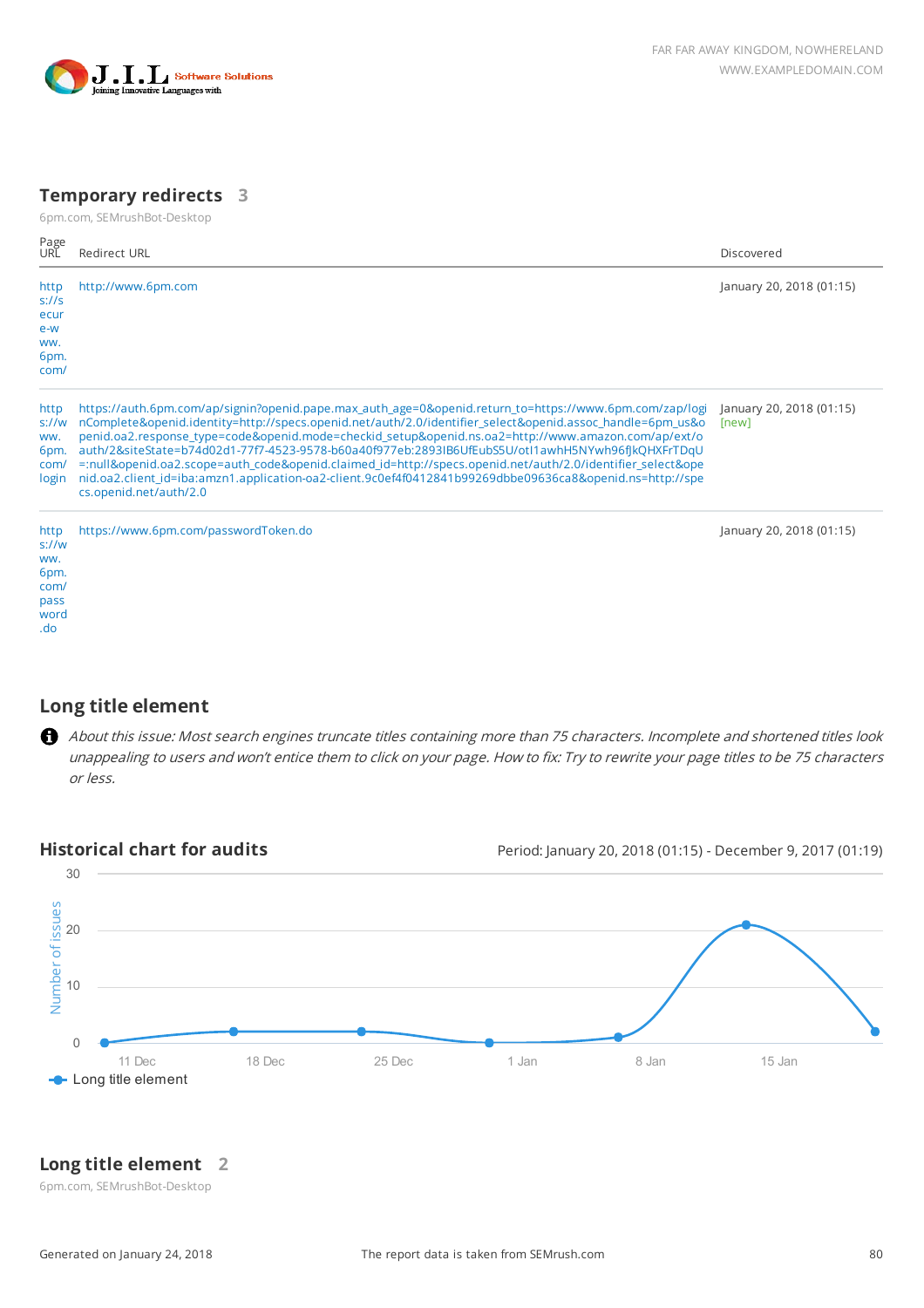

| Page URL                                                                                                                                                                                                                  | Title                                                                                      | Discovered                        |
|---------------------------------------------------------------------------------------------------------------------------------------------------------------------------------------------------------------------------|--------------------------------------------------------------------------------------------|-----------------------------------|
| Brooks Juno Cross Back Adjustable High-Impact Sports Bra   Moving<br>Comfort - 6pm.com<br>https://m.6pm.com/amp/product/8802960                                                                                           | Brooks Juno Cross Back Adjustable High-<br>Impact Sports Bra   Moving Comfort -<br>6pm.com | January 20, 2018 (01:15)<br>[new] |
| Brooks Juno Cross Back Adjustable High-Impact Sports Bra   Moving<br>Comfort at 6pm<br>https://www.6pm.com/p/brooks-juno-cross-back-adjustable-high-impact<br>-sports-bra-moving-comfort-aloe/product/8802960/color/14470 | Brooks Juno Cross Back Adjustable High-<br>Impact Sports Bra   Moving Comfort at 6pm       | January 20, 2018 (01:15)<br>[new] |

# **Sitemap.xml not found**

About this issue: A sitemap.xml file is used to list all URLs available for crawling. It can also include additional data about each URL. Using a sitemap.xml file is quite beneficial. Not only does it provide easier navigation and better visibility to search engines, it also quickly informs search engines about any new or updated content on your website. Therefore, your website will be crawled faster and more intelligently. How to fix: Consider generating a sitemap.xml file if you don't already have one.



#### **Sitemap.xml not found 1**

| Page URL                    |                          |
|-----------------------------|--------------------------|
|                             |                          |
| https://6pm.com/sitemap.xml | lanuary 20, 2018 (01:15) |

**Multiple h1 tags**

About this issue: Although multiple <h1> tags are allowed in HTML5, we still do not recommend that you use more than one <h1> tag per page. Including multiple <h1> tags may confuse users. How to fix: Use multiple <h2>-<h6> tags instead of an  $\langle h1 \rangle$ 

**Historical chart for audits** Period: January 20, 2018 (01:15) - December 9, 2017 (01:19)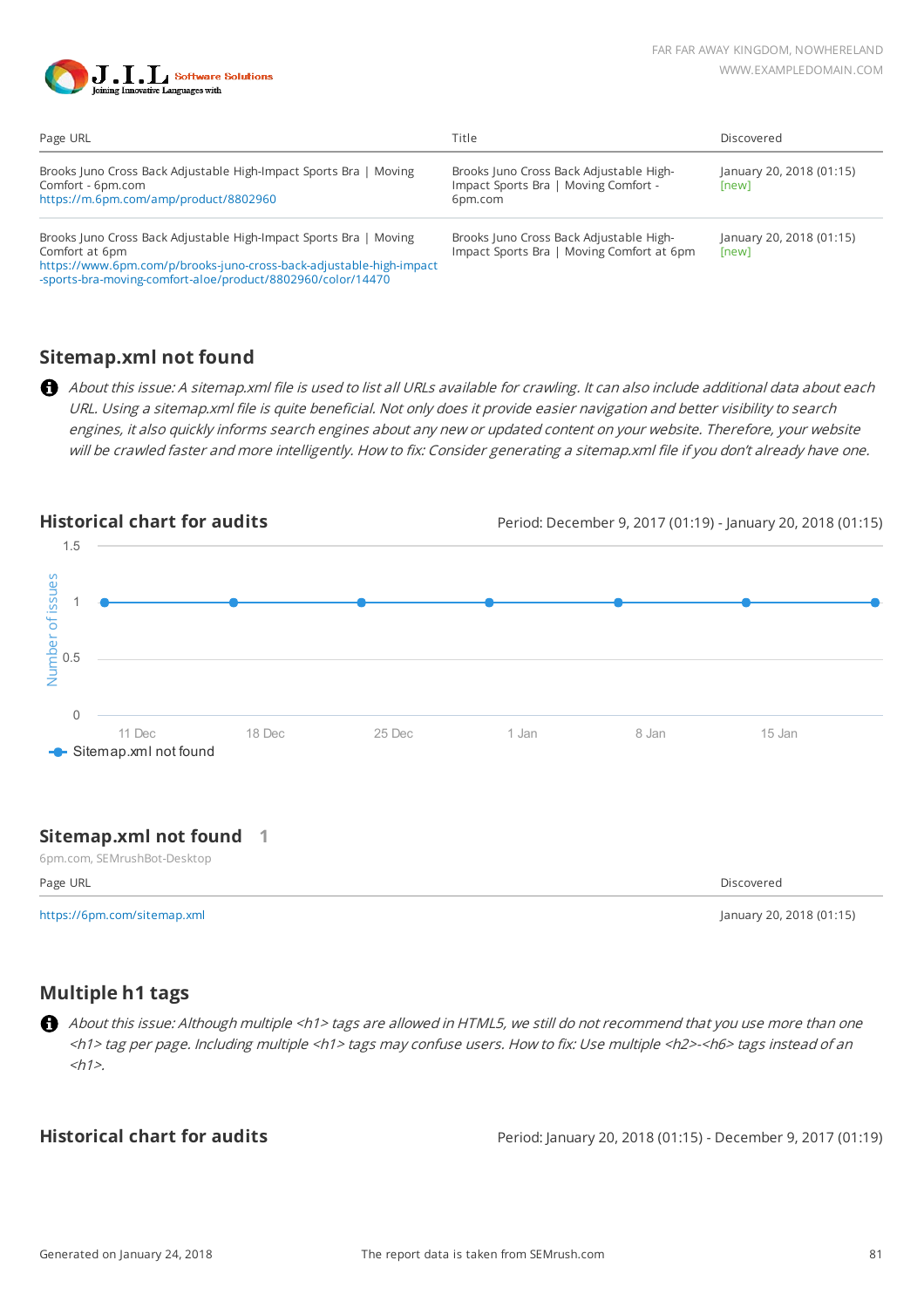



# **Multiple h1 tags 100**

| Page URL                                                                                                                                                   | H1<br>Count    | Discovered                        |
|------------------------------------------------------------------------------------------------------------------------------------------------------------|----------------|-----------------------------------|
| ALDO Andren at 6pm<br>https://www.6pm.com/p/aldo-andren-black/product/9005146/color/3                                                                      | $\overline{2}$ | January 20, 2018 (01:15)<br>[new] |
| ALDO Andren at 6pm<br>https://www.6pm.com/p/aldo-andren-light-brown/product/9005146/color/432                                                              | 2              | January 20, 2018 (01:15)<br>[new] |
| ALDO Charan at 6pm<br>https://www.6pm.com/p/aldo-charan-black/product/9005144/color/3                                                                      | 2              | January 20, 2018 (01:15)<br>[new] |
| ALDO Fulino at 6pm<br>https://www.6pm.com/p/aldo-fulino-black-leather/product/9005145/color/72                                                             | $\overline{2}$ | January 20, 2018 (01:15)<br>[new] |
| ALDO Weradia at 6pm<br>https://www.6pm.com/p/aldo-weradia-black-synthetic/product/9005143/color/973                                                        | $\overline{2}$ | January 20, 2018 (01:15)<br>[new] |
| Alegria Schuster at 6pm<br>https://www.6pm.com/p/alegria-schuster-choco/product/9064683/color/1895                                                         | $\overline{2}$ | January 20, 2018 (01:15)<br>[new] |
| b.o.c. Nix at 6pm<br>https://www.6pm.com/p/b-o-c-nix-black/product/8887076/color/3                                                                         | $\overline{2}$ | January 20, 2018 (01:15)<br>[new] |
| Betsey Johnson BJ485106 at 6pm<br>https://www.6pm.com/p/betsey-johnson-bj485106-gold-pink/product/8998849/color/19459                                      | $\overline{2}$ | January 20, 2018 (01:15)<br>[new] |
| Brooks Adrenaline GTS 17 at 6pm<br>https://www.6pm.com/p/brooks-adrenaline-gts-17-anthracite-electric-brooks-blue-silver/product/8770336/colo<br>r/620295  | $\overline{2}$ | January 20, 2018 (01:15)<br>[new] |
| Brooks Adrenaline GTS 17 at 6pm<br>https://www.6pm.com/p/brooks-adrenaline-gts-17-anthracite-festival-fuchsia-bittersweet/product/8770337/co<br>lor/655577 | $\overline{2}$ | January 20, 2018 (01:15)<br>[new] |
| Brooks Adrenaline GTS 17 at 6pm<br>https://www.6pm.com/p/brooks-adrenaline-gts-17-azure-blue-palace-blue-lime-punch/product/8770337/color/<br>655578       | $\overline{2}$ | January 20, 2018 (01:15)<br>[new] |
| Brooks Adrenaline GTS 17 at 6pm<br>https://www.6pm.com/p/brooks-adrenaline-gts-17-black-anthracite-gold/product/8770336/color/659983                       | $\overline{2}$ | January 20, 2018 (01:15)<br>[new] |
| Brooks Adrenaline GTS 17 at 6pm<br>https://www.6pm.com/p/brooks-adrenaline-gts-17-black-anthracite-red-orange/product/8770336/color/685752                 | 2              | January 20, 2018 (01:15)<br>[new] |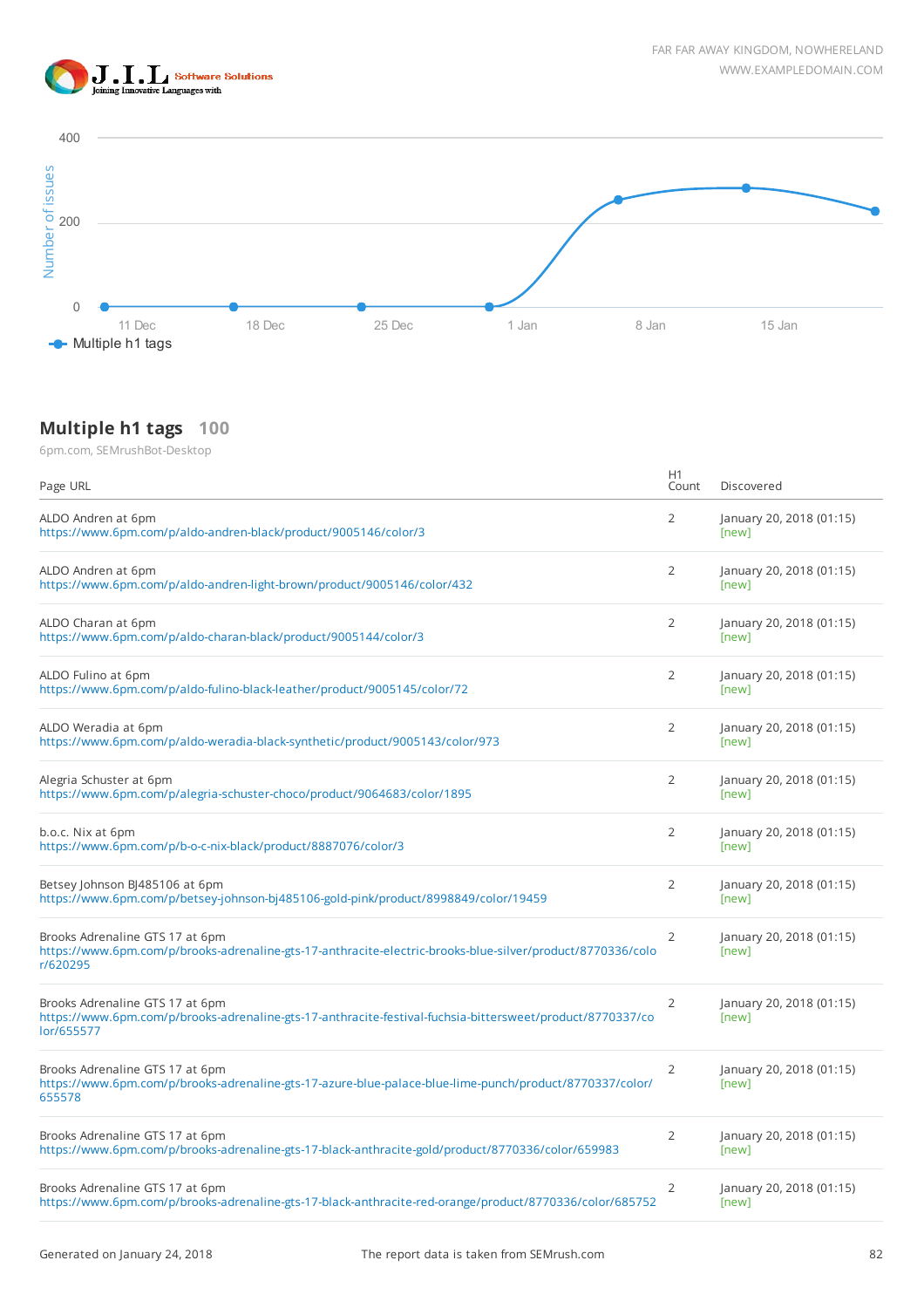

| Page URL                                                                                                                                                | H1<br>Count    | Discovered                        |
|---------------------------------------------------------------------------------------------------------------------------------------------------------|----------------|-----------------------------------|
| Brooks Adrenaline GTS 17 at 6pm<br>https://www.6pm.com/p/brooks-adrenaline-gts-17-black-anthracite/product/8770336/color/3897                           | 2              | January 20, 2018 (01:15)<br>[new] |
| Brooks Adrenaline GTS 17 at 6pm<br>https://www.6pm.com/p/brooks-adrenaline-gts-17-black-anthracite/product/8770337/color/3897                           | 2              | January 20, 2018 (01:15)<br>[new] |
| Brooks Adrenaline GTS 17 at 6pm<br>https://www.6pm.com/p/brooks-adrenaline-gts-17-black-heliotrope-fiery-coral/product/8770337/color/690316             | 2              | January 20, 2018 (01:15)<br>[new] |
| Brooks Adrenaline GTS 17 at 6pm<br>https://www.6pm.com/p/brooks-adrenaline-gts-17-electric-brooks-blue-black-nightlife/product/8770336/color/<br>655561 | 2              | January 20, 2018 (01:15)<br>[new] |
| Brooks Adrenaline GTS 17 at 6pm<br>https://www.6pm.com/p/brooks-adrenaline-gts-17-gray-black-silver/product/8770336/color/670610                        | 2              | January 20, 2018 (01:15)<br>[new] |
| Brooks Adrenaline GTS 17 at 6pm<br>https://www.6pm.com/p/brooks-adrenaline-gts-17-heather-anthracite-primer-grey/product/8770336/color/674<br>419       | 2              | January 20, 2018 (01:15)<br>[new] |
| Brooks Adrenaline GTS 17 at 6pm<br>https://www.6pm.com/p/brooks-adrenaline-gts-17-heather-gray-pinstripe-iris-orchid/product/8770337/color/6<br>74424   | 2              | January 20, 2018 (01:15)<br>[new] |
| Brooks Adrenaline GTS 17 at 6pm<br>https://www.6pm.com/p/brooks-adrenaline-gts-17-heather-primer-grey-passat-grey/product/8770337/color/67<br>4425      | 2              | January 20, 2018 (01:15)<br>[new] |
| Brooks Adrenaline GTS 17 at 6pm<br>https://www.6pm.com/p/brooks-adrenaline-gts-17-iceland-blue-hollyhock-black/product/8770337/color/68575<br>6         | 2              | January 20, 2018 (01:15)<br>[new] |
| Brooks Adrenaline GTS 17 at 6pm<br>https://www.6pm.com/p/brooks-adrenaline-gts-17-metallic-charcoal-black-rose-gold/product/8770337/color/6<br>85755    | 2              | January 20, 2018 (01:15)<br>[new] |
| Brooks Adrenaline GTS 17 at 6pm<br>https://www.6pm.com/p/brooks-adrenaline-gts-17-metallic-charcoal-black-tawny-port/product/8770336/color/<br>685753   | 2              | January 20, 2018 (01:15)<br>[new] |
| Brooks Adrenaline GTS 17 at 6pm<br>https://www.6pm.com/p/brooks-adrenaline-gts-17-navy-blue-pink/product/8770337/color/558795                           | 2              | January 20, 2018 (01:15)<br>[new] |
| Brooks Adrenaline GTS 17 at 6pm<br>https://www.6pm.com/p/brooks-adrenaline-gts-17-silver-black-anthracite/product/8770336/color/655562                  | 2              | January 20, 2018 (01:15)<br>[new] |
| Brooks Adrenaline GTS 17 at 6pm<br>https://www.6pm.com/p/brooks-adrenaline-gts-17-silver-purple-cactus-flower-bluebird/product/8770337/color<br>/655576 | 2              | January 20, 2018 (01:15)<br>[new] |
| Brooks Adrenaline GTS 17 at 6pm<br>https://www.6pm.com/p/brooks-adrenaline-gts-17-white-silver/product/8770337/color/755                                | $\overline{2}$ | January 20, 2018 (01:15)<br>[new] |
| Brooks AnyDay   Moving Comfort at 6pm<br>https://www.6pm.com/p/brooks-anyday-moving-comfort-cobalt/product/8699165/color/546999                         | 2              | January 20, 2018 (01:15)<br>[new] |
| Brooks Caldera at 6pm<br>https://www.6pm.com/p/brooks-caldera-anthracite-azalea-black/product/8794488/color/655707                                      | 2              | January 20, 2018 (01:15)<br>[new] |
| Brooks Caldera at 6pm<br>https://www.6pm.com/p/brooks-caldera-anthracite-red-orange-black/product/8794486/color/655705                                  | 2              | January 20, 2018 (01:15)<br>[new] |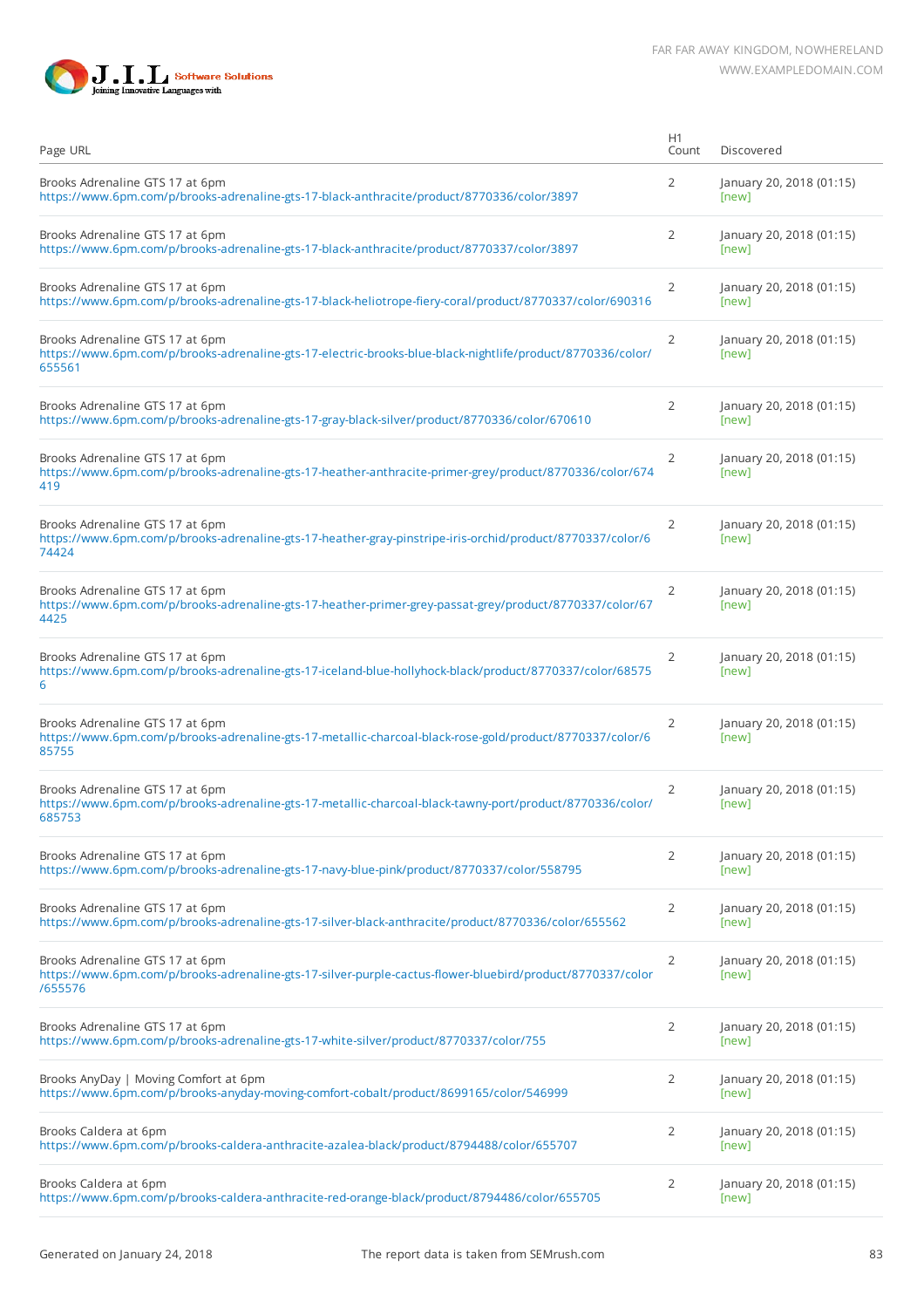

| Page URL                                                                                                                                            | H1<br>Count    | Discovered                        |
|-----------------------------------------------------------------------------------------------------------------------------------------------------|----------------|-----------------------------------|
| Brooks Caldera at 6pm<br>https://www.6pm.com/p/brooks-caldera-electric-brooks-blue-lime-popsicle-bluefish/product/8794486/color/68<br>6016          | 2              | January 20, 2018 (01:15)<br>[new] |
| Brooks Caldera at 6pm<br>https://www.6pm.com/p/brooks-caldera-evening-blue-teal-victory-purple-cactus-flower/product/8794488/color<br>/685760       | $\overline{2}$ | January 20, 2018 (01:15)<br>[new] |
| Brooks Caldera at 6pm<br>https://www.6pm.com/p/brooks-caldera-hollyhock-lollipop-black/product/8794488/color/655708                                 | 2              | January 20, 2018 (01:15)<br>[new] |
| Brooks Canopy Jacket at 6pm<br>https://www.6pm.com/p/brooks-canopy-jacket-asphalt-black-stripe/product/8877150/color/686964                         | 2              | January 20, 2018 (01:15)<br>[new] |
| Brooks Cascadia Shell at 6pm<br>https://www.6pm.com/p/brooks-cascadia-shell-black/product/8799777/color/3                                           | 2              | January 20, 2018 (01:15)<br>[new] |
| Brooks Cascadia Thermal Vest at 6pm<br>https://www.6pm.com/p/brooks-cascadia-thermal-vest-bay-asphalt/product/8877144/color/686960                  | 2              | January 20, 2018 (01:15)<br>[new] |
| Brooks Cascadia Thermal Vest at 6pm<br>https://www.6pm.com/p/brooks-cascadia-thermal-vest-finch-asphalt/product/8877144/color/686959                | $\overline{2}$ | January 20, 2018 (01:15)<br>[new] |
| Brooks Cascadia Thermal Vest at 6pm<br>https://www.6pm.com/p/brooks-cascadia-thermal-vest-white-heather-sterling/product/8877056/color/686882       | 2              | January 20, 2018 (01:15)<br>[new] |
| Brooks Chaser 3" Shorts at 6pm<br>https://www.6pm.com/p/brooks-chaser-3-shorts-heather-cobalt/product/8621586/color/295869                          | 2              | January 20, 2018 (01:15)<br>[new] |
| Brooks Dash 1/2 Zip at 6pm<br>https://www.6pm.com/p/brooks-dash-1-2-zip-heather-dahlia/product/8543227/color/686888                                 | 2              | January 20, 2018 (01:15)<br>[new] |
| Brooks Defyance 9 at 6pm<br>https://www.6pm.com/p/brooks-defyance-9-anthracite-ceramic-passion-flower/product/8621237/color/590812                  | 2              | January 20, 2018 (01:15)<br>[new] |
| Brooks Distance Hoodie at 6pm<br>https://www.6pm.com/p/brooks-distance-hoodie-heather-bay-navy-stripe/product/8877171/color/686981                  | $\overline{2}$ | January 20, 2018 (01:15)<br>[new] |
| Brooks Distance Hoodie at 6pm<br>https://www.6pm.com/p/brooks-distance-hoodie-heather-black-black-stripe/product/8877171/color/686980               | $\overline{2}$ | January 20, 2018 (01:15)<br>[new] |
| Brooks Distance Long Sleeve at 6pm<br>https://www.6pm.com/p/brooks-distance-long-sleeve-dahlia/product/8799762/color/40941                          | $\overline{2}$ | January 20, 2018 (01:15)<br>[new] |
| Brooks Distance Long Sleeve at 6pm<br>https://www.6pm.com/p/brooks-distance-long-sleeve-reed-heather-sterling/product/8799762/color/686907          | 2              | January 20, 2018 (01:15)<br>[new] |
| Brooks Distance Long Sleeve at 6pm<br>https://www.6pm.com/p/brooks-distance-long-sleeve-seaglass-navy/product/8799762/color/637828                  | 2              | January 20, 2018 (01:15)<br>[new] |
| Brooks Distance Short Sleeve at 6pm<br>https://www.6pm.com/p/brooks-distance-short-sleeve-seaglass-navy/product/8799764/color/637828                | 2              | January 20, 2018 (01:15)<br>[new] |
| Brooks Distance Short Sleeve Shirt at 6pm<br>https://www.6pm.com/p/brooks-distance-short-sleeve-shirt-heather-bay-navy/product/8799809/color/686986 | 2              | January 20, 2018 (01:15)<br>[new] |
| Brooks Drift 1/2 Zip at 6pm<br>https://www.6pm.com/p/brooks-drift-1-2-zip-finch-asphalt/product/8877149/color/686959                                | 2              | January 20, 2018 (01:15)<br>[new] |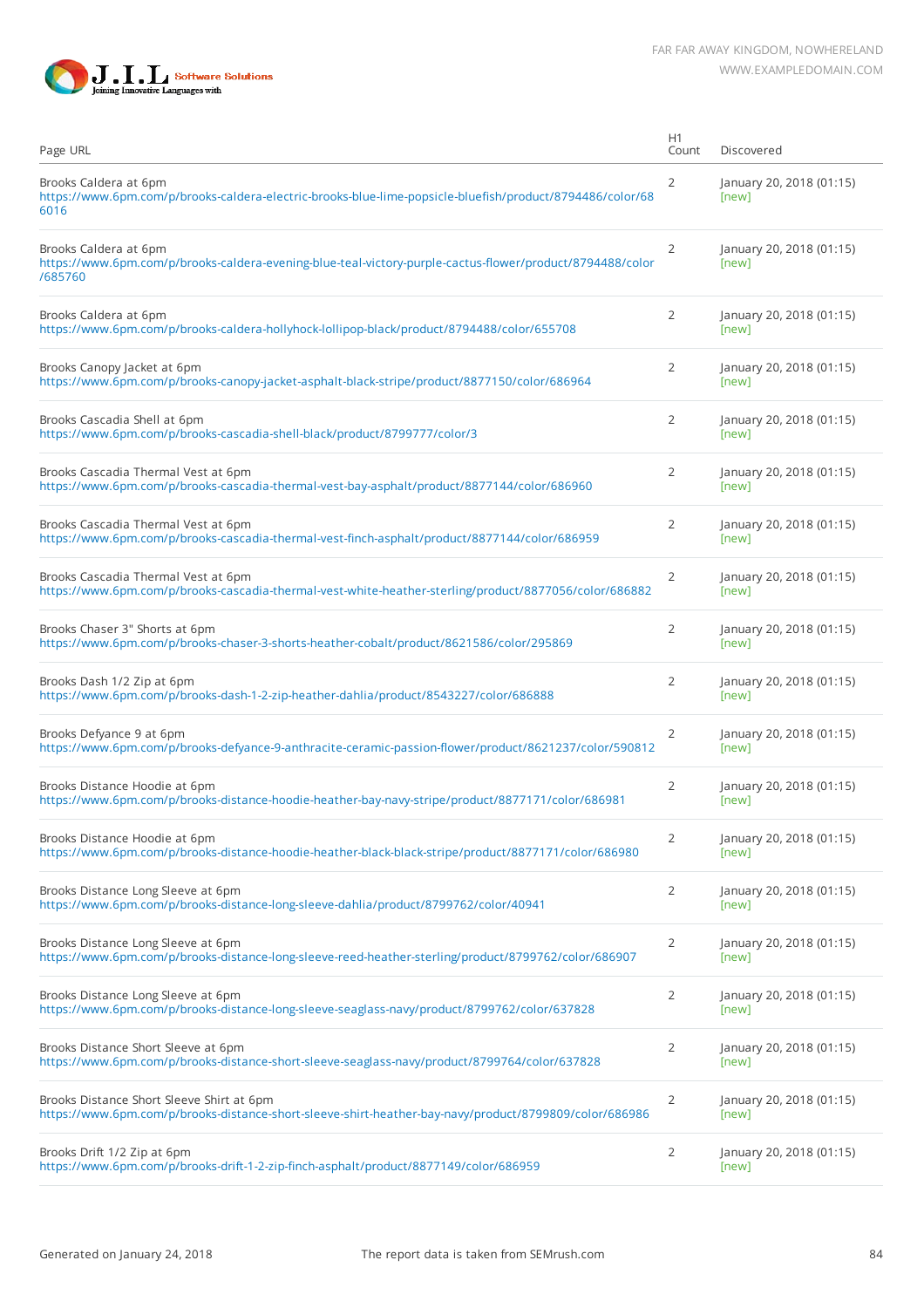

| Page URL                                                                                                                                                                                                               | H1<br>Count    | Discovered                        |
|------------------------------------------------------------------------------------------------------------------------------------------------------------------------------------------------------------------------|----------------|-----------------------------------|
| Brooks Fremont Pants at 6pm<br>https://www.6pm.com/p/brooks-fremont-pants-asphalt/product/8799784/color/5666                                                                                                           | 2              | January 20, 2018 (01:15)<br>[new] |
| Brooks Ghost Long Sleeve at 6pm<br>https://www.6pm.com/p/brooks-ghost-long-sleeve-navy-black-stripe/product/8877155/color/366008                                                                                       | 2              | January 20, 2018 (01:15)<br>[new] |
| Brooks Go-To 3" Shorts at 6pm<br>https://www.6pm.com/p/brooks-go-to-3-shorts-navy-white/product/8799769/color/513                                                                                                      | 2              | January 20, 2018 (01:15)<br>[new] |
| Brooks Go-To 7" Shorts at 6pm<br>https://www.6pm.com/p/brooks-go-to-7-shorts-navy-white/product/8799816/color/513                                                                                                      | $\overline{2}$ | January 20, 2018 (01:15)<br>[new] |
| Brooks Greenlight Capris at 6pm<br>https://www.6pm.com/p/brooks-greenlight-capris-overcast-deco-black/product/8877083/color/686901                                                                                     | 2              | January 20, 2018 (01:15)<br>[new] |
| Brooks Greenlight Tights at 6pm<br>https://www.6pm.com/p/brooks-greenlight-tights-navy-market-deco/product/8877080/color/686900                                                                                        | 2              | January 20, 2018 (01:15)<br>[new] |
| Brooks Heritage Beast 1 at 6pm<br>https://www.6pm.com/p/brooks-heritage-beast-1-barely-blue-glacier-grey-high-rise/product/9035246/color/734<br>063                                                                    | 2              | January 20, 2018 (01:15)<br>[new] |
| Brooks Heritage Beast 1 at 6pm<br>https://www.6pm.com/p/brooks-heritage-beast-1-estate-blue-cream-orange-white/product/9035246/color/746<br>638                                                                        | 2              | January 20, 2018 (01:15)<br>[new] |
| Brooks Heritage Beast 1 at 6pm<br>https://www.6pm.com/p/brooks-heritage-beast-1-moonless-night-black-metallic/product/9035246/color/73404<br>4                                                                         | $\overline{2}$ | January 20, 2018 (01:15)<br>[new] |
| Brooks Hot Shot   Moving Comfort at 6pm<br>https://www.6pm.com/p/brooks-hot-shot-moving-comfort-black-white-stripe/product/8249991/color/14275                                                                         | $\overline{2}$ | January 20, 2018 (01:15)<br>[new] |
| Brooks Hot Shot   Moving Comfort at 6pm<br>https://www.6pm.com/p/brooks-hot-shot-moving-comfort-black/product/8249991/color/3                                                                                          | 2              | January 20, 2018 (01:15)<br>[new] |
| Brooks Hot Shot   Moving Comfort at 6pm<br>https://www.6pm.com/p/brooks-hot-shot-moving-comfort-overcast-deco-black/product/8249991/color/686901                                                                       | 2              | January 20, 2018 (01:15)<br>[new] |
| Brooks Juno Cross Back Adjustable High-Impact Sports Bra   Moving Comfort at 6pm<br>https://www.6pm.com/p/brooks-juno-cross-back-adjustable-high-impact-sports-bra-moving-comfort-aloe/produ<br>ct/8802960/color/14470 | $\overline{2}$ | January 20, 2018 (01:15)<br>[new] |
| Brooks Launch 4 at 6pm<br>https://www.6pm.com/p/brooks-launch-4-anthracite-beach-glass-silver/product/8794379/color/685960                                                                                             | $\overline{2}$ | January 20, 2018 (01:15)<br>[new] |
| Brooks Launch 4 at 6pm<br>https://www.6pm.com/p/brooks-launch-4-anthracite-black-high-risk-red/product/8794376/color/620411                                                                                            | $\overline{2}$ | January 20, 2018 (01:15)<br>[new] |
| Brooks Launch 4 at 6pm<br>https://www.6pm.com/p/brooks-launch-4-anthracite-ceramic-lime-punch/product/8794379/color/655606                                                                                             | 2              | January 20, 2018 (01:15)<br>[new] |
| Brooks Launch 4 at 6pm<br>https://www.6pm.com/p/brooks-launch-4-black-anthracite-electric-brooks-blue/product/8794376/color/685957                                                                                     | $\overline{2}$ | January 20, 2018 (01:15)<br>[new] |
| Brooks Launch 4 at 6pm<br>https://www.6pm.com/p/brooks-launch-4-black-anthracite-silver/product/8794376/color/421080                                                                                                   | $\overline{2}$ | January 20, 2018 (01:15)<br>[new] |
| Brooks Launch 4 at 6pm<br>https://www.6pm.com/p/brooks-launch-4-black-fuchsia-purple-dazzling-blue/product/8794379/color/655607                                                                                        | 2              | January 20, 2018 (01:15)<br>[new] |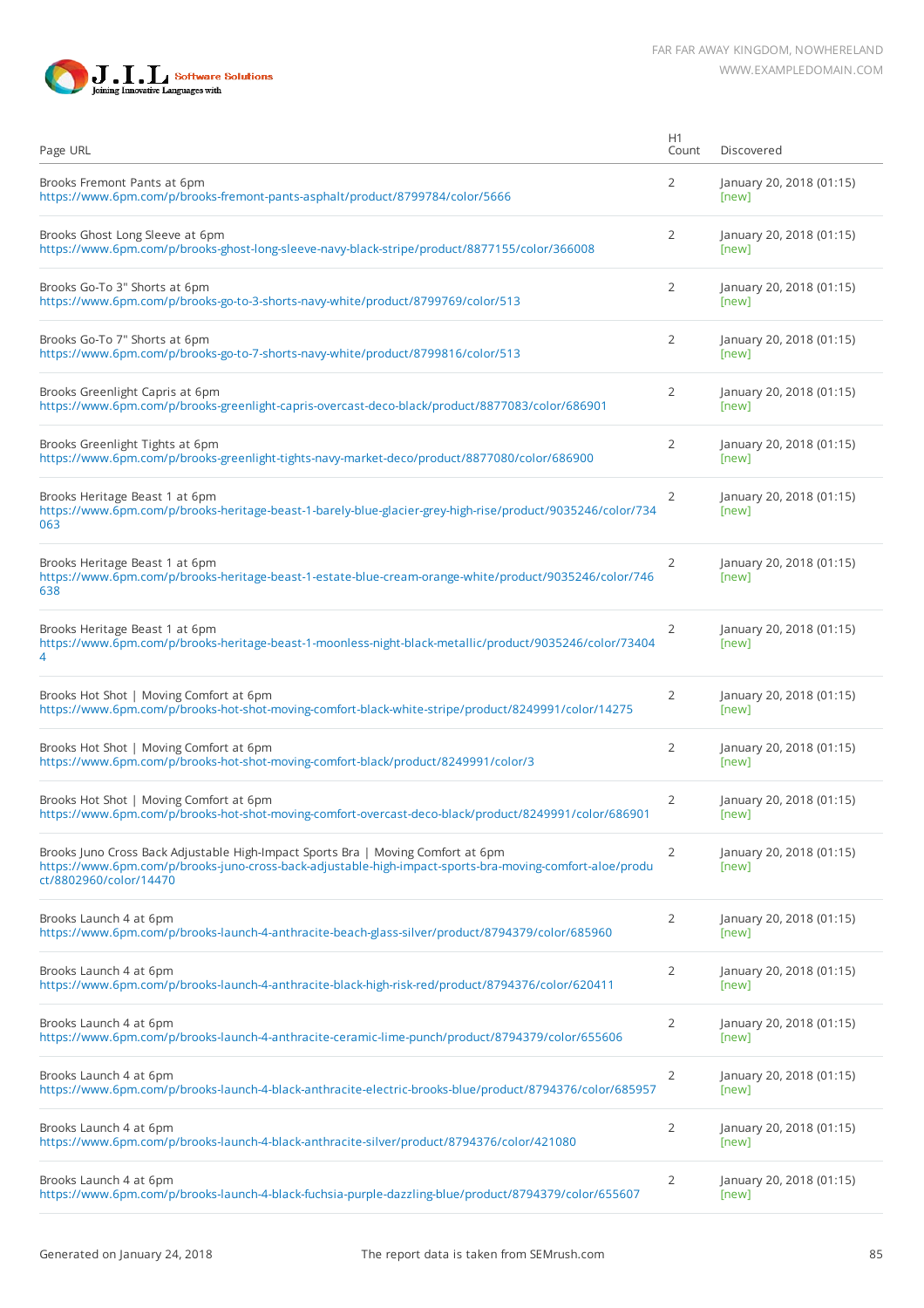



| Page URL                                                                                                                                   | H1<br>Count    | Discovered                        |
|--------------------------------------------------------------------------------------------------------------------------------------------|----------------|-----------------------------------|
| Brooks Launch 4 at 6pm<br>https://www.6pm.com/p/brooks-launch-4-black-grey/product/8794376/color/139                                       | 2              | January 20, 2018 (01:15)<br>[new] |
| Brooks Launch 4 at 6pm<br>https://www.6pm.com/p/brooks-launch-4-black-lapis-blue-lime-popsicle/product/8794376/color/685958                | 2              | January 20, 2018 (01:15)<br>[new] |
| Brooks Launch 4 at 6pm<br>https://www.6pm.com/p/brooks-launch-4-black-white-silver/product/8794379/color/8002                              | 2              | January 20, 2018 (01:15)<br>[new] |
| Brooks Launch 4 at 6pm<br>https://www.6pm.com/p/brooks-launch-4-electric-brooks-blue-black-white/product/8794376/color/655605              | 2              | January 20, 2018 (01:15)<br>[new] |
| Brooks Launch 4 at 6pm<br>https://www.6pm.com/p/brooks-launch-4-high-risk-red-black-orange-peel/product/8794376/color/655604               | 2              | January 20, 2018 (01:15)<br>[new] |
| Brooks Launch 4 at 6pm<br>https://www.6pm.com/p/brooks-launch-4-kasbah-blue-radiance-white/product/8794379/color/673952                    | 2              | January 20, 2018 (01:15)<br>[new] |
| Brooks Launch 4 at 6pm<br>https://www.6pm.com/p/brooks-launch-4-peacock-pink-glo-black/product/8794379/color/673948                        | 2              | January 20, 2018 (01:15)<br>[new] |
| Brooks Launch 4 at 6pm<br>https://www.6pm.com/p/brooks-launch-4-pickled-beet-pink-black/product/8794379/color/703925                       | $\overline{2}$ | January 20, 2018 (01:15)<br>[new] |
| Brooks Launch 4 at 6pm<br>https://www.6pm.com/p/brooks-launch-4-purple-cactus-flower-diva-pink-black/product/8794379/color/655608          | 2              | January 20, 2018 (01:15)<br>[new] |
| Brooks Launch 4 at 6pm<br>https://www.6pm.com/p/brooks-launch-4-teal-victory-white-black/product/8794379/color/685959                      | $\overline{2}$ | January 20, 2018 (01:15)<br>[new] |
| Brooks Launch 4 at 6pm<br>https://www.6pm.com/p/brooks-launch-4-tokyo-black-high-risk-red/product/8794376/color/677123                     | 2              | January 20, 2018 (01:15)<br>[new] |
| Brooks Launch 4 at 6pm<br>https://www.6pm.com/p/brooks-launch-4-white-microchip/product/8794379/color/703924                               | 2              | January 20, 2018 (01:15)<br>[new] |
| Brooks LSD Jacket at 6pm<br>https://www.6pm.com/p/brooks-lsd-jacket-bay/product/8877163/color/2137                                         | 2              | January 20, 2018 (01:15)<br>[new] |
| Brooks LSD Jacket at 6pm<br>https://www.6pm.com/p/brooks-lsd-jacket-black-asphalt/product/8543324/color/12049                              | 2              | January 20, 2018 (01:15)<br>[new] |
| Brooks Mazama at 6pm<br>https://www.6pm.com/p/brooks-mazama-diva-pink-anthracite-bluefish/product/8695968/color/620318                     | 2              | January 20, 2018 (01:15)<br>[new] |
| Brooks Mazama at 6pm<br>https://www.6pm.com/p/brooks-mazama-electric-brooks-blue-lime-punch-cherry-tomato/product/8695961/col<br>or/655709 | 2              | January 20, 2018 (01:15)<br>[new] |
| Brooks Mazama at 6pm<br>https://www.6pm.com/p/brooks-mazama-nightlife-black-high-risk-red/product/8695961/color/620413                     | 2              | January 20, 2018 (01:15)<br>[new] |
| Brooks Mazama at 6pm<br>https://www.6pm.com/p/brooks-mazama-purple-cactus-flower-peacoat-hot-coral/product/8695968/color/6557<br>10        | 2              | January 20, 2018 (01:15)<br>[new] |
| Brooks PureFlow 6 at 6pm<br>https://www.6pm.com/p/brooks-pureflow-6-black-ebony-lime-popsicle/product/8794384/color/685737                 | $\overline{2}$ | January 20, 2018 (01:15)<br>[new] |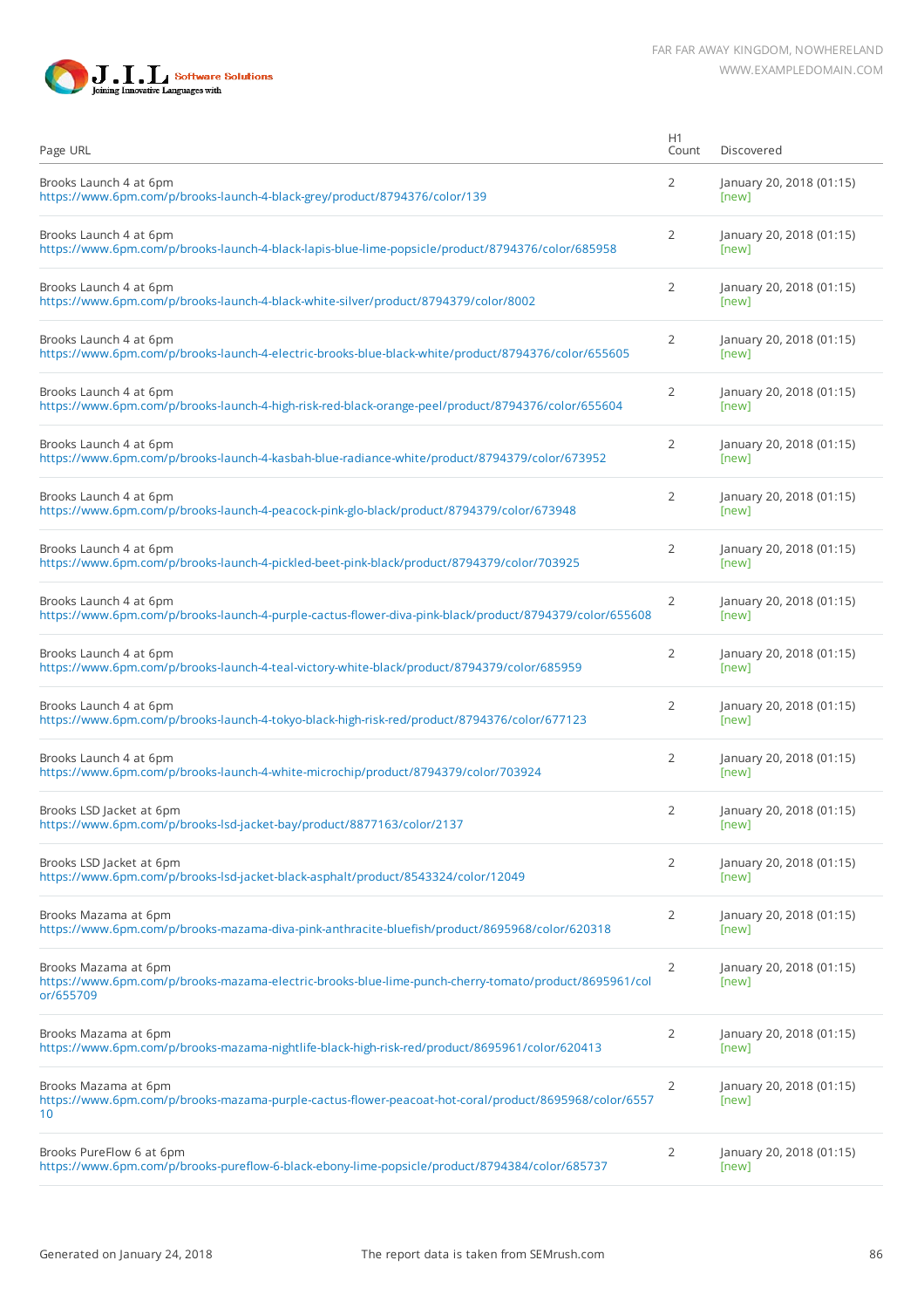



| Page URL                                                                                                                                                        | H1<br>Count    | Discovered                        |
|-----------------------------------------------------------------------------------------------------------------------------------------------------------------|----------------|-----------------------------------|
| Brooks PureFlow 6 at 6pm<br>https://www.6pm.com/p/brooks-pureflow-6-electric-brooks-blue-black-high-risk-red/product/8794384/color/65<br>5557                   | 2              | January 20, 2018 (01:15)<br>[new] |
| Brooks PureFlow 6 at 6pm<br>https://www.6pm.com/p/brooks-pureflow-6-peacock-peacock-green-black/product/8794385/color/673950                                    | $\overline{2}$ | January 20, 2018 (01:15)<br>[new] |
| Brooks Ravenna 8 at 6pm<br>https://www.6pm.com/p/brooks-ravenna-8-black-silver-aquarius/product/8794374/color/703806                                            | $\overline{2}$ | January 20, 2018 (01:15)<br>[new] |
| Brooks Ravenna 8 at 6pm<br>https://www.6pm.com/p/brooks-ravenna-8-electric-blue-lemonade-black-green-gecko/product/8794373/color/6<br>85956                     | $\overline{2}$ | January 20, 2018 (01:15)<br>[new] |
| Brooks Rebound Racer   Moving Comfort at 6pm<br>https://www.6pm.com/p/brooks-rebound-racer-moving-comfort-cobalt-ikat-jacquard/product/7804852/color/66<br>0634 | $\overline{2}$ | January 20, 2018 (01:15)<br>[new] |
| Brooks Rebound Racer   Moving Comfort at 6pm<br>https://www.6pm.com/p/brooks-rebound-racer-moving-comfort-sunset-ikat-jacquard/product/7804852/color/6<br>60632 | 2              | January 20, 2018 (01:15)<br>[new] |
| Brooks Rush Pants at 6pm<br>https://www.6pm.com/p/brooks-rush-pants-heather-black/product/8543378/color/76450                                                   | $\overline{2}$ | January 20, 2018 (01:15)<br>[new] |
| Brooks Sherpa 7" Shorts at 6pm<br>https://www.6pm.com/p/brooks-sherpa-7-shorts-oyster-asphalt-stripe/product/8543441/color/686974                               | $\overline{2}$ | January 20, 2018 (01:15)<br>[new] |
| Brooks Sherpa VI 7" Short at 6pm<br>https://www.6pm.com/p/brooks-sherpa-vi-7-short-black-black/product/8233906/color/183092                                     | 2              | January 20, 2018 (01:15)<br>[new] |
| Brooks Steady Long Sleeve Top at 6pm<br>https://www.6pm.com/p/brooks-steady-long-sleeve-top-asphalt/product/8621467/color/5666                                  | $\overline{2}$ | January 20, 2018 (01:15)<br>[new] |
| Brooks Streaker Racerback at 6pm<br>https://www.6pm.com/p/brooks-streaker-racerback-oxford-black/product/8799755/color/555754                                   | $\overline{2}$ | January 20, 2018 (01:15)<br>[new] |
| Brooks Streaker Tights at 6pm<br>https://www.6pm.com/p/brooks-streaker-tights-oxford-black/product/8543195/color/555754                                         | $\overline{2}$ | January 20, 2018 (01:15)<br>[new] |

We're displaying 100 results. To view more data, please contact us at: [site-audit-feedback@semrush.com](mailto:site-audit-feedback@semrush.com)

#### **Nofollow attributes in external links**

About this issue: A nofollow attribute is an element in an <a> tag that tells crawlers not to follow the link. "Nofollow" links don't pass any link juice or anchor texts to referred webpages. The unintentional use of nofollow attributes may have a negative impact on the crawling process and your rankings. How to fix: Make sure you haven't used nofollow attributes by mistake. Remove them from <a> tags, if needed.

**Historical chart for audits** Period: December 9, 2017 (01:19) - January 20, 2018 (01:15)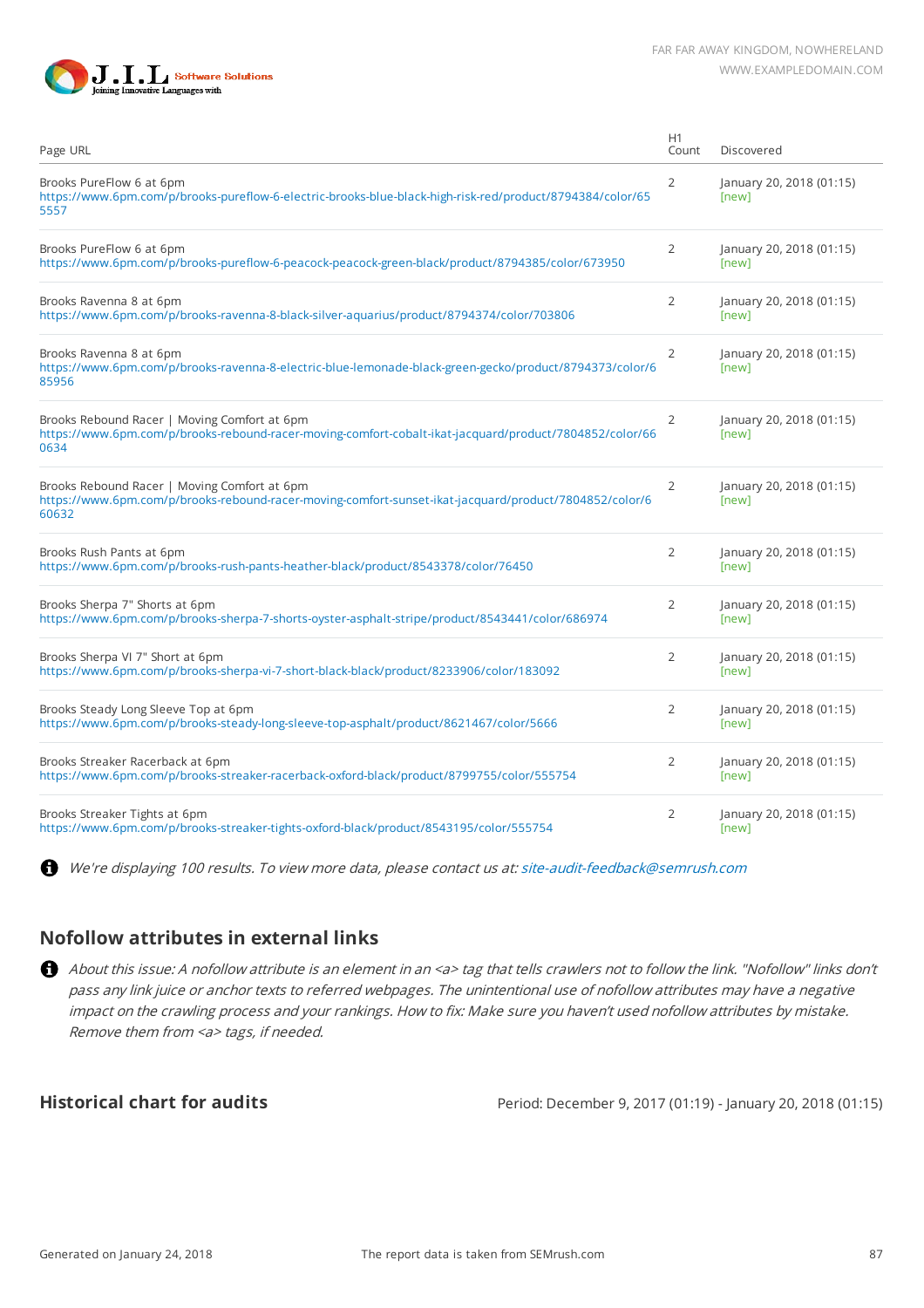



# **Nofollow attributes in external links 6**

| 5                                                                                                                               |               |                                              |       |       |                                                                                                  |
|---------------------------------------------------------------------------------------------------------------------------------|---------------|----------------------------------------------|-------|-------|--------------------------------------------------------------------------------------------------|
|                                                                                                                                 |               |                                              |       |       |                                                                                                  |
|                                                                                                                                 |               |                                              |       |       |                                                                                                  |
| Number of issues<br>2.5                                                                                                         |               |                                              |       |       |                                                                                                  |
|                                                                                                                                 |               |                                              |       |       |                                                                                                  |
| $\Omega$                                                                                                                        |               |                                              |       |       |                                                                                                  |
| 11 Dec<br>18 Dec                                                                                                                |               | 25 Dec                                       | 1 Jan | 8 Jan | 15 Jan                                                                                           |
| Nofollow attributes in external links                                                                                           |               |                                              |       |       |                                                                                                  |
|                                                                                                                                 |               |                                              |       |       |                                                                                                  |
|                                                                                                                                 |               |                                              |       |       |                                                                                                  |
| Nofollow attributes in external links 6                                                                                         |               |                                              |       |       |                                                                                                  |
| 6pm.com, SEMrushBot-Desktop                                                                                                     |               |                                              |       |       |                                                                                                  |
| Page URL                                                                                                                        | Link URL      |                                              |       |       | Discovered                                                                                       |
|                                                                                                                                 |               |                                              |       |       |                                                                                                  |
| Interest-Based Ads Policy<br>https://www.6pm.com/c/interest-based-a                                                             |               | http://www.networkadvertising.org/choices/   |       |       | January 20, 2018 (01:15)                                                                         |
| ds-policy                                                                                                                       |               |                                              |       |       |                                                                                                  |
| Interest-Based Ads Policy                                                                                                       |               | https://www.amazon.com/adprefs               |       |       | January 20, 2018 (01:15)                                                                         |
| https://www.6pm.com/c/interest-based-a                                                                                          |               |                                              |       |       |                                                                                                  |
| ds-policy                                                                                                                       |               |                                              |       |       |                                                                                                  |
| Interest-Based Ads Policy                                                                                                       |               | http://www.aboutads.info                     |       |       | January 20, 2018 (01:15)                                                                         |
| https://www.6pm.com/c/interest-based-a<br>ds-policy                                                                             |               |                                              |       |       |                                                                                                  |
|                                                                                                                                 |               |                                              |       |       |                                                                                                  |
| Interest-Based Ads Policy                                                                                                       |               | http://www.aboutads.info/choices/            |       |       | January 20, 2018 (01:15)                                                                         |
| https://www.6pm.com/c/interest-based-a<br>ds-policy                                                                             |               |                                              |       |       |                                                                                                  |
|                                                                                                                                 |               |                                              |       |       |                                                                                                  |
| Privacy Policy                                                                                                                  |               | http://shop.bizrate.com/content/privacy.html |       |       | January 20, 2018 (01:15)                                                                         |
| https://www.6pm.com/privacy-policy                                                                                              |               |                                              |       |       |                                                                                                  |
| Terms of Use                                                                                                                    |               |                                              |       |       | http://www.zappos.com/c/notice-and-procedure-making-claims-of-copyright January 20, 2018 (01:15) |
| https://www.6pm.com/terms-of-use                                                                                                | -infringement |                                              |       |       |                                                                                                  |
|                                                                                                                                 |               |                                              |       |       |                                                                                                  |
|                                                                                                                                 |               |                                              |       |       |                                                                                                  |
| <b>Blocked from crawling</b>                                                                                                    |               |                                              |       |       |                                                                                                  |
| About this issue: If a page cannot be accessed by search engines, it will never appear in search results. A page can be blocked |               |                                              |       |       |                                                                                                  |
| from crawling either by a robots.txt file or a noindex meta tag. How to fix: Make sure that pages with valuable content are not |               |                                              |       |       |                                                                                                  |
| blocked from crawling by mistake.                                                                                               |               |                                              |       |       |                                                                                                  |
|                                                                                                                                 |               |                                              |       |       |                                                                                                  |
|                                                                                                                                 |               |                                              |       |       |                                                                                                  |
| <b>Historical chart for audits</b>                                                                                              |               |                                              |       |       | Period: January 20, 2018 (01:15) - December 9, 2017 (01:19)                                      |

# **Blocked from crawling**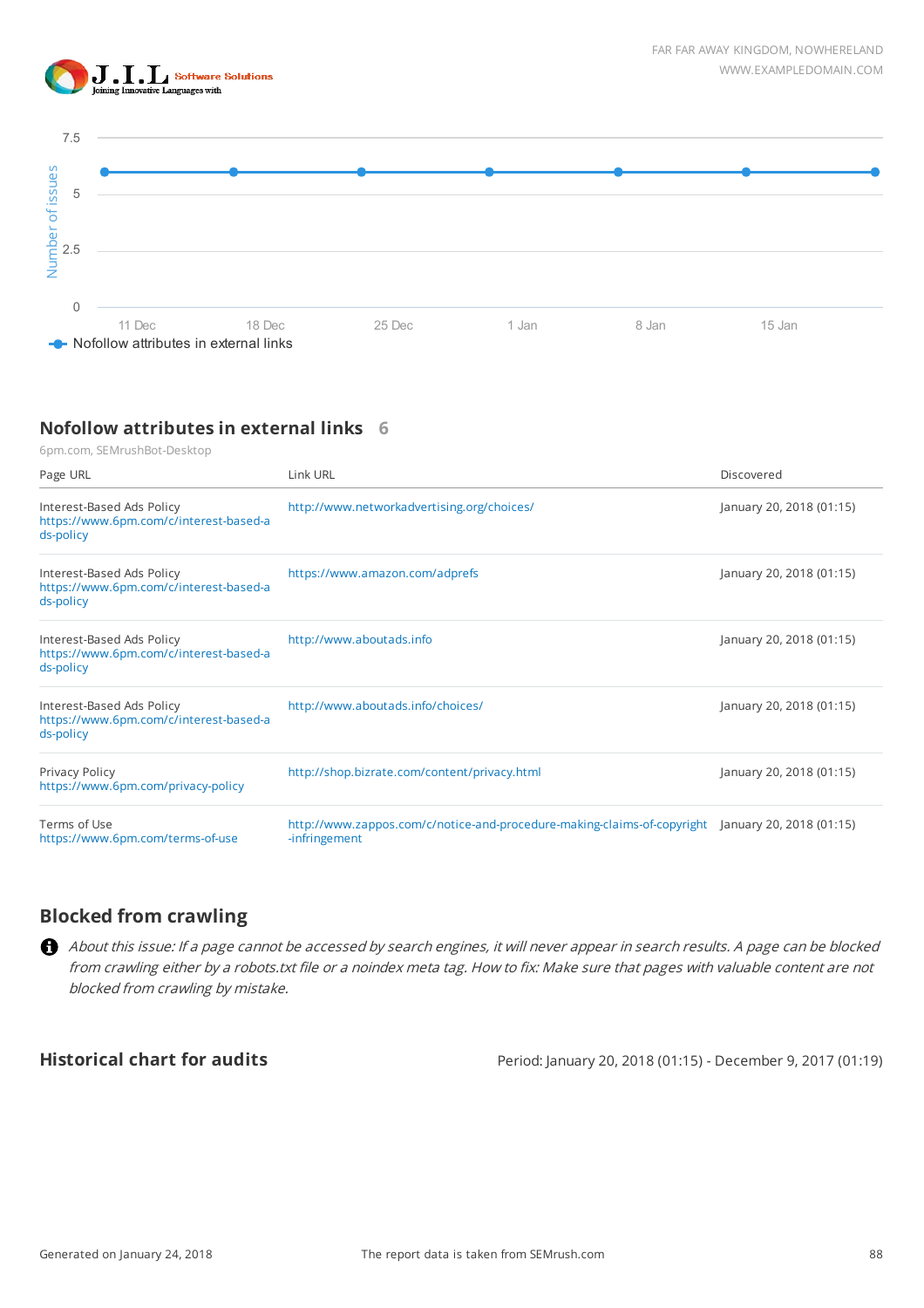



### **Blocked from crawling 4**

| 6pm.com, SEMrushBot-Desktop           |                          |  |  |
|---------------------------------------|--------------------------|--|--|
| Page URL                              | Discovered               |  |  |
| https://www.6pm.com/account           | January 20, 2018 (01:15) |  |  |
| https://www.6pm.com/account/favorites | January 20, 2018 (01:15) |  |  |
| https://www.6pm.com/cart              | January 20, 2018 (01:15) |  |  |
| https://www.6pm.com/logout            | January 20, 2018 (01:15) |  |  |

### **No HSTS support**

About this issue: HTTP Strict Transport Security (HSTS) informs web browsers that they can communicate with servers only through HTTPS connections. So, to ensure that you don't serve unsecured content to your audience, we recommend that you implement HSTS support. How to fix: Use a server that supports HSTS.



## **No HSTS support 3**